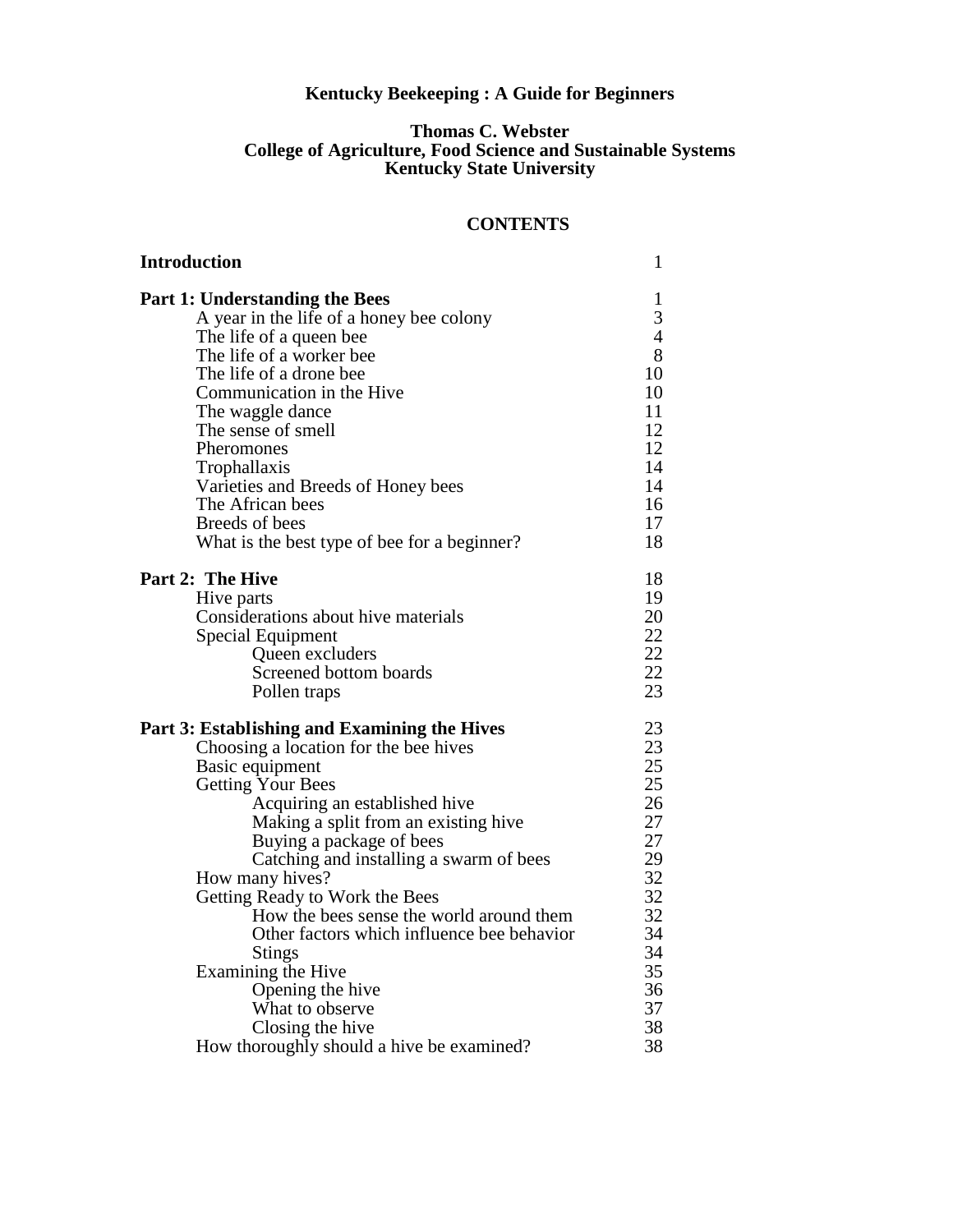| Part 4: Hive Management                   | 41 |
|-------------------------------------------|----|
| Feeding Bees                              | 41 |
| Feeding sugar syrup                       | 41 |
| Feeding pollen supplements or substitutes | 44 |
| <b>Water for Bees</b>                     | 44 |
| Mites, Diseases, Pests and Predators      | 45 |
| Colony collapse disorder (CCD)            | 45 |
| Varroa mites                              | 46 |
| <b>Tracheal mites</b>                     | 47 |
| American foulbrood (AFB)                  | 48 |
| Chalkbrood                                | 49 |
| Nosema                                    | 49 |
| <b>Viruses</b>                            | 50 |
| European foulbrood (EFB)                  | 51 |
| Wax moths                                 | 51 |
| Small hive beetles                        | 52 |
| <b>Skunks</b>                             | 53 |
| <b>Bears</b>                              | 54 |
| Mice                                      | 54 |
| Ants and other minor pests                | 55 |
| Phorid flies                              |    |
| <b>Other Problems</b>                     | 55 |
| Swarming                                  | 55 |
| Supersedure                               | 55 |
| Starvation                                | 56 |
| Pesticide poisoning                       | 56 |
| Queenlessness                             | 57 |
| Drone-laying queens and queens            |    |
| that produce bad brood patterns           | 57 |
| Laying worker bees                        | 58 |
| Robber bees                               | 58 |
| Absconding                                | 59 |
| Drifting                                  | 59 |
| Extreme weather                           | 60 |
| Theft and vandalism                       | 62 |
| Bees where they don't belong              | 62 |
| <b>Important Activities</b>               | 63 |
| Interpreting the brood pattern            | 63 |
| Finding the queen                         | 65 |
| Buying queen bees                         | 67 |
| Requeening a hive                         | 67 |
| Introducing a queen to a newly divided    | 69 |
| or queenless hive                         |    |
| Marking and clipping a queen              | 70 |
| Dividing hives                            | 71 |
| Uniting hives                             | 72 |
| Moving hives                              | 73 |
| Culling old frames                        | 74 |
| Preparations for Winter                   | 75 |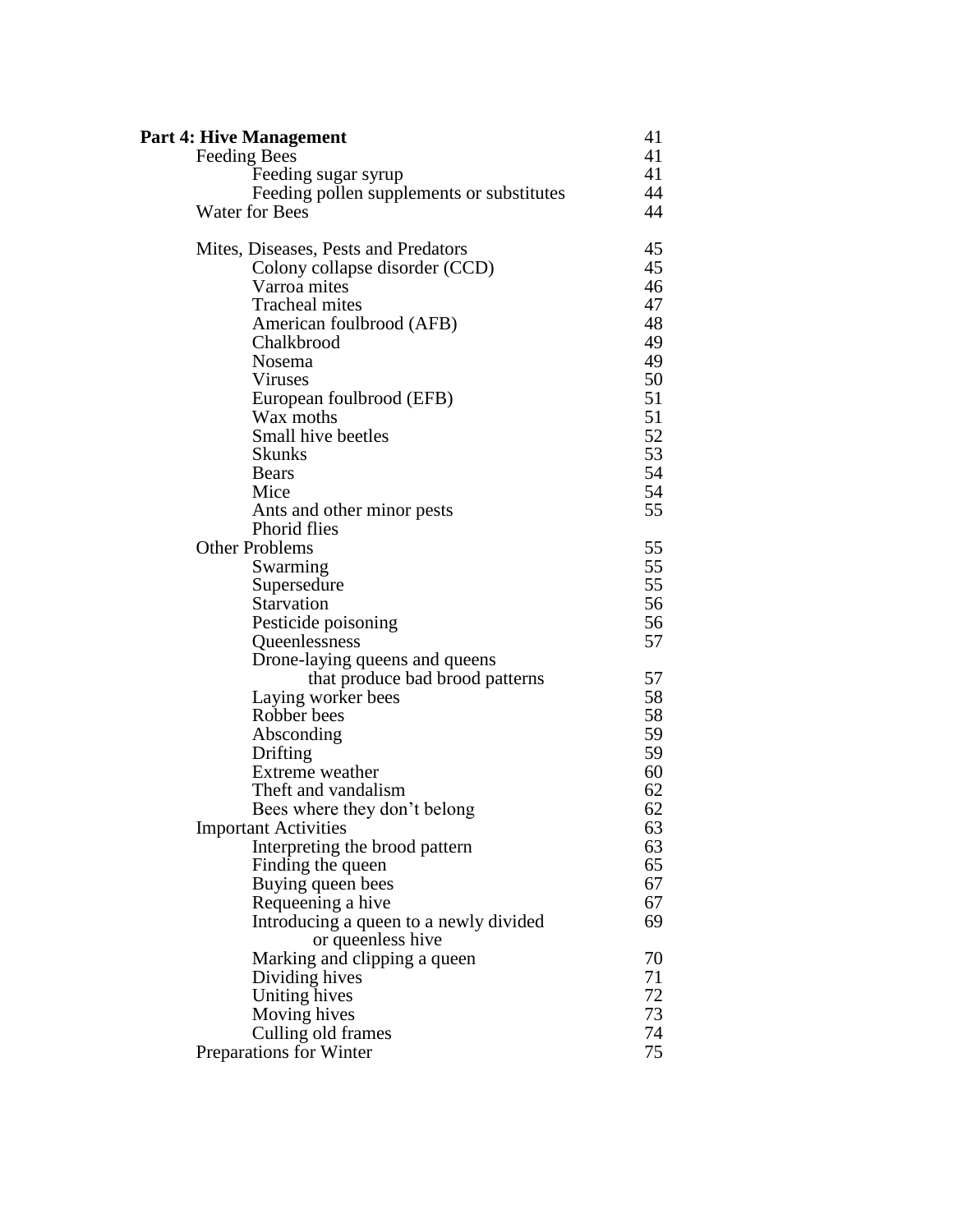| Increasing the number of bees by uniting colonies | 75 |
|---------------------------------------------------|----|
| Evaluating the hive for honey stores              | 76 |
| Mite and disease control                          | 76 |
| Reducing the hive entrance                        | 76 |
| Removing queen excluders                          | 77 |
| <b>Part 5: Benefits from Healthy Hives</b>        | 77 |
| Products of the Hive                              | 77 |
| Honey                                             | 77 |
| Pollen                                            | 79 |
| Beeswax                                           | 79 |
| Propolis                                          | 81 |
| Health and Nutritional Benefits of Hive Products  | 81 |
| Honey                                             | 81 |
| Pollen                                            | 82 |
| Propolis                                          | 83 |
| Royal jelly                                       | 84 |
| Bee venom                                         | 84 |
| The Honey Harvest                                 | 84 |
| Honey harvesting tools                            | 85 |
| Extracting and bottling the honey                 | 86 |
| Honey plants in Kentucky                          | 88 |
| Fruit and Vegetable Pollination                   | 88 |
| Other Bee Species for Pollination                 | 90 |
| <b>Part 6: Learning More</b>                      | 91 |
| Beekeeping Associations and Field Days            | 91 |
| Further reading                                   | 92 |
| Magazines                                         | 92 |
| <b>Books</b>                                      | 93 |
| The Internet                                      | 94 |
| Beekeeping sights in Kentucky                     | 94 |
| What's next?                                      | 95 |
| <b>Glossary of Beekeeping Terms</b>               | 96 |

Thomas C. Webster received his M.S. and Ph.D. in Entomology from the University of California at Davis. He has been an Apiculture Researcher and Extension Specialist at Kentucky State University since 1988.

### **Revised April 2013**

The Cooperative Extension Program of Kentucky State University is an Equal Opportunity Organization authorized to provide research, educational information and other services only to individuals and institutions that function without regard to race, color, sex, age, disability or national origin. Issued in furtherance of Cooperative Extension Work Act of September 29, 1977, in cooperation with the U.S. Department of Agriculture. Teferi Tsegaye, Dean, College of Agriculture, Food Science and Sustainable Systems, Kentucky State University, Frankfort, Kentucky.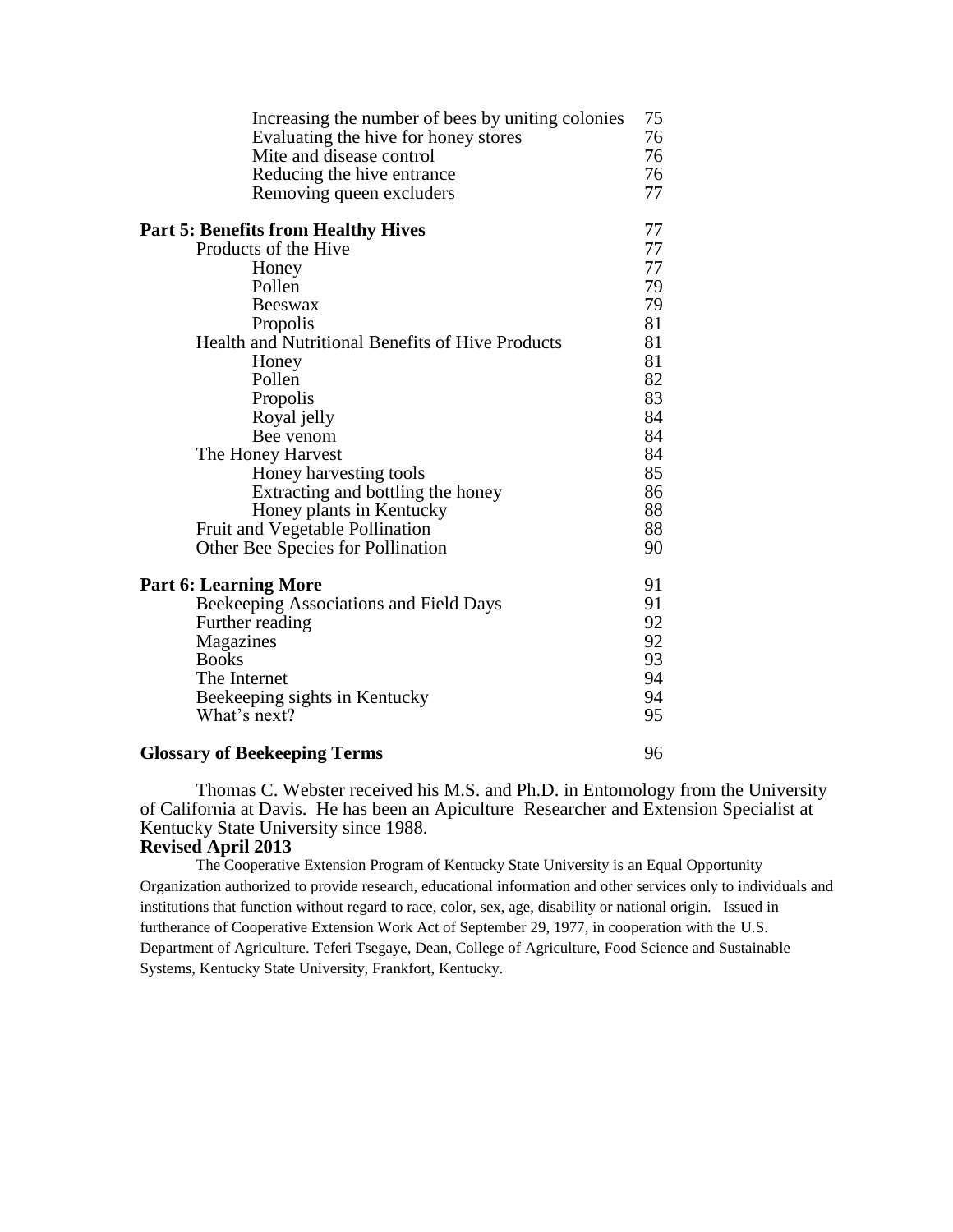### **INTRODUCTION**

Beekeeping appeals to those who are curious about plants and animals, who enjoy working outdoors and who appreciate the interplay among weather, the seasons and nature. In this way it is related to gardening, fishing, hunting and care for animals.

Beekeeping is also a type of agriculture. Hives are managed for marketable products. The crop pollinating activity of the bee is worth billions of dollars each year in this country alone.

The honey bee, however, has an additional element which is not evident in plants or most animals. That is the complex social structure of the bee colony. Much of what is fascinating about honey bees is in the way the bees interact and cooperate.

Kentucky is a good place to get started. A large portion of the state is rural or wooded. Some of the best honey plants in the country, such as sourwood and basswood, grow here. Bees rarely have trouble finding pollen. We have relatively little trouble with pesticides poisoning bees, a major problem in some other states. Last but not least, the Kentucky State Beekeeping Association and over 40 local associations hold regular, informative meetings and field days. Beginners are welcome!

The beginner needs little to get started as a beekeeper. A suitable location for the bees, the basic equipment, and of course the bees themselves are needed. From there on, it's a matter of learning from other beekeepers, magazines, books and (most important) personal experience.

# **PART 1: UNDERSTANDING THE BEES**

An understanding of the life of the honey bee colony is essential to good beekeeping. The bee is remarkable for many reasons, including its ability to live in a cooperative society, which we call the *colony*. The colony consists of the live bees, including the brood but not including the structure they live in. The *hive* is the bee colony plus the structure around them: the wooden boxes owned by beekeepers, a hollow tree, or any other structure they might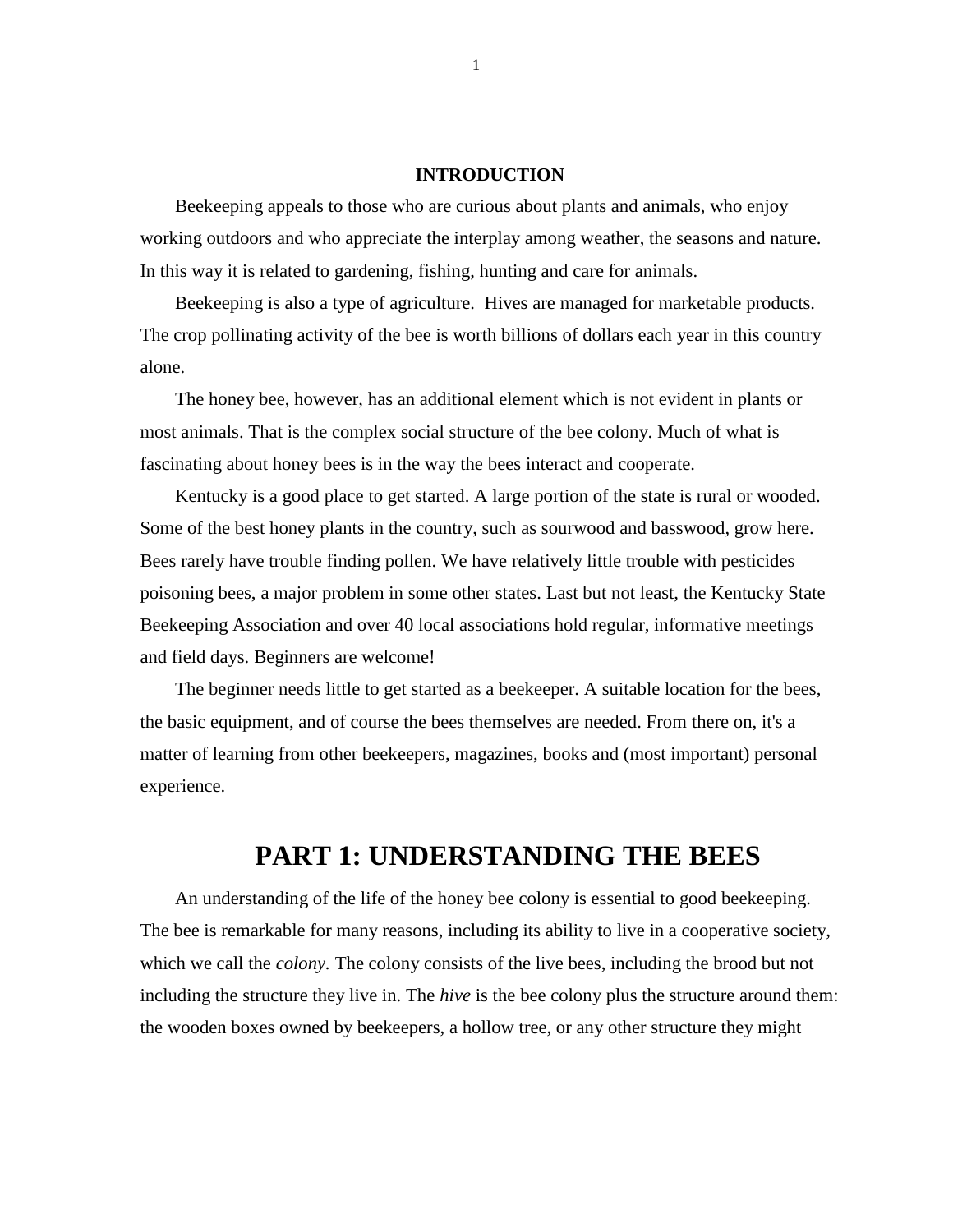find. Sometimes a colony will not have a hive, for example a swarm of bees that is searching for a place to live. In practice, many beekeepers use the terms colony and hive interchangeably.

The *queen* is the heart of the colony. She is usually the mother of all the other bees in the colony. Her abdomen is slightly cone-shaped and enlarges greatly when she is actively laying eggs. The *workers* are sterile females, numbering up to 60,000 per colony. They are true to their name -- tending the larvae, feeding the queen, cleaning the hive, grooming each other, constructing beeswax comb, guarding the hive, foraging for nectar and pollen, making honey, and keeping the hive warm or cool as needed. *Drones* are the hopelessly lazy male bees. They do nothing but eat and wait for nice afternoons when they will fly off i with hopes of meeting a young queen bee. A drone can be recognized by his enormous black eyes which cover most of the head. His thorax and abdomen are stockier than those of a worker bee. Both his eyes and his powerful flight muscles are key to his success on a mating flight.

Each bee starts as an egg, which is incubated in its hexagonal, wax cell for three days. It hatches to become a tiny, white, worm-shaped *larva (larvae,* plural). The larva eats food placed in its cell by the workers, and grows very rapidly for about six days. By the time the larva is fully grown it has filled its wax cell. The workers then cover the cell with wax. Soon the larva becomes a *pupa (*PYU-pah; *pupae,* PYU-pee, *is the* plural), which is the transitional stage between larva and adult. As the pupa matures, astonishing changes occur: wings, legs, eyes, antennae, hair and all the other adult bee organs develop. At the end of the pupal stage, the bee chews an opening in the cell cap and crawls out. It is now an *adult* bee. The development periods for the three types of bee are shown below in Table 1. These numbers are very useful for a beekeeper to memorize. With them we can make a lot of sense out of what we see in the hive.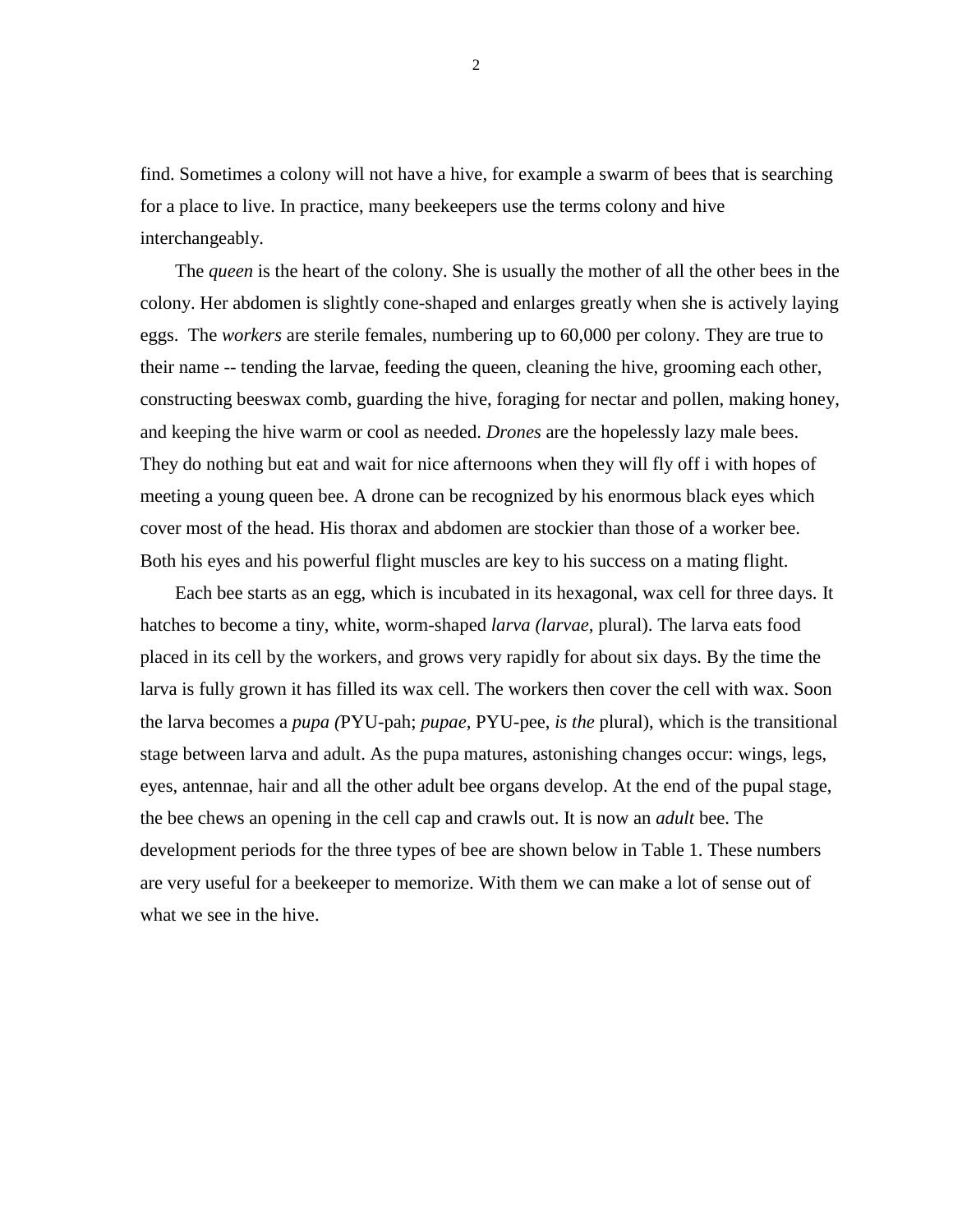|        | Egg | Larva          | Pupa            | Total |
|--------|-----|----------------|-----------------|-------|
| Queen  | 3   | $5\frac{1}{2}$ | $7\frac{1}{2}$  | 16    |
| Worker | 3   | h              | 12              | 21    |
| Drone  | 3   | $6\frac{1}{2}$ | $14\frac{1}{2}$ | 24    |

### **Table 1. Approximate development times (in days)**

### **A year in the life of a honey bee colony**

We will consider a natural (feral) colony, not managed by a beekeeper. From this we will understand the colony's seasonal story, and why beekeepers manage bees in certain ways.

Let's begin with February and March, when the colony experiences the first few warm days. On sunny days above 55<sup>°</sup> the bees pour out in search of early flowers, and return with the first nectar and pollen of the new year. The arrival of food in the hive stimulates the queen to begin laying eggs, which soon hatch into hungry worker bee larvae. With some luck, the spring weather is not too bad and the bees are able to satisfy these hungry mouths. The queen lays more worker eggs daily. The first young adult worker bees of the year begin to emerge from their cells three weeks after the queen began her egg laying. They join the other workers, the *winter bees* that were reared last year, to strengthen the colony population.

As March passes into April and May, the colony develops enough worker bees to feed and incubate a larger brood nest. Also, the nights are not as cold, and this helps the bees incubate their brood. With more brood rearing the number of workers grows quickly. In May and June, the weather is almost perfect and everything seems to be blooming at once. The days are longer, so workers can be out foraging for 14 to 16 hours daily. The sheets of *comb,*  many hexagonal cells of beeswax, are filled with honey, pollen and brood. This is when the colony makes most of its honey. When bees are foraging for nectar and making it into honey, we call it a *honey flow.* When they are bringing in pollen, it's a *pollen flow.*

April through June is mating time. Drones are reared in great numbers and a few queens develop in the strongest colonies. When a new queen emerges from her cell, the colony is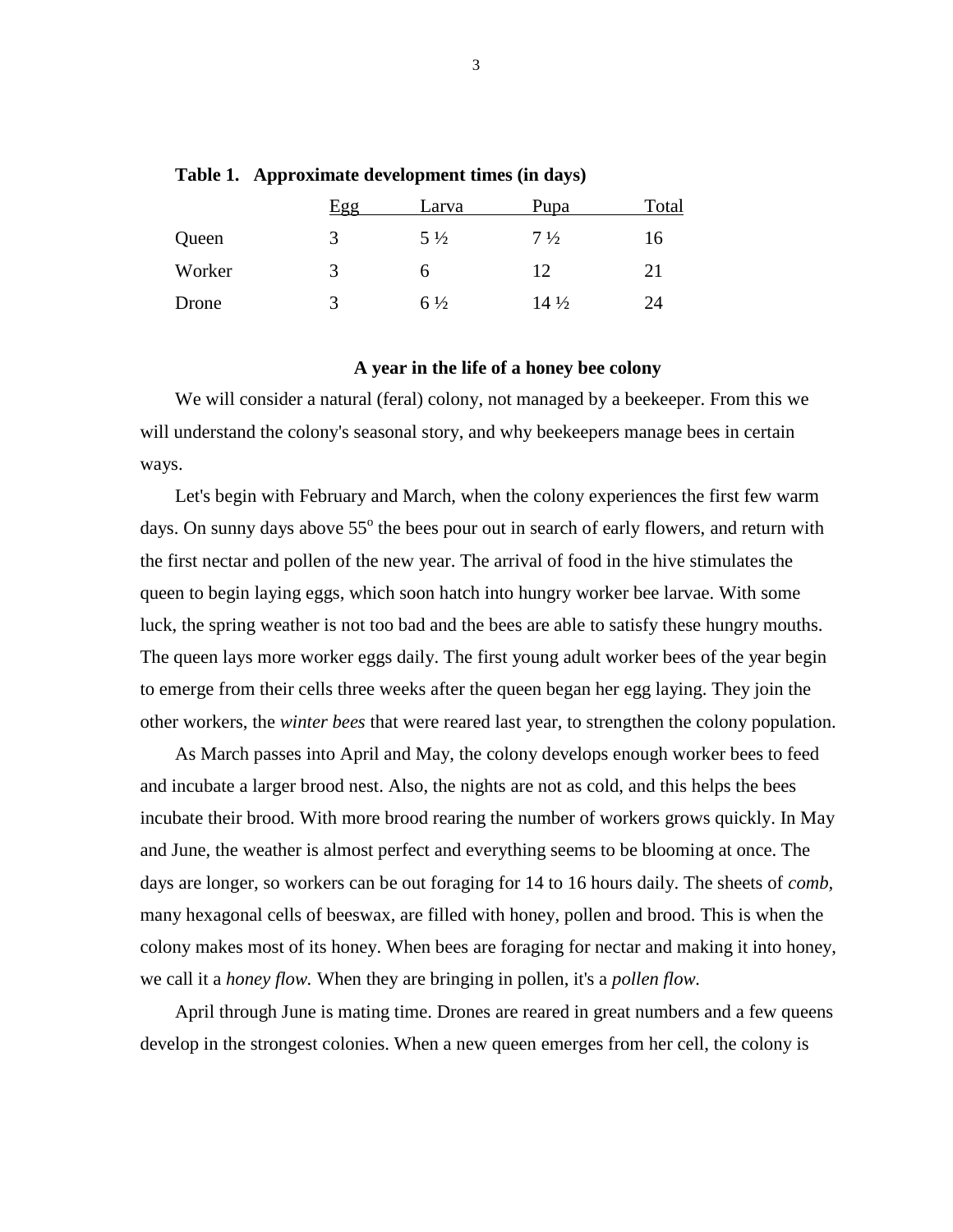ready to divide. About half of the adult bees leave the hive in a big cloud, along with a queen -- usually the original, older queen. This colony of bees which is temporarily without a home is called a *swarm.* They soon settle near their original hive in a cluster. In a day or so the swarm moves on to a permanent home. A hollow tree or other cavity is typical.

Meanwhile, a young queen remains in the original hive. She is the daughter of the queen that left in the swarm. As soon as weather permits, she takes a mating flight. Several days later she begins to lay eggs and takes on her new role as colony queen.

The most important honey plants do not bloom abundantly in July and August. During these months the hive often experiences a summer dearth. It consumes stored honey if it isn't finding enough nectar and pollen to satisfy the larvae and adult bees. The number of brood cells diminishes. Often, a second honey flow occurs in early fall but the bees usually make less honey at this time than in the spring. In September and October, winter preparations begin, and brood rearing tapers off. When cold weather hits, the bees cluster tightly to keep warm. From November to February the worker bees are eating honey, clustering, and generating heat by shivering their flight muscles. If the bees are healthy, numerous enough to make a large, warm cluster, and have sufficient honey stored, they should survive the winter.

We can understand more about the honey bee colony by learning details of the lives of the individual bees. An outline of the lives of a queen, worker and drone follows.

### **The life of a queen bee**

The queen begins her adult life when she emerges from her peanut-shaped *queen cell.* If you see the cell just after her emergence, you may see the circular hole she cut for herself at the bottom. The worker bees destroy the empty queen cell soon after the queen has emerged. For this reason, queen cells are seen only in a hive when queens are reared, or just afterward.

As a young virgin, the queen will appear relatively small. She is able to walk quickly across the comb because her ovaries have not yet enlarged. She may be difficult for the beekeeper to find because she is not much larger than the worker bees.

A few days into her adult life, she takes flight in search of a *drone congregation area.*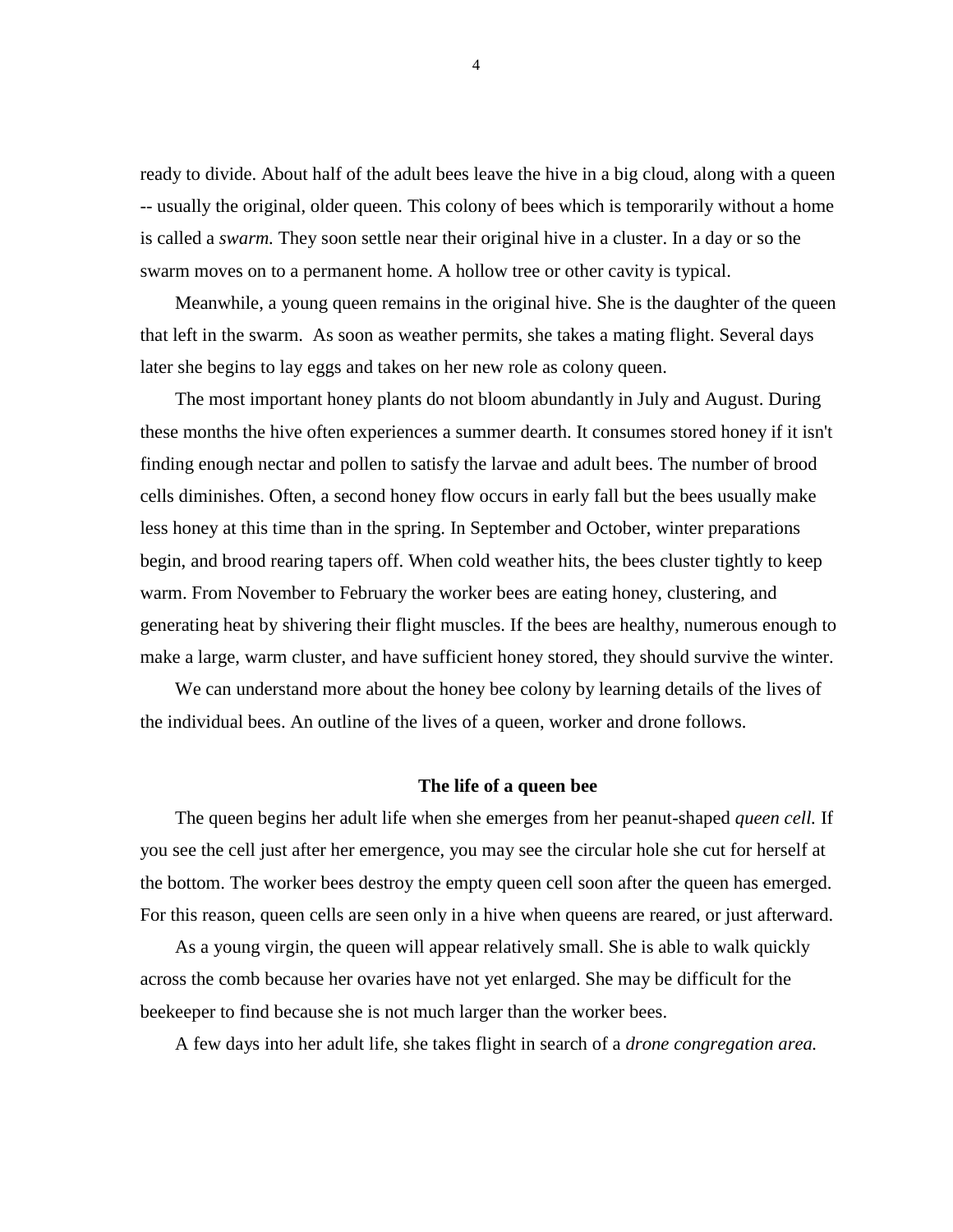This is a location that can be near the hive, but is often quite a distance. Drones and queens may find a congregation area several miles from their hives. This will be about 50 feet above the ground where hundreds of drones are circling. We don't know exactly how or why the drones and queens choose certain locations to congregate. It seems that ridges, rows of trees, and large buildings are important cues. Every year new drones and queens choose these same locations again.

Her mating flight will be during the afternoon, usually on a warm sunny day. When the queen approaches the congregation area, the drones speed toward her and attempt to mate. The queen mates with many drones in rapid succession, and then returns to her hive. If the queen was unsuccessful in finding enough drones for mating she may try another mating flight within the following days.

After a successful mating flight, the sperm obtained by the queen moves to a tiny spherical sac inside of her, called the *spermatheca.* The sperm will be stored there, and gradually depleted, for the rest of her life. It will be sufficient to fertilize her several hundred thousand eggs during her two or three years.

When the queen is ready to lay an egg, she first inspects the inside of a beeswax cell. If the cell is empty and clean, she then turns around and inserts her abdomen. Then comes a clever trick: the queen is able to control the sex of the egg she lays. If the egg is to be female, she releases a bit of sperm from her spermatheca as the egg passes through her reproductive tract. Fertilized eggs are female and will develop into workers or queens. If, however, the egg is to be male (drone) the queen withholds sperm as the egg passes. Unfertilized eggs develop into drones.

The queen's ability to control the sex of her offspring is one of her most valuable traits. In this way drones may be produced only for the mating season. This ability is shared by kin of the honey bee. Ants, wasps and other bee species have the same mechanism to control the sex of their offspring.

As spring progresses, the young, mated queen in a healthy hive devotes herself entirely to the task of laying eggs. If the workers bring an abundance of nectar and pollen home, the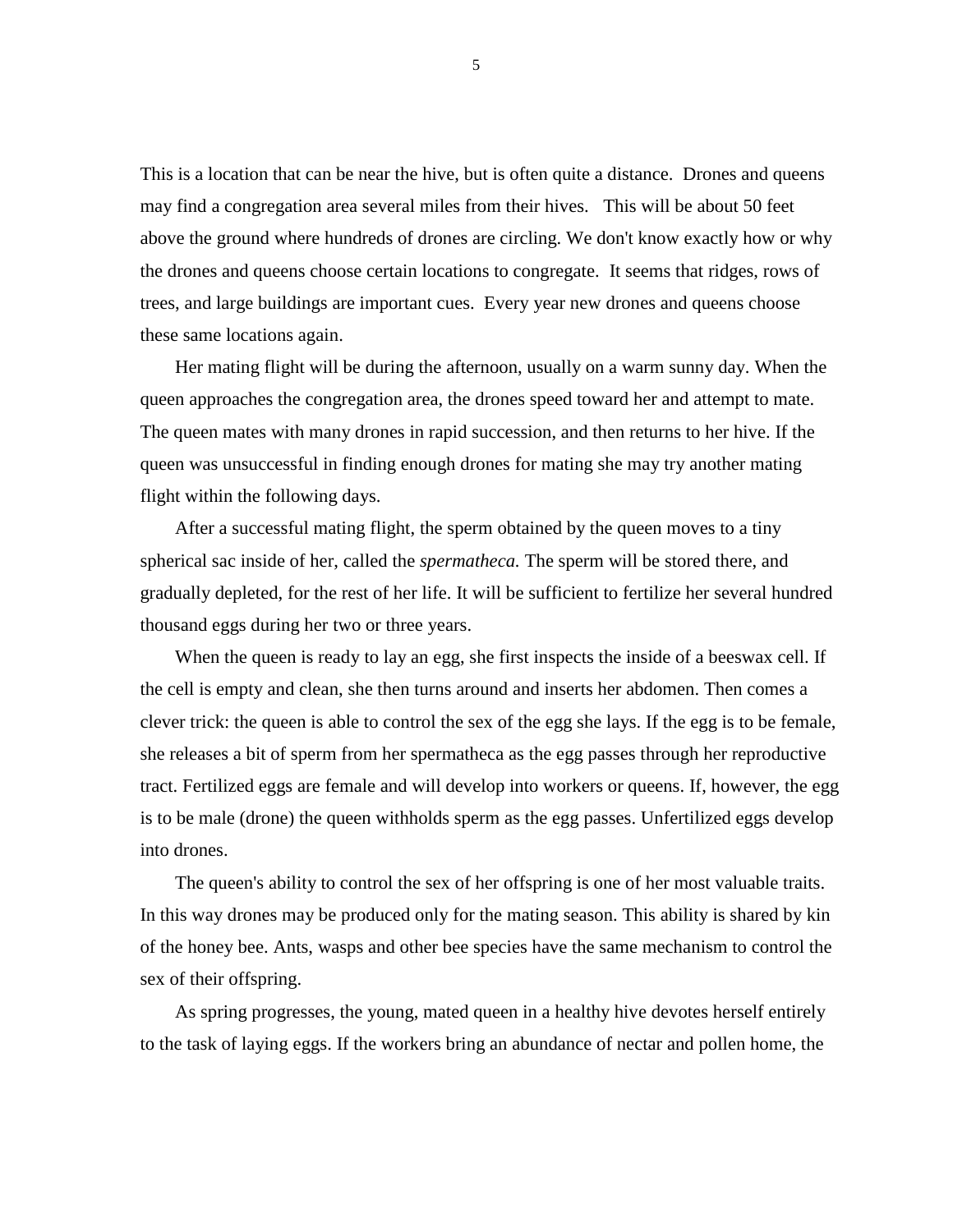queen is fed accordingly. In May and June she will lay 1000 to 2000 eggs daily if she's aided by a strong colony. That's by almost continuous activity day and night. Most of her eggs develop into the workers that run the whole hive. So we can see why beekeepers are so concerned with the vigor and genetic traits of their queens.

When foraging slows in midsummer, the queen is fed less and her egg production tapers off. Her ovaries shrink and she becomes slightly smaller. The last eggs will be laid in October in a typical Kentucky autumn. For the queen, winter is a time only for waiting in the middle of the cluster. The ball of worker bees surrounds and warms her. In February she is fed more and stimulated to lay a few eggs. The cues are the appearance of the first spring flora and a slight lengthening of the days. Honey bees, like many plants and animals, have their own internal clocks which allow them to tell whether the days are becoming shorter or longer.

With springtime's abundant forage and increasing worker bee population, the queen bee is fed more and more by the workers. Most of this food is *royal jelly,* the glandular secretion which is generated by the worker bees. Royal jelly is also fed to larvae as they develop into queens. The queen returns to her role as an "egg-laying machine". This second year, however, she will do more than lay eggs in worker and drone cells. In April, May or June she will find a few wax *queen cups* which have been constructed by the worker bees. These are thimble-shaped cups open downward. They are often seen attached to the brood comb. The queen lays a female (fertilized) egg in each of several cups. They are now queen cells. The eggs hang securely from the inner base of the cells because the queen uses a sticky material to glue them to the wax surface.

When the eggs in queen cells hatch, the workers feed the new young larvae royal jelly. This liquid is thick enough to be suspended inside the cells. The workers add wax to the cells, extending them downward. Since they are created in anticipation of the swarming process, they are often called *swarm cells.* The young larvae hang from the inverted surface of the royal jelly. For the first two days, each larva is surrounded by an abundance of this very rich food. The worker bees visit the cells frequently, adding jelly and extending the cell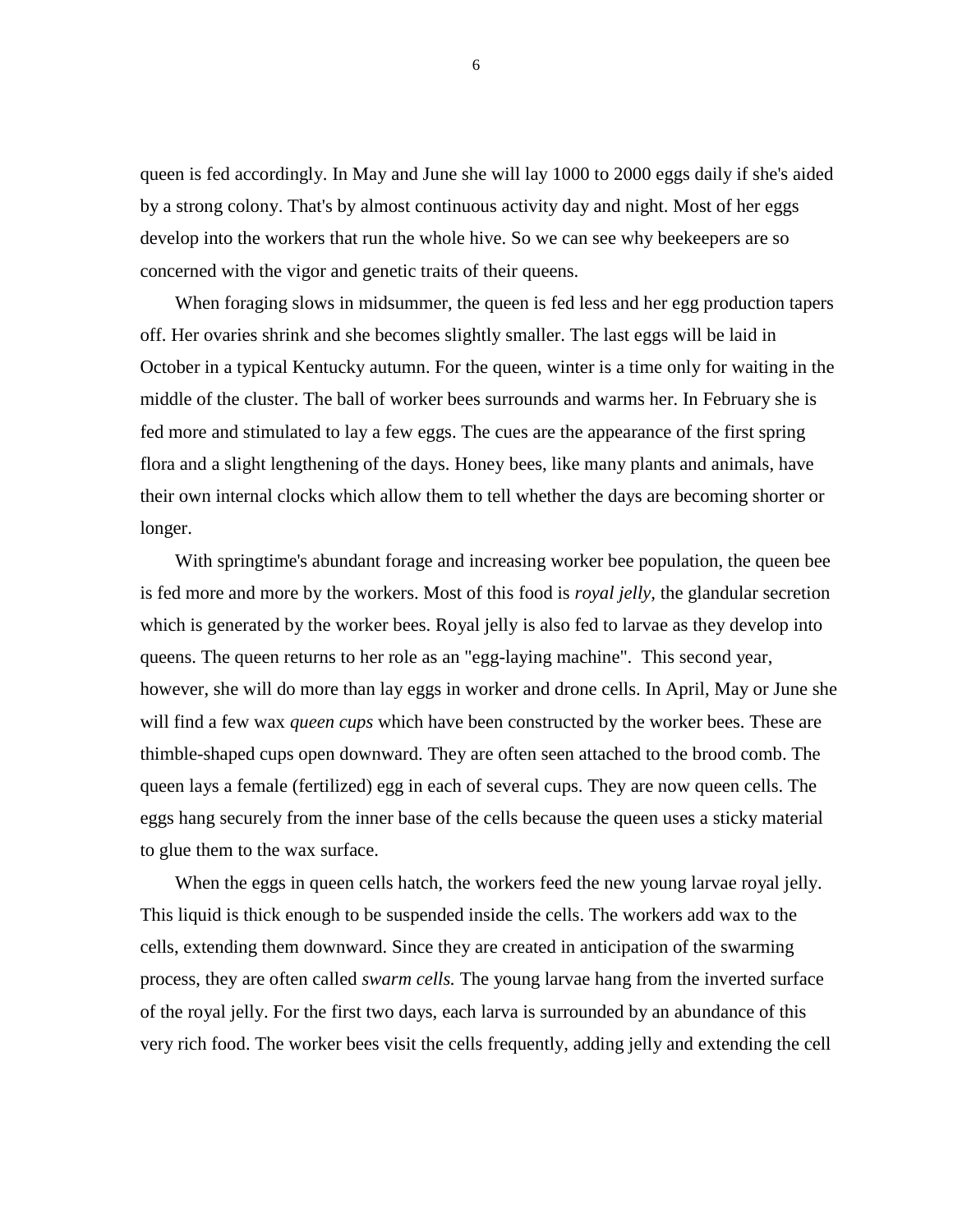walls downward with wax. The larvae grow very quickly and by the fifth or sixth day after hatching they have eaten nearly all of the food. By that time they are large enough to fill their cells and the cells have been capped at the bottom by the worker bees. The larvae then enter the pupal stage inside their cells. The rudiments of wings, eyes, antennae and legs appear. Twelve to fourteen days after hatching from an egg, each developing queen has finished her pupal period and has become an adult.

While these larvae and pupae develop in their queen cells, the adult queen is eating less. Her ovaries shrink, she lays fewer eggs and soon she is light enough to fly.

When the developing queens are nearly ready to emerge from their cells, our story becomes more complicated. The colony typically rears more queens than it will actually need for the swarming process, so there is a rivalry among these new queens. If left to their own devices they would hunt each other down and try to sting each other to death. So the worker bees must mediate this conflict to prevent a destructive battle, which could leave the swarming process with no queens at all.

The colony is now on the verge of *swarming,* a dramatic process in which one honey bee colony becomes two or more colonies. Just as her queen daughters are ready to emerge from their cells, the original queen leaves the hive with a cloud of worker and drone bees. They quickly settle in a cluster somewhere near the hive, often on a branch.

The most mature new queens in the hive chew open the bottoms of their cells. The worker bees may prevent their exit by holding them inside until their mother has left, and then release one from her cell. The first queen out then hunts for the other queen cells and kills the queens in them by stinging through the cell wall. As the survivor, she has become the new queen. She inherits the original nest from her mother and reigns over the bees which have remained in the hive. After feeding for a few days she becomes strong enough to take her mating flight, and begin a life much like her mother's at the head of the colony.

During the time just after the departure of the original queen, the remaining queens make curious honking and tooting noises. Some honk from inside of their cells, so that the sound is muffled. If you open a hive just after a swarm departs, you may hear these queen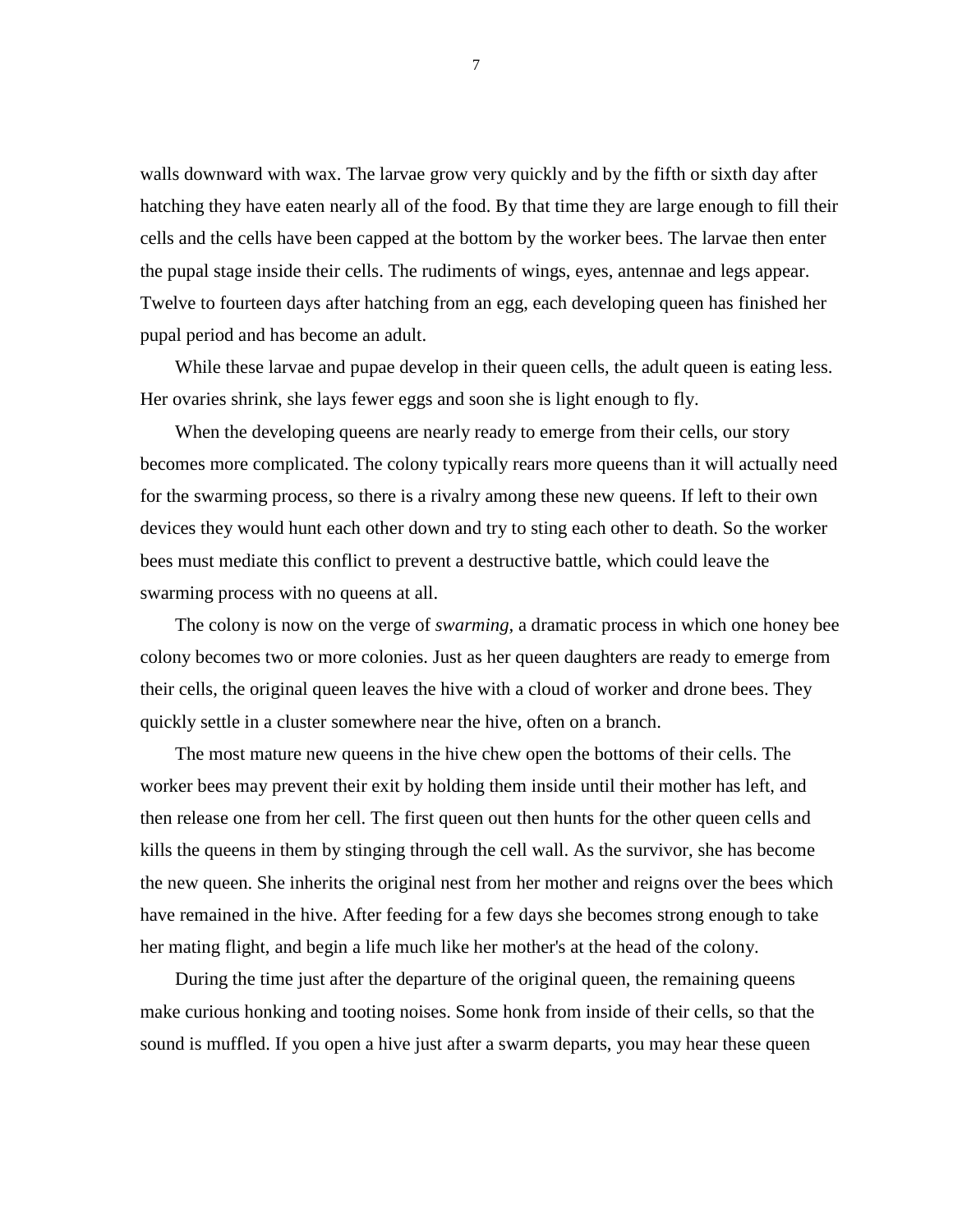noises. The function of the noises is not completely clear. They appear to be signals indicating the viability and number of young queens in the hive, allowing the queens and workers to regulate the final number of queens and swarms from the original hive.

A populous colony may generate a second and even a third swarm shortly after the first prime swarm departs. These are called *afterswarms.* In this case, the workers have protected several new queens for the process. Each afterswarm leaves with one of the new virgin queens, which must mate after her colony finds a permanent nest site.

The best queens are productive and vital into their second year and rarely into a third year. But all queens age, and this is perceived by the workers. Older queens lay fewer eggs and relatively more drone eggs. Eventually the worker bees begin to feed royal jelly to some of the young female larvae, initiating queen cells. These are *supersedure cells.* One of these daughter queens is allowed to emerge, mate and begin laying eggs. Often the original, mother queen remains in the hive during this process, but she is fed less and less by the workers. Gradually she is starved and dies. This process is called *supersedure.* If you see two queens in a hive, you might be witnessing supersedure in progress.

### **The life of a worker bee**

The worker bee has a life far more complex and flexible than that of a queen or drone. We are still far from understanding all of the intricacies and interactions of the workers. Only a brief overview follows here.

A young adult worker chews her way out of her brood cell and joins her many nest mates. You can often observe emerging workers when examining a frame of nearly mature capped worker brood. Within a few hours of her emergence, the young worker can be identified by her slightly whitish hair and awkward movements. She is unable to fly or sting for the first day of her adult life. She feeds herself on honey and pollen to strengthen herself. By the second day she has started to help the colony with the first of a series of tasks: cleaning cells. Several days later her brood food glands have developed and she is able to secrete food for young larvae. This worker is now a *nurse bee*. A few days later she is old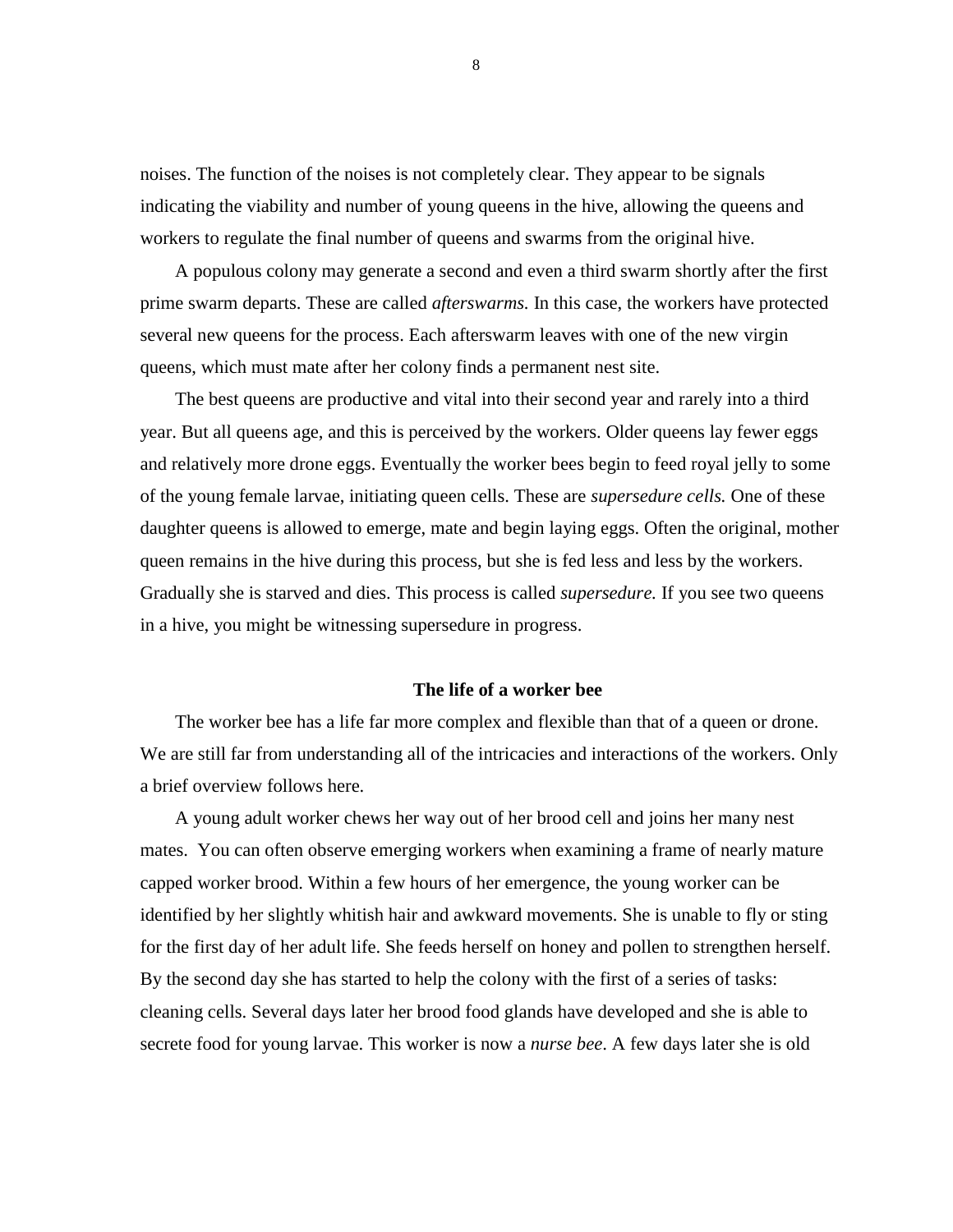enough to secrete wax from a set of eight glands under her abdomen. If the colony needs new comb, she may participate by pulling newly secreted wax scales from her abdomen and molding them into hexagonal cells. Other workers that are one to several weeks old will fill colony needs by guarding the hive entrance (*guard bees*), ripening honey, circulating air through the hive by fanning their wings, and attending the queen. A few even specialize as "undertaker bees", removing dead nestmates and dropping them outside of the hive. Individual bees generally remain with one or a few tasks at any given time. They will switch as they age and as the needs of the colony change.

At an age of two or three weeks, a worker first ventures outdoors for a *play flight.* In doing so she makes a transition from *house bee* to *field bee.* In play flight a worker circles in the area around the hive. She is memorizing landmarks, the direction of the sun and the appearance of her hive. Within a day or so, she is off to the flowers to collecting nectar, pollen, or both. Once she has discovered a patch of blooming flowers, she is likely to specialize in that type of flower. It makes sense for her to specialize because it takes a little time to learn just how to collect nectar and pollen from that type of flower, and where it grows. Specialization is part of the efficient nature of the colony. Some worker bees will specialize on water or propolis collection. (See **Water for bees,** p. 44 and **Propolis,** p. 81)

The spring and summer life of a worker bee is concerned much with brood rearing and foraging. A worker bee will fly many miles daily and her wing margins eventually become badly tattered. Workers rarely live longer than two months during this time. The bees that are reared in early fall are destined to become the *winter bees.* Their job in winter will be to cluster, consume honey, and generate heat. In early spring, the surviving winter bees must forage and rear the first brood until they are finally replaced by a new generation of young workers. The winter bees must live from four to six months for this wintering process to be successful. For this reason a beekeeper should nurture as many well-fed bees into fall as possible.

A good beekeeper is aware of the worker bee tasks, their relationship to the ages of the bees and their function in the colony. Here are three examples: (a) If the beekeeper wants to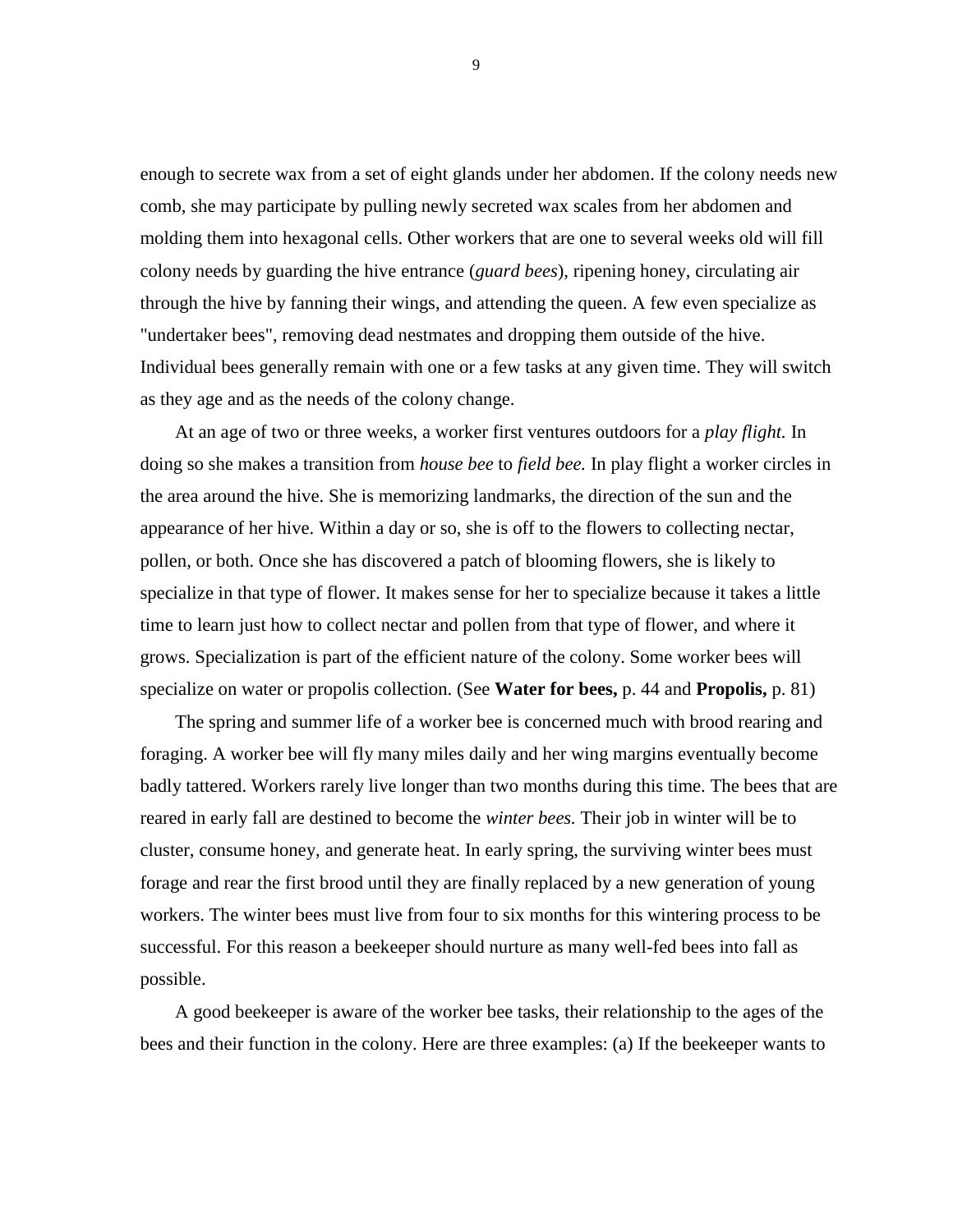divide one hive into two or more, it's helpful to divide the worker population so that young house bees and older field bees are in each of the new hives. (See **Dividing Hives**, p.71) (b) A hive can be requeened most successfully if the new queen is put in contact mainly with younger house bees. (See **Requeening a hive**, p. 67) (c) If a hive is moved during the day when bees are flying, it will lose many of the older bees with foraging experience and keep the younger house bees which rear the brood (see **Moving Hives**, p. 73).

### **The life of a drone bee**

The drone bee leads a simple and melancholy life. It usually begins in late spring time or early summer, when the queen is most inclined to lay male eggs in drone cells. When the drone emerges from his cell as a young adult he feeds himself on honey and pollen. Within a few days he is ready to fly. His first flights may be primarily play flights. Eventually he begins to fly to a drone congregation area. He fills up on honey before each flight in order to be airborne for as long as possible. These flights continue on sunny afternoons for as long as he is able. A small number of the drones in a colony, about 1%, actually succeed in mating with a queen. Those that do so die immediately afterward.

Those drones that survive until fall are evicted from the hive as they would be nothing but honey consumers in winter. Since the drones are unable to rear brood, clean the hive, secrete wax, sting, forage or perform other useful tasks, they would be only a liability during winter and early spring. Drones have no stingers, so they are useless for colony defense.

Watch the hive entrance on a warm day after the first cold October nights. Drones are dragged struggling from the hive by the workers. If one breaks free the workers capture him again and force him out, perhaps stinging him in the process. Finally, the exhausted drones are left to die outside.

### **COMMUNICATION IN THE HIVE**

For the colony to thrive, individual bees in the complex society of the hive must communicate with each other. Their methods of communication are quite different from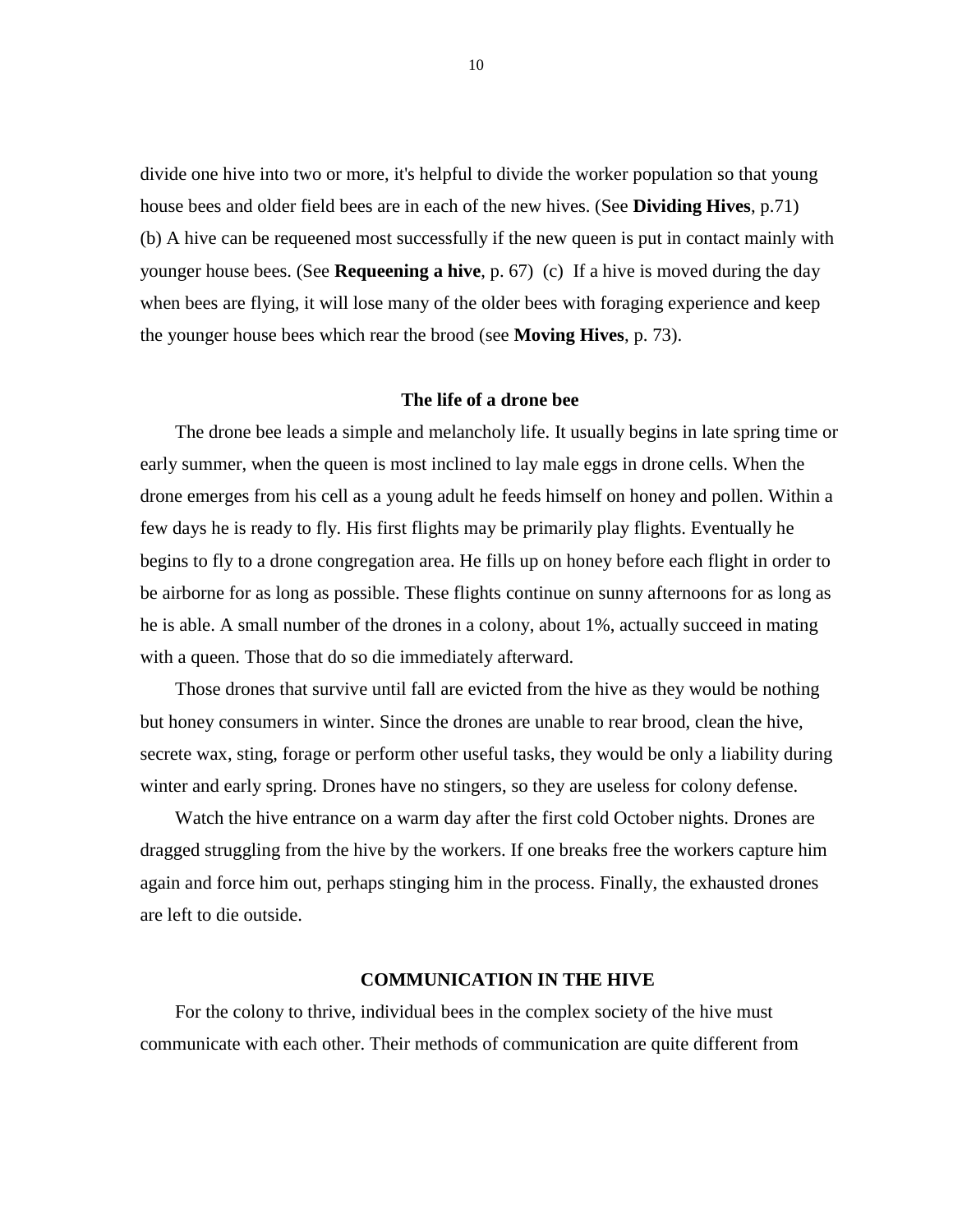those used by humans. The inside of the hive is dim in daytime and completely dark at night, so vision is useless there. Bees do use noises, but to a limited extent. Piping and honking noises from queens (See **The life of the queen bee,** p. 4**)** and buzzing noises by dancing forager bees (See **The waggle dance,** p. 11) have special purposes. The real story of colony communication is by touching, odor, and food sharing.

### **The waggle dance**

No description of honey bees would be complete without a mention of the famous dances which bees use to communicate the location of nectar and pollen-bearing flowers. This behavior was deciphered by the Austrian biologist Karl von Frisch. He went on to win the Nobel Prize, awarded in part for his work on honey bees.

A curious behavior called the *waggle dance* is performed by *scout bees* to announce the appearance of new bloom. Scout bees are foragers which specialize in the discovery of new nectar and pollen sources. Successful scouts return to the hive and perform a dance which describes the distance, direction and quality of the food source. The scout walks in a figure-8 pattern on the comb, waggling in the middle part of the "8". The direction the bee faces while waggling communicates the direction of the bloom from the hive relative to the direction of the sun. The number of seconds spent waggling indicates the distance from the hive to the blooming flowers.

The dancing bee also communicates distance with buzzing noises, which humans can't hear. The vigor of the waggle tells the other bees how rich and available the food is. Other forager bees -- the *recruits* -- follow the dancing bee closely. The dancing bee may stop occasionally and offer a taste of the nectar she has collected to the surrounding recruits, as further information about the quality of the food. The recruits smell the body of the dancer to learn the scent of the flowers she visited. If the vigor of the dance and a taste of nectar are convincing, the recruits then use the distance and direction information to find the bloom. They also remember the scent of the flora to find the bloom.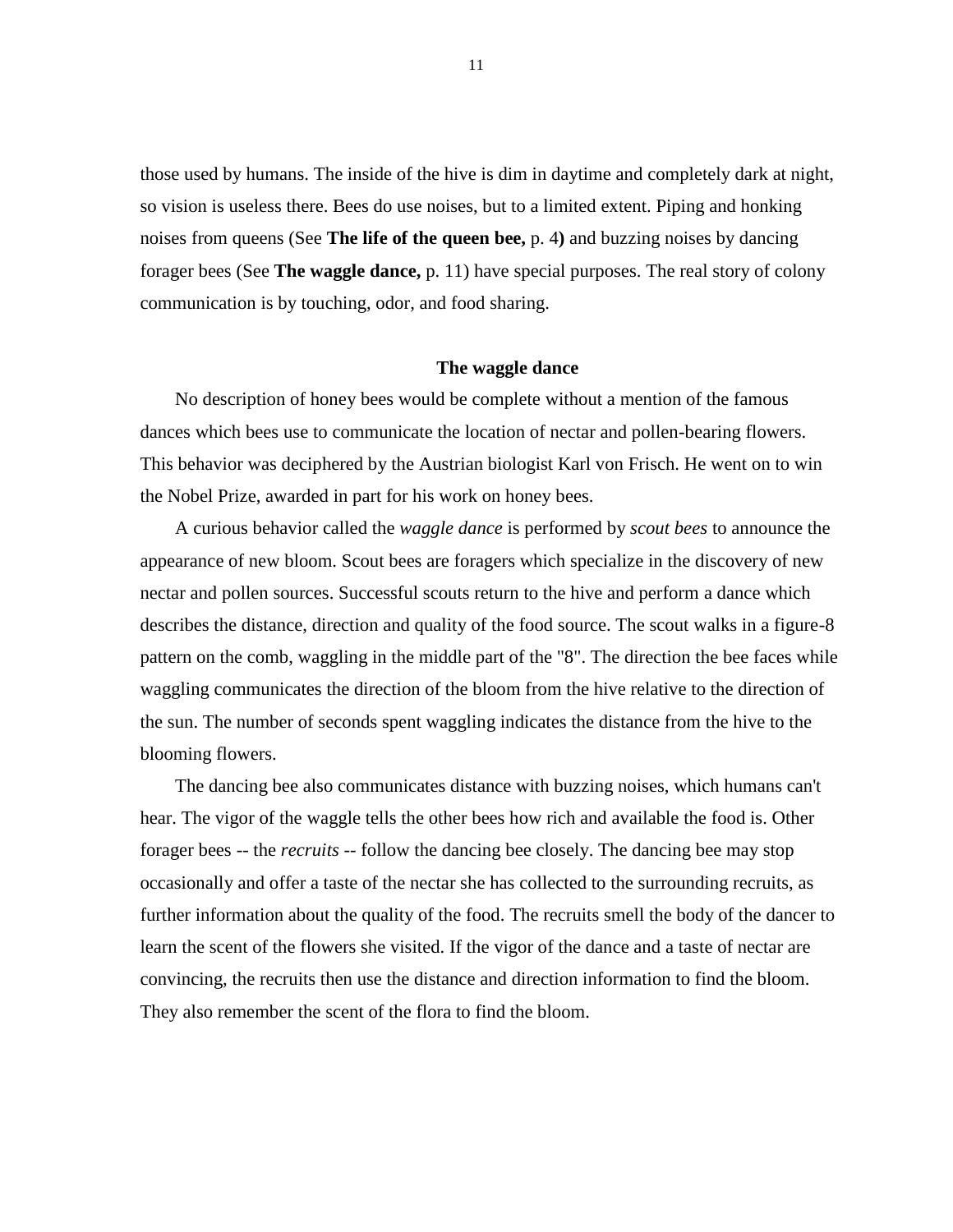The coordinated search efforts of the honey bee are one key to their success as honey makers. Large hives that are full of bees have more scouts than weaker hives. This is one reason larger colonies are so much better at making honey. One colony with 40,000 worker bees will make more honey than two hives each containing 20,000 bees.

The waggle dances and many other types of behavior can be seen best with an *observation hive.* This is a specially constructed hive with transparent sides. Scout bees will waggle also on the surface of a clustered swarm to communicate possible nest sites. This is easily observed when watching bees on the surface of a swarm that has been clustered a day or more after leaving its hive.

### **Sense of smell**

We humans are woefully inadequate at smelling the world around us, compared to many other animals. This is obvious every time we take our dogs for a walk. Most insects are acutely sensitive to odors, especially the smell of their foods and of mating attractants. Honey bees are no exception.

In addition to detecting flowers and intruding animals, bees are very good at smelling each other. Each hive has a characteristic odor. Bees from another hive are intercepted at the hive entrance when guard bees smell the foreign hive odor. Bees are also very sensitive to pheromones (below).

### **Pheromones**

Bees are especially sensitive to the smell of signaling chemicals called *pheromones*  (FER-o-mones). Pheromones are chemicals used by animals to communicate with others of their own species. Insects which form colonies (honey bees and some other bees, ants, some wasps, termites) rely heavily on pheromones.

Worker bees communicate with several types of pheromones. One is released from a gland at the tip of the abdomen, the *Nasanoff gland.* This *Nasanoff pheromone* is used when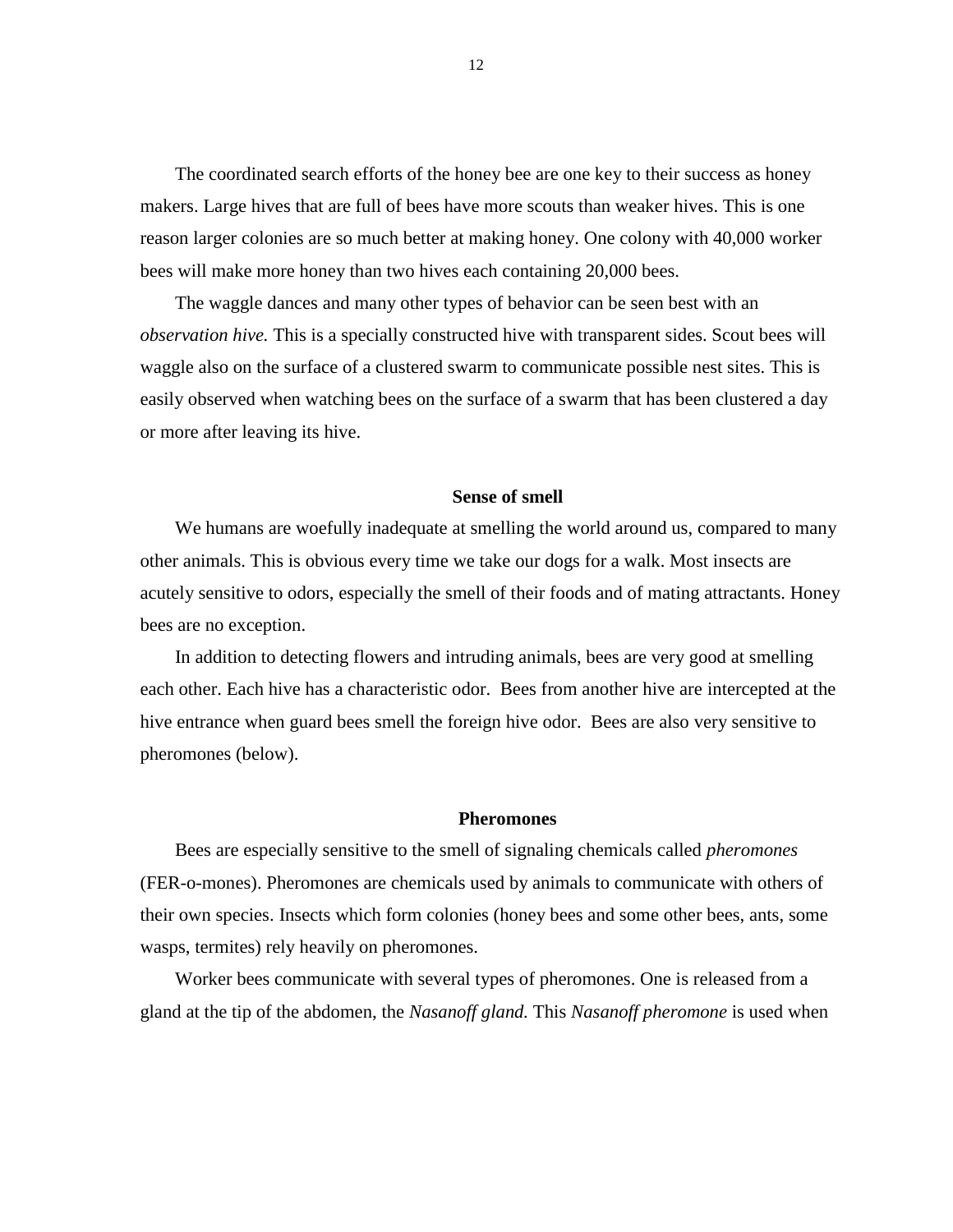the bee colony needs to congregate. It says to the other bees "Come this way, the rest of the colony is over here." This behavior is called *scent fanning.*

For example, when the bees in a captured swarm or a purchased package are installed in a hive, several dozen workers will perch at the hive entrance where they open their Nasanoff glands and fan their wings. Straggler bees which might be left on the package box or other equipment near the hive will be drawn to their colony by this odor. If you lean close to the bees as they fan, you might catch the scent they emit. It smells like lemon grass tea, and has some of the same chemicals.

Worker bees use their Nasanoff glands also when traveling as a swarm to a new nest. The scout bees -- those workers which have picked out the best place to call home -- lead the rest of the colony by releasing this pheromone. If you happen to see a swarm on the move you might notice the pleasant scent. It's enjoyable and safe to walk along with the cloud of bees as it moves slowly through the air.

Workers release another pheromone when they sting. When the stinger breaks off of the bee, and remains embedded in its victim, it releases a banana-like smell. This is the *sting pheromone*. It encourages other bees to sting in the same place. Hobby beekeepers rarely experience stinging which results in much pheromone release. However, the African bees attack in numbers great enough to make good use of this pheromone. (See **African bees** p. 16.)

The queen bee also communicates with pheromones. A variety of chemicals are released from her mandibles, abdomen and feet. When a queen flies to mate, drones find her partly by her pheromones. In the hive, workers cluster around her in a retinue as they lick these chemicals from her body. The workers then pass the *queen pheromones* to worker bees not near the queen. Eventually some of the pheromone reaches all of the worker bees in the colony. In this way, all of the workers perceive her existence, even those which have never been close to the queen. The human nose cannot detect this pheromone.

If the queen dies or is removed by a beekeeper, the entire colony begins to sense the disappearance of queen pheromone within a few hours. The behavior of the worker bees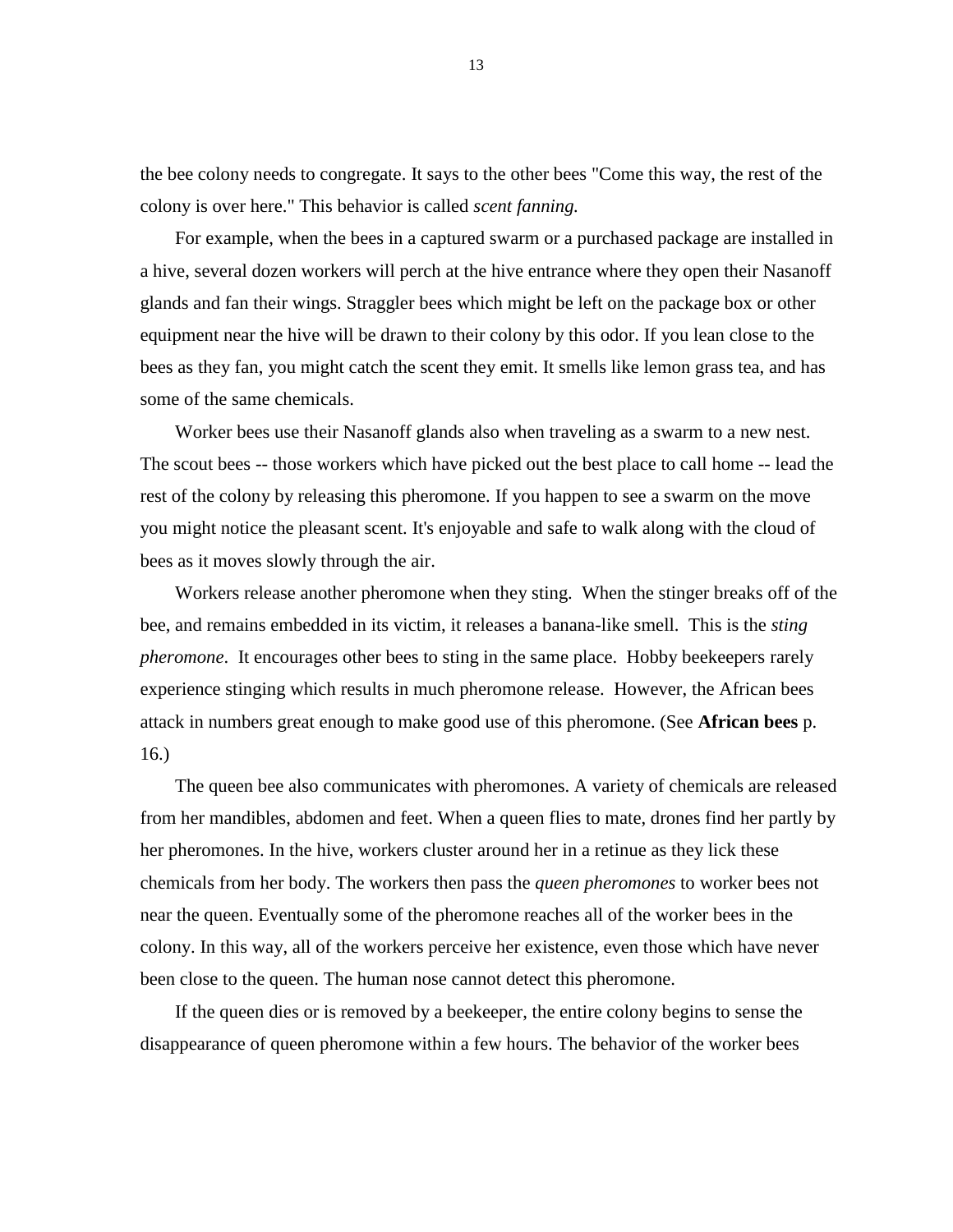changes dramatically as the colony enters the *queenless* condition. Nurse bees select several to a dozen young female larvae in worker brood cells to become potential queens. These larvae are fed copious amounts of royal jelly, just as if they began their lives in queen cells. The workers add wax to the hexagonal, horizontal cells, extending them downward as they become the peanut- shaped queen cells. In this case they are *emergency queen cells.* The worker bees change their behavior in other ways also. Queenless workers are more likely to sting, they forage less for food, and are less meticulous in cleaning their nest. When a new mated queen becomes established in the colony, workers detect her pheromones and their behavior returns to normal.

### **Trophallaxis**

Colonies of social insects share food extensively. This is a behavior called *trophallaxis* (tro-fa-LAX-is). In trophallaxis, one honey bee will extend her *proboscis* (pro-BAH-sis), or tongue, to another bee. This is how one bee will ask for food from her nestmate. If the other bee has a crop full of honey or nectar, she may produce a droplet, which the requesting bee then consumes with her proboscis. This is not often observed in routine beekeeping, but can be seen with specially constructed observation hives.

When a colony is on a honey flow, the house bees receive plenty of nectar by trophallaxis from the foragers and share it among themselves. The house bees, including nurses, are then more generous in offering food to larvae and the queen. Other house bees will ripen the nectar into honey. Some pheromones are spread among the bees by trophallaxis.

### **VARIETIES AND BREEDS OF HONEY BEES**

The honey bee, which goes by the scientific name *Apis mellifera,* is a species native to Europe, Africa and Asia as far east as Saudi Arabia, Iran and the Ural Mountains of Russia. Within this enormous range at least 24 varieties, technically called "subspecies" developed. One subspecies, *Apis mellifera lamarkii,* is native to the Nile River Valley. For thousands of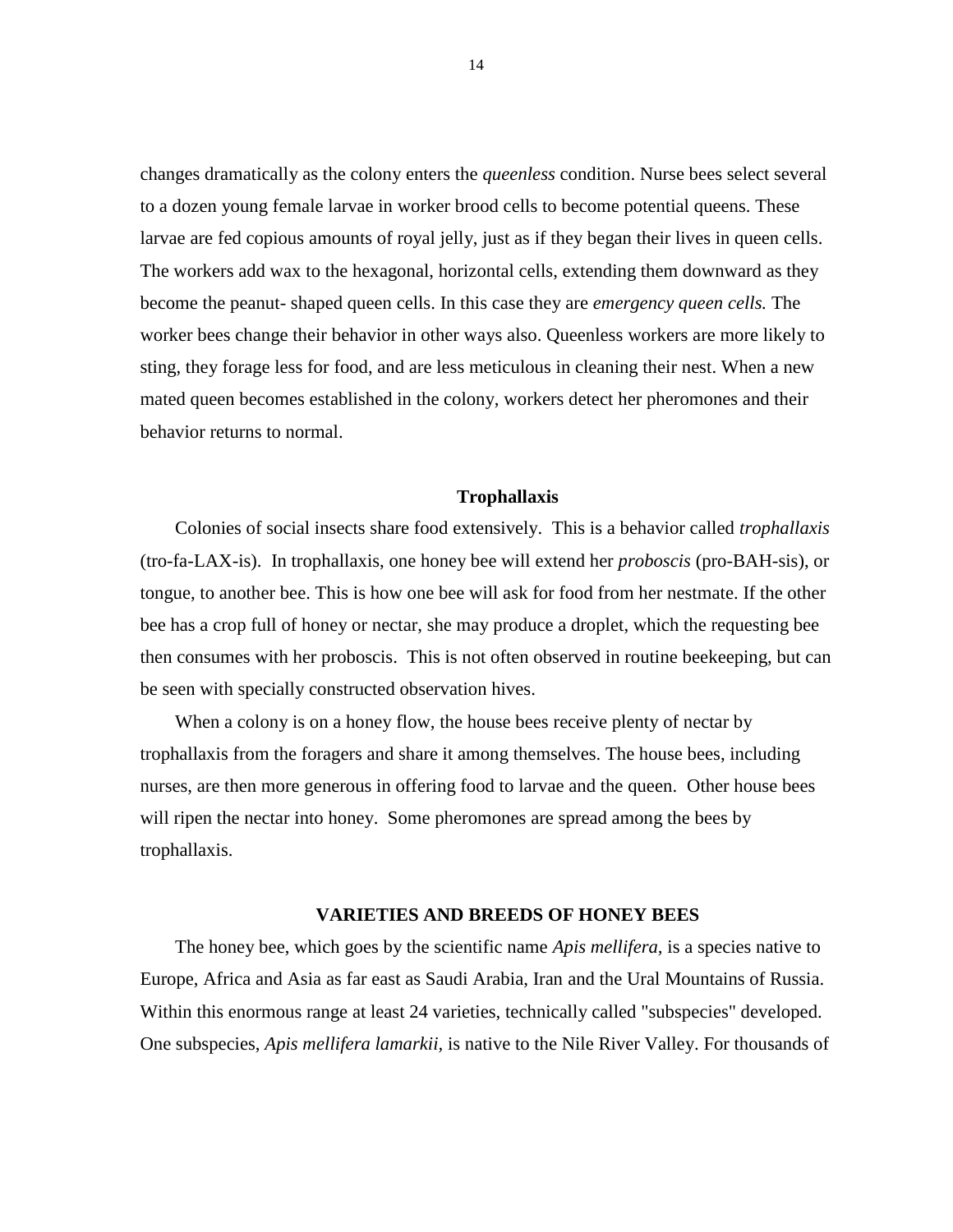years the Egyptians moved hives of this bee up and down the river in barges. Another, *A. m. sahariensis,* is native to isolated oases in the Sahara Desert. Others thrived on individual islands such as Cyprus and Madagascar. Each of these types of honey bee has its own set of characteristics. As they are all the same species, they can potentially interbreed to produce hybrids.

When the first European settlers came to North America they brought their bee hives, along with crops and livestock. Since those people were mainly northern Europeans, the bees too *(A. m. mellifera)* were from that region. These bees are often called "German bees", although this term is misleading. The original range of these bees was quite extensive: from the British Isles and France, across northern Europe and into western Russia. The first German bees were established in North America in the early 1600's. In the 1800's, bees from Italy were brought to the U.S. These Italian bees *(A. m. ligustica)* soon became the preferred type because they were much better tempered than the German bees. Carniolan (CAR nee oh lan) bees (*A. m. carnica)* from southeastern Europe and Caucasian bees *(A. m. caucasica)*  from the Black Sea area are also popular with American beekeepers.

The German bee is dark and often mean-tempered. Its main virtue is that it overwinters very well in cold regions. These bees end brood rearing relatively early in fall, and are slow to build up a population in the spring. For perhaps two hundred years, eastern Kentucky forests were populated by feral German bees. In the 1990's, the twin epidemics of tracheal mites and varroa mites eliminated nearly all of these feral bees.

Italian bees are relatively gentle, have good disease resistance and are often yellowish. They rear brood early in the spring and continue it late into the fall, so they tend to consume more honey through the winter than other types of bees.

Carniolan bees are gentle and overwinter with a relatively small population, so they need relatively less honey through the winter. They rear brood rapidly in springtime, building up their population quickly.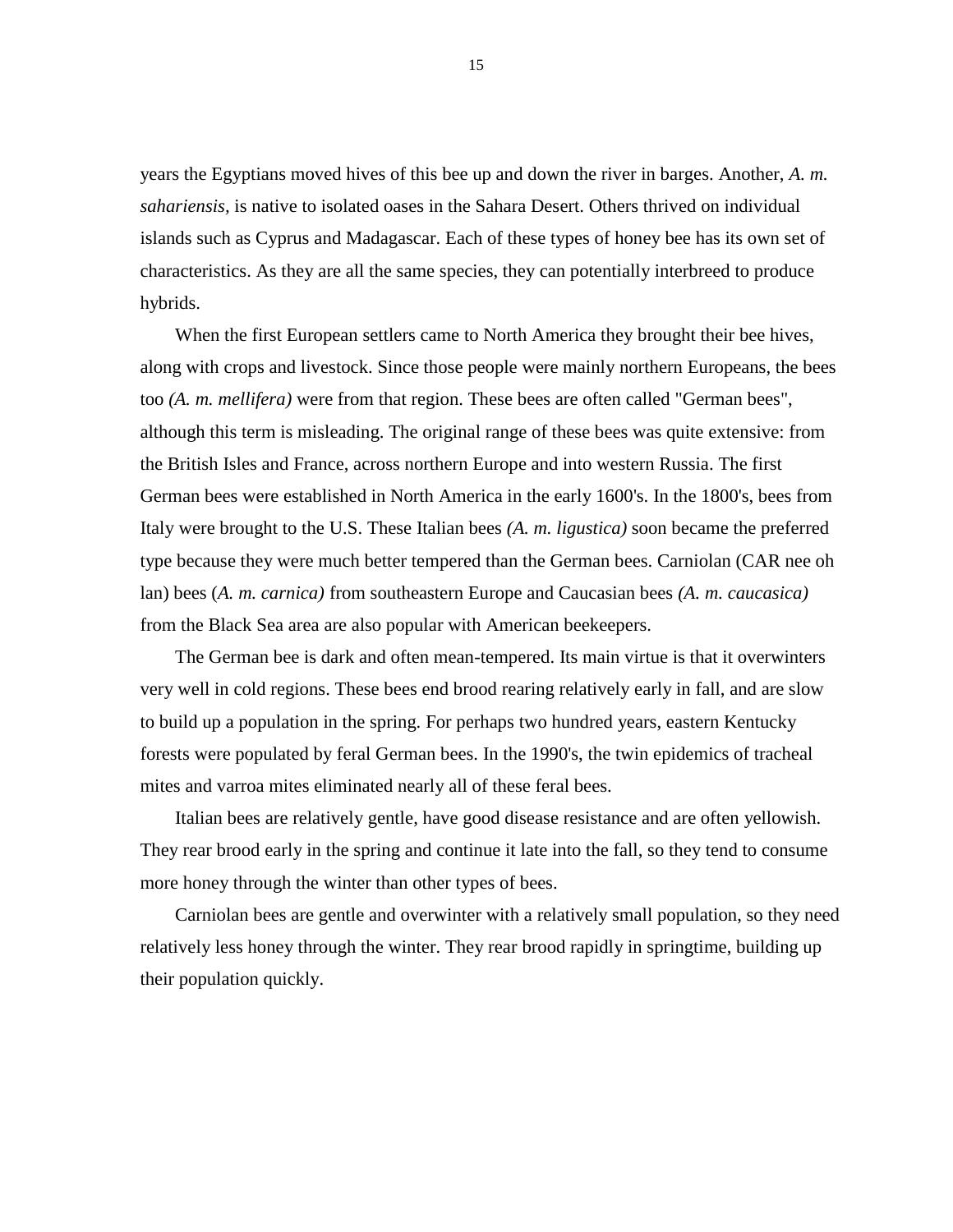Caucasian bees are usually gray and tend to be quite gentle. They swarm less often than other bees. However, they build up slowly in the spring, use propolis heavily and are more susceptible to nosema disease.

### **The African bees**

In 1990 the African bees entered Texas from Mexico. Since then they have become established in a dozen southern states. Years after the entry of the bees into the U.S., they continue to expand their range. In the late 1990's they reached the outskirts of San Diego and Los Angeles. Recently, they have been found in southern Georgia, parts of Florida and other Gulf Coast states. These bees are very prone to sting and swarm. They can be managed but with greater difficulty than our familiar strains of honey bees.

We can understand these bees by considering their origin and history. They are derived from bees *(A. m. scutellata)* brought from South Africa to Brazil in 1956, for a research project. The bees escaped in 1957 and rapidly populated the region. Since they are a tropical bee, they thrived in Brazil and other tropical countries. With time they moved through Central America and Mexico, displacing nearly all of the European stock bees that had been kept previously. Some call them "Africanized bees" because they have interbred somewhat with the European bees kept by beekeepers. We are familiar with another name, the unfortunate term "killer bees".

As they entered the southern United States their reproduction and dispersal slowed. This was probably due to several factors. Most important, our country is not the tropical environment ideal for African bees. Also, large scale beekeeping operations in Texas and other states have interbred with and probably "diluted" the population so that they are significantly more European. Possibly, fire ants and varroa mites have killed many of the colonies. We in Kentucky are unlikely to have permanently established African bees. Our winters are too cold for this tropical bee. It is possible that some swarms might survive for a summer after they "hitch-hike" a ride north on a barge or large vehicle. African bees traveled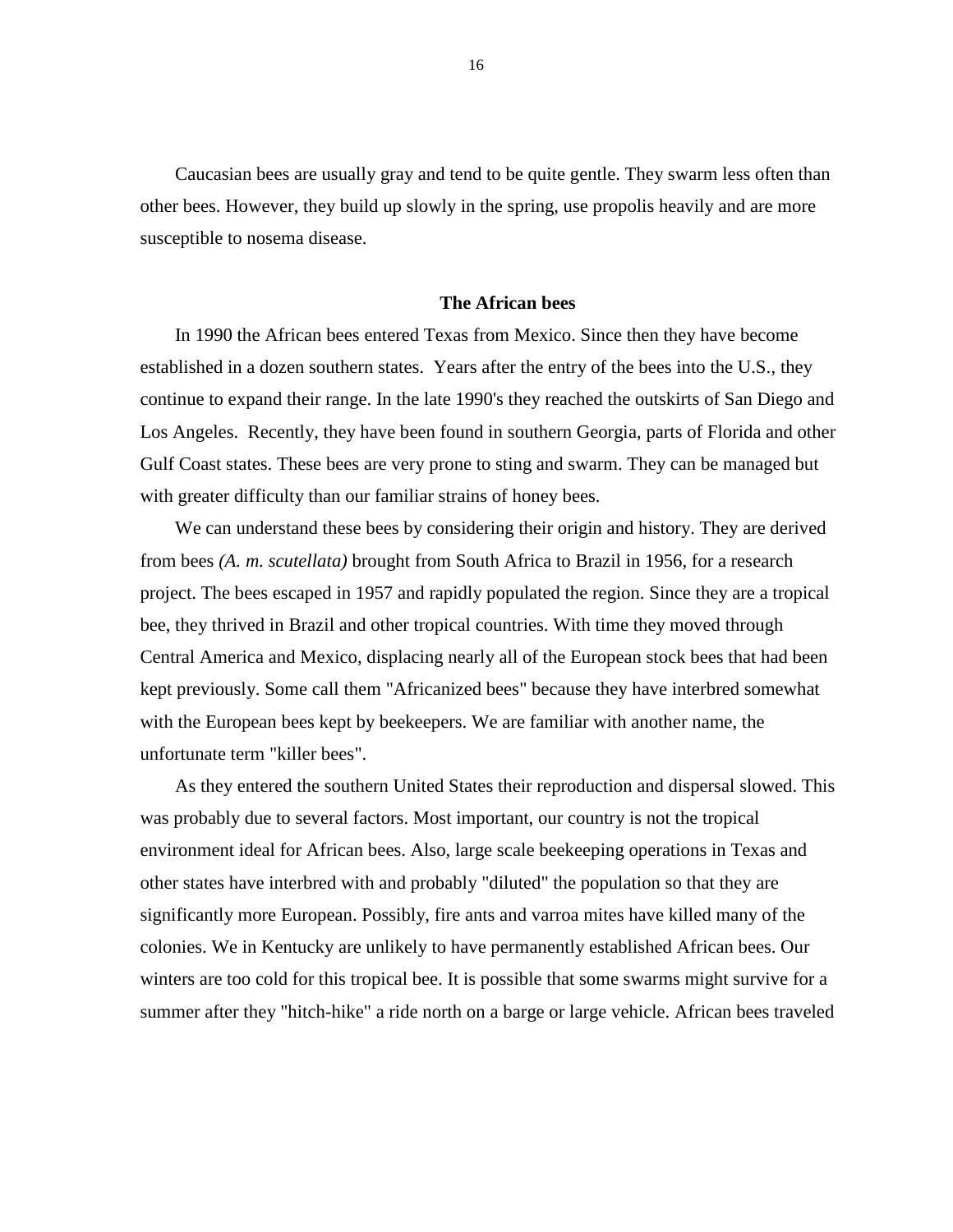to the San Joaquin Valley of California in 1985 and to Virginia in 2000 this way. In both of those cases the bees were quickly eradicated.

The bees are very dangerous because they are easily disturbed and will attack in great numbers. They also swarm and abscond frequently, so they can be quite difficult for the beekeeper to manage. The greatest danger is to people and animals that cannot run away or get indoors quickly. In 2010 an elderly man was killed by these bees in southern Georgia. Animals that are tied or kept in pens are most vulnerable.

However the Brazilians have done quite well with these bees. With the right protective equipment, and by locating hives away from houses and farm animals, the Brazilians have learned to manage the bees effectively. A breeding program has led to less aggressive African bees. In Brazil, the African and Africanized bees produce three to four times the honey that the European-stock bees produced previously.

In the U.S., only a small number of people have died due to African bee attacks. This is a credit to the thorough educational campaign mounted by Texas and the other affected states.

### **Breeds of bees**

Bee breeders have developed particular varieties or breeds of bees, based on desirable traits in various subspecies. Perhaps the best known is the Buckfast bee. Also, several research labs and beekeepers have developed bees with tracheal mite and varroa mite resistance. These breeding programs are often described in beekeeping magazines.

Buckfast bees were bred over many decades by Brother Adam, a dedicated monk at Buckfast Abbey in England. The Buckfast strain has some resistance to tracheal mites, and is good for honey production and other traits desired by beekeepers. It does well in Kentucky.

More recently researchers at the U.S. Department of Agriculture developed a stock of "Russian bees" which began with bees taken from eastern Russia. These bees had been exposed to varroa mites in Russia for many years, where they seemed to have developed resistance to varroa.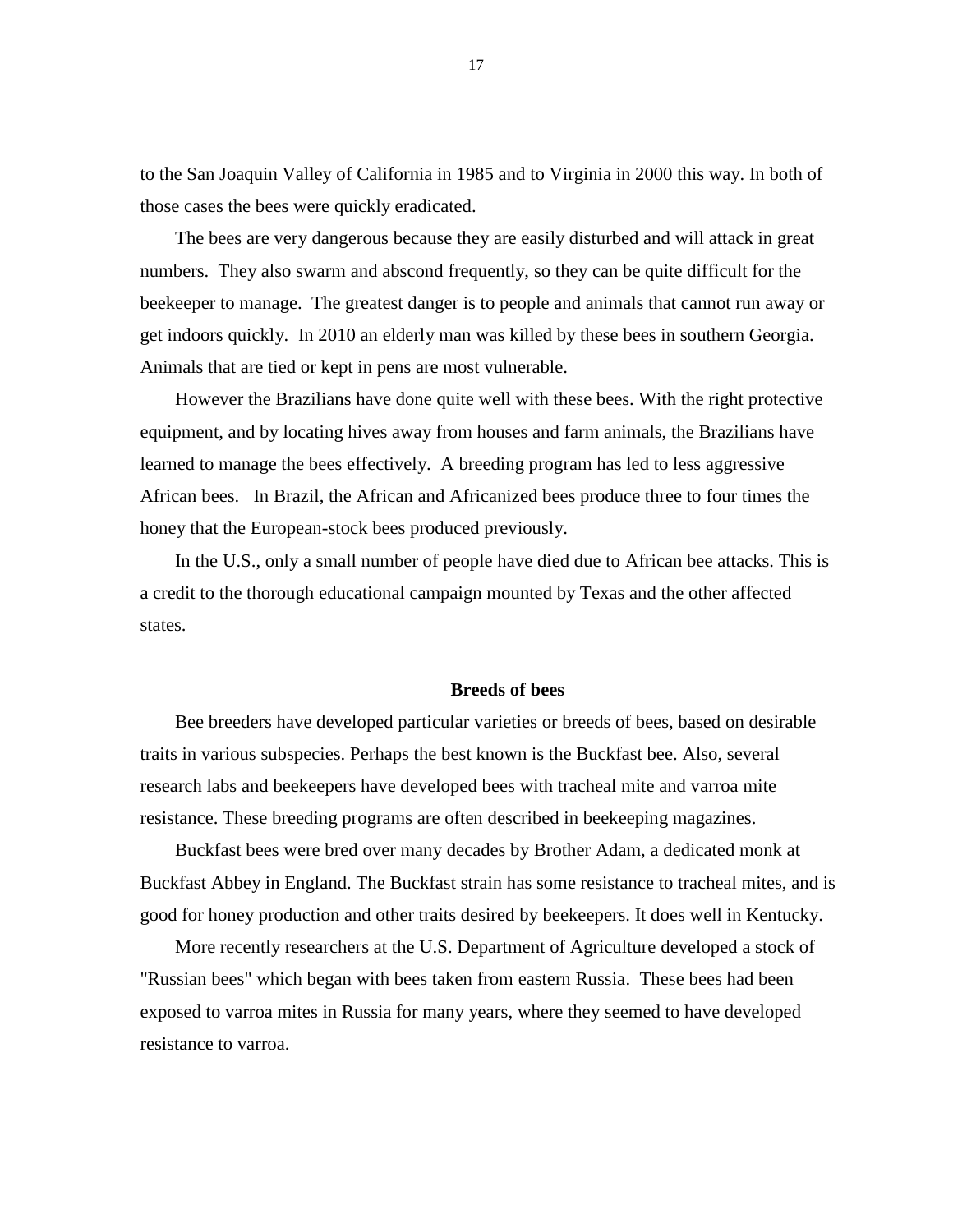Beekeepers will also read and hear about "hygienic" bees. These are bees with the ability to detect diseased and mite-infested brood. The bees then remove the larvae or pupae from the hive. This trait greatly reduces disease and varroa mite problems, without the use of chemicals. Kentucky beekeepers with several years of experience may wish to learn how to breed bees for valuable traits, at workshops held during spring and summer.

### **Which is the best type of bee for a beginner?**

The best information usually comes from other beekeepers. Talk to those in your local and state beekeeping associations. Gentle behavior is very important for beginners. It is also essential if your hives are near your neighbors.

As you gain experience, you may become more interested in honey production, mite resistance, or overwintering ability. All of these traits have some genetic basis, so they are determined partly by the breed of queen you have.

When you chose your bees it is good to know that stock sold in this country is rarely "pure". For example, bees advertised as "Italian" are probably not the same as what arrived from Italy many years ago. The only way to maintain a pure line of bees is to instrumentally inseminate all of the queens with semen from drones of a known source. Bee breeders cannot do this on a large scale. Instead, the common practice is to let the queens fly to mate naturally in an area where the breeder keeps an overwhelming majority of bees with the desired genes. In this way the breeder "floods" the drone congregation areas with drones from the desired colonies. This is a very acceptable practice. It nearly always results in high quality, mated queens for sale to beekeepers. The main factor in choosing a source of bees should be whether it has the traits important to you.

# **PART 2: THE HIVE**

The bees need a place to live. Beekeepers need to be able to open and examine it without destroying the carefully constructed comb. Consequently, we use hives with removable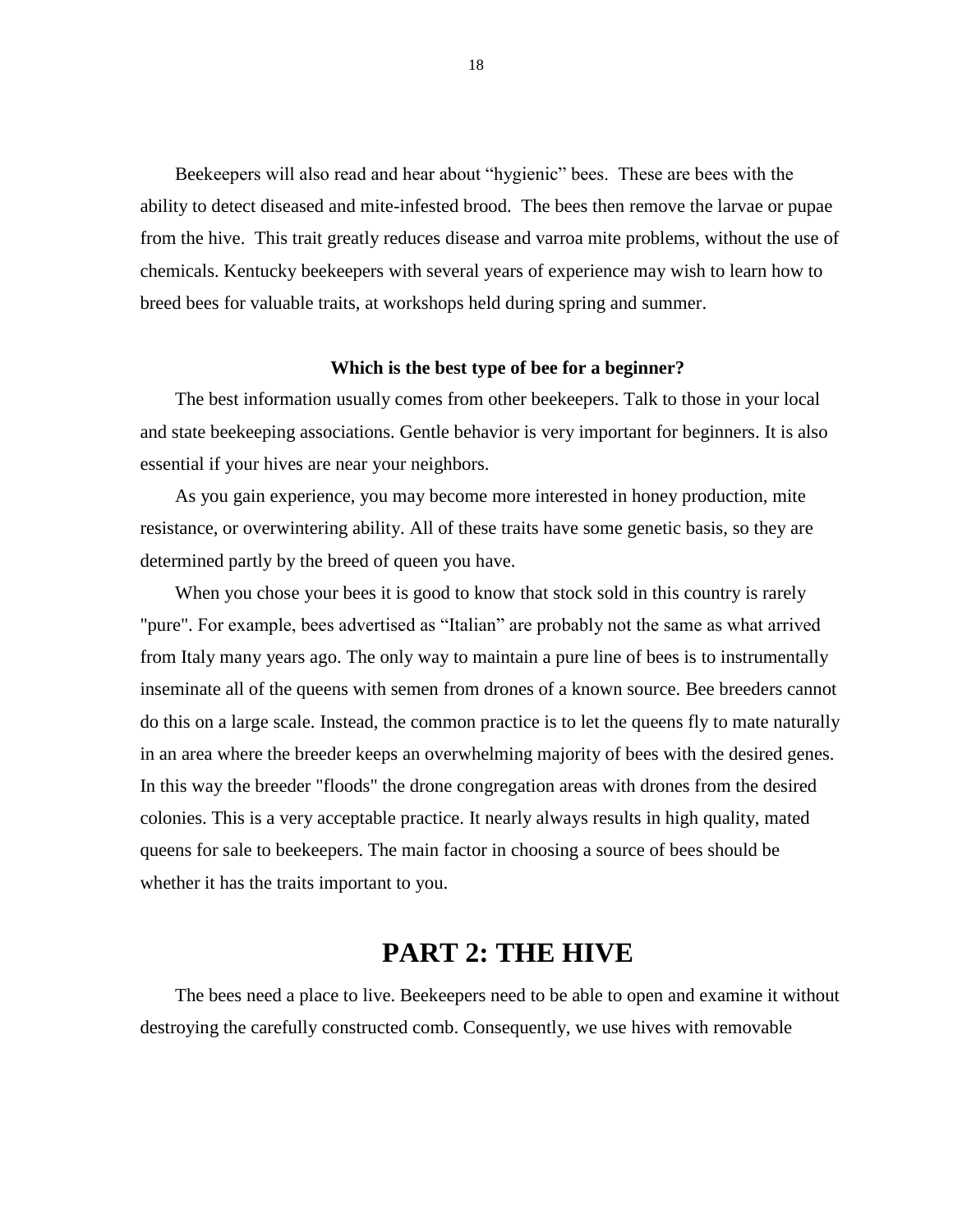frames. The equipment is made to standard dimensions so that hive parts are interchangeable, even if they are bought from different companies.

### **Hive parts**

One or two deep boxes, or *brood boxes,* sit on a bottom board. This is usually where the queen is active. Smaller boxes, *supers,* rest on top of the deep boxes. All of these boxes are called *hive bodies.* Some beekeepers use deep boxes as honey supers. However, a deep box with 9 or 10 frames of honey can weigh over 50 pounds. A super is more manageable. At harvest time, most beekeepers don't want to carry this much at once. On top, an *inner cover*  and *outer cover* shelter and insulate the whole hive. A brick or small cement block should be placed on the outer cover in windy locations.

The hive parts are shipped from beekeeping supply companies in pieces. They are easily assembled with nails and glue. Recently, some companies have started to sell fully assembled equipment. The outer surfaces of the hive should be painted with exterior house paint. Inner surfaces, the inner cover and the frames should never be painted. Some beekeepers treat the hive bodies, bottom board and outer cover with wood preservatives instead of paint. Be careful not to use a wood preservative containing toxic substances.

Traditionally, beekeepers paint their hives white. Practically, any light color will do. Some beekeepers buy odd lots and leftover house paint at reduced prices. If you do this, add white paint to lighten dark colors so that the hive does not overheat on sunny summer days. A multicolored apiary is striking in appearance, and the different colors help the bees to identify their own hives. Consequently, drift among hives will be reduced. (See **Drifting,** p. 59.)

The hive should be elevated a few inches above the ground. This helps with hive ventilation, reduces problems with weeds and grass growing in front of the hive entrances, and prevents wooden bottom boards from rotting. Use a very stable and level hive stand. I make hive stands from lengths of 4" x 4" treated lumber. Cinder blocks and wooden pallets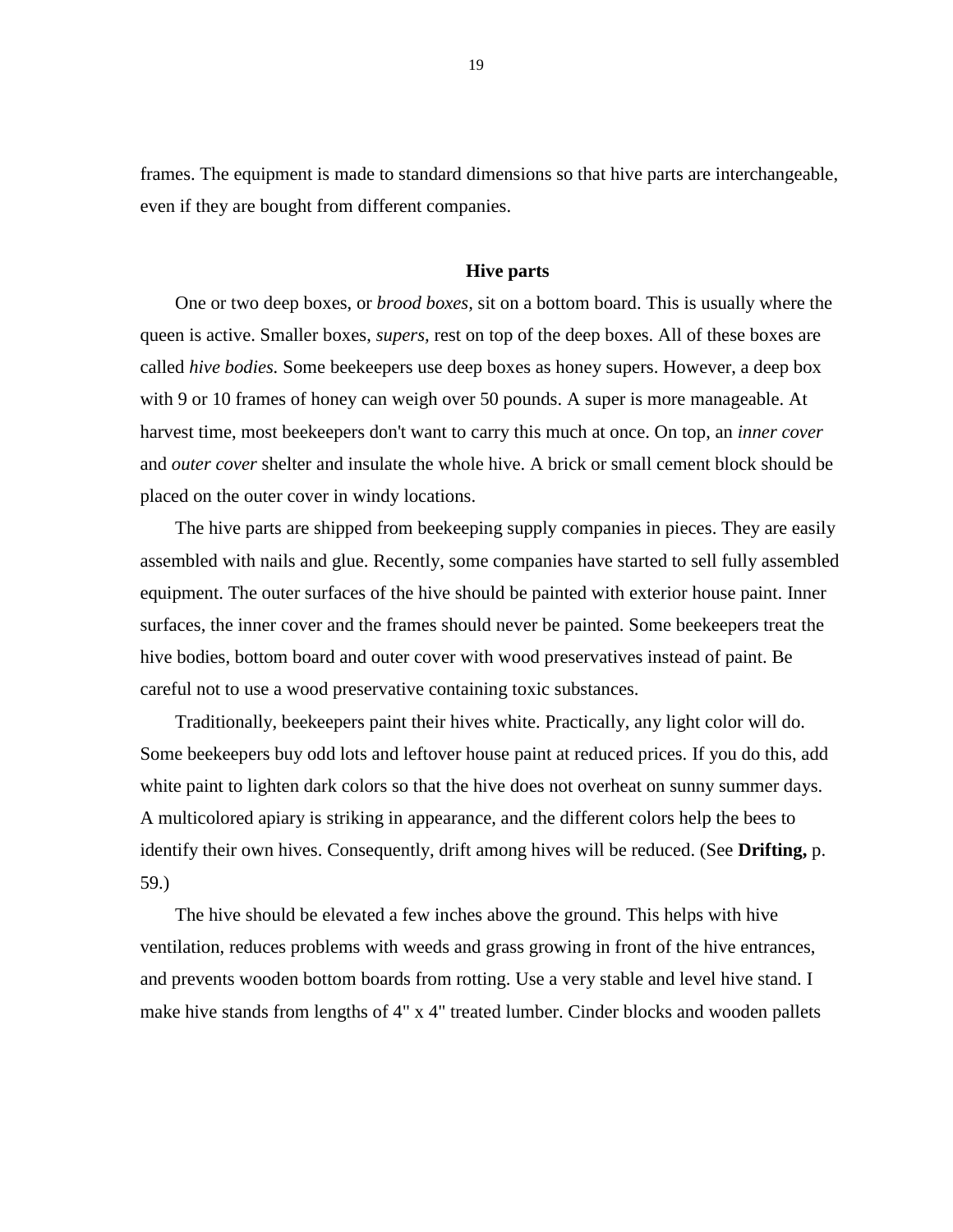are also used. If your hive has standard bottom boards, tilt the hives just slightly forward that rainwater does not pool inside. This is not necessary for hives with screened bottom boards.

Each newly constructed frame will need a sheet of beeswax *foundation* before it goes into the hive. Foundation is embossed with the bees' comb pattern, and often wires are embedded into it. The wires will strengthen the comb which the bees will build on the foundation, inside the wooden frame. The sheet of foundation guides the bees as they construct their wax cells on it. This bee activity is called *drawing out* the foundation into comb. Without foundation in the frames, bees not will make their comb neatly inside the frames. Instead you would have comb constructed every which-way and be unable to remove the frames without destroying the comb.

Deep or shallow frames hang inside the brood boxes or shallow supers, respectively. When the foundation has been drawn into comb, the added wax makes the frames thicker. The frames are then quite tightly wedged together in the box. Some beekeepers prefer to keep nine of these "fatter" frames to a hive body because they are then much easier to remove without squashing bees.

### **Considerations about hive materials**

**Bee space**. A critical dimension in the hive is the space between the adjacent wax combs in the hive. This distance, about 3/8 of an inch, is called *bee space.* It is the amount of space the bees leave between their naturally constructed sheets of comb. If frames in the hive are separated by more than this dimension, the bees will create another layer of comb in that area. If the separation is less than 3/8", the bees will add wax comb to join the adjacent combs. With this in mind, beekeeping supply companies construct frames so that when they are pushed together the combs inside them will be separated by this critical dimension. By keeping the combs at the bee space distance, the frames will be easy to pull out of the hive one by one, without interference from extra comb between them.

The concept and usefulness of bee space was developed a century and a half ago by Lorenzo Langstroth, an Ohio beekeeper. This simple idea created a revolution in beekeeping.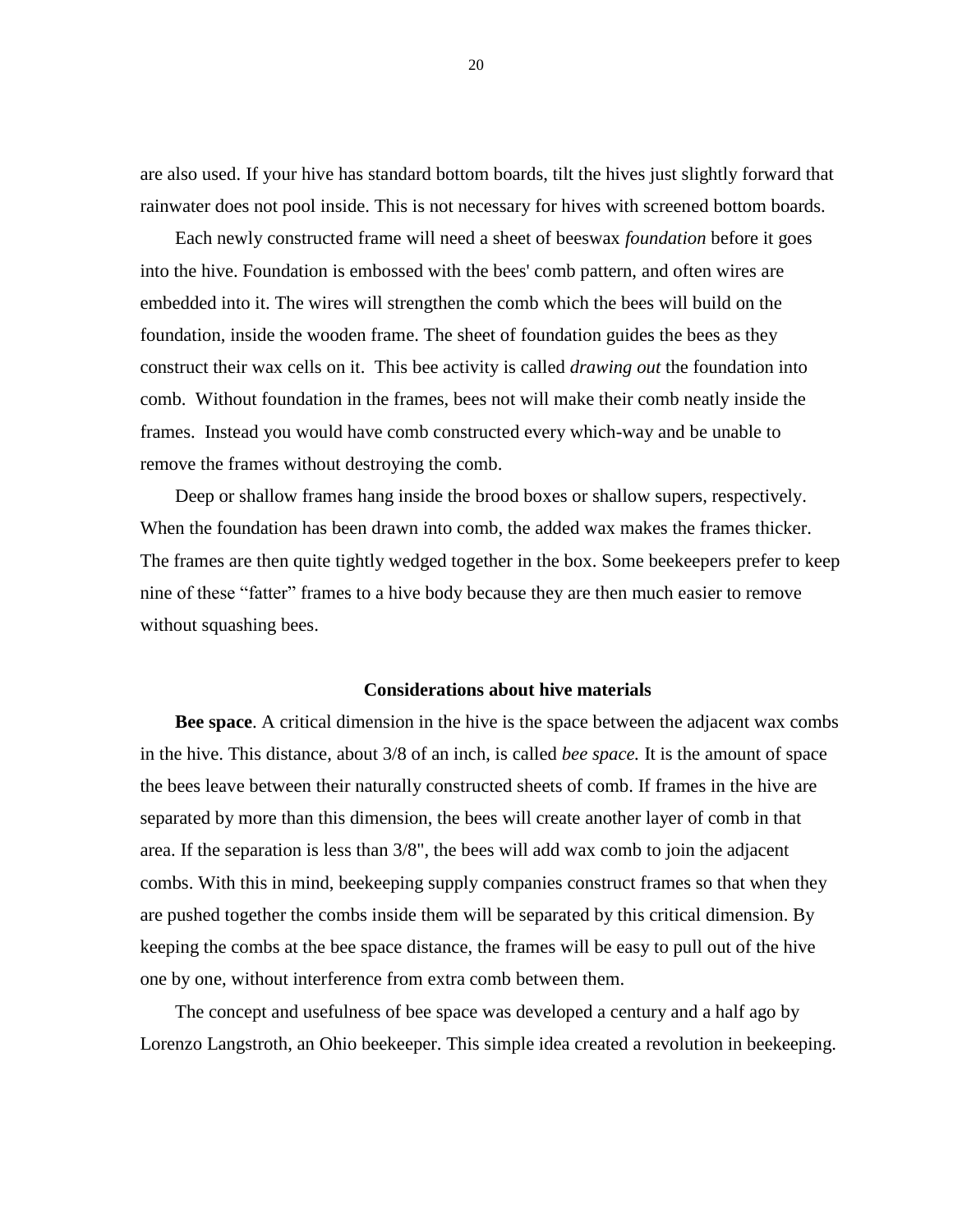With carefully constructed frames, beekeepers were able to remove or add frames without serious disruption of the hive. Hive inspections, divisions, honey harvesting and all other manipulations became easy. Today, frames and hive bodies from all American beekeeping supply companies are called Langstroth equipment because they conform to the bee space dimensions.

**Wood or plastic**? All of the hive parts described above can be made from plastic. Is this better than wood? At first it might seem that plastic is best because it cannot be damaged by rot, wax moths or mice. Recently Styrofoam hive bodies have been on the market because they are very light and do not require paint.

However wood has several important advantages. Most important, wood absorbs the odor of the bees. This hive odor is important to the bees, because they must recognize their own home this way.

In some ways a plastic bottom board is very nice. It is the hive part most vulnerable to rot, since it is close to the ground, and plastic is easy to clean. But plastic hive bodies, frames and inner covers are not such a good idea. This large amount of plastic around and in the hive creates problems. Two problems are that the plastic does not absorb the bee odor which is important to the colony, and that the plastic is a poor insulator compared to wood. In winter, condensation will develop on the inner plastic walls. All in all, the bees do better with wooden hive bodies, frames and inner covers. The outer cover can be plastic, or wood covered with metal sheeting. Both are good.

Some types of plastic will warp over time. This does not usually happen with the bottom board because of the continuous weight from the hive.

Plastic foundation is also sold. This can be good if the bees build on it during a strong honey flow and when the colony is vigorous. Then the frame is very strong with this internal plastic sheet. But if conditions are not favorable the bees will be reluctant to build comb on it.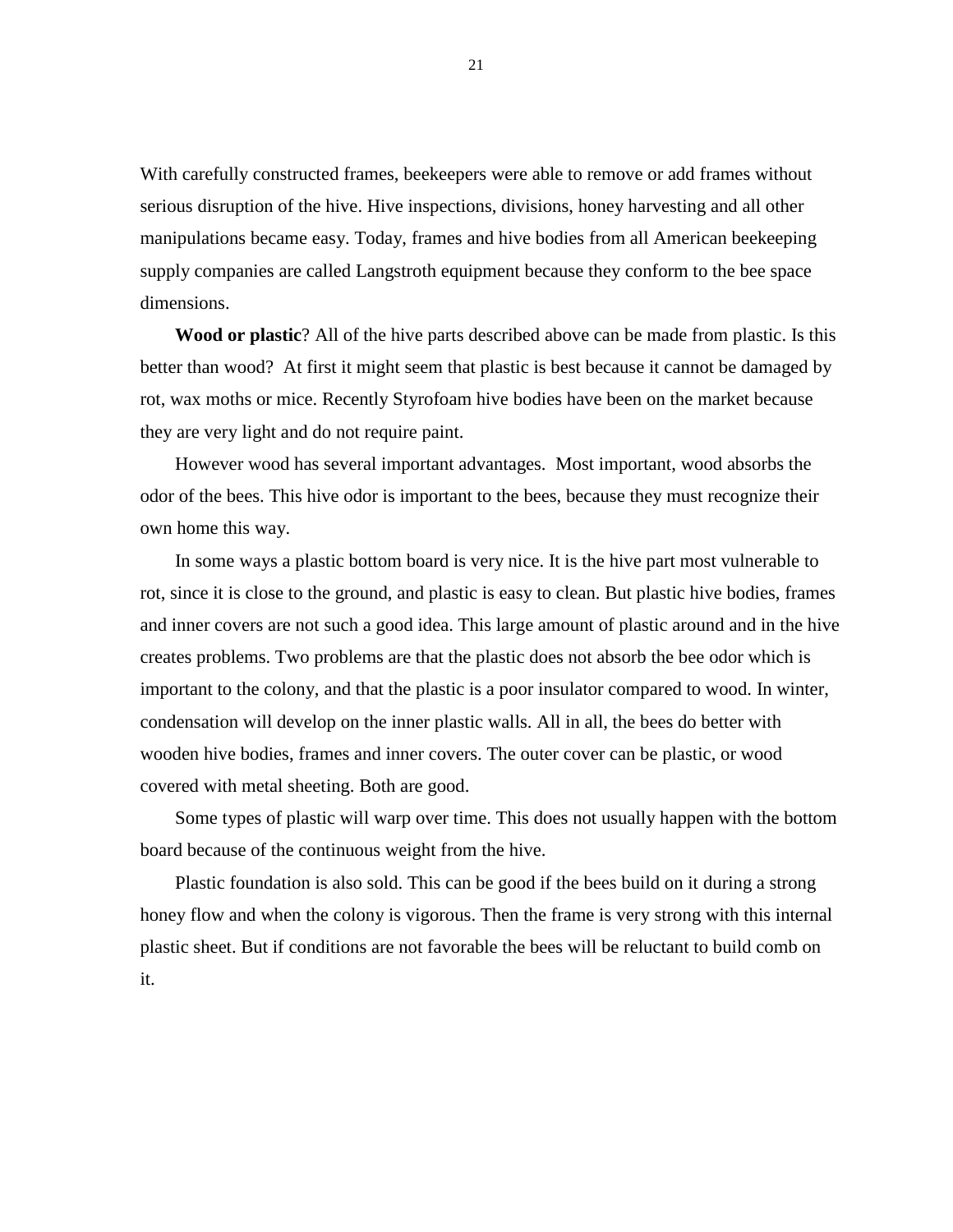# **SPECIAL EQUIPMENT Queen excluders**

Many beekeepers use a *queen excluder,* which is a wire or plastic grid that retains the queen in the lower part of the hive. It has spaces between the wires that are just wide enough to allow the workers through, but not the queen. The queen excluder is handy because it prevents the queen from laying eggs and starting a brood nest in the honey supers. When the time for honey harvest comes, it's convenient to have only honey in the supers. One problem is that brood rearing leaves layers of cocoons in the cells. When it's time to uncap the honeyfilled cells, those with cocoon layers are very difficult to open with an uncapping knife.

The excluder also prevents the whole colony from moving up and abandoning the lower hive bodies. This is a common occurrence, and part of natural bee behavior.

But excluders have their down side. A hive may make less honey with an excluder than without. This is because the effort needed to wiggle through the excluder can discourage the worker bees from storing honey in the supers. And any drones trapped above the excluder will be caught and die in the excluder because they are too fat to pass through. I suggest excluders for those beekeepers who are too busy for frequent hive inspections during the honey flow. Otherwise, occasional adjustments can counter the problem of the queen moving up.

### **Screened bottom boards**

Many beekeepers prefer bottom boards which have a large opening to the ground, which is covered with screen. These are used for control of varroa mites (see p. 46). Research has shown that many live mites fall from the bees inside the hive. The screened bottom allows the mites to fall to the grass below where it is almost impossible for them to return to the hive. This is an effective way for beekeepers to reduce mite infestations without chemical treatments or special procedures. These bottom boards may be wooden or plastic.

Some beekeepers prefer to construct their own screened bottom boards, or modify conventional bottom boards. This is fairly easy to do as long as the bottom board is sturdy and keeps to standard hive dimensions. The screen is purchased as "8-mesh hardware cloth",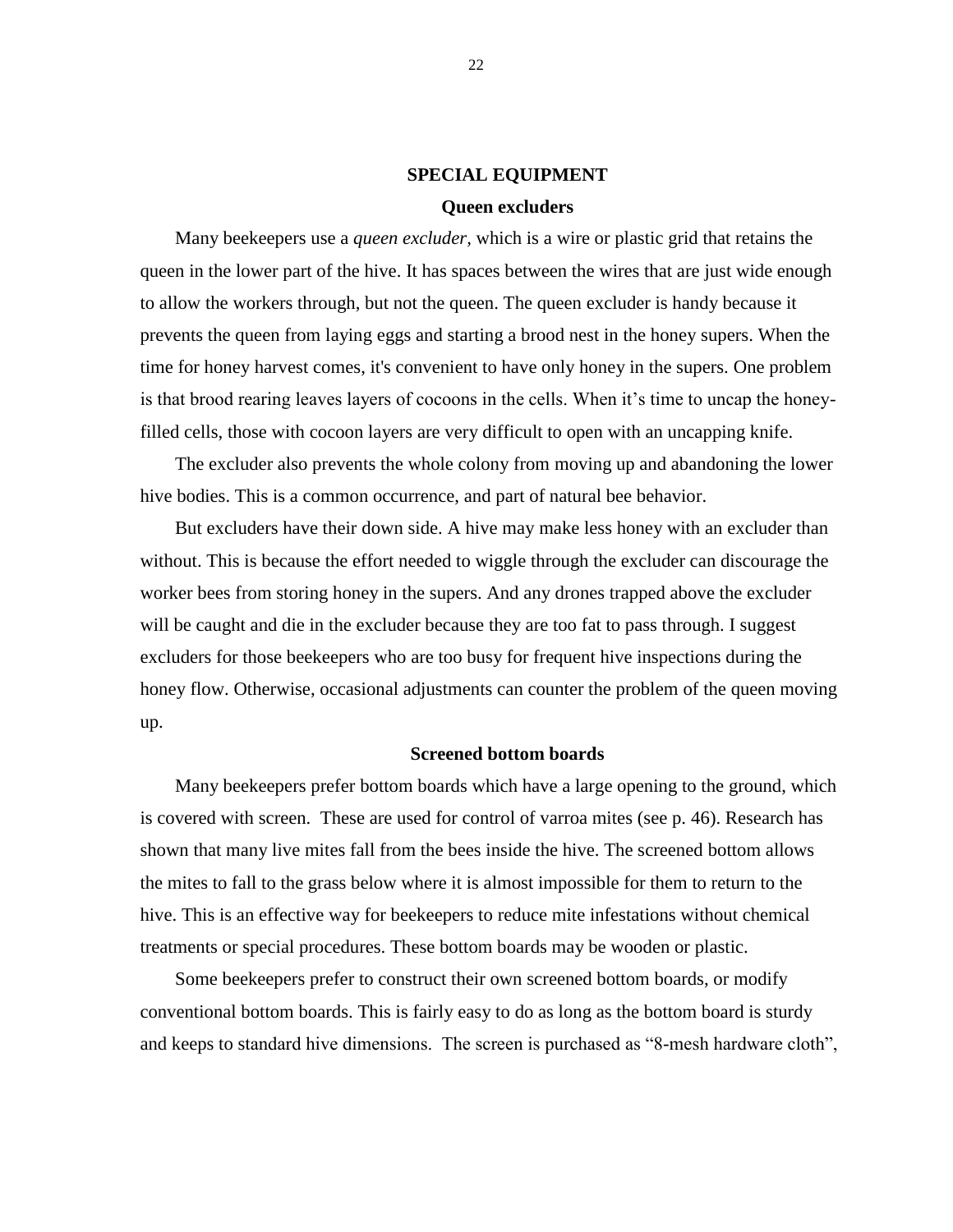with 8 holes to the inch. This prevents bees from entering through the bottom but allows the mites to fall through.

This large opening at the bottom of the hive has other advantages. It can help with ventilation, especially when the bees are ripening honey or dissipating heat on hot days.

### **Pollen traps**

A pollen trap is a device that fits across the entrance of the hive and removes the pollen loads from returning pollen foragers. It has small holes that the bees can just barely wiggle through. As they do, clumps of pollen fall from the bees' legs into a drawer below.

Pollen traps are used when the beekeeper wants to collect pollen for human or animal consumption, or to mix with sugar and water for bee feed at a later time. They also increase the number of bees which forage for pollen, making a hive a better pollinator of crops.

However, a pollen trap deprives the bees of essential nutrients so it should not be left on a hive for more than a few weeks, it should never be used on a weak hive. The trap will weaken even a strong hive if on the hive for many weeks. And the bees will become irritable because of their efforts to wiggle through the trap. Pollen should be removed from the trap every week or so. Some types of pollen traps do not protect the pollen from rain. Wet pollen is spoiled. Pollen trapping is a special activity that requires some extra attention from the beekeeper.

# **PART 3: ESTABLISHING AND EXAMINING THE HIVE**

### **Choosing a location for the bee hives**

The best site for bee hives is accessible to the beekeeper, where the bees will thrive, and where they will not bother people or animals. The site for the hives is called an *apiary,*  although some will simply call it a bee yard. Choose a spot which gets considerable sun,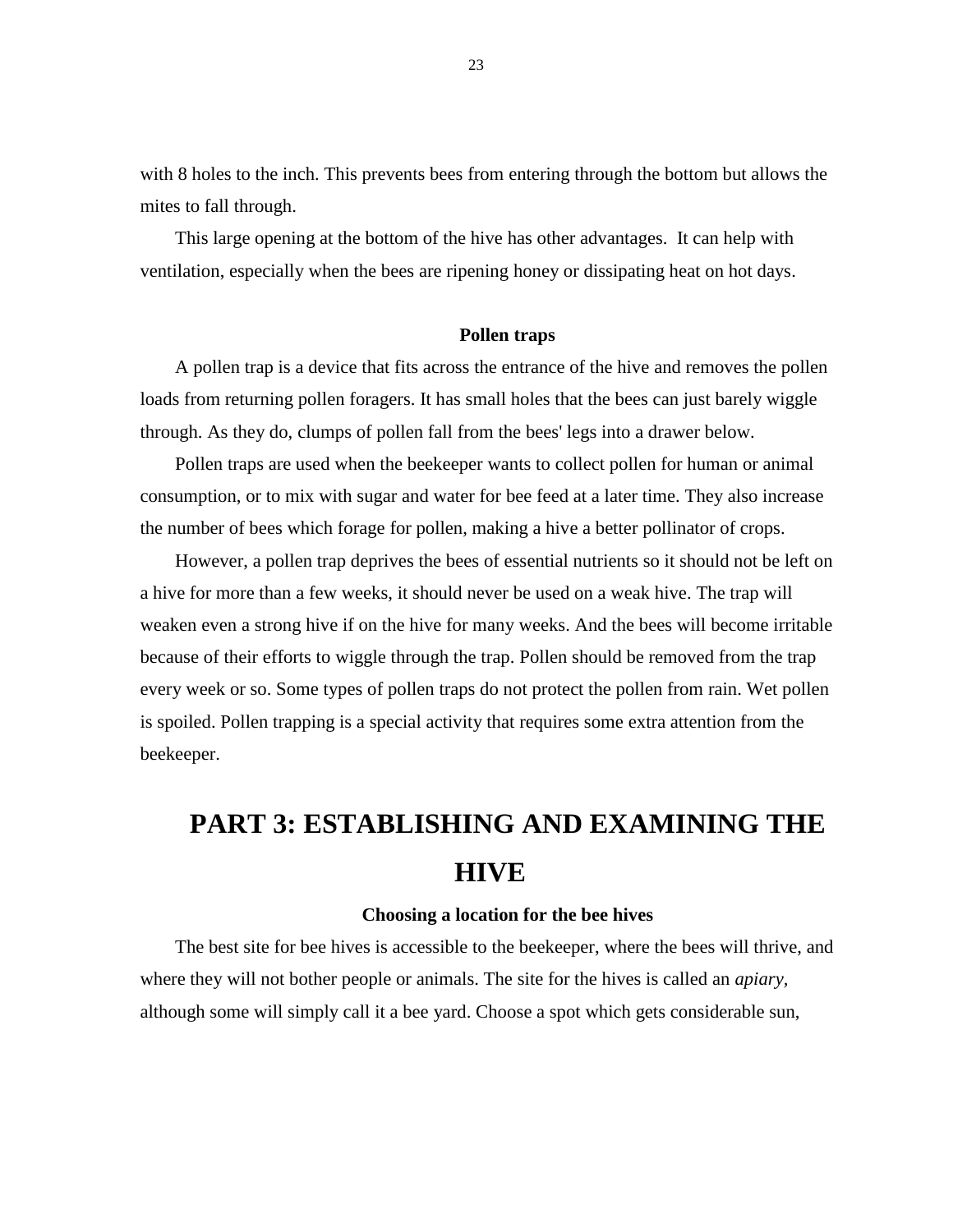especially in the morning. It's good to place the hive so that the entrance faces south or east. The sunlight stimulates bee activity, especially early in the morning.

The location should be sheltered from the wind by trees, bushes or buildings. In Kentucky, wind comes most often from the west so a windbreak to the west is most important. In winter, the chilling effect of the wind can be very significant.

Bees need blooming flowers to make honey, so the beekeeper should think about what plants grow within a mile or two from your hive site. Bees will fly up to 3 miles from the hive in search for flowering plants if they need to. The best plants include many that grow nearly everywhere including black locust, tulip poplar, clover and roadside weeds. Orchards and some ornamental plants are good too. Some central Kentucky horse farms are planting more clover to add nitrogen to the soil, because fertilizer has become more expensive. The ideal rural location is one that is near a mixture of wooded and open weedy areas or orchards. Areas that include mostly grass land or tobacco are not helpful for the bees, although they will often fly beyond these crops to find good forage. The small scale of Kentucky farms means that the bees can find something in bloom near almost every location.

Towns and cities can be surprisingly good for honey production. The diversity of trees and gardens make for excellent honey production. One beekeeper with hives in Lexington produced over 300 pounds of honey from several hives, in one year when the weather and other factors were favorable. The trees and buildings in a town provide good windbreaks. On winter nights, urban areas are slightly warmer than rural areas.

If the hives are located in a backyard or any spot near your neighbors, it's a good idea to have a tall fence or row of bushes around your yard. The bees will fly above this barrier when they leave the hive, and continue to fly at that height. If your barrier keeps their flight path at least eight feet above the ground you will have fewer problems with the bees bothering your neighbors.

If many hives are near parked cars or laundry drying outdoors, bee defecation will be a problem. This will be very evident on the first nice day after the bees have been confined by several days of rainy weather.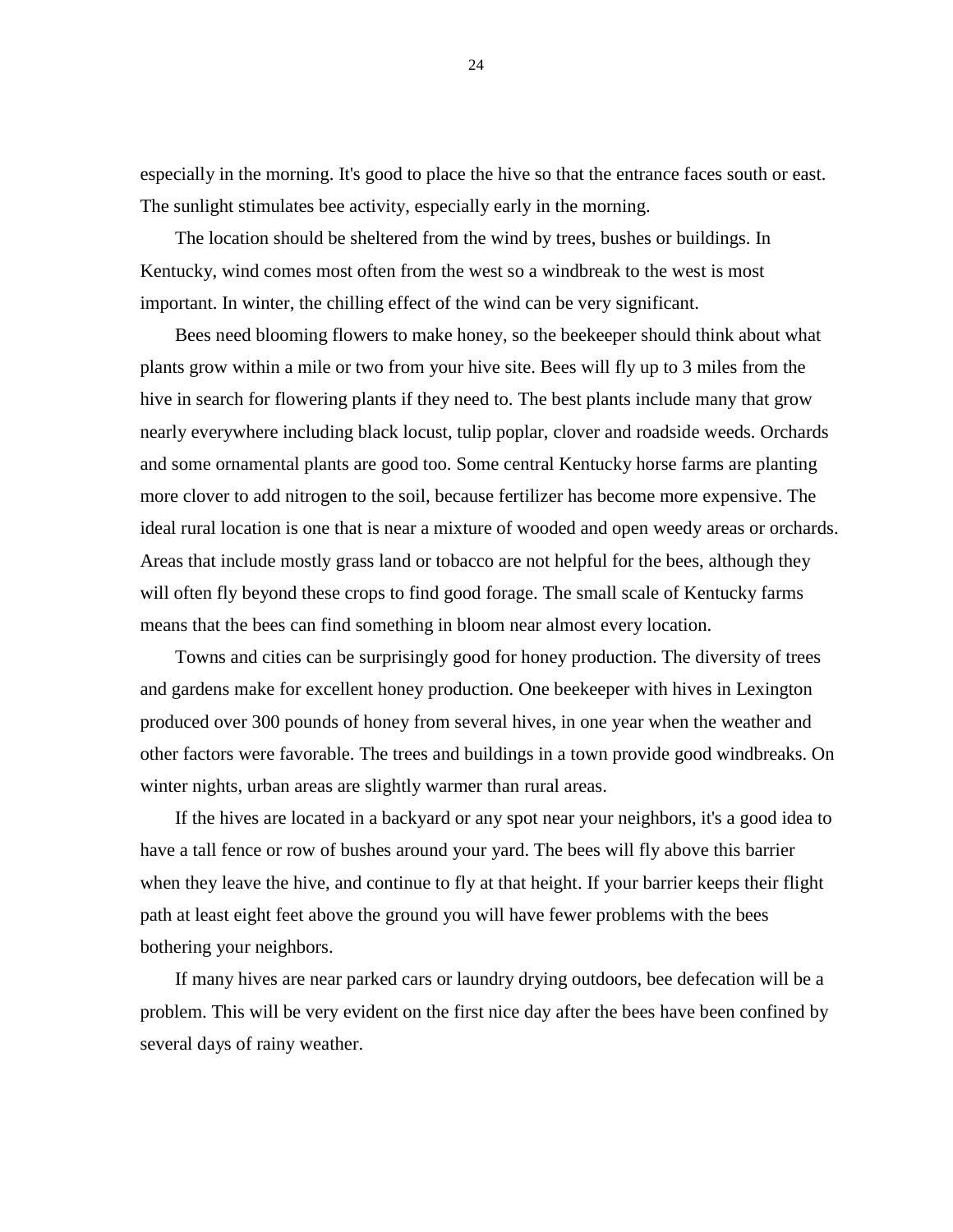### **Basic equipment**

The basic items needed for routine beekeeping are the bee veil, beekeeping gloves, smoker and hive tool. When the beekeeper is ready to harvest the honey from the hive, some additional equipment is required.

**Bee veil.** No one should open a bee hive without a bee veil to protect the head. Most veils fit over a hat or helmet so that they surround the entire head and neck. The best veils are made of strong material, reinforced so that it is held away from the head. Several types of veils attach to a jacket by a zipper. These are nice because they are completely secure around the neck.

**Gloves.** Beginners will usually want to wear gloves. However, some experienced beekeepers prefer to work bees barehanded because it allows them to be more agile. With time and experience, a few stings on the hands may not seem as bad as the discomfort of wearing heavy gloves in hot weather. Some beekeepers wear gloves only when weather or other conditions will cause the bees to sting a lot.

**Smoker.** The smoker consists of a metal container that holds smoldering material and a bellows to pump the smoke out. Smoke is very helpful in calming the bees. When used correctly, it greatly reduces the tendency of bees to sting. Smoker fuel is usually dry wood shavings, twine, bark or pine needles. Wood shavings can be obtained from livestock supply stores, pet stores, and lumber mills. Burlap may be used, but only if it has not been treated with any chemicals.

**Hive tool**. The hive tool is simply a heavy-duty paint scraper. It is indispensable for separating hive bodies, removing frames from the hive, scraping debris, and many other chores.

### **GETTING YOUR BEES**

There are four ways to get a colony of bee hives. You can (1) get established hives from a beekeeper nearby, (2) get small hives made by dividing a beekeeper's stronger hive *(splits*  or *divides),* (3) purchase packages of bees from a commercial package bee producer, or (4) catch swarms. Each method has its advantages and disadvantages.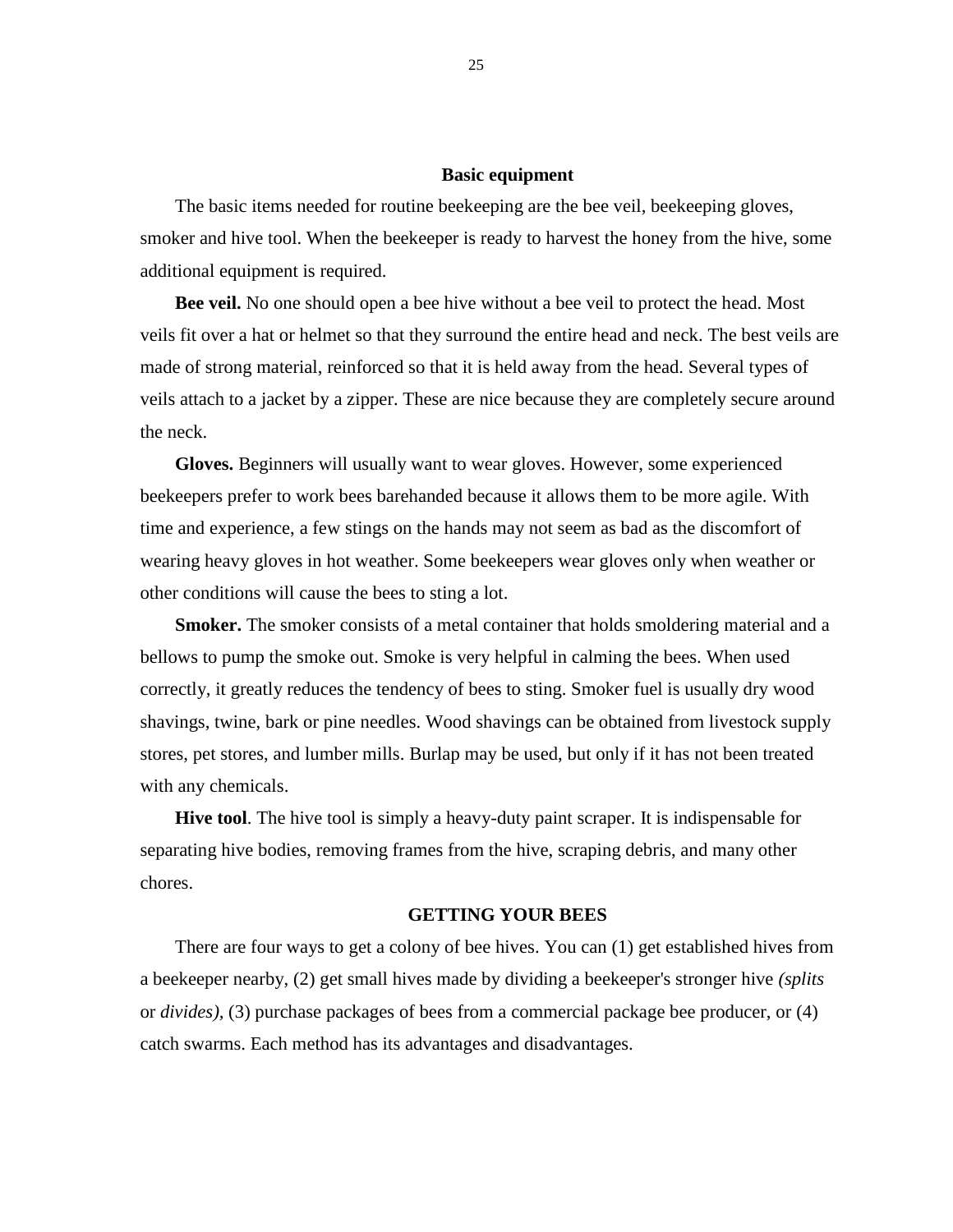An established hive may be purchased any time of year, but it's not a good idea to move a hive in winter. The move disrupts the bees when they are trying to maintain their winter cluster. An established hive is easiest to move in early spring when the bee colony is smallest and its stored honey is depleted. Splits should be made only in the spring (April through June) when they have will time to grow in preparation for winter. Packages are shipped in April and May. Swarms are most frequent in spring and early summer. Package bees and swarms also need the whole summer to get ready for the coming winter.

### **1. Acquiring an established bee hive**

Often an experienced beekeeper with many hives is willing to sell one of them. This means you will have a complete hive with worker bees, brood, a laying queen and some stored honey and pollen. Since the hive is already up and running, you will probably have some honey to harvest after the first May-June honey flow. It may not be necessary to construct extra frames and hive bodies right away.

The disadvantages are that it will be more expensive than a divide or swarm, that it is possible to get a hive with brood diseases, that the move to your location may be a difficult chore (see **Moving hives,** p. 73), and that a hive with many bees can be intimidating to a novice. The cost of an established hive depends on many things: the strength (number of bees in the hive), condition of the wooden parts (hive bodies, frames, bottom board, inner and outer covers), the amount of honey in the hive, the time of year, whether diseases are present, and whether the hive has been recently and correctly treated for parasitic mites. Do not buy a weak hive in late summer or fall, or one with conspicuous disease or mite problems. The hive will need to be strong and relatively healthy to make it through the winter. Hive parts can be painted, repaired or replaced if you are willing to do so.

To be sure that diseases and mites are not a problem in the hive you are planning to get, have an experienced beekeeper examine the brood for you. You may want to have a sample of bees examined for tracheal mites, by the state apiarist or extension specialist. Generally, a strong hive in late spring or summer has very few problems with tracheal mites.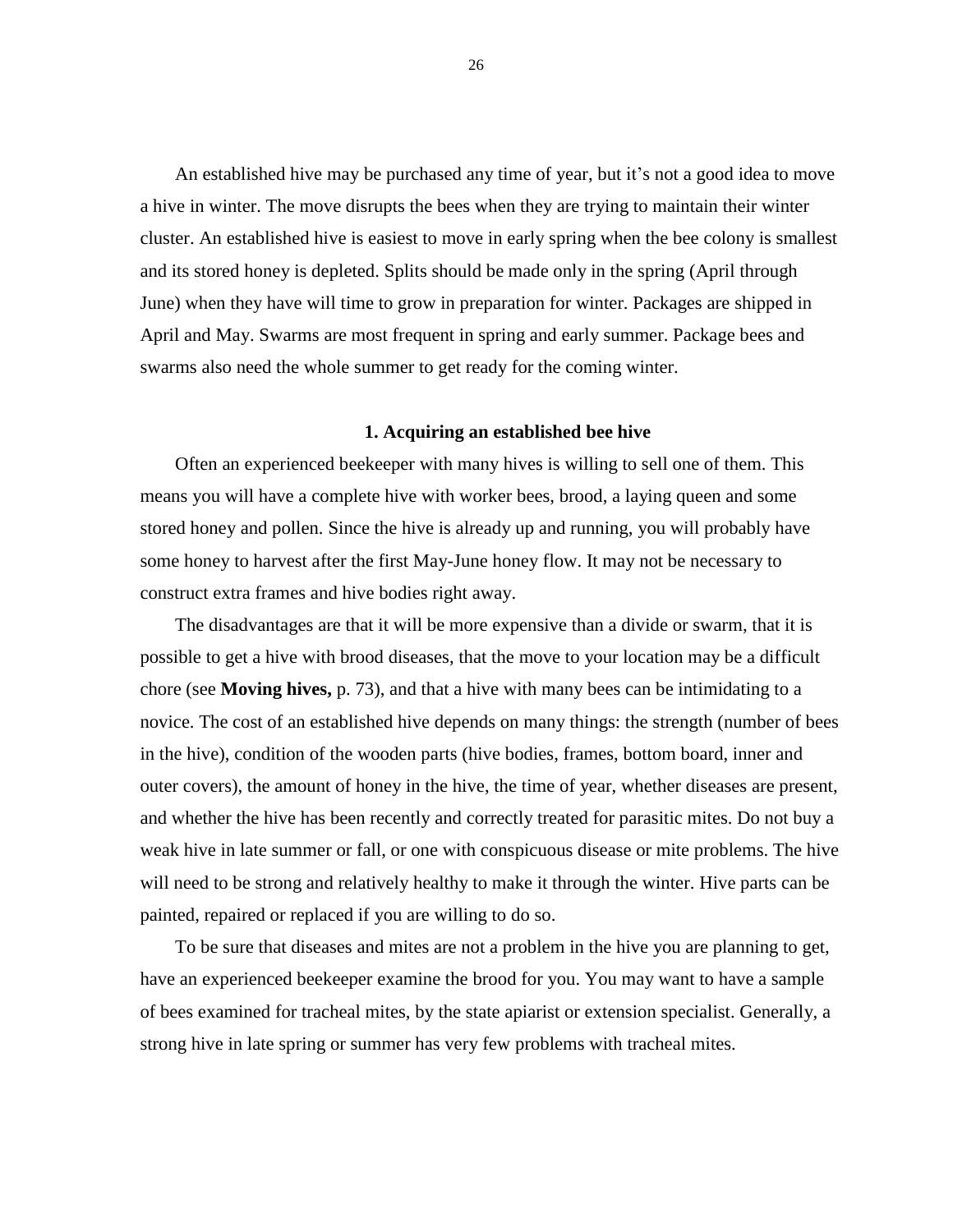Try to get a hive that is not extremely full of bees, or that is especially defensive. A gentle hive is one of the keys to starting out right. For this reason, it's nice to get a hive in March or April when the colony population has not grown much.

### **2. Making a split (also called a divide or "nuc") from an existing hive**

Possibly, a beekeeper will be willing to sell you a hive made by dividing an existing hive. (See **Dividing hives** p.71.) This will cost you less than a full size hive, so it is a fairly economical way to get started. It gives you an opportunity to watch a less intimidating hive grow through the year into a productive hive. However, a divide is usually only made in April, May or June, and it will probably not make any surplus honey in the first year. A small hive is often called a *nuc,* short for *nucleus.*

### **3. Buying a package of bees**

Many beekeepers prefer to start their bees from a two or three pound package. This will be a box made of wood and wire screen containing the workers, a small cage containing the queen, and a can of sugar syrup. This is sometimes called "buying a swarm" of bees because, like a swarm, the bees are temporarily without a hive.

Important advantages of buying a package are that you can watch the colony grow from a relatively small size to a vigorous population, and that you will usually not get brood diseases (since no brood or comb comes with the package). Orders for packages are placed in late winter or early spring, some time before they are received. April or May is the time to receive and install your package, just as many flowers are beginning to bloom and the weather is turning warm.

**Installing the package bees.** This is an easy and interesting procedure that takes only a few minutes once your hive is ready for the bees. Set up the hive as one deep hive body, with five frames inside. The extra space in the hive body allows room for the package of bees. You can use frames with new foundation, or frames with drawn wax. Have a feeder full of sugar water ready.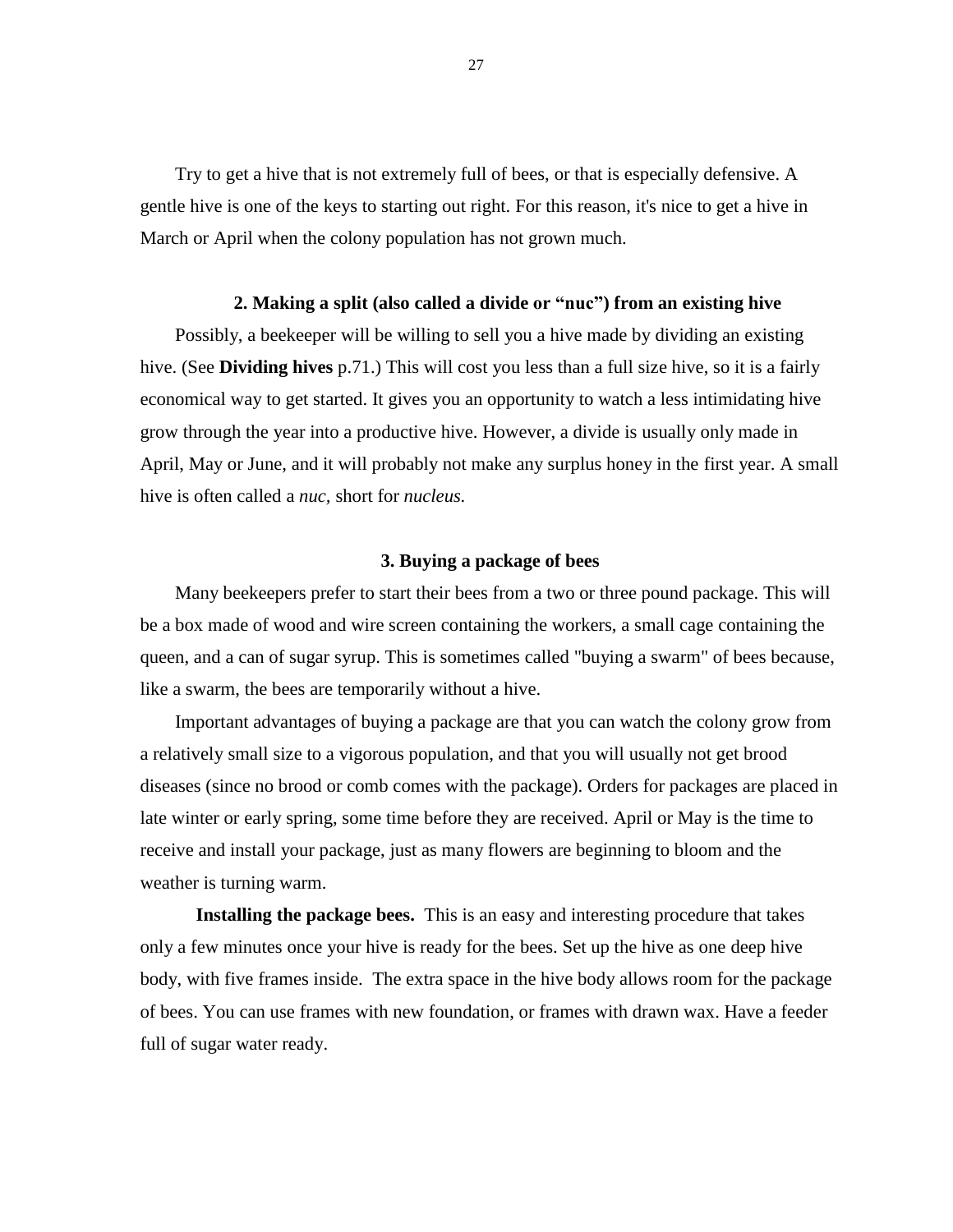The bees will be gentle when released from the package. But as a beginner you will want your gloves, hive tool and smoker. Of course, your veil is always worn when working with bees. Open the package by removing the syrup can. Next, remove the small queen cage hanging inside of the package. Brush the bees off of it and examine it to be sure the queen inside is alive. Sometimes a few of the worker bees in the queen cage will be found dead, but that is not important. Now place the package of bees sideways (screen side up) in the hive body. Remove the cork from the queen cage and suspend it between two frames. The workers will eat through the candy and then the queen will walk out to join them. Soon, all of the bees will move between the frames and begin housekeeping.

Place the inner cover on the hive. A day or so later you can remove the package and place it in front of the hive. Fill the gap with five frames. Any straggler bees will soon leave the package find their way into the hive, and the empty package may be disposed of.

Package bees must be fed, beginning immediately after they are installed, unless you have provided them with frames of honey. If the bees need to add wax onto the foundation ("draw out" the foundation), more feed will be needed than if they have drawn comb provided. Place the syrup feeder over the hole in the inner cover. Then place an empty hive body and outer cover over the feeder. (See **Feeding bees**, p. 41.)

Refill the feeder as it is emptied, for a week. Then examine the hive to see whether honey is being stored. Feed for a longer time if the weather has been very rainy. In May and June, the bees will soon find abundant forage and become self-sufficient. Do not expect to harvest any honey from your bees the first year if they have been installed from a package. As you can see, they have plenty to do before they are able to make any surplus for their keeper. Possibly, you will need to feed them sugar syrup in August and September to be sure they have the reserves needed for the winter.

One problem beekeepers have experienced with package bees is that the bees leave in a swarm soon after they have been installed. It's often impossible to find and catch the swarm, so this is a big loss of time and money. (See **Absconding**, p. 59.) One technique to inhibit this behavior is to move a frame of brood and a frame of honey from an established hive into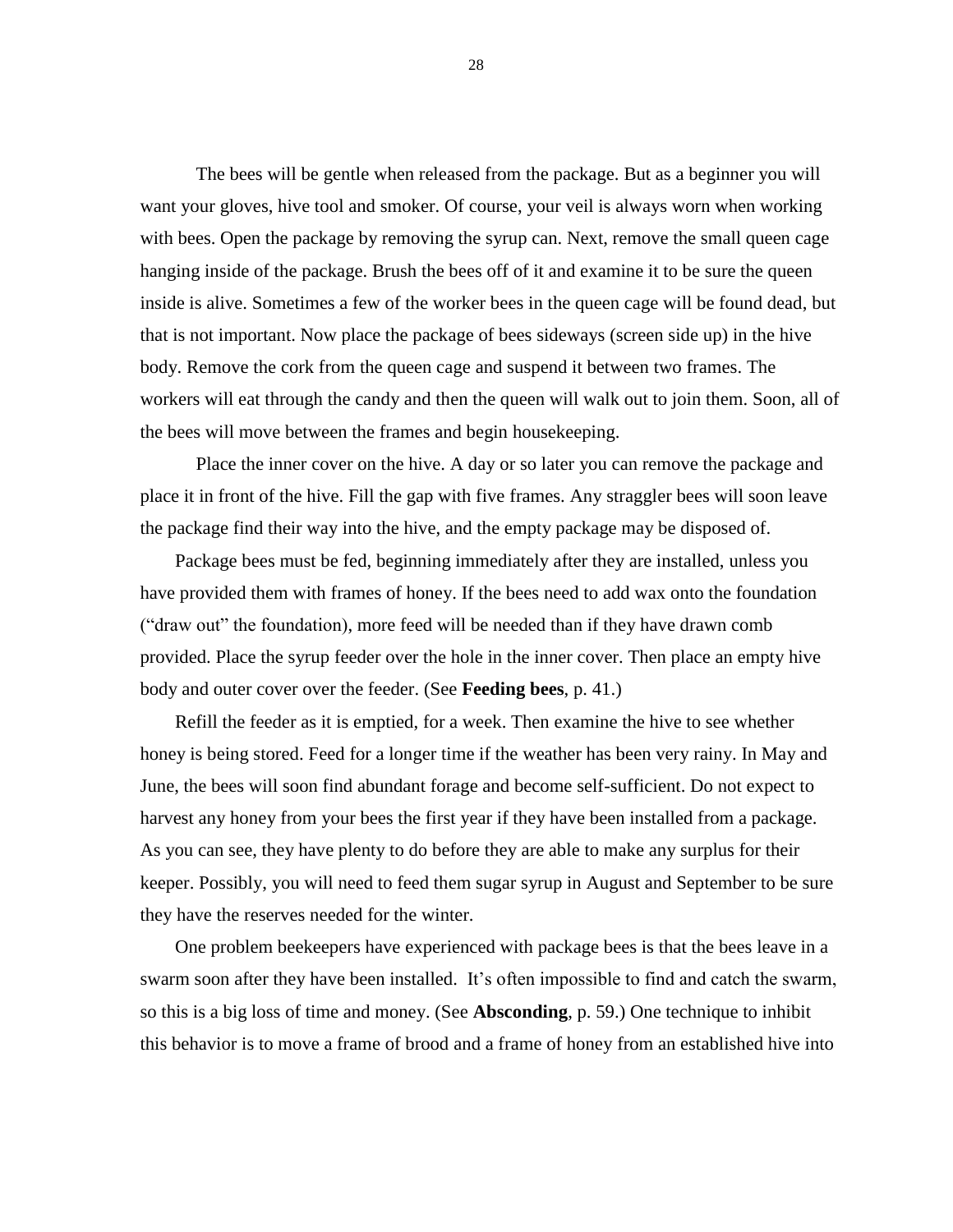the hive you have set up for the package bees. This helps the package bees "feel invested" in their new home.

#### **4. Catching and installing a swarm of bees**

Swarm catching is one of the joys of beekeeping. Often it is very simple and safe to catch the swarm, if it is near the ground. You will usually be doing someone a favor by removing unwanted bees from their property, and the bees are free! However, you should give yourself a year or two of beekeeping experience before going after swarms.

The first step in finding swarms is to make it known that you are interested in collecting them. Your county extension personnel, police and fire departments, and schools are often willing to keep your name and phone number on hand in case someone reports a swarm. When you get a call, first determine exactly where the bees are clustered. Are they accessible? If they are high in a tree, for example, it will not be worthwhile to even come by for a look. Ask how long the bees have been there. If they have arrived within the last day or two, they should be fairly gentle and easy to handle. If they have been clustered for a week, they will be more likely to sting. Perhaps they have begun to build comb there because they haven't found a good place to live. A swarm that has settled for several days without finding much food is a *dry swarm,* and will be more irritable.

Try to determine whether the caller knows that they really are honey bees. If they are clustered in a ball, they are probably honey bees. Some people will report just a few bees or other insects flying about. If the insects are nesting in the ground, suspect yellow jackets. Yellow jackets are commonly reported in August and September while honey bees tend to swarm in spring and early summer. I was once called for a swarm that turned out to be an aggregation of Japanese beetles!

Is the cluster the size of a softball? A basketball? The bigger the swarm the better a colony it will be for you. Also, assure the caller that honey bee swarms are usually quite passive. They are settled only temporarily and are unlikely to sting anyone.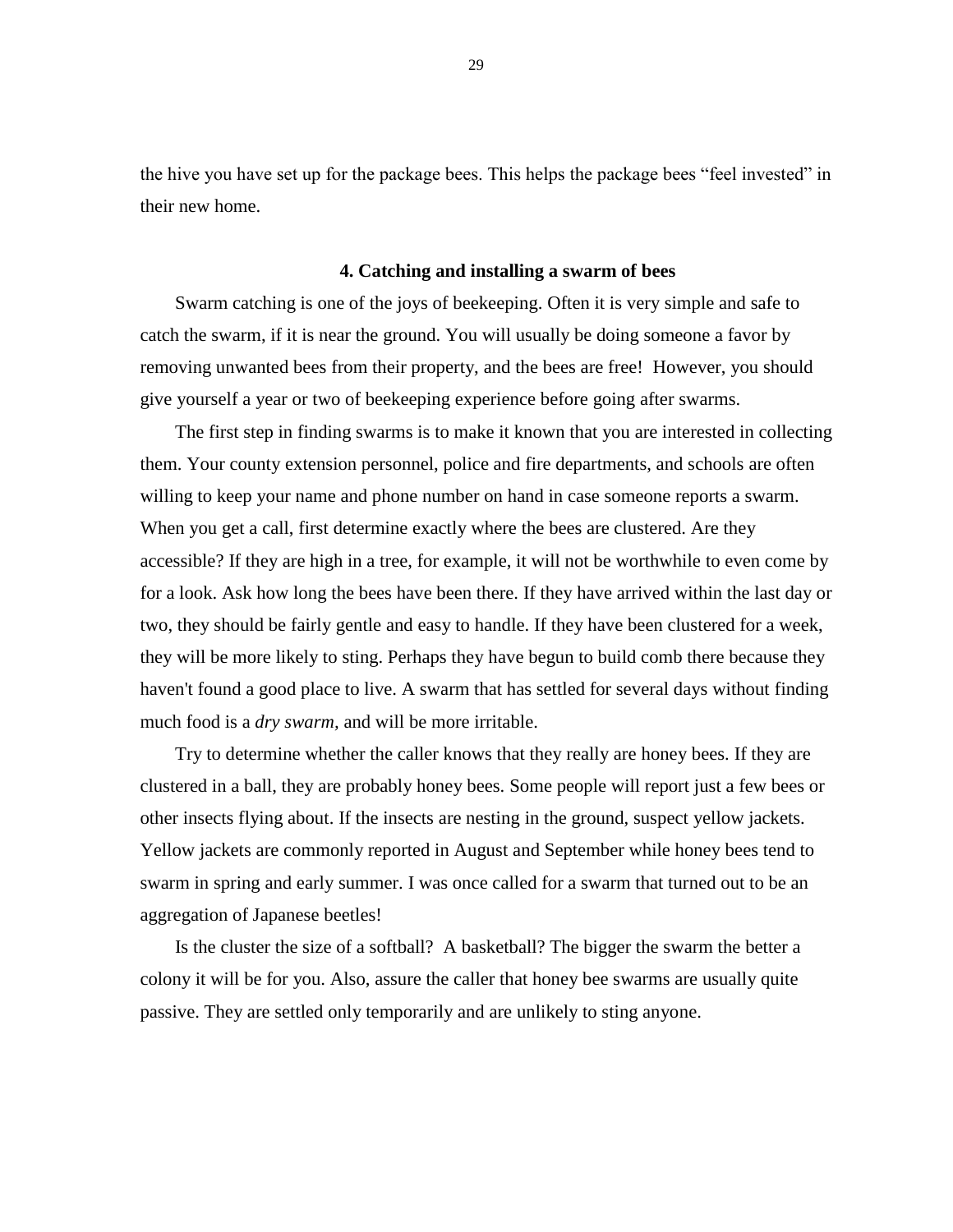Try to collect the swarm as soon as possible. Remember that the bees are looking for a permanent place to live and may take off at any time, especially if the weather is good.

You should bring your veil, a smoker, a bee brush, a queen cage, and a hive body with one frame of honey, bottom board and inner cover. A frame of brood from an established hive can be helpful also, to encourage the swarm to stay in its new home. Some wire screen and a staple gun will also be useful for covering the entrance and holes in the hive. Rope to tie the hive together for the trip to its new location is also a good idea. A few large pieces of stiff paper or cardboard will be useful. I bring a large makeshift funnel made of metal sheeting or cardboard.

The next step is to get those bees! This can depend a little on your ingenuity, and maybe the help of a beekeeper friend the first time you try it. Find the swarm and position your hive body or box just under it. If the swarm is hanging from a small branch, just shake the branch sharply. Most of the bees will fall in, and many will fly around. If it's a small branch, cut it off and slowly place it and the bee cluster into the hive.

Keep your eyes peeled for the queen. If possible, scoop her into a queen cage and put her in with the rest of the bees after they are all settled in the new hive. Shake and brush as many bees as you can into the box, and then close it. If the bees are on a wall or another inconvenient spot, use sheets of paper or thin cardboard to encourage them into their new home. Some of the bees will return to their clustering spot.

Repeat the procedure, shaking, scooping and brushing the bees. Then use the smoker to blow thick smoke across the original clustering spot. This will chase the last bees away, until they recognize that most of the colony has moved to a new location. Note that many bees are scent fanning at the entrance to the hive. (See **Pheromones,** p. 12.) In this way they are attracting the stragglers.

At this point some of the bees are out foraging for food or searching for nest sites. You have three options. You can depart with your bees, knowing that you have most of them. In doing so, tell the property owner some of bees out flying will cluster over the next day or two, and eventually die because they are queenless and too few to form a viable colony.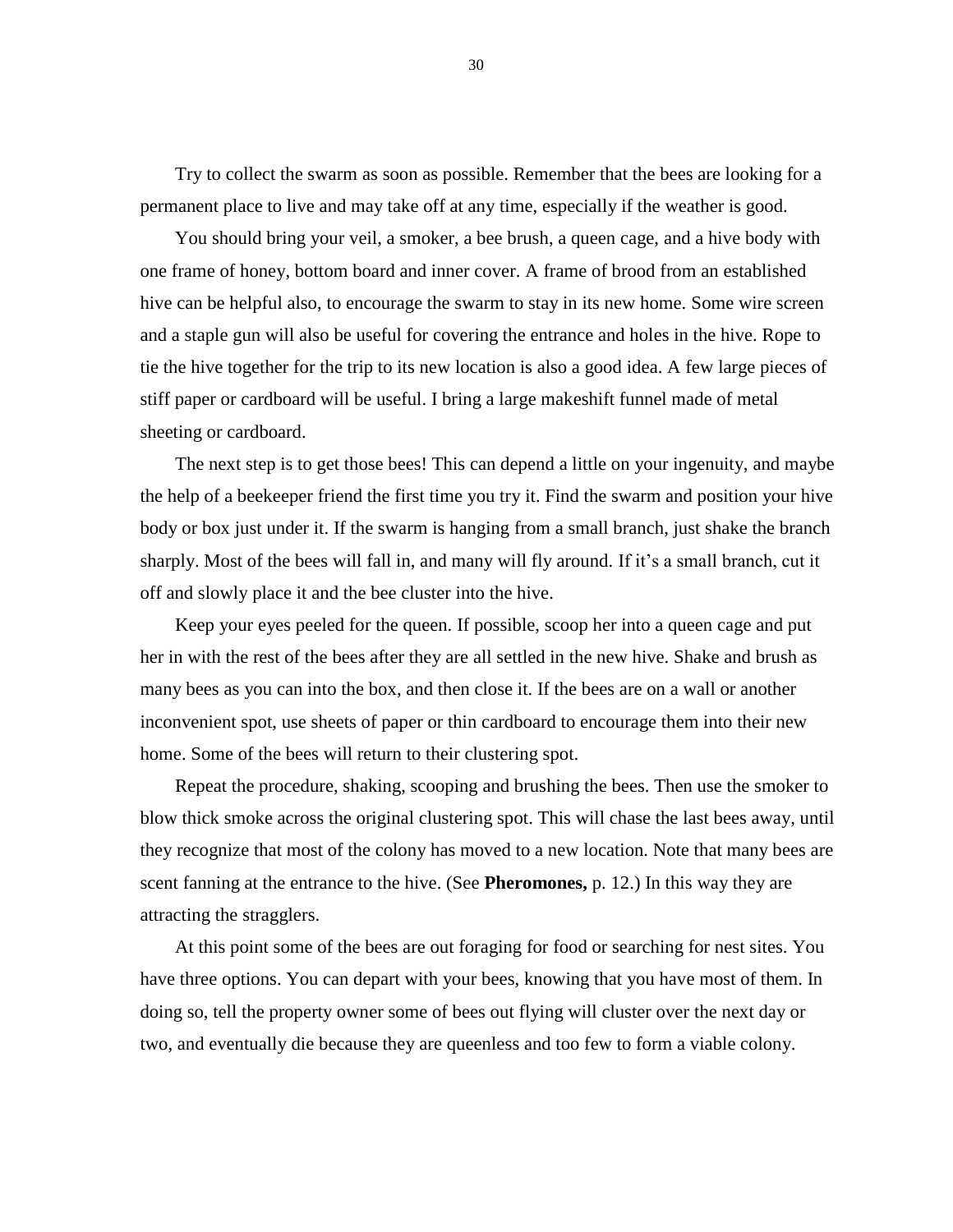Staple wire screen over the entrance and any other holes. Tie the hive together securely with rope.

A second option is to do the above and also leave an empty hive at the location. The returning bees may move into the empty box which you can pick up that evening or a later evening.

A third option, usually the best, is to collect the flying bees by leaving the hive with the swarm at that location. Return to collect the hive at dusk. In this case, it's best to have the queen caged or the entire colony confined by screen stapled across the entrance and any holes. Otherwise the entire swarm may leave before you return. At dusk you will find many bees clustered on the outside, but they will be docile if you carry them with a minimum of jostling.

The rest is easy. Place the hive at your chosen location (see **Choosing a location for the bee hives**, p. 23.), and remove the screen. Place a sugar syrup feeder on the hive. A few days later you can make any needed adjustments. Remove the branch if that went in with the bees, add more frames so that the hive body has a full set of ten frames, and uncage the queen if she has been caged.

It is also possible to collect a swarm with a screened box. This is simply a deep hive body with 8-mesh screen attached to the bottom, and a standard hive cover. This system is nice for collecting swarms in hot weather, because the ventilated bottom prevents the colony from overheating. Follow the same procedure for installing package bees (see **Installing the package bees**, p. 27). The bees will rapidly adapt to their new site.

Mites made a huge impact on swarming in Kentucky and the rest of North America during the 1990's. Swarming became much less frequent. But now swarm calls are back to the frequency we saw before the mite epidemic. We seem to be past the worst of the problem. (See **Mites, diseases and predators**, p. 45.)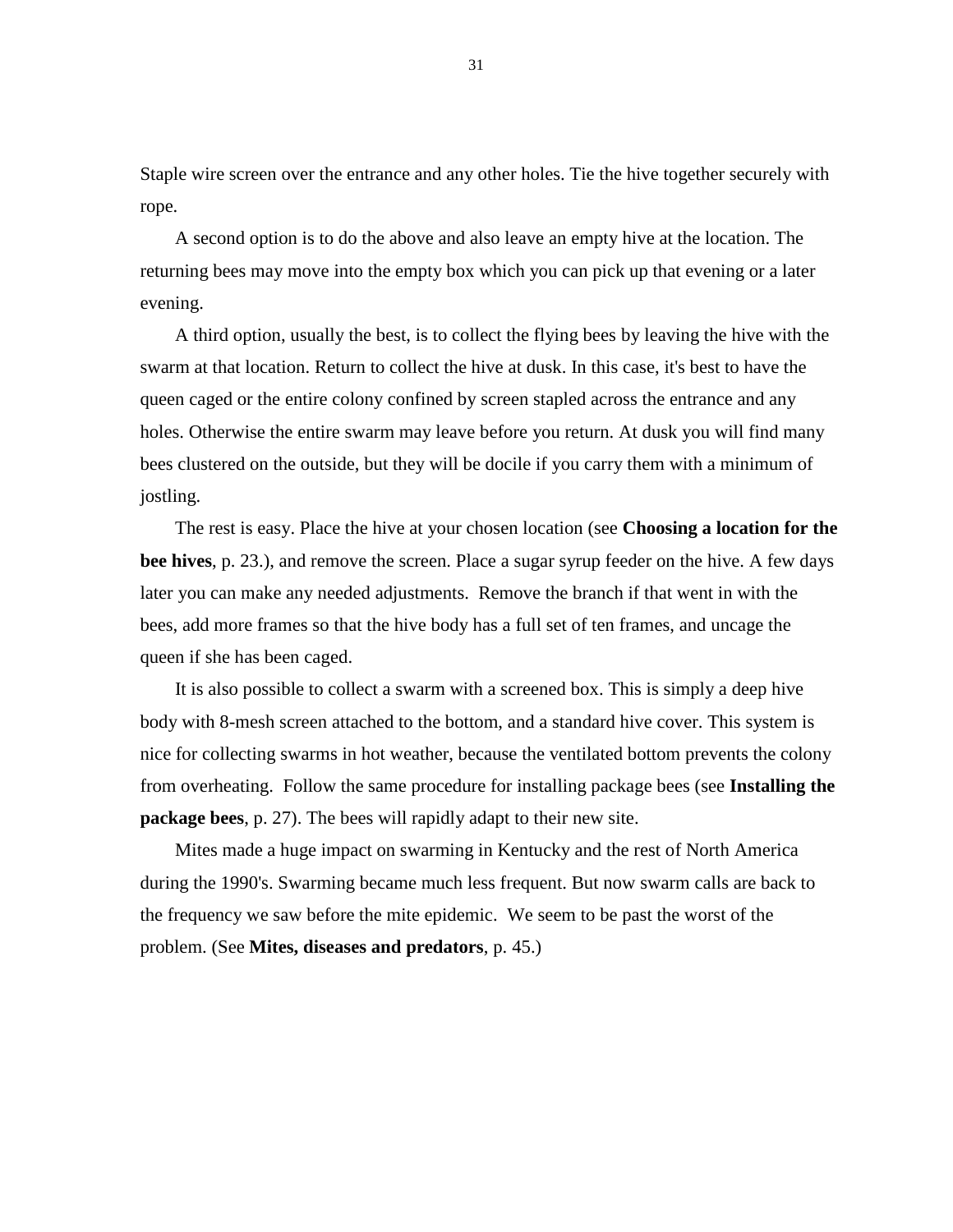### **How many hives?**

Most beginners will be happy to start with one hive. But I suggest that you get a few more soon. With several hives (or colonies), certain remedial activities are possible. For example, in spring or summer, a weak hive can be strengthened with a frame of brood from a stronger hive. By early fall, a hive too weak to be ready for winter can be united with another hive. (See **Uniting hives**, p.72 and **Preparations for winter**, p. 75.) If one hive dies, you can easily create a new hive by making a divide from another hive. (See **Dividing hives**, p.71.)

Three or four hives are not much more work than one hive if they are in the same apiary. Once you get out to your bees, put your veil on and light your smoker, it's easy to manage another two or three hives. The time it takes to extract honey from several hives is only slightly more than the time to extract from one hive, considering all of the preparation and clean up. But, on average, four hives will produce four times as much honey as one hive. Your honey production will be more efficient.

Perhaps most important, you will learn more quickly about bees if you have several hives. Each hive grows and behaves a little differently. You can experiment with different techniques, queens or types of equipment if you have at least several hives.

### **GETTING READY TO WORK THE BEES**

### **How the bees sense the world around them**

The first step in beekeeping is to understand how bees perceive the world. As a part of the bees' world, the beekeeper must learn how to disrupt the hive as little as possible. In this way the hive will function well and be less likely to sting. Vision and the sense of smell are most important. (See also **Communication in the hive,** p. 10)

**Vision.** The bees see colors, but not exactly the same colors we see. They see a spectrum of colors from orange to violet and then to the next "color" which is ultraviolet. Bees can't see red, so red object looks black to them. Many flowers have ultraviolet patterns invisible to us. In general, bee-pollinated flowers are not red.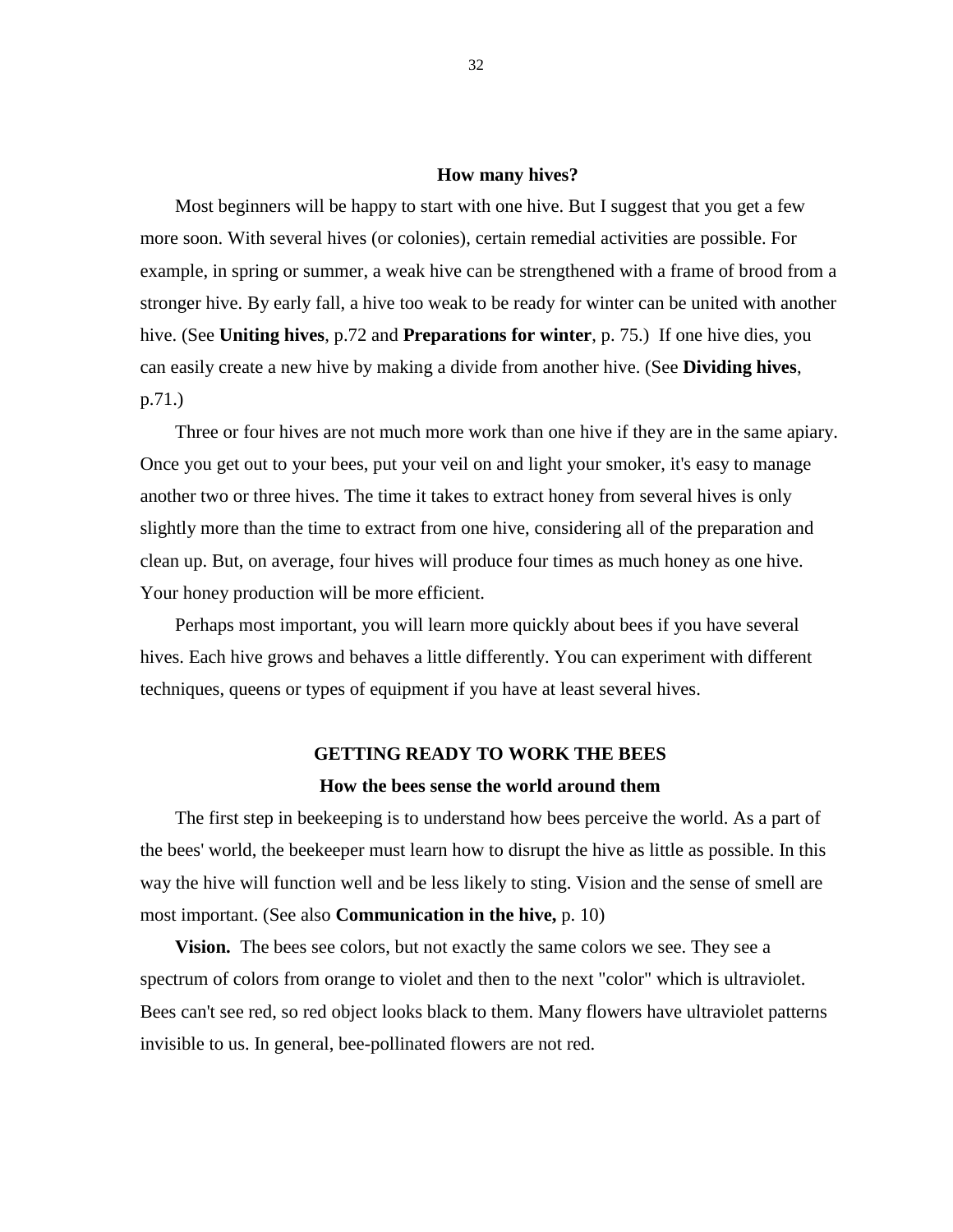Bees are inclined to sting dark objects because many natural predators are dark: bears, skunks, etc. So the beekeeper wears white or light colors. And remember that red counts as black for bees. Bees are also sensitive to rapid movements. Beekeepers, especially beginners, should move slowly when the hive is opened.

**The sense of smell.** Like many insects, bees have a very acute sense of smell. They need this ability for several reasons --to discover flowers, to detect the pheromones of the other bees in their colony, and to detect enemies near their hive. And the bees will smell you too especially if you carry a strong scent from soap, perfume, or other scent. It might smell nice to your human friends, but the bees interpret it as a foreign odor and an invitation to sting. Before working with bees, try to make yourself as odor-free as possible. Additionally breathing or blowing into the hive while working it will excite the bees.

**Hearing.** Bees do hear, but sounds are much less important to bees than they are to people. Beekeepers may talk as they work the hives, without any apparent effects on the bees.

**Fuzzy materials.** Bees associate fuzzy clothing with their predators, which are also pretty fuzzy. Beekeepers should avoid textured clothing in favor of smooth cotton or synthetic fabrics. A white nylon windbreaker that is too smooth for the bees to get their stingers into is one example. It's good in cool weather but too warm during the summer. Some beekeepers like the full coveralls, but they are also hot in the summer. Suede leather would be about the worst possible clothing to wear because it looks, smells and feels like an animal.

**Vibrations.** Vibration of the hive or the ground nearby is important to the bees. If you bump the hive or run a lawnmower nearby, the bees will be alerted and be more likely to sting. If tractors, mowers or weed eaters must be near the bees, the operator should wear a veil and full bee suit. Avoid opening the hive just after the bees have sensed vibrations and exhaust odors of machines near the hive.

**Weather changes**. Bees are very sensitive to the weather, and they apparently have their own internal barometers. When the barometric pressure drops, the bees sense that bad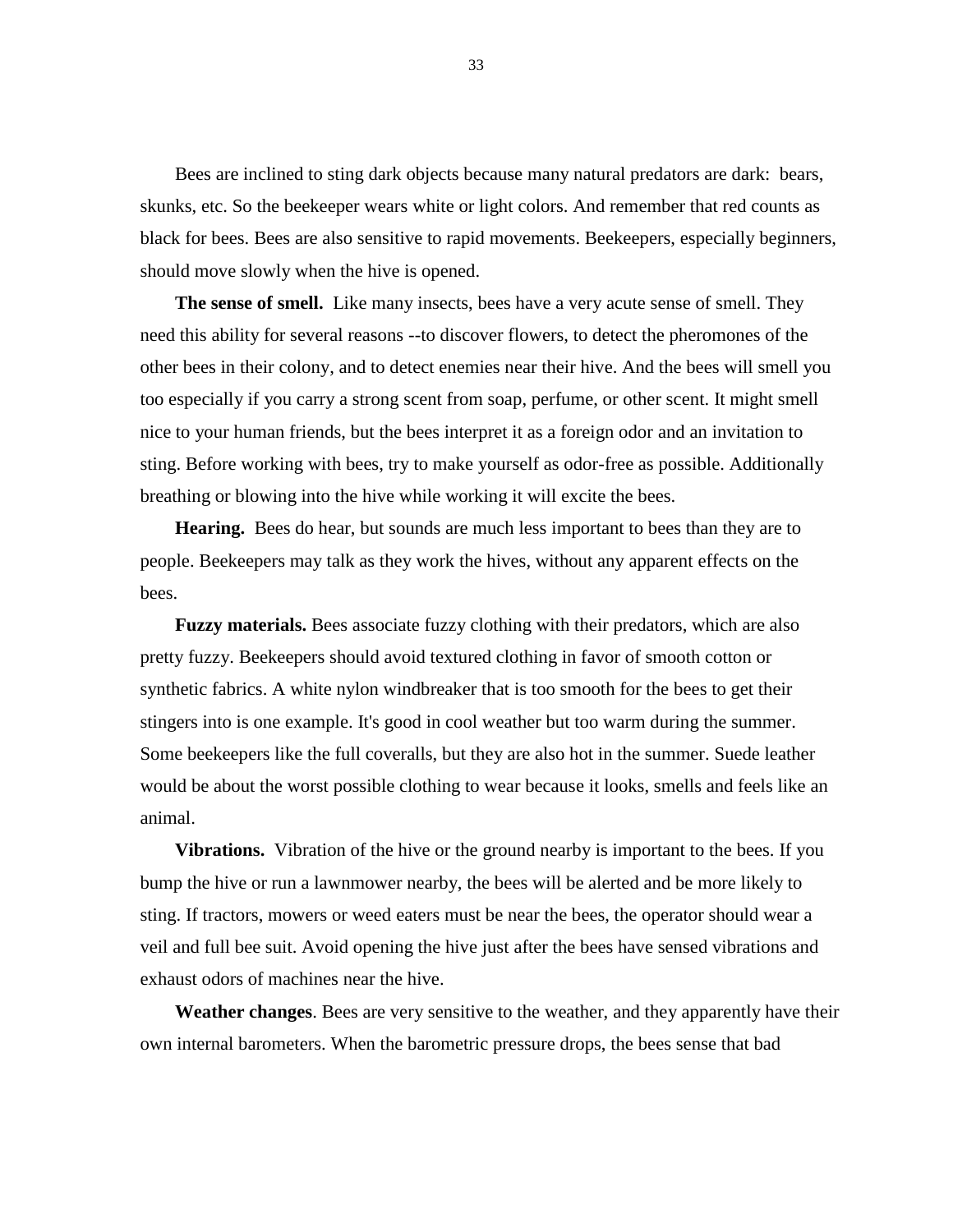weather is on the way. They all come home from foraging, and they definitely don't want anyone opening the hive at that time. Windy, cool or rainy weather also makes the bees grouchy.

# **Other factors which influence bee behavior**

**Recent experience**. If you know that the hive has been badly disturbed recently, leave it alone for a few days. A pass nearby with a lawnmower, nighttime visits by skunks, and other disturbances will make the bees more likely to sting.

**Large colony population**. A hive with many bees is always more likely to sting, because it has more worker bees on guard duty. This is one reason beginners may want to start with a smaller colony, often called a *nuc*.

**The end of a honey flow**. In July you may notice that your industrious, gentle worker bees have become lazy and cranky. This is because the honey flow has stopped, and the bees have switched from forager duty to guarding, for lack of better activities.

**Queenlessness.** A hive without a queen is always more inclined to sting. Look for queen cells and the absence of eggs and young larvae. Listen for the characteristic buzzing common to queenless bees. (See **Queenlessness**, p. 57.)

**Genetics**. Some strains of bees are just plain nastier than others. If you can rule out the factors listed above, consider the possibility that the problem is a genetic trait. In this case, the only solution is to requeen the hive (see **Requeening a hive**, p. 67.).

### **Stings**

Stings will always be a part of beekeeping but there are ways to greatly reduce the number of stings you get. The trick is to imagine what the bees are sensing based on how bees understand the world around them (above). With experience you will be able to anticipate the behavior of your bees.

The worker bee has a barbed stinger with a small venom sac attached. When you are stung, the barbs prevent the bee from removing her stinger from your skin. The bee breaks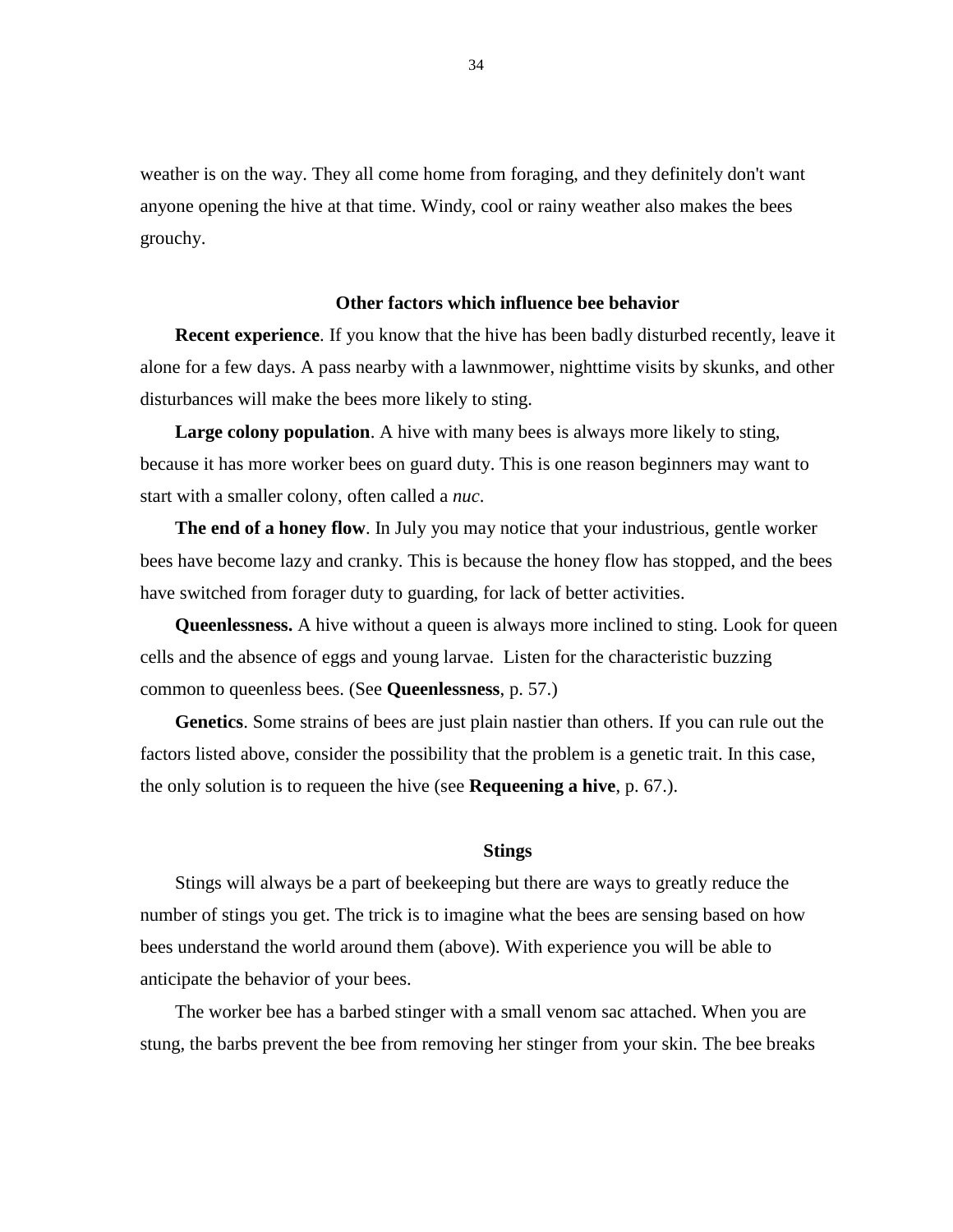away from her stinger and dies soon afterward. But the stinger continues to inject venom even though the bee is gone. This is why you should remove the small, white venom sac left by a sting. Scrape it off with a hive tool, knife blade or fingernail.

The stinger releases a scent which can stimulate other bees to sting. This is called a *sting pheromone*. If you receive many stings you may notice it -- a banana smell from the stingers. By removing the venom sac you will eliminate the source of the pheromone. It's a good idea to remove the stingers in your gloves and clothing also.

The queen has an un-barbed stinger which she uses only against rival queens. The drone has no stinger.

Occasional stings are probably beneficial to the beekeeper, although most beginners would not agree. Some evidence suggests that occasional stings prevent serious allergies to bee stings from developing. This is one reason I encourage beekeepers to accept a few stings. Over the years you will probably notice that your reaction to stings is less. Also, you will be more agile in manipulating the hive if you don't wear gloves. You will know that you are a true beekeeper when you decide that the fascination with bees far outweighs the pain of an occasional sting.

**Bee sting allergy**. If you experience any of the following symptoms, be aware that you may have a serious reaction to stings: light headedness, a flushed face, wheezing. These symptoms indicate a systemic (whole-body) reaction to the sting, and possibly an allergy. You should consult your doctor.

In contrast, a swelling only near the spot you are stung is usually not so serious. In my early experiences with bees, I would at times develop puffy hands. With continued and occasional stings, my body became accustomed to this and the swelling no longer occurred.

# **EXAMINING THE HIVE**

You may wish to have an experienced beekeeper with you the first few times you open your hive. Watching another beekeeper work the bees is a big help. Try to get a feeling for how the bees act as you work the hive. Remember that not all hives behave the same, so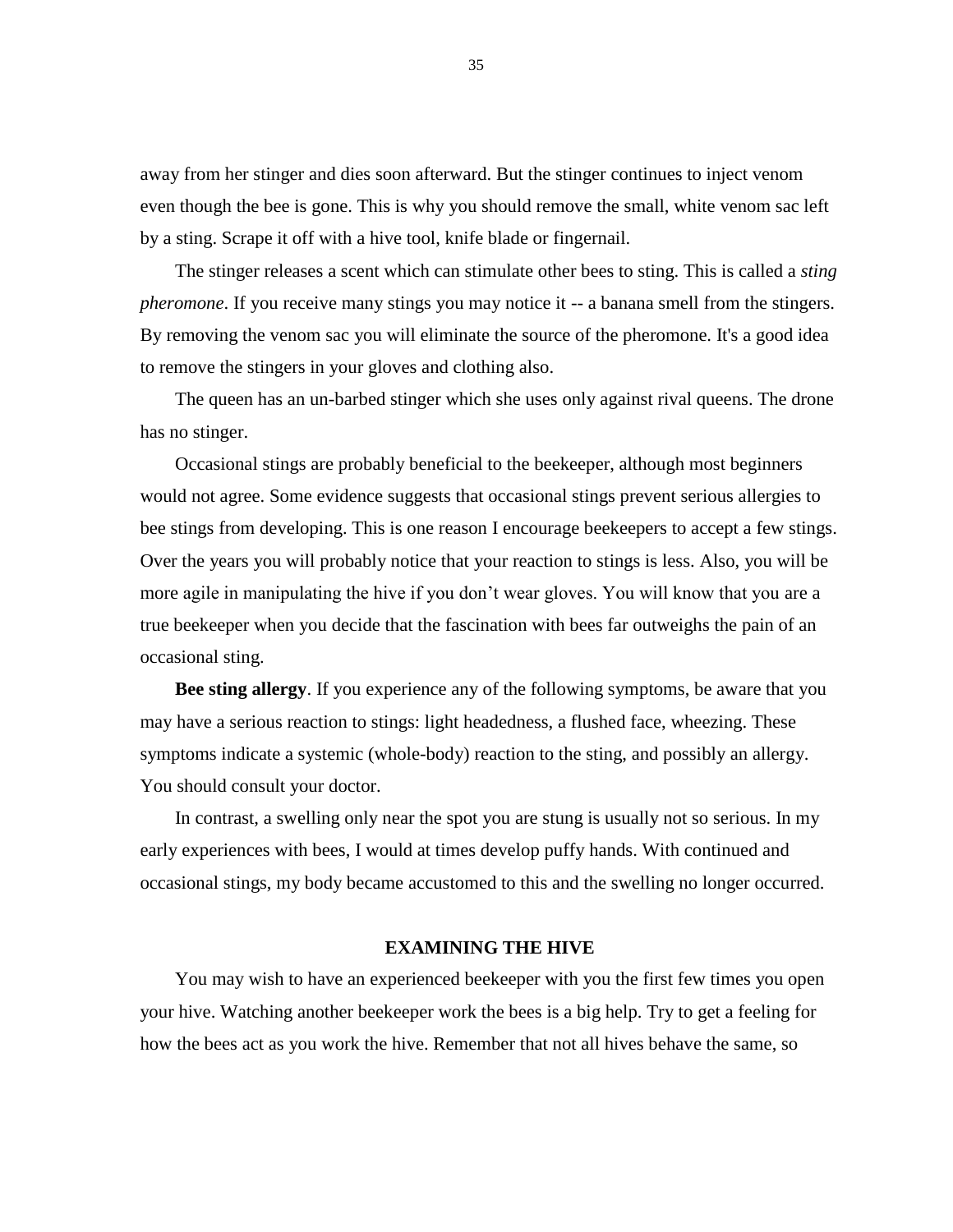experience with another beekeeper's bees may be a little different from work with your own. Kentucky has over 40 local beekeeping associations, and many people willing to share their experience.

# **Opening the hive**

In addition to your bee veil and gloves, you will always need your hive tool, smoker, matches, and extra smoker fuel. Place a handful of smoker fuel inside your smoker and light it. Puff the bellows a few times. When the fuel has burned down to about an inch of embers, add a few more handfuls and continue puffing. Once you have it going use the bellows to puff it occasionally. You should have thick smoke but no flame. Open your smoker occasionally and add more fuel as needed.

Stand to the right or left side of the hive, not in front of the hive where you would block bee flight. Puff a little smoke into the hive entrance. The bees at the entrance will move inside. Now remove the outer cover and gently pry the inner cover off slowly with the hive tool. Puff just a little smoke in at the top. Most of the bees will run down between the frames and start buzzing.

Remove the inner cover. Soon the bees will come back up. Use smoke only to keep the bees from getting irritable. Over-smoking the hive is stressful to the bees.

Now you will remove several frames for examination. Standing at the side of the hive, use the hive tool as a lever to push the three or four frames nearest to you away from the side. Then push the nearest frame a little bit back toward you. This procedure allows a little space on either side of the first frame so that you can remove it without crushing bees against the adjacent frame.

Slowly remove the frame, hold it up and examine both sides. Most of the bees will stay on it. Lean the frame gently against the outside of the hive so that no bees are crushed. Remove the second and third frames by first pushing them into the space where the first was and lifting them out slowly.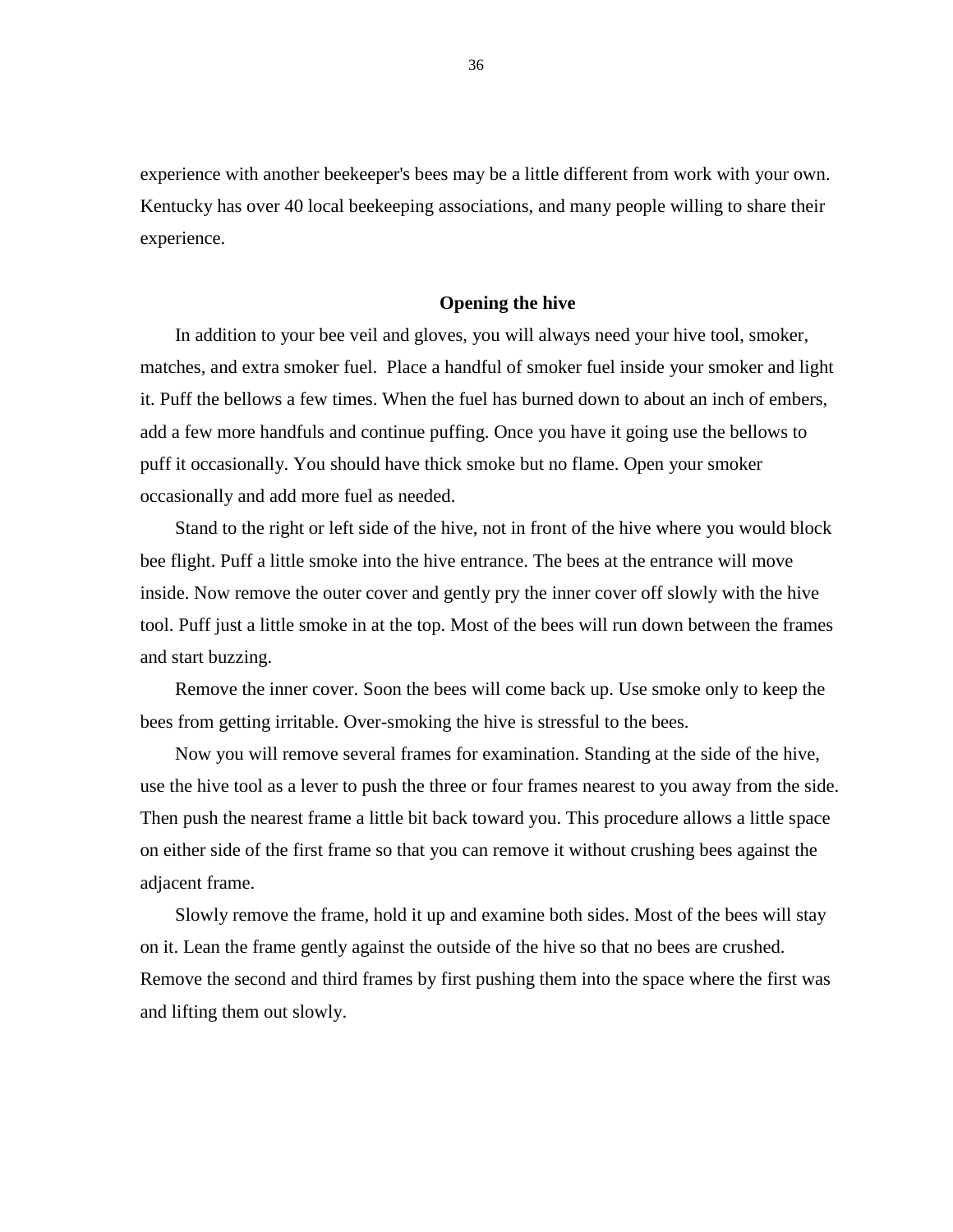By removing a frame nearest the side of the hive first, you will be least likely to hurt the queen bee. She will probably be closer to the center of the hive. The most important rules to follow when examining your hive are to work in a way that is safe to you and anyone nearby, to avoid hurting the queen, and to disturb the bees as little as possible.

### **What to observe**

The bees develop their nest according to some clear rules. The outermost frames (those you remove first) will either be empty or have honey. As you examine frames closer to the center of the hive, you will see less honey and more pollen and brood. A very strong hive may have honey, pollen and brood even in the outer frames.

Frames in the center of the hive have a special pattern. Brood is in the center of the frames, then a ring of brightly colored pollen around the brood, and honey around the edges. This makes sense --the brood nest needs to be kept warm in cool weather, and pollen for the nurse bees should be near the brood nest.

Look for the three stages of brood. The eggs are hardest to see. Hold the frame so that direct sunlight is over your shoulder and down into the cells. Look for tiny white "hot dogs" standing on end, one at the base of each cell. Larvae are the white worm shapes. See how some are just barely larger than the eggs. Older larvae fill their cells. Other cells are capped over. These *capped brood cells* contain the oldest larvae and the pupae. Use the corner of your hive tool to uncap a few of these cells. Inside, the white pupae are going through the complex changes that carry them from the larval to the adult stages. If you are observant and lucky, you may see a few new adult bees chewing through the cells and emerging.

Look also for the queen. She will almost always be on a frame in the brood nest, looking for an empty cell where she can lay an egg. She is sometimes hard to find. Direct sunlight on the frame helps a lot. If the hive is upset, she will often run to a comer and hide among the worker bees. A white mark on her back will make the queen much easier to find (see **Marking and clipping a queen**, p. 70).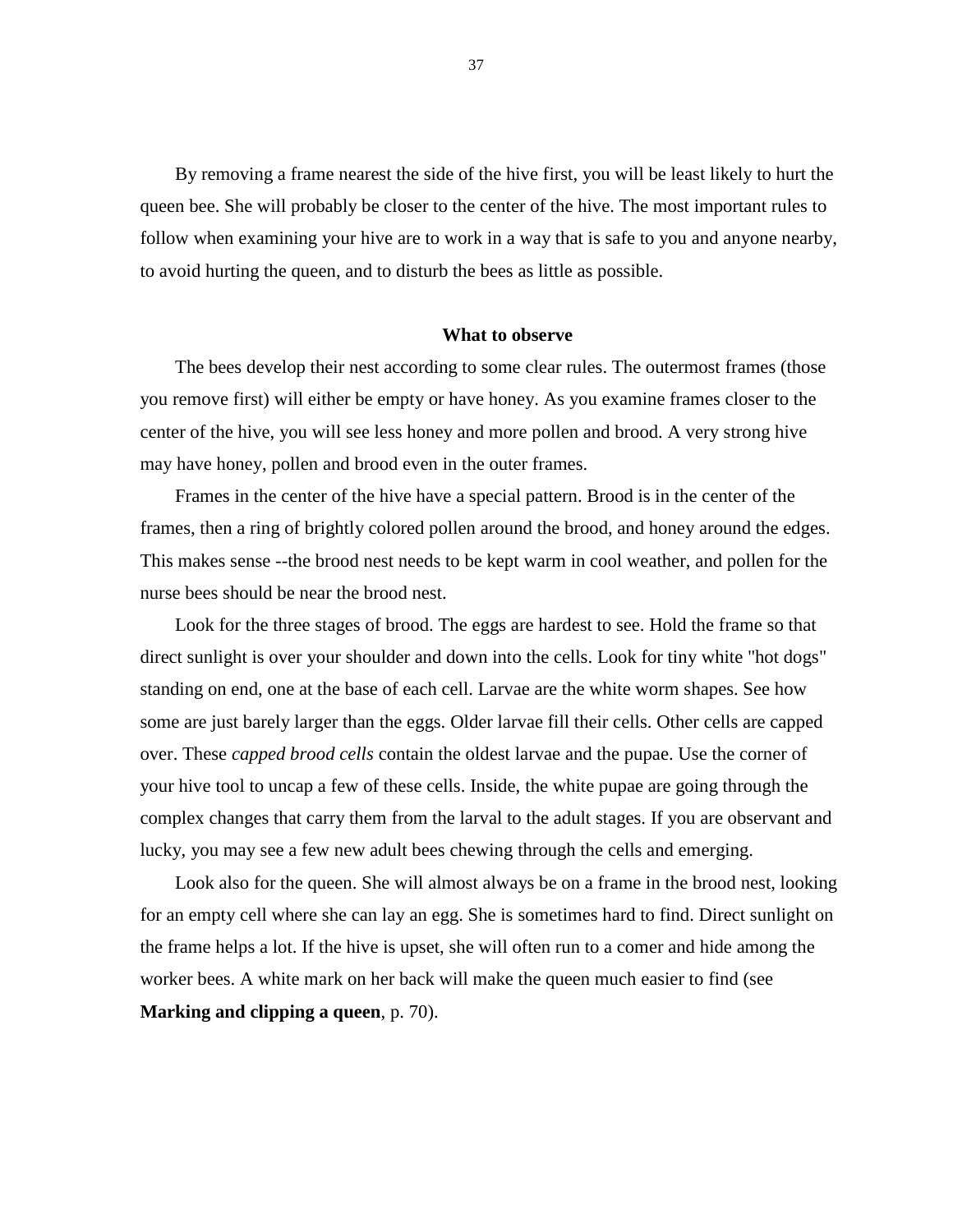Drones will be abundant in late spring and early summer. They are distinguished by their very large eyes which actually touch each other at the top of the head. Drone brood in larger cells will be seen too. Capped drone brood cells protrude from the surface of the comb. On a nice afternoon many drones will be seen coming and going at the hive entrance.

# **Closing the hive**

When you are done with your hive inspection, return the frames to the hive in their original order. This keeps the arrangement of honey, pollen and brood that the bees prefer. Use the hive tool to space the frames evenly. If you make the mistake of leaving too much space between two frames, a strong colony will build a sheet of comb between them. This "burr comb" makes hive examination and management difficult. You must remove it from the hive, and then space the frames correctly.

Place the inner and outer covers back on and you're done. Any straggler bees left on the ground will soon find their way back inside.

Extinguish the smoker carefully. I like to put my smoker inside of a large bucket with a top that seals. This puts the smoker out, prevents it from getting wet in the rain and keeps it from stinking up the building where I store it.

# **HOW THOROUGHLY SHOULD A HIVE BE EXAMINED?**

There will be times when a very brief check on your hive is sufficient. At other times a thorough examination is desirable.

**The quick check**. Beekeepers with many hives rely on a few signs that quickly give a rough indication of how each hive is doing. These signs allow one person the efficiency to manage a hundred hives or so. With experience, you will instinctively look for them. This "quick check" will not teach a beginning beekeeper as much as the more extensive examinations described below.

Look first for bees flying in and out. Depending on the weather and time of year, you should see bee flight. Bees returning with pollen loads on their legs are always a good sign.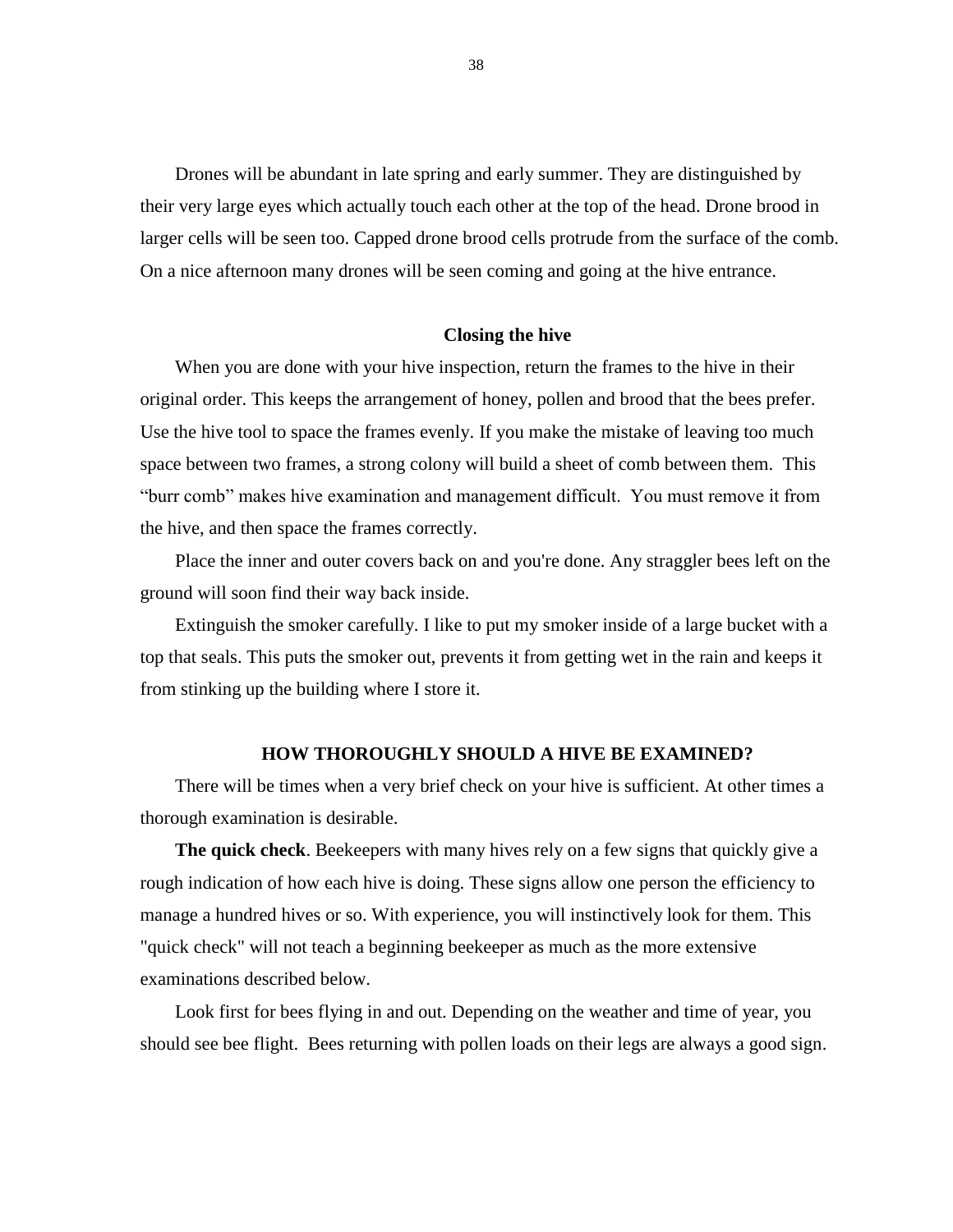It tells you that the bees are rearing brood, and that pollen bearing flowers are available. Bees waddling in with large balls of pollen indicate that pollen is abundant. At other times they will carry very small loads, indicating that pollen has been hard to find. Estimate the number of bees returning in a 10-second interval. During a honey flow in late spring, 50 or more bees may return to a vigorous hive in 10 seconds. Returning bees will be far fewer for weak hives and when they are not on a honey flow. If you see no pollen foragers returning, your colony may be in trouble. Or worse, the colony may be dead. In this case, the bees entering may actually be robber bees from another colony, raiding the leftover honey. Robbing bees never carry pollen.

Remove the inner and outer covers. How many of the frame top bars are covered with bees? Compare your observations with what you saw during the previous examination, and consider what you would expect for the time of year and the colony's history. Look for tiny bits of white wax added to the edges of the dark, older comb. This is also a good indicator of colony health. It is commonly seen when the bees are on a honey flow. It may be observed also when the bees are feeding on sugar syrup from a feeder.

Look for bees with deformed wings, often a sign of varroa infestation. Bees crawling in the grass on warm days in late winter suggest tracheal mites. Flattened grass and skunk feces in front of the hive point to the need for skunk guards. Lean over the opened hive and sniff for honey in the making, or the unpleasant odor of American foulbrood. Listen for the distinctive buzz of a queenless hive. (These and other problems are addressed later in this publication.) If problems suggest themselves, you should take additional time to remove frames for a thorough examination and to do some trouble shooting.

If the bees are on a honey flow, check to see whether they have enough storage space (frames with many empty cells). Frames with most cells full of brood, honey and pollen tell you it's time to add an extra hive body or super so that the colony can expand and store food.

In two or three minutes, this quick check will generally tell the experienced beekeeper of obvious problems and needed maintenance.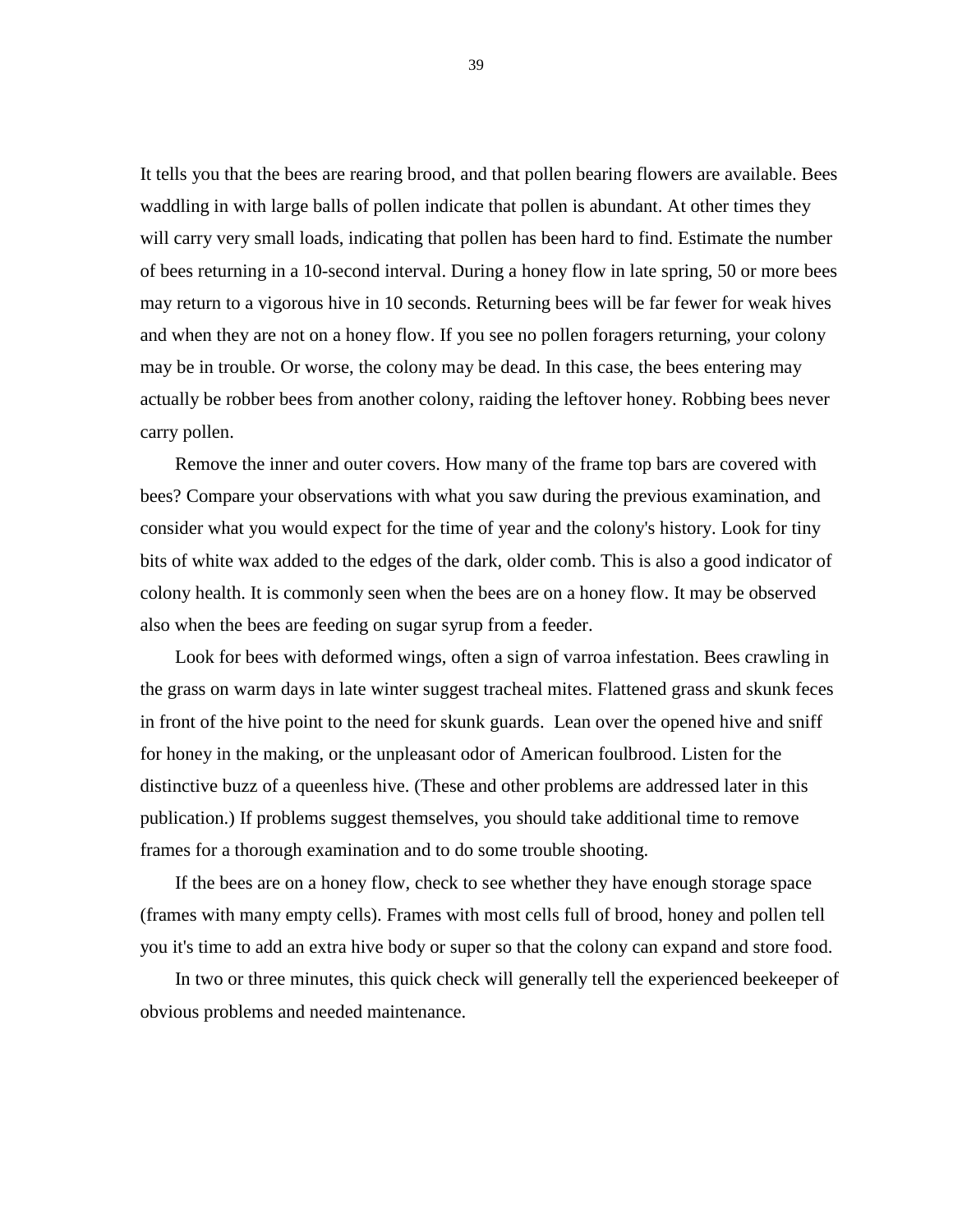**The general examination.** This is a set of observations generally sufficient for routine visits to your hive. Once your veil is on and smoker puffing, this examination won't take more than 10 minutes per hive.

After the "quick check" observations described above, you will need to look at a few frames. If you have supers on the hive, pull several frames out to determine how many in each super contain honey. By looking down between the frames you can tell the frames which seem to be the outermost of the honey storage area.

Set each super aside, and remove several frames from the brood box or boxes. Examine the brood nest for the brood pattern, an estimate of the total amount of brood, and signs of brood disease. You can be encouraged by seeing many eggs and young larvae, since this tells you the queen is laying well and the nurse bee workers are feeding the larvae well. Hold the frame up so that sunlight shines directly into the brood cells. Ideally, each young larva in its worker cell is surrounded by a bit of glistening white food, the worker jelly. A hive which is struggling to feed itself cannot provide an abundance of worker jelly for each larva. A large amount of capped worker brood tells you that many young worker bees will soon emerge and support the activity of the colony. A bad brood pattern -- insufficient brood, scattered brood, excessive drone brood, or disease -- means that remedial action is needed. In summer, use tweezers or the sharp corner of your hive tool to break open a few capped drone cells and check for reddish-brown varroa mites. See the following sections and other publications for descriptions of these problems. Usually it is not necessary to look at every brood frame. A serious problem will show itself on the first few frames with brood.

As always, compare your observations with what you saw the previous times you examined that particular hive. Beginners and experienced beekeepers often keep a notebook to follow the trends and compare one year to the next. The brood nest and adult bee population should be increasing from February to June, and declining gradually from July to November. If the supers are filling with honey, make a rough prediction about when the next super will be needed. For example, if the bees are filling five frames a week, another 10-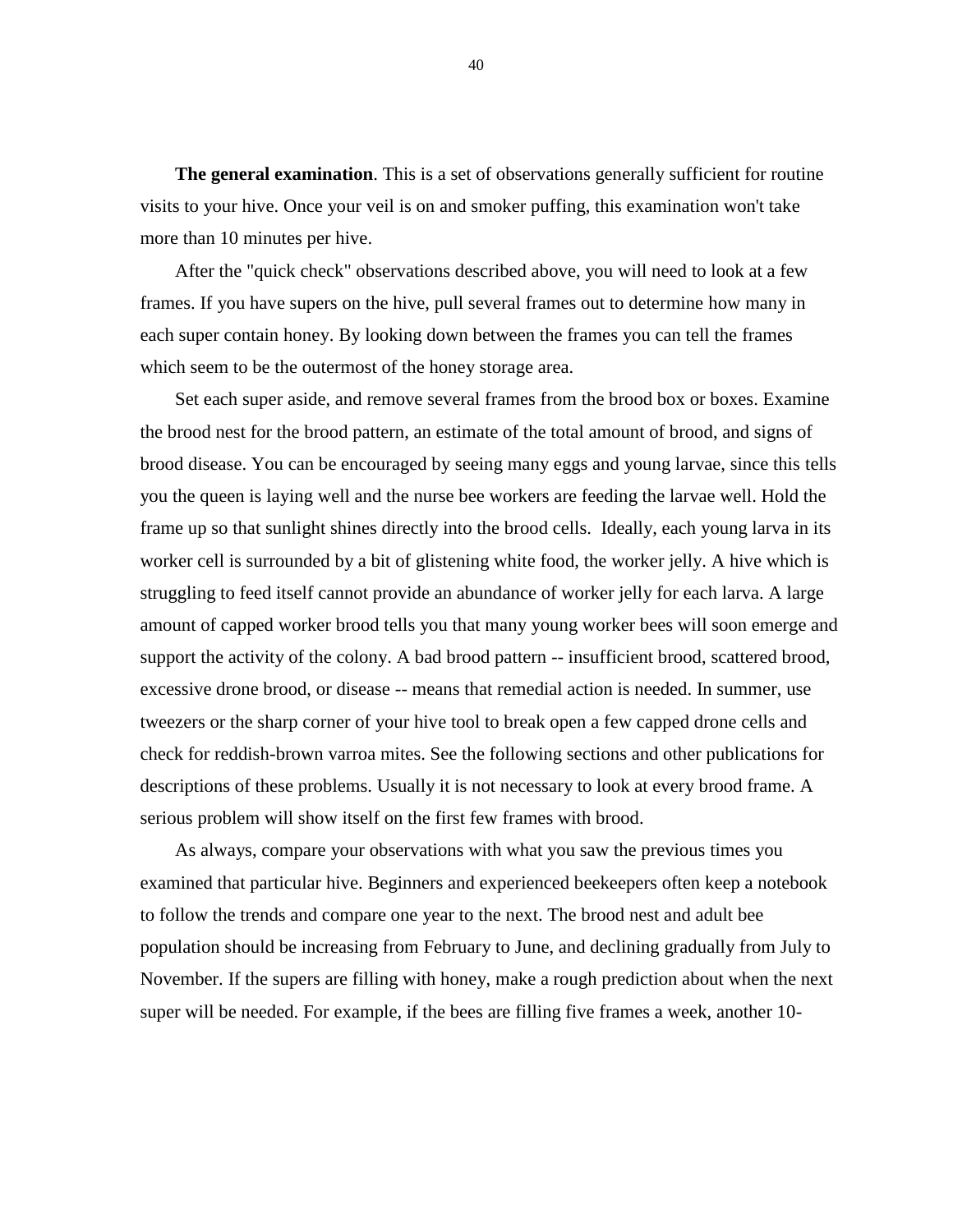frame super may be needed every two weeks. Of course, the honey flow can accelerate or slow down according to the weather and what's blooming nearby.

**The thorough examination:** On certain occasions the beekeeper will need to go through the whole hive frame by frame. If possible, do this on a warm, calm, sunny day. If you are battling a case of American foulbrood I recommend that every brood frame be examined for this disease, periodically over at least a year, until it is clearly eradicated. If you are requeening your hive, it could be necessary to examine every frame in the brood boxes to find the old queen. (See **Finding the Queen**, p. 65.)

Also, it is very instructive to occasionally examine an entire hive. The experience will give a beginner confidence to do this complete examination when it actually becomes necessary.

# **PART 4: HIVE MANAGEMENT**

The transition from novice to expert beekeeper is largely a matter of three types of skill. One is knowing how to nurture a struggling colony. A second, closely related to the first, is learning to recognize and control the many problems that can arise. The third is working the bees so that they can realize their potential when conditions are good.

# **FEEDING BEES**

Honey bees lived for a long time before beekeepers came along, but they will do better if they get a little help now and then. This is especially true when we are nursing weak hives, establishing new hives, or getting them winterized.

#### **Feeding sugar syrup**

Bees are often fed sugar syrup as a substitute for nectar. They concentrate it into a thicker syrup, and add enzymes as they do to nectar. But we can't really call it honey because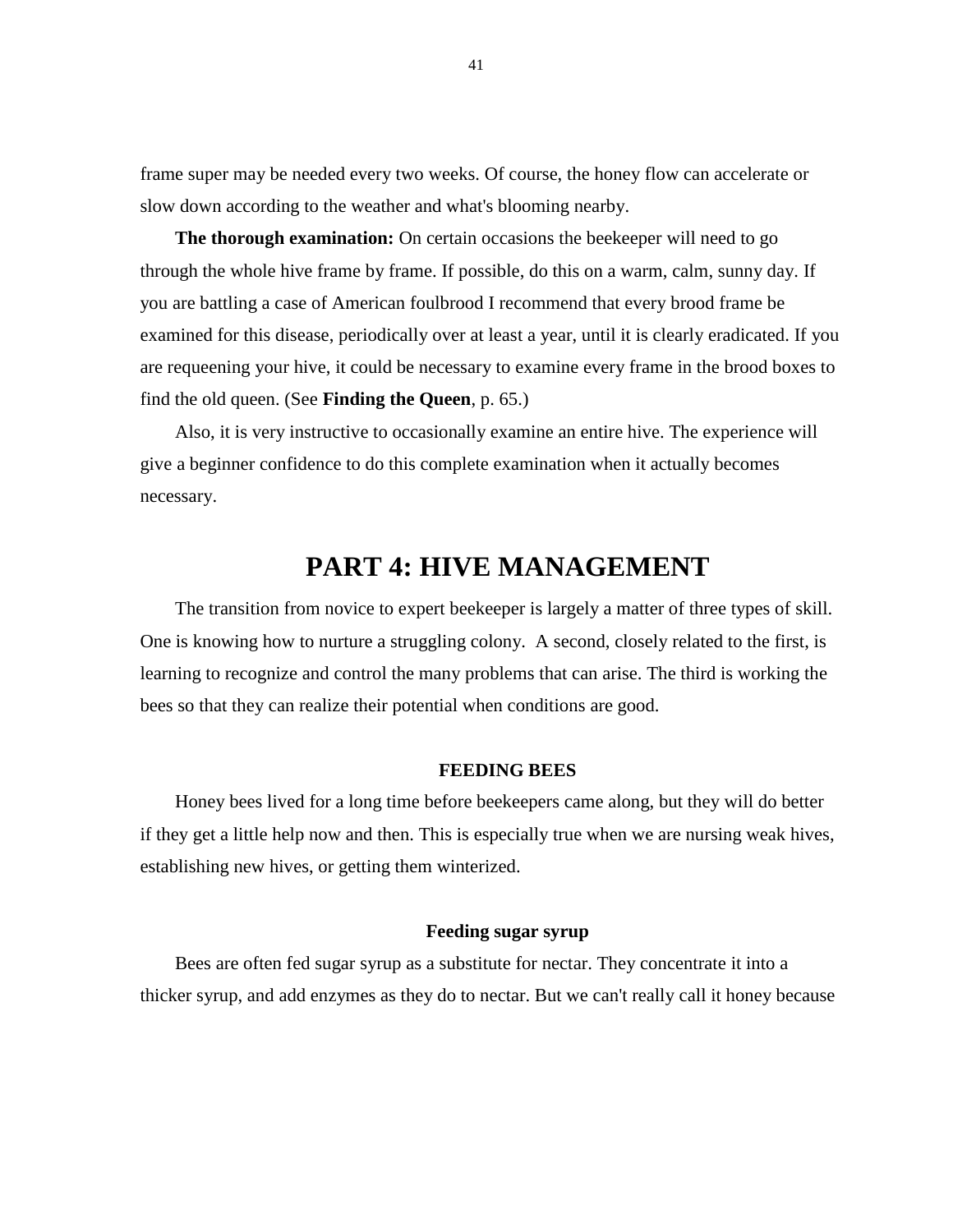it's made from artificial feed. Whatever the bees store in their comb from syrup feed cannot be removed later and sold as honey. It would not taste much like honey anyway.

Syrup is made from common table sugar (a type of sugar called sucrose) and water. Mix it up 50:50 sugar to hot water. In fall it's better to make it more concentrated (around 60:40) because the bees need the sugar more than the water at that time. Several types of feeders exist, and the difference is important. The best method is to feed the bees at the top of the hive.

**Bottle or pail on top**. Most inner covers have a hole about 1" in diameter, in the center of the cover. If yours do not, you should cut a hole which will help with feeding and also allow the bees to ventilate their hive more effectively. This is the best location for a feeder. Now find a large (one quart to one gallon), wide-mouth container with a lid that fits securely. Put 20 to 30 small holes in the lid. A 1/16 " drill bit works for a plastic lid, or use a small nail to punch holes in a metal lid. When the feeder is filled and inverted over the hole in the inner cover, the bees can take the syrup from the small holes very easily. Next take an empty, deep hive body and place it on the inner cover, around the feeder. The outer cover goes on top. It's good to elevate the feeder about l/4" above the hole so that the bees are able to reach the entire feeder lid.

This has many advantages over other feeders: The bees take the feed readily because they like to come up to the top of the hive, even in bad weather. You can replace an empty feeder quickly, without opening the hive, bees from other hives have no access to it so it will not stimulate robbing behavior, it's good for nursing weak hives, and it's free! The main disadvantages are that (1) the bees tend to add propolis to the holes in the feeder when it's empty, and (2) an extra hive body is needed to enclose the feeder. Use a paper clip or small nail to open the feeder holes.

**Reservoir feeder on top.** Several beekeeping supply companies sell syrup feeders that have the same dimensions as the hive bodies. These feeders rest on top of the hive, with the outer cover on top of the feeder. The bees come up a slot inside of the feeder. It is easy to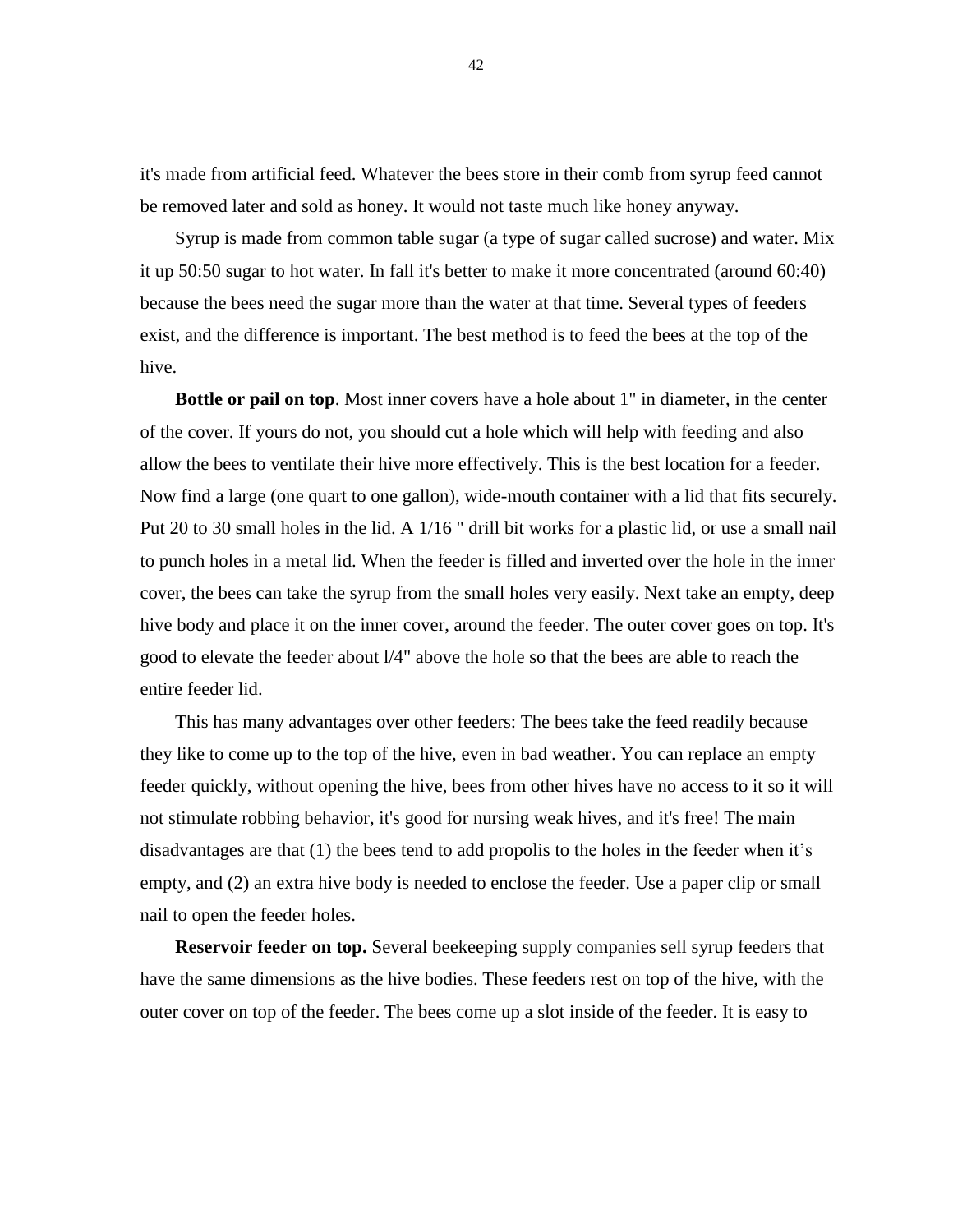remove the outer cover and fill the reservoirs with syrup. An added plus is that dry feed can be fed in this type of feeder. Cold weather limits the ability of the bees to reach the syrup.

**Plastic bags.** Another practical method is to fill a 1-gallon zip-lock plastic bag with syrup and lay it on the top bars of the hive. Then make one or two slits across the top of the bag with a razor blade or similar. The bag will hold the syrup and the bees will drink it easily through the slit. It's simple to replace an emptied bag with another full bag as needed. To allow space for the bag you will need to place a shallow super without frames on the hive, and place the inner and outer covers above it.

**Entrance or Boardman feeder**. I mention this type because it's advertised in catalogs and often comes with beginner kits. It's a small jar that attaches to the entrance of the hive. Don't use it. The bees don't feed from it in bad weather or if the colony is weak. And bees from other hives will often find it and start robbing from it. When the feeder is empty, the robbers may then go into the hive you're trying to feed, and start to rob honey from it. So this type of feeder may actually make the hive weaker, if it is near stronger hives. And the jar is so small it needs to be refilled frequently.

**Division board feeder**. This is also advertised in catalogs, but I'm not a big fan of this type either. It is plastic, the size of a standard, deep frame, and it fits inside a deep hive body in place of a frame. It's hollow so that you can fill it with syrup. Sometimes it works great. Other times you will come back to find it still full of syrup, with many dead bees floating in it One problem is that the bees become chilled in cold weather when they leave the cluster to crawl into the feeder, and then fall into the feeder. Even if the feeder has roughened inside walls, and floating bits of wood inside, it is still not very functional. Weak colonies (those that need the feed the most) will often not even find the syrup in the feeder. Another disadvantage is that you need to open the hive to check and refill it

**Open feeding**. Some beekeepers feed the easiest way. They leave a large container of syrup open near the hives. The bees find it quickly, especially during a dearth, and consume it in no time. This is called *open feeding* and there are several reasons not to do it, especially if you have more than one hive.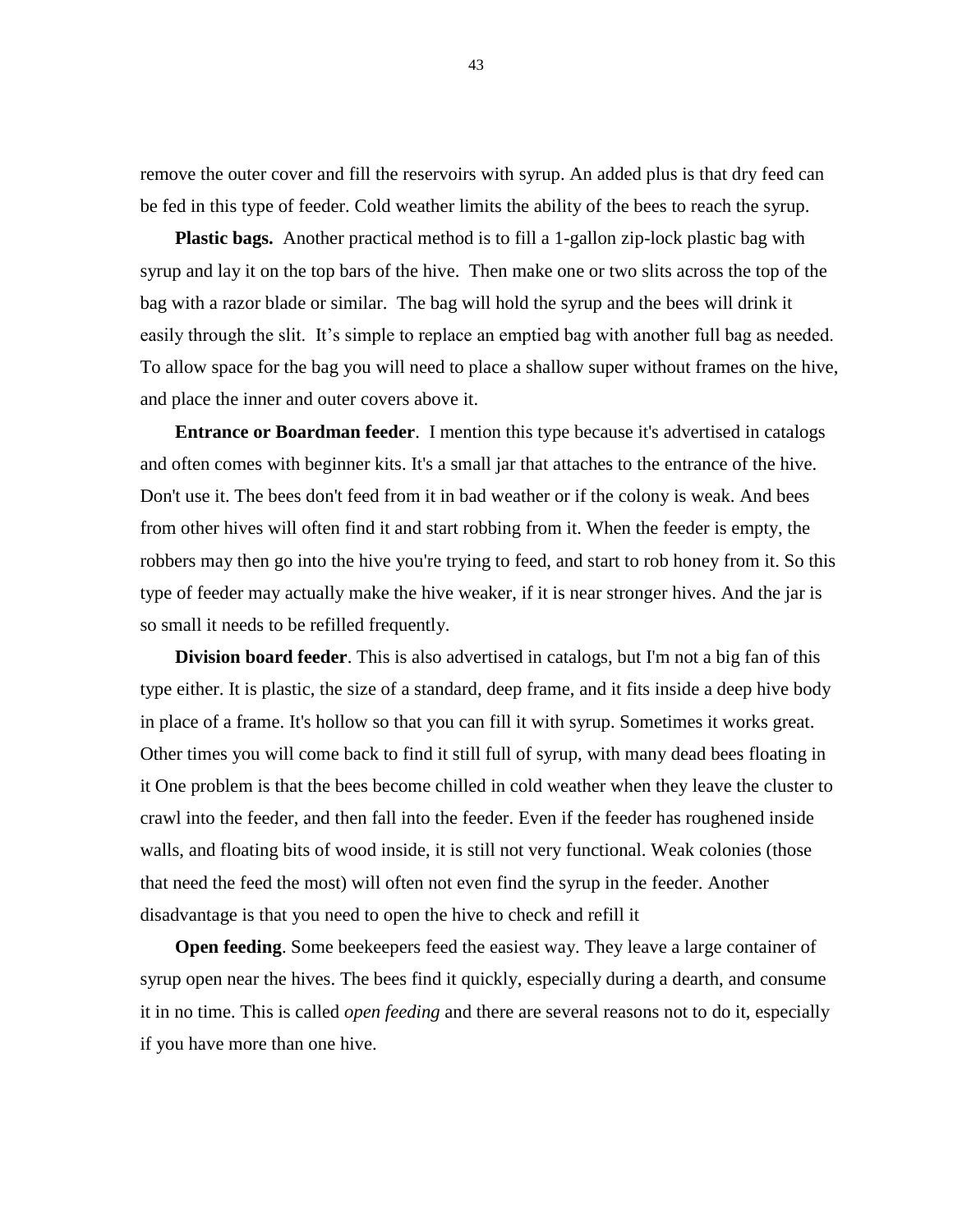The first reason is that this method of feeding can stimulate robbing by the bees after they finish the syrup (see **Robber bees** p. 58). Second, the strongest hives will get most of the syrup while the hives that need it the most will get very little. Finally, the bees flying over the feeder will defecate in the syrup, spreading diseases such as nosema to the bees feeding there.

#### **Feeding pollen supplements or substitutes**

Beekeepers are often advised to feed solid cakes or powdered food containing proteinrich materials such as soy flour or yeast. This is to supplement the pollen they normally eat. The cakes are placed inside the hive where the bees eat them quickly. A reservoir feeder (above) can be used also. Generally these are not necessary in Kentucky because we have an abundance of pollen-producing plants. However, pollen supplements can be useful in spring if an extended rainy period interferes with foraging.

#### **WATER FOR BEES**

In July and August the bees need to find water to cool the hive. Forager bees will collect water from streams, lakes, puddles, dripping air conditioners, swimming pools and wherever they can. The bee returns to the hive and deposits a water droplet inside an empty cell. Other bees are busy fanning their wings to circulate the air through the hive. The hive is cooled by the evaporation of water.

Since bees will fly several miles to find water, they will nearly always find some in Kentucky. But it can be helpful to give them a water source if a good one is not already nearby. If no clean water is within a quarter of a mile, you will save the bees energy by providing one. In towns and cities, your neighbors may begin to find bees in their swimming pools and complain to you. If you leave a water source near the hive, fewer bees will go swimming with your neighbors.

One good water source for bees is a slowly dripping outdoor faucet or air conditioner. Place a sloping board underneath so that the bees can line up along the trickle of water.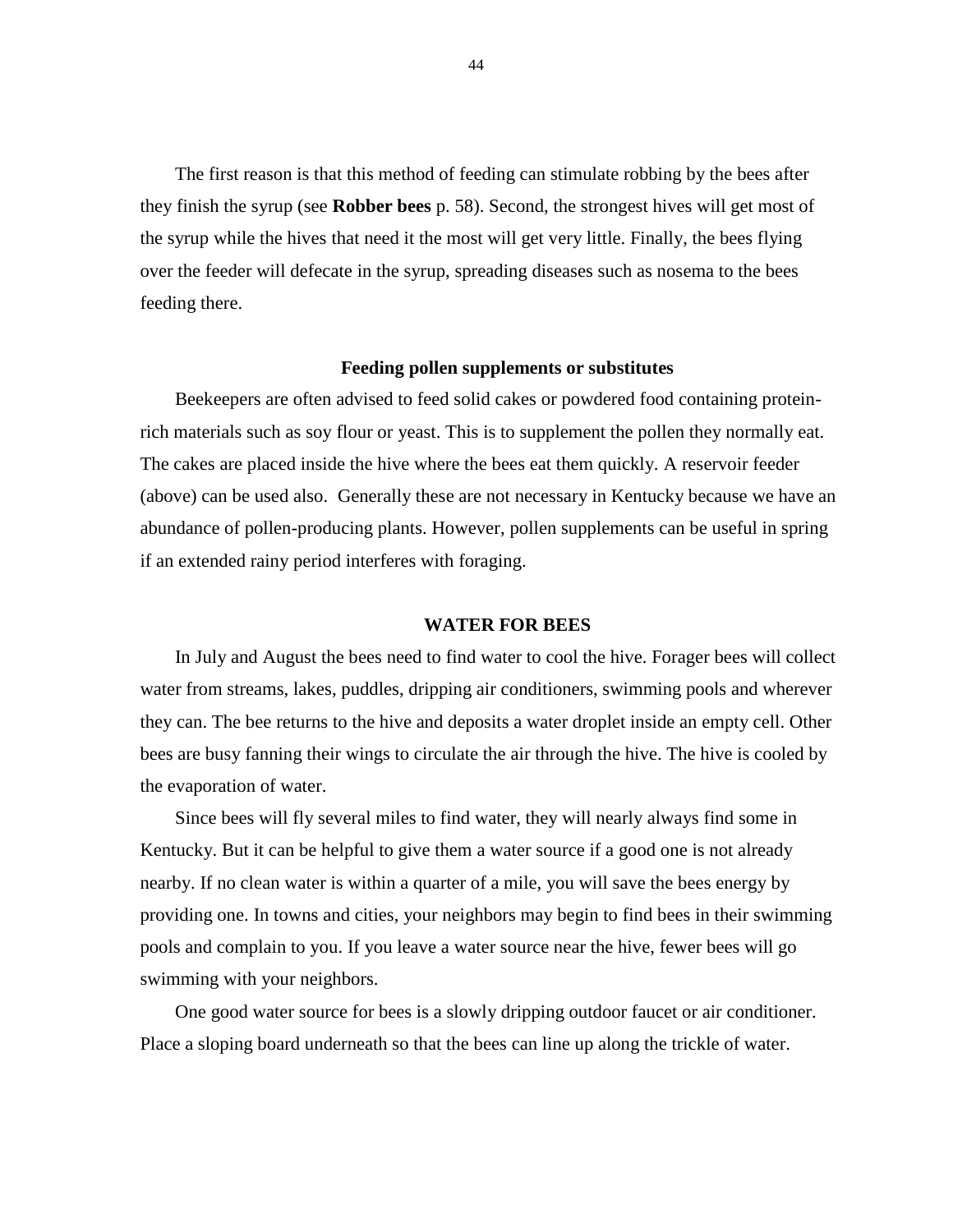Another source is a basin or bucket of water. You will need to float pieces of wood in it so that the bees can land easily to collect the water. And the basin should not be directly in front of the hives, because that is where the bees will drop feces and dead nestmates.

#### **MITES, DISEASES AND PREDATORS**

Until recently, only a few diseases troubled bees in the U.S., and these were controlled fairly easily. In the 1980's, everything changed. The tracheal mite was discovered in the U.S. in 1984 and in Kentucky in 1989. The Varroa mite was reported in this country in 1987 and in Kentucky in 1991. These two new parasites have devastated beekeeping. However, treatments for both mites have been developed, and mite-resistant bees seem to be on the way. The late 1990's were a time of recovery and regrowth for American and Kentucky beekeeping.

# **Colony Collapse Disorder**

Several years ago, a new malady called Colony Collapse Disorder (CCD) was observed. This disorder was defined as the sudden disappearance of most of the adult worker bees, without loss of the brood or queen. Typically the queen, brood and a few newly emerged worker bees would be found. The disorder was distinct from some well known problems with mites, disease or pesticide poisoning. No significant numbers of dead bees would be seen in front of the affected hives.

Originally, beekeepers suspected a new pesticide or disease was the cause. Apparently, something was affecting worker bees so that they could fly out but could not return to their hives. It is true that some types pesticides, the neonicitinoids, cause changed behavior. Low doses of these pesticides affect the learning and memory of bees. Possibly, bees could not learn and remember the landmarks around their hives so that they could not navigate home.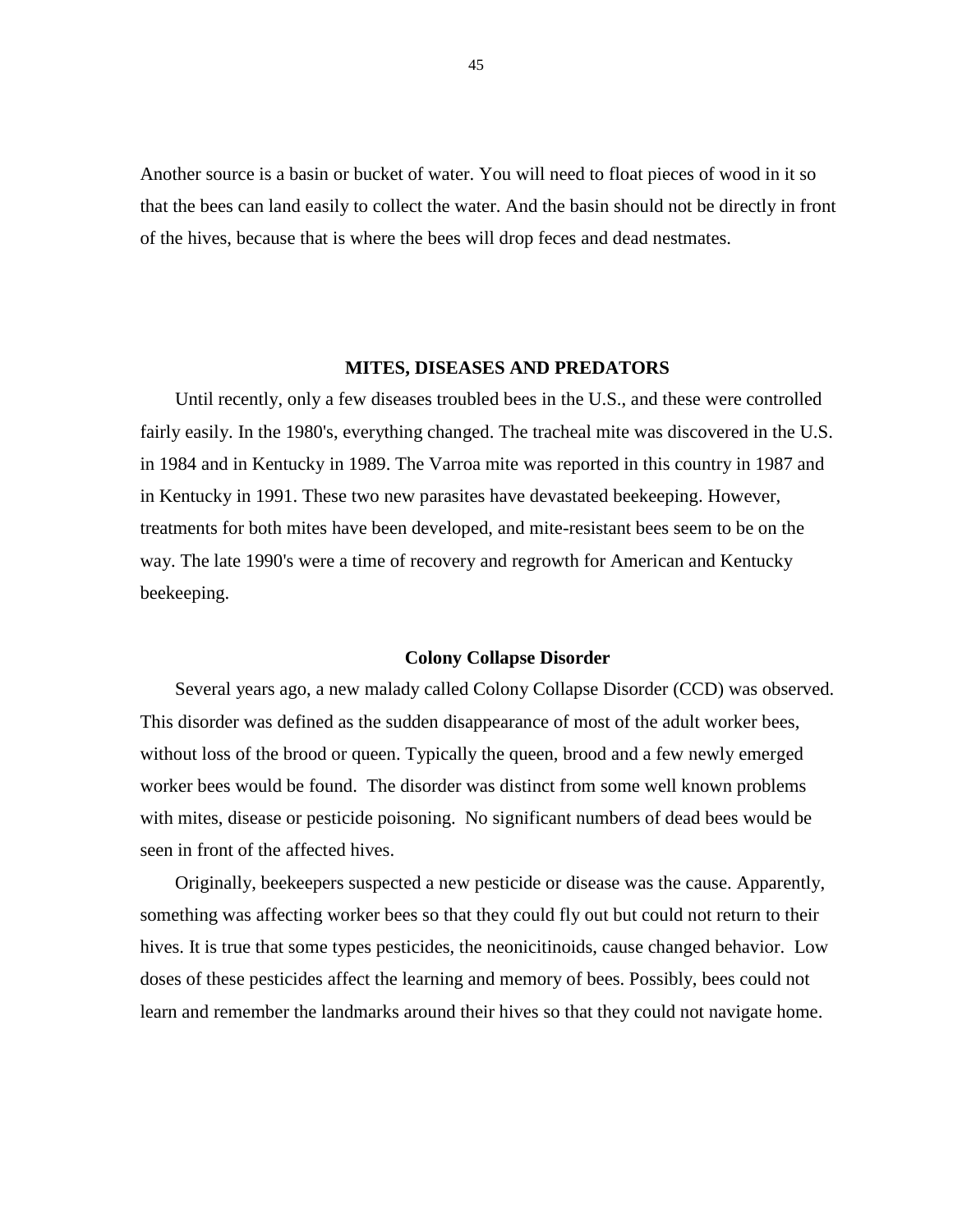At this time most of the losses seem to be due to a combination of familiar problems : mites, diseases, pesticides and poor nutrition. The effects are cumulative. When bees have two or three of these problems simultaneously they are much worse off than with one of the problems alone.

The treatment for CCD is achieved primarily by control of varroa mites and Nosema disease, avoiding pesticides as much as possible, and establishing the hives in good locations where honey plants and pollen plants are abundant. See discussion of these problems in the following pages.

The CCD problem has received a great deal of publicity, and a fair amount of nonsense has been circulated. One hypothesis is that the bees are affected by transmission signals from cell phone towers. This idea has no validity, and there is no physical basis for such a mechanism. It originated from misunderstandings about a German study on bees and electromagnetic signals. It's useful to note that beekeepers in the British Isles have had very little CCD-type symptoms with their bees, and they use their cell phones as much as we do.

One of the oddest claims is that Albert Einstein predicted the demise of the entire human race if honey bees were to become extinct. For some reason, this claim has "gone viral", probably via the internet. To rebut this claim, let's consider two facts. First, honey bees are not native to the western hemisphere, eastern Asia or Australia. (See Varieties and Breeds of Honey Bees, page.) Second, people lived in all of those regions before European colonists began to move and establish honey bees around the world. Many plants native to the western hemisphere – corn, potatoes, cranberries, blueberries, to name a few – are part of our regular diet. An entomologist at the University of Illinois, May Berenbaum, went so far as to search Einstein's collected publications and letters and found no fabulous claim about human dependency on honey bees. We beekeepers should be clear about the large value of bees to crop pollination, but avoid exaggeration.

# **Varroa mites**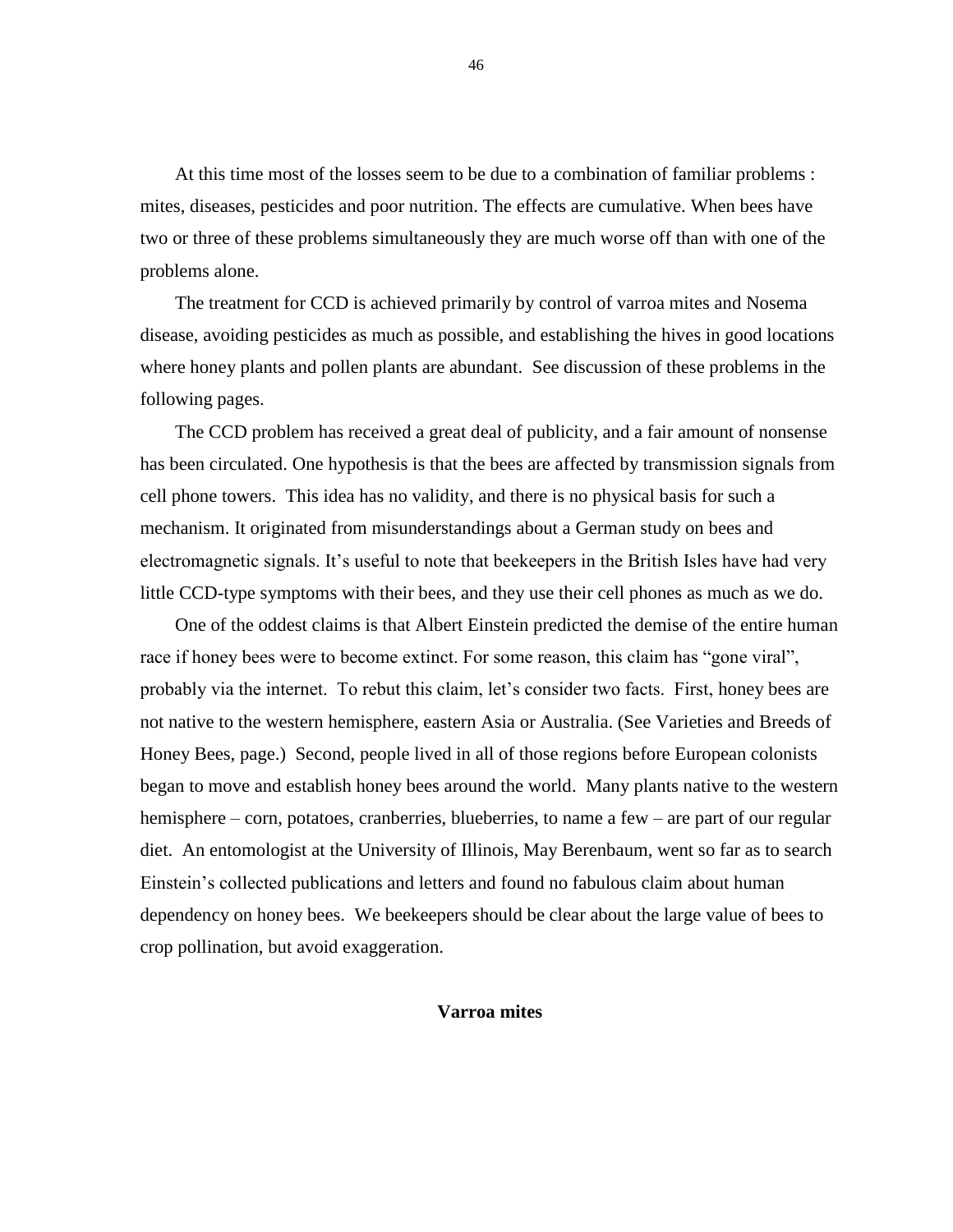The varroa mite is a reddish-brown external parasite of bees, about 1/16" across. It grows and reproduces in the capped brood and the mated female mites live on the adult bees. This parasite is by far the most serious enemy of honey bees in the U.S. and most parts of the world. We now know that varroa mites make viruses and nosema disease worse, by weakening the bees and stimulating outbreaks of these diseases.

This mite can be seen easily, especially with a magnifying glass. To check your hive remove pupae from capped cells, especially drone cells, and examine them carefully. This is where most of the mites will be living during the warm season.

Varroa mites are controlled with a combination of chemical and non-chemical methods. Chemical treatments should be used as infrequently as possible because they adversely affect the bees. Chemical treatments in plastic strips (Apistan, Checkmite) lead to toxic residues in the bees wax. Mites are now highly resistant to these chemicals, so these treatments are ineffective as well as harmful to the bees. Chemicals which evaporate inside the hive are generally less hazardous than the strips, although they often kill larvae. All such chemicals may be used only when the bees are not making honey for human consumption.

Mite-resistant bees and "screened bottom boards" are the best approach. These bottom boards eliminate live mites that fall from the bees, and hence reduce mite populations.

# **Tracheal mites**

The tracheal mite is still a serious problem, but we are past the epidemic period in which thousands of hives died. This is a microscopic mite that lives in the "lungs", or tracheal tubes, of the bee. Part of the problem is that the symptoms are not obvious when the mites are at low levels, unless the bees are examined by microscope. So it's necessary to treat the hives regularly even when the bees seem to be doing fine.

The symptoms of a bad infestation are bees crawling on the ground near the hive, unable to fly and bees with wings at an odd angle on one side. This is called "K-wing" because the wings and the body form the letter "K".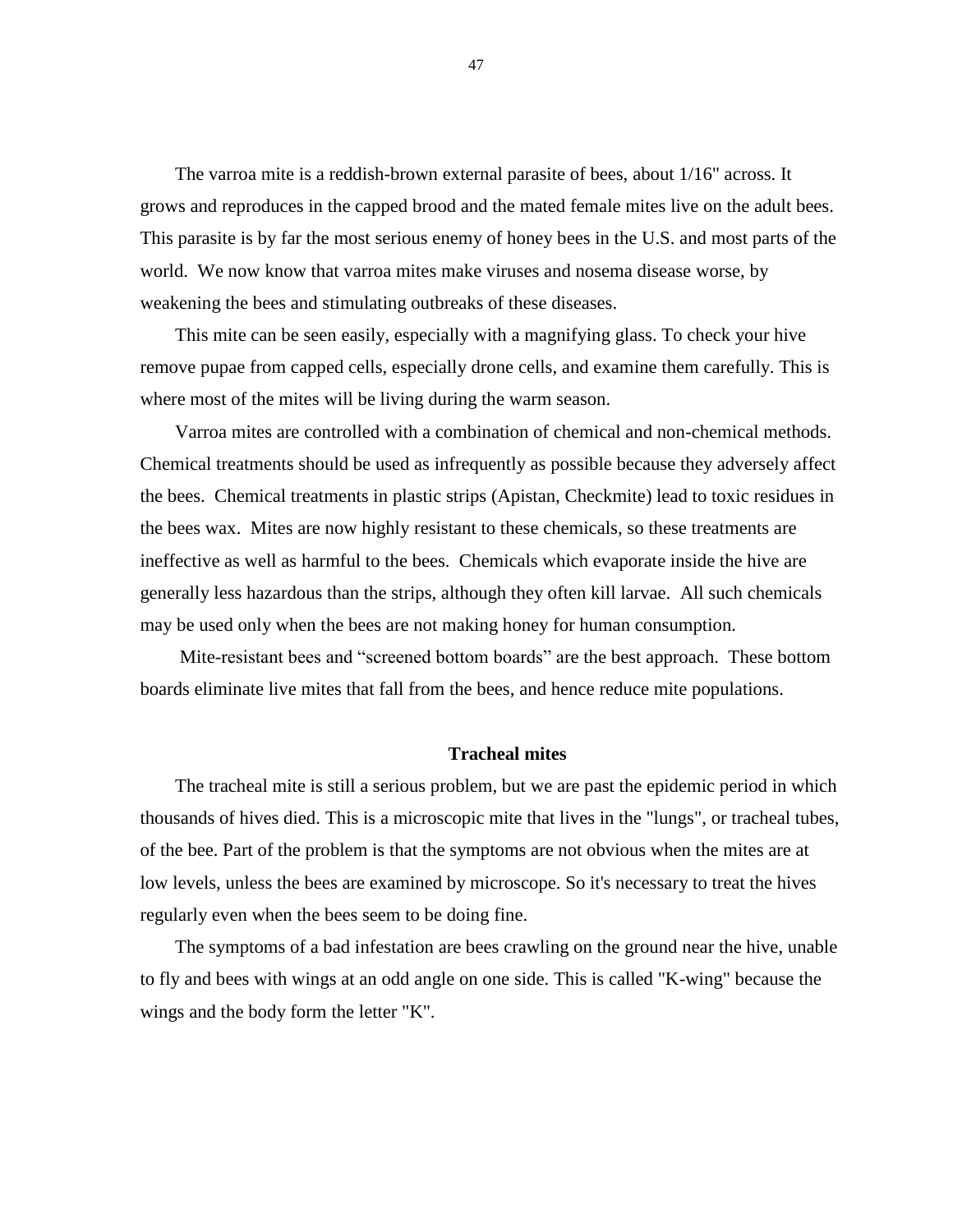There are several treatments for tracheal mites. One is a mixture of vegetable shortening (like Crisco) and sugar. A one-pound patty of shortening and sugar, mixed 50:50, is placed inside the hive on a piece of wire screen where the bees will walk over it. A very fine coating of shortening on the bees kills the mites. Menthol, ApiLife VAR (a mix of plant oils) and Mite-away II (formic acid) are three products sold commercially. One of these may be placed inside the hive where they evaporate and act as fumigants.

#### **American foulbrood (AFB)**

This is a bacterium which infects the larva. It is the most serious of the honey bee diseases. Diseased larvae die quickly, turning to a chocolate brown liquid with a distinctive "foul" odor. The brood cappings become greasy and perforated with small holes.

The disease can spread quickly within a hive and from hive to hive in an apiary by drifting bees. If one hive in an apiary is diseased the beekeeper must examine all other hives, and treat them with antibiotic.

Several control measures are possible. If a very few cells contain AFB, cut them out of the comb with a knife. Then treat the hive with an antibiotic called terramycin, sold through many beekeeping supply companies. Instructions on the terramycin package should be followed carefully. Clean your gloves, hive tool and any other equipment which comes in contact with diseased comb before opening another hive. A hive tool can be sterilized with flames from a bee smoker. Gloves, brushes and bee suits can be sterilized with dilute bleach water.

A frame containing many cells with AFB must be removed and destroyed. In a badly diseased hive this will mean removing all of the brood frames and transferring the adult bees to clean hive bodies. Then treat with terramycin. Do not leave the diseased frames in the open where bees may find the unprotected honey and go home with AFB.

This one treatment may not completely eliminate the disease, so it is necessary to follow up with further hive inspections and treatments until no sign of AFB remains. Check every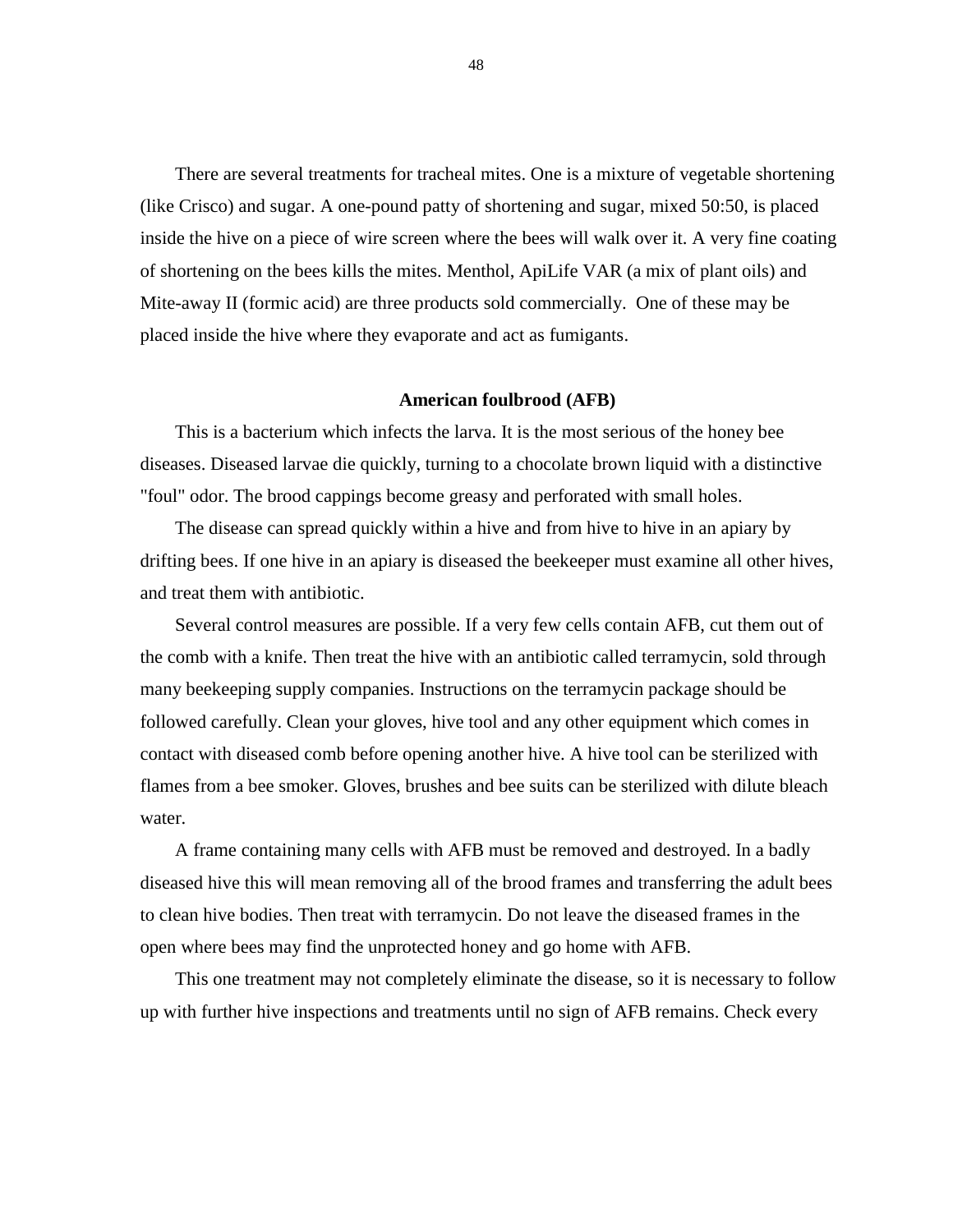brood frame once or twice weekly. Repeat the procedure of removing diseased brood comb and then treating with terramycin.

Wooden hive parts including hive bodies and frames can be saved if you are willing to carefully sterilize them. A gas torch or bleach diluted with water (1 part bleach in 10 parts water) is effective in killing the bacteria.

If you have had AFB problems within the past two or three years it is best to treat your hives yearly with terramycin. Prevention is far easier than dealing with a full-blown AFB problem.

Recently, AFB bacteria resistant to terramycin have been discovered. New antibiotics are currently under study for AFB control in bee hives.

### **Chalkbrood**

This is a fungal disease of the larvae, and is present at low levels almost everywhere in Kentucky. It usually will not kill a hive, but it destroys enough larvae so that the hive is weakened somewhat. The beekeeper will notice the dead larvae in cells and at the hive entrance. These are white and dark gray, resembling pieces of chalk. Like most fungi, it does best in cool, wet weather. When summer comes, chalkbrood often disappears.

No treatment for chalkbrood is approved for use in the U.S. A mild case is usually ignored. A severe case should be treated like AFB (above) except that terramycin will be ineffective.

#### **Nosema**

Nosema disease is caused by a microbe that infects the stomach of the adult bees. It weakens the bees and can cause defecation inside the hive and at the hive entrance. Since this disease interferes with food digestion, we can understand that the bees that must eat the most food are those that are most seriously affected. The nurse worker bees must consume plenty of pollen in order to generate plenty of the glandular food for larvae. Hence a nosemainfected hive will have a diminished brood nest. Forager worker bees must fill up with honey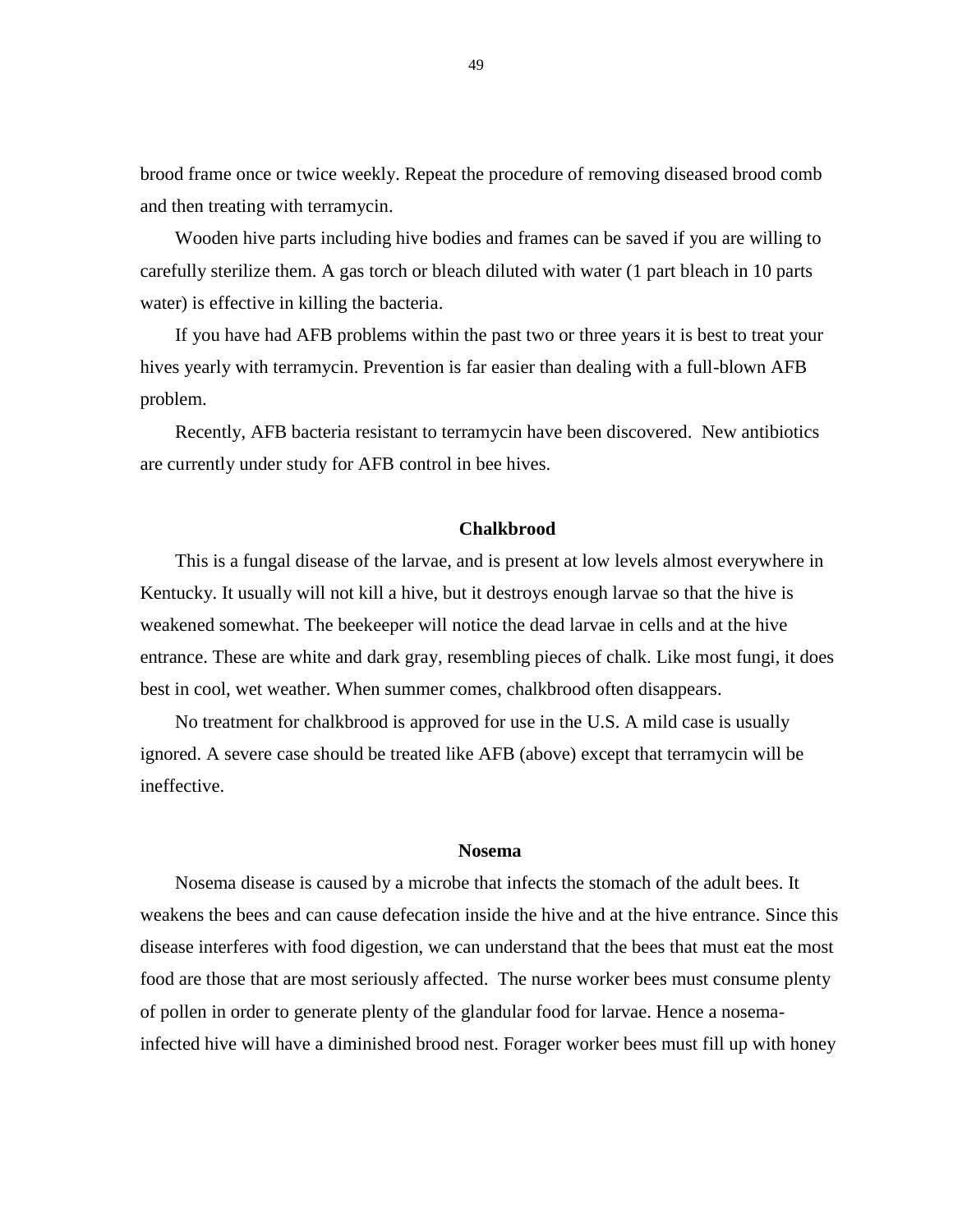before leaving the hive and traveling a mile or more for nectar or pollen collection. Nosema disease can greatly weaken them so that some bees will not make it home. Nosema infection in the queen is most serious, especially when she must digest enough food to produce 1000 or more eggs daily. When their queen is sick, the worker bees sense this in some way and initiate queen cells in the process of supersedure. (See **Supersedure**, p. 55.)

In early 2007, a new species of the nosema microbe was discovered in the U.S. This goes by its scientific name "*Nosema ceranae*". It appears to be much more virulent than the more common species, *Nosema apis*. It is also quite common. A recent sampling of Kentucky hives found the disease in 8 of 11 counties. Much more about this disease will be learned in the coming years.

Nosema disease cannot be identified without a microscope or sophisticated genetic analyses. Treatment for either type of nosema is with an antibiotic especially for this disease: fumagillin, sold as "Fumagilin B". It is fed to the bees mixed in sugar syrup. A good treatment time is during July or August. The bees are not making honey at this time, and can be helped by the sugar and water in the syrup as well as the fumagillin.

#### **Viruses**

Several types of virus attack the adult bees or larvae. One is sacbrood which causes the larvae to become soft and watery like a sack filled with water. Other viruses cause the adult bees to tremble, become paralyzed or lose their hair. At least one virus is stimulated to kill bees when the colony is infested with varroa mites.

Virus infections are difficult to control for several reasons. The symptoms are not always clear cut and unambiguous. Viruses in bees can be detected only by sophisticated laboratory tests or very powerful microscopes.

Another problem is that there are no antibiotics which kill bee viruses. Control is primarily by keeping varroa mites at the lowest possible levels. Destroying comb with the disease (if it's sacbrood), and requeening the colony may be other courses of action, if the problem is bad or recurring. By requeening the colony, the genetic makeup of the hive will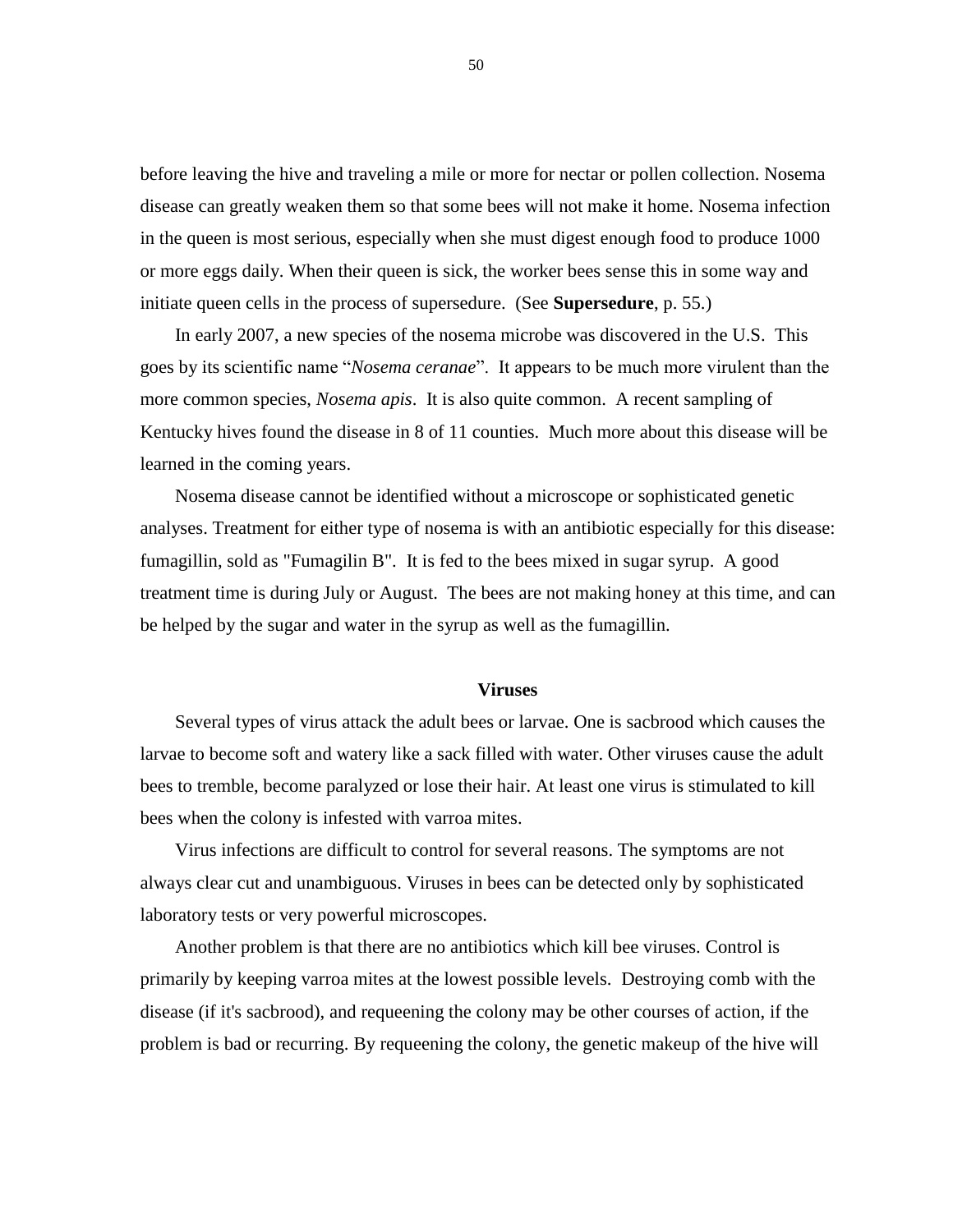change. This will be beneficial if the new queen carries traits for virus resistance. Also, viruses can hide in the queen's reproductive system and be passed on to her eggs. If she is eliminated, she will no longer be a source of the virus.

Recent studies have shown that virtually all honey bee colonies in the U.S. are infected with one or several viruses. This may sound alarming, but it is not really so surprising. Animals, and people too, often harbor low levels of viruses without serious effects. Stressful conditions can cause the viruses to replicate and cause trouble. For bees, this means mites, other diseases, poor nutrition, chemicals, severe weather, or long distance transport by the beekeepers.

#### **European foulbrood (EFB)**

This bacterium causes the older larvae to turn yellowish and smell bad, but they do not become dark brown as with AFB disease and the odor is a little different. The disease should be treated like AFB. This disease is less common and less serious than AFB in the United States.

# **Wax moths**

This insect does not attack bees, but can be very destructive of comb that is in storage, or on a weak or empty hive. Some beekeepers incorrectly refer to the wax moth as a "weevil". This pest is very common. Nearly every beekeeper in the U.S. encounters wax moth infestations sooner or later.

The moth larva consumes the wax and will also weaken the wooden parts by chewing on them. The wax moth grows and reproduces very quickly under warm conditions. Comb stored above 80 $\degree$  F is quite vulnerable. At temperatures below 50 $\degree$  the moth will hardly grow at all.

The earliest signs are tunnels in the comb, with silk "webbing" left by the smallest larvae. As the larvae grow, the damage they do is greater. Many large larvae can consume all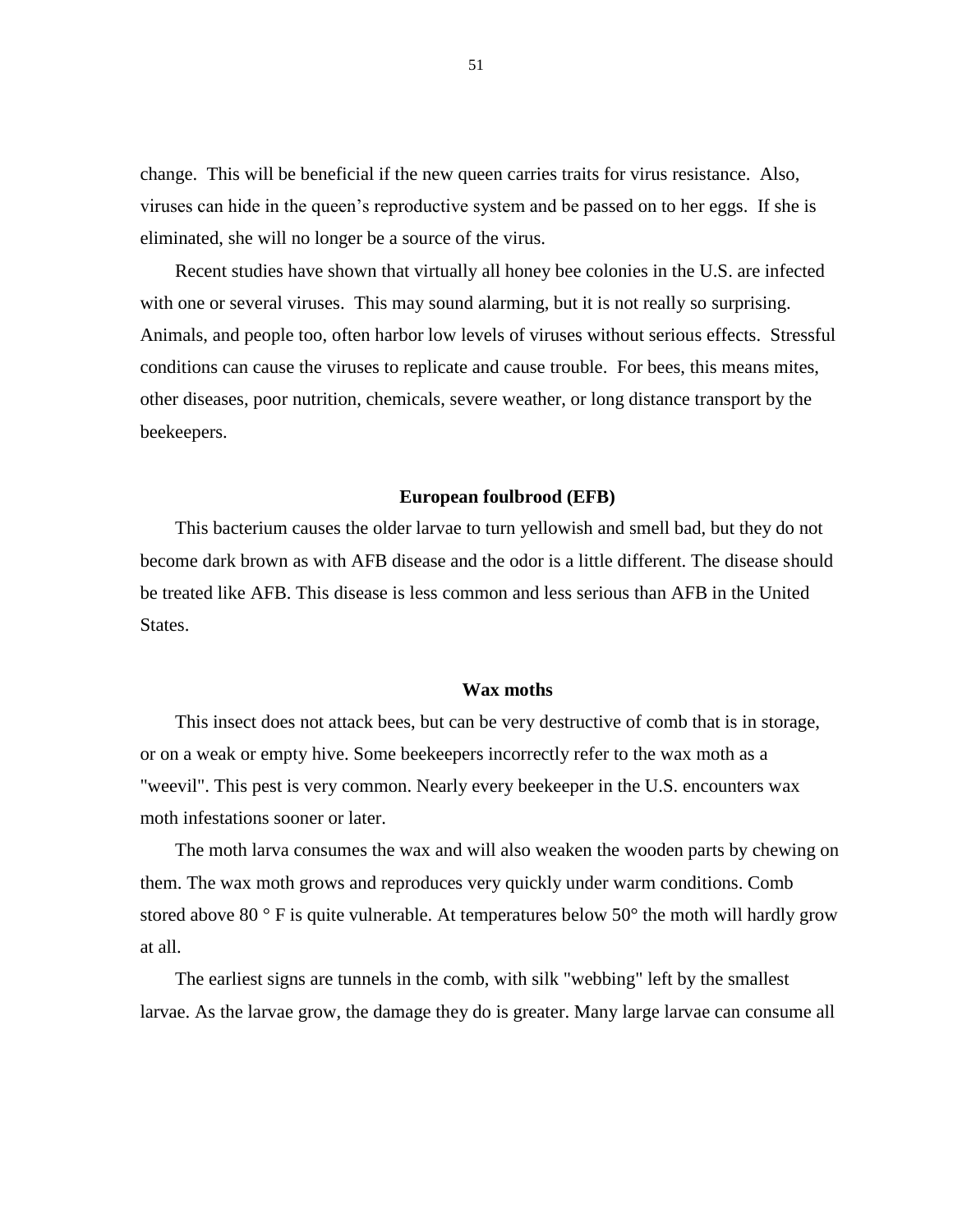of the wax in a frame in just a few days. Infested equipment will often have many white cocoons, each about 1/2*"* long, clustered together.

There is a common misconception that the moths will kill a hive. In fact, the moths move into a hive only after it is killed or badly weakened for some other reason. For example, mites, absconding, and starvation will leave the hive unprotected by the bees so that wax moths can enter and do their damage.

Some beekeepers will report that the moth killed their hive. In fact, the moths came in after the hive was weakened or killed by some other factor -- mites, starvation, etc. A strong bee hive will keep all moths away from the comb inside.

Wax moth damage can be prevented in several ways. A healthy hive of bees will keep the moths away with no difficulty. This is one reason to keep extra comb on the hives during warm weather. Cold weather (below 50°) works well also. Combs stored in unheated locations during winter will be moth-free (although they must be protected from mice in the winter). For comb that must be stored in a warm location, away from the bees, use paradichlorobenzene (PDB). This is sold by beekeeping supply companies as "Paramoth". It is an effective fumigant. Stack hive bodies on top of each other with the frames and a few ounces of PDB on the top of the stack, under the top cover. The PDB can be contained in a pan or cloth sack so that it does not fall to the bottom. The top and bottom of the stack should be sealed with covers and/or bottom boards. Holes should be sealed with duct tape so that the fumes reach a high concentration inside the stack. In warm locations the PDB will evaporate quickly and will then need to be replaced. Let the frames air out away from the PDB for at least a day before returning them to the hives. Do not use napthalene or other chemicals sold for clothes moth control.

# **Small hive beetles**

In the late 1990's a beetle from southern Africa appeared in several states in the eastern U.S. This insect, the small hive beetle, can be very destructive of weak hives and stored comb. As a larva it is a worm-like creature which eats the comb including stored honey and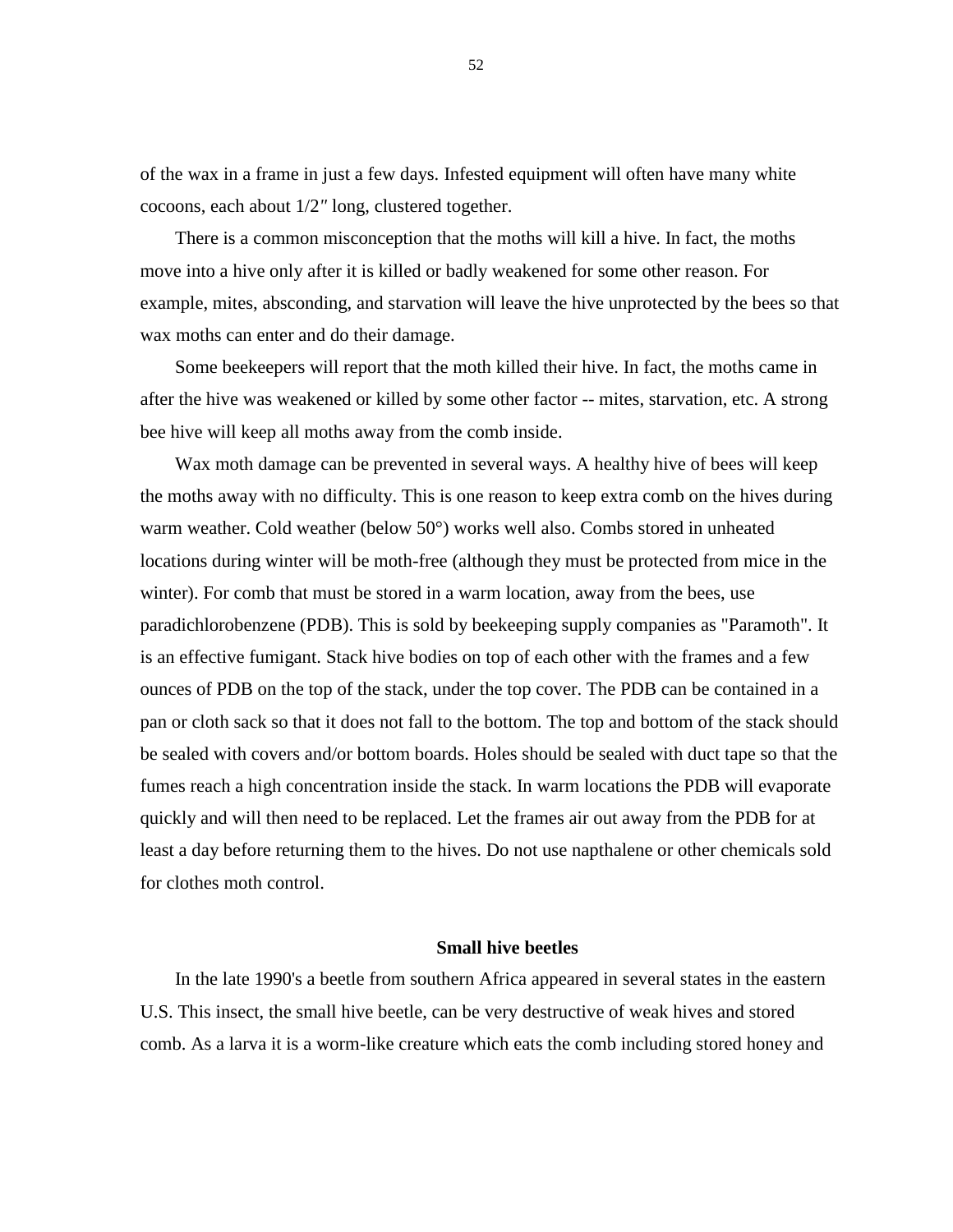pollen. The larvae leave the hive when they are grown and burrow into the ground near the hive. Underground they pass through the pupal stage, and emerge as adults later. The adult beetle is a strong flyer and able to locate hives from some distance by the hive odor. The black beetle is difficult to see when it mingles with bees on a frame. Although it originates from a warm part of the world, the beetle can survive cold winters in the bee cluster.

The beetle is now in much of Kentucky and most other states. Chemical treatments for the beetle are approved and found to be effective. Also, several types of beetle traps are sold. These traps fit either inside the hive or on the bottom board.

The most important way to minimize beetle problems is to keep the hive vigorous and full of bees. The beetles seek the weakest hives and do their worst damage there. The beetle traps are most effective in strong hives where the bees are numerous enough to chase the beetles into the traps.

# **Skunks**

These little guys are quite common around hives in rural locations. When getting ready for winter, skunks want to engorge on anything tasty to fatten up. They approach the hive at night, scratch at the entrance, and gobble up the bees that come out to investigate. Stings are not a problem for them. Skunks can often catch the bees without being stung. Others are just persistent -some have been found with dozens of bee stingers on the insides of their mouths.

The signs of skunk attack are scratch marks around the entrance of the hive, scratching and bare ground just in front of the hive, skunk feces (often with recognizable bee remains in them), and a familiar odor in the air. There are several approaches to skunk problems, but I feel the best is a chicken wire screen wrapped around the entrance, stapled in place at the right and left sides of the hive. This barrier angles up for at least two feet, so that the skunk cannot reach the hive. It takes only a few minutes to put it in place.

Other approaches are less effective. Some beekeepers wait at night to shoot the skunk. This solves the immediate problem, but it does not eliminate the many skunk cousins, skunk nephews and skunk friends who live nearby. All of the skunks I know prefer to be kept away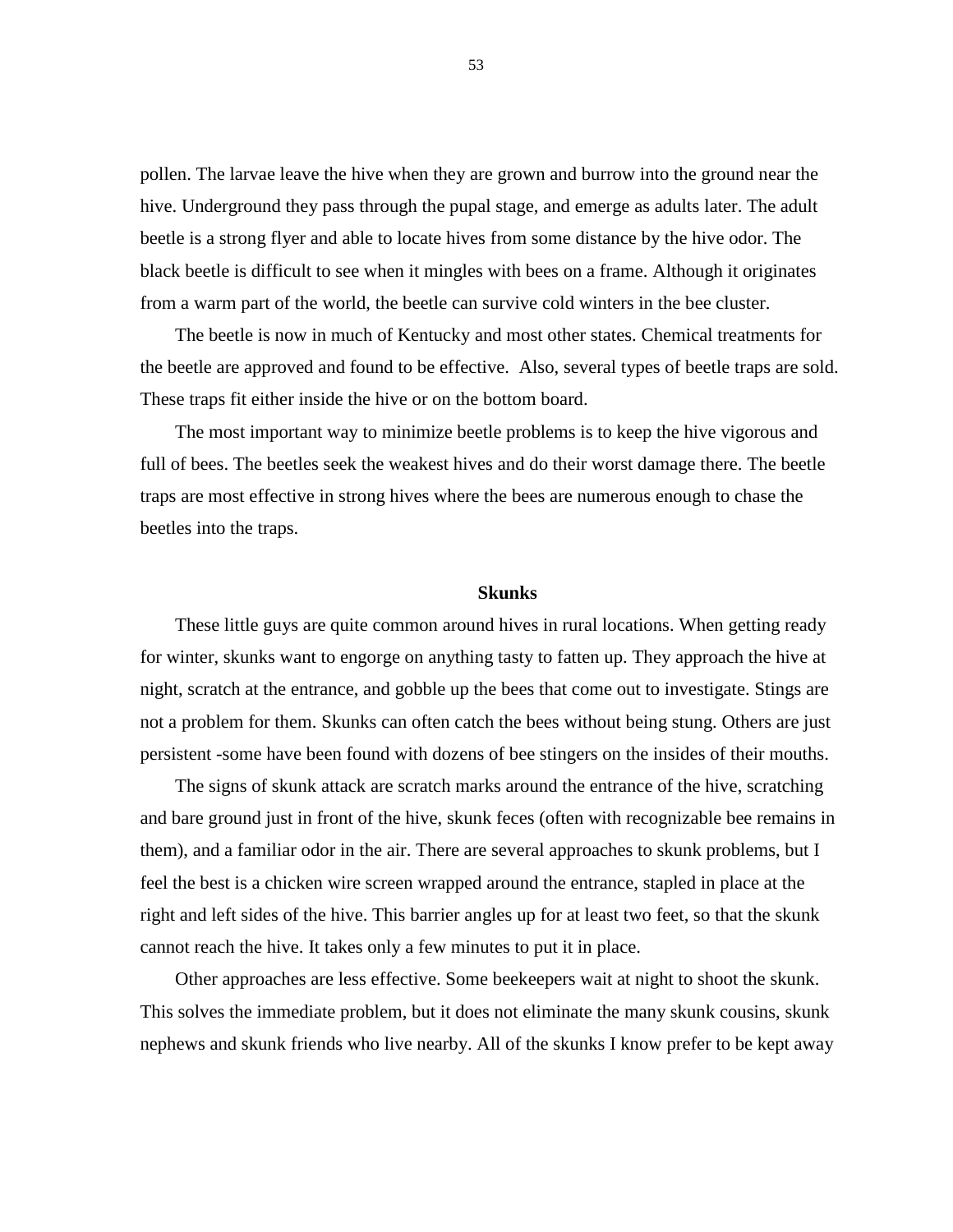by, chicken wire rather than a shotgun. Hot pepper preparations sprinkled in front of the hive are supposed to irritate the feet of the animals, but will wash away with the first rain. A barrier that is not nailed or stapled in place is easily removed by the skunk.

#### **Bears**

Bears have reappearing in eastern Kentucky after a long absence. They had been hunted out of existence in the state around 1900. In the 1980's bears moved into eastern Kentucky from West Virginia and Virginia, where they had been re-established. Attacks on hives have since been reported in the eastern part of the state. Bears have been sighted at several locations in central Kentucky. Clearly they are continuing to move west. We can expect more bear damage in the future.

A bear attack can be extremely destructive to hives. The animals can easily break open the wooden hive bodies. Stings are not much of a deterrent when they are hungry. Contrary to popular belief, they don't go after the honey. It's the brood they really like, a highly nutritious meal.

The best course in bear regions is prevention. Elevated stands can be effective, but are expensive to construct. Electric fences usually work well if erected and maintained correctly. If bear problems persist, relocation of the hives or the bears is the only recourse. You may wish to contact the nearest office of the Department of Fish and Wildlife regarding bear relocation.

# **Mice**

Mice will make nests inside hives with or without bees, especially in rural apiaries during winter. If the hive is not protected from mouse invasion, the beekeeper may find a nest during the first hive inspection of spring.

Usually the comb but not the wooden parts of the frame are destroyed. Mouse damage can be prevented by stapling 4-mesh screen across the hive entrance in October as part of the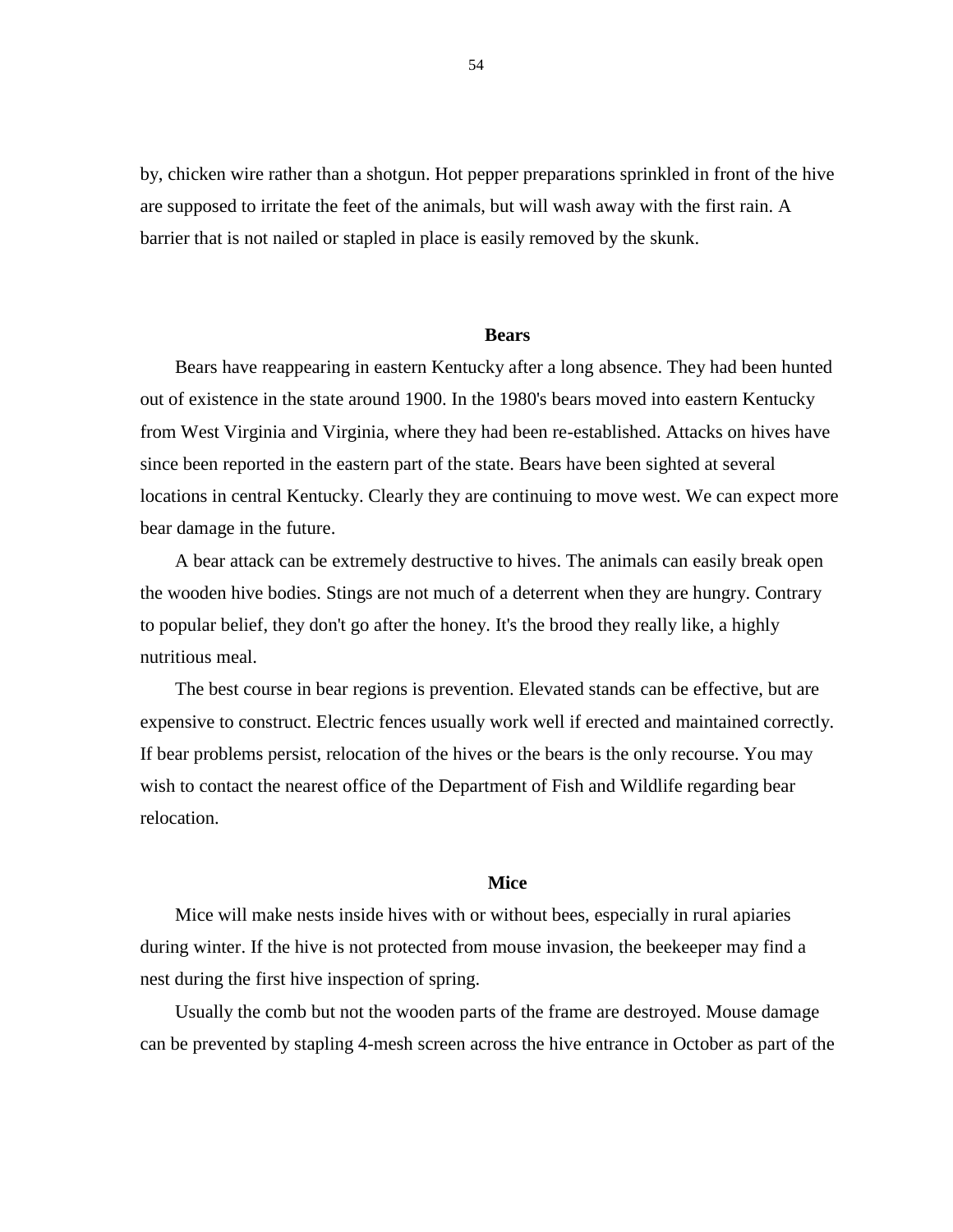wintering preparations. The 1/4" holes in the screen allow bees to pass for flight when the weather is warm enough. The screen should be removed in March.

#### **Ants and other minor pests**

Ants, roaches, earwigs and spiders will live in the space between the inner cover and the outer cover. They are annoying ut rarely do any damage, and will not affect the bees or the honey. The best thing to do is brush them out when you find them. Avoid using pesticides in the space above the inner cover, since they could contaminate the honey and poison the bees.

# Phorid flies, or "zombie bees"

Several years ago bees at one site in northern California were discoved to carry parasitic flies. The parasitized bees were discovered crawling on the ground at night beneath outdoor lights. A few were placed in a covered jar. Later the bees were found dead in the jar with live flies.

Later studies showed that the flies were already known as phorids (FOR-ids), common parasites of wasps and other species of bees. It seems that the phorid flies occasionally attack honey bees but are rarely a significant problem. A possible find of phorids in Kentucky bees was suggested in 2012, but not confirmed. These bees had been purchased and shipped from another state earlier in the year.

A beekeeper curious about possible phorid flies can check by looking under outdoor lights on summer nights. If the hives are nearby, and if bees are seen crawling on the ground, unable to fly, they can be placed in a jar and taken indoors for observation. The bees should be provided

# **OTHER PROBLEMS**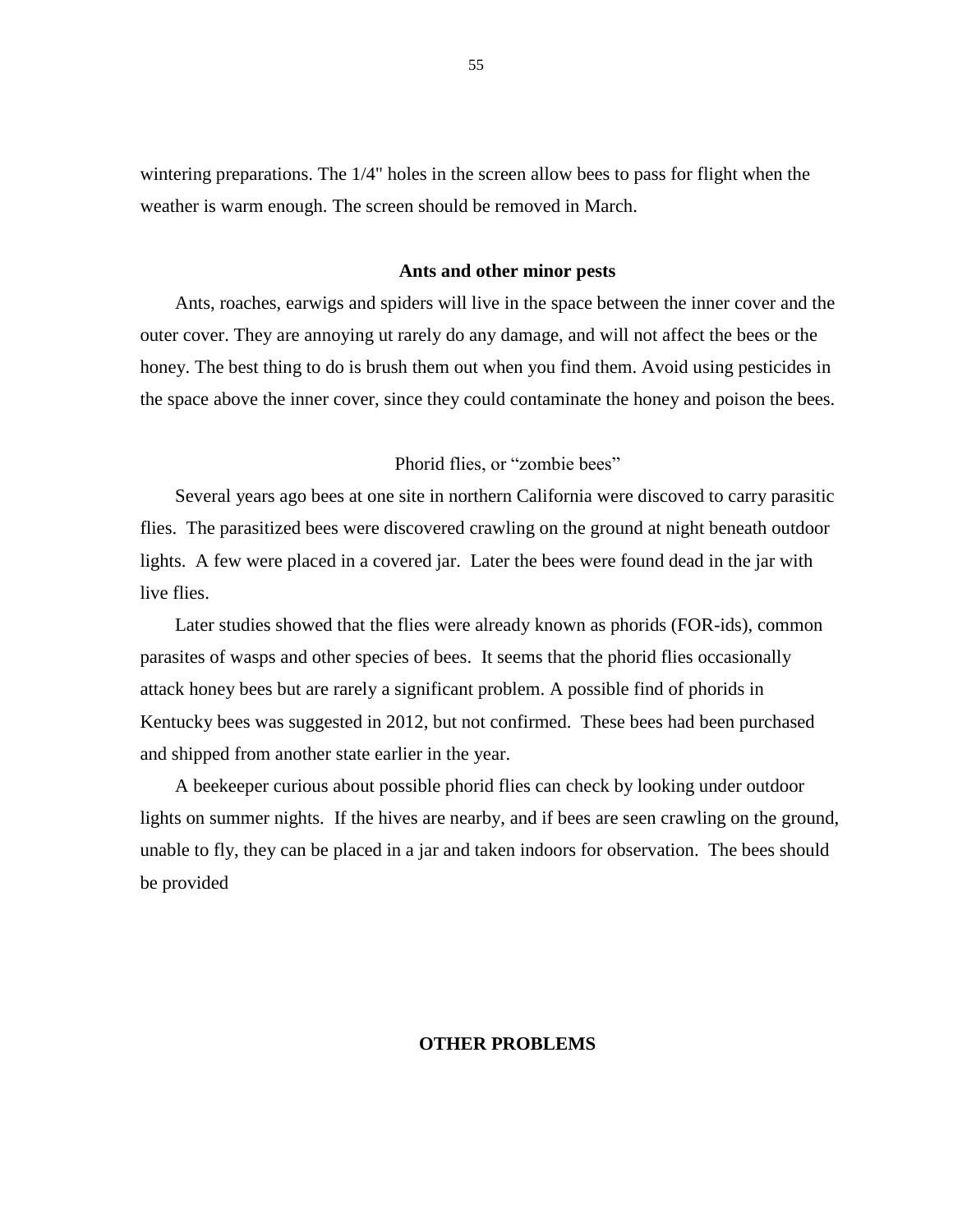# **Swarming**

Every strong, healthy hive will try to divide into two or more colonies in the spring. This is the natural way for bee colonies to reproduce. (See **The Life of a queen bee**, p. 4.) However, swarming is a problem for three reasons: many productive bees are lost; the original queen is replaced by her daughter; and the swarm can be a nuisance the neighbors. The daughter queen will have half of the genes of her mother. She may or may not be as good as the original mother queen. At best, the colony will suffer from a gap in brood rearing while the daughter queen matures and mates.

Swarming is hard to prevent completely, but you can reduce swarming in several ways. The bees are stimulated to swarm when the hive is crowded and if the queen is older. Most of this activity occurs in swarm season -- May and June. During these months, reduce crowding in the hive by separating frames containing brood and inserting one or two empty frames. If the two lower hive bodies both have brood, reverse the positions of these bodies. Both of these techniques break the brood nest and give the bees the impression that they are not especially crowded. If possible, examine the brood nest every week or two during swarm season. Keep your eyes open for queen cells and destroy any that you find.

# **Supersedure**

Queen bees may fail because of diseases such as nosema, parasites, unsuccessful mating, or age. The worker bees are able to recognize that their queen is weak, and will gradually replace her with a new queen. (See **The life of a queen bee**, p. 4.)

Very often, supersedure occurs without the beekeeper's knowledge. Only by marking the queen or clipping a wing can the beekeeper know whether the original queen is still on duty. (See **Marking and clipping a queen**, p. 70.). As with swarming, the new queen is the daughter of the original queen, so she has some of the same genetic traits. She may be perfectly acceptable to the beekeeper.

# **Starvation**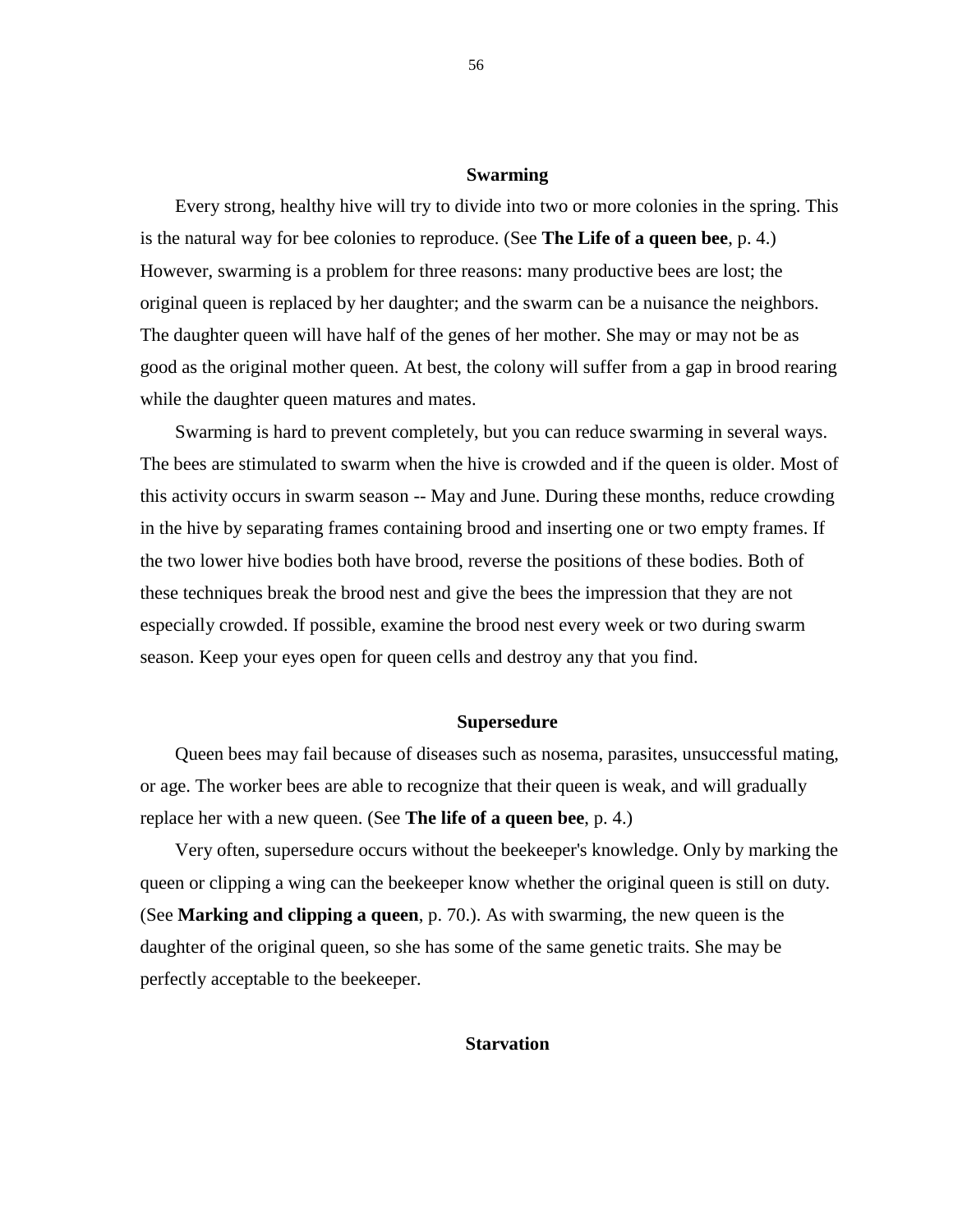Insufficient stored honey during winter or long rainy periods in the spring, will lead to starvation. A hive that has starved leaves a characteristic sign behind --many dead bees head first in empty cells. Starvation is also common for colonies just getting established, for example, from package bees or swarms, which have not had an opportunity to make honey. The solution is to prepare the hives for winter and to keep track of the honey stored in the hives during dearth periods. Generally, dearth conditions can be anticipated and starvation avoided. (See **Extreme weather**, p. 60 and **Feeding bees**, p. 41.)

It is possible for bees to starve even when some honey remains in the hive. This can happen when a few frames with honey are not close to the cluster of bees. In cold weather, the bees may be so tightly clustered that they are unable to move through the hive in search of remaining honey in the comb.

#### **Pesticide poisoning**

Bees are killed very easily by insecticides. They have almost no resistance against these chemicals, while many of the insect pests on crops have developed considerable resistance. The sign of pesticide poisoning is the sudden appearance of many dead and weak bees in front of the hive. This happens when forager bees return to the hive carrying nectar and pollen laced with pesticides. The chemicals are passed among the house bees by trophallaxis, causing them to die and be carried out of the hive by other bees.

If you have had pesticide problems from your neighbors, discuss the issue with them. If at all possible, blooming plants attractive to bees should not be sprayed. Perhaps the land owner can wait until the bloom is gone. If an application is necessary, the pesticides can often be applied at dusk when the bees are in the hives. By morning, at least some of the pesticide has dissipated. If problems cannot be resolved you may need to find a new apiary site.

Other types of pesticides --like herbicides and fungicides --are not as likely to hurt the bees because they are not designed to kill insects. But these chemicals can drift or be carried by foragers to the hive, and contaminate the honey.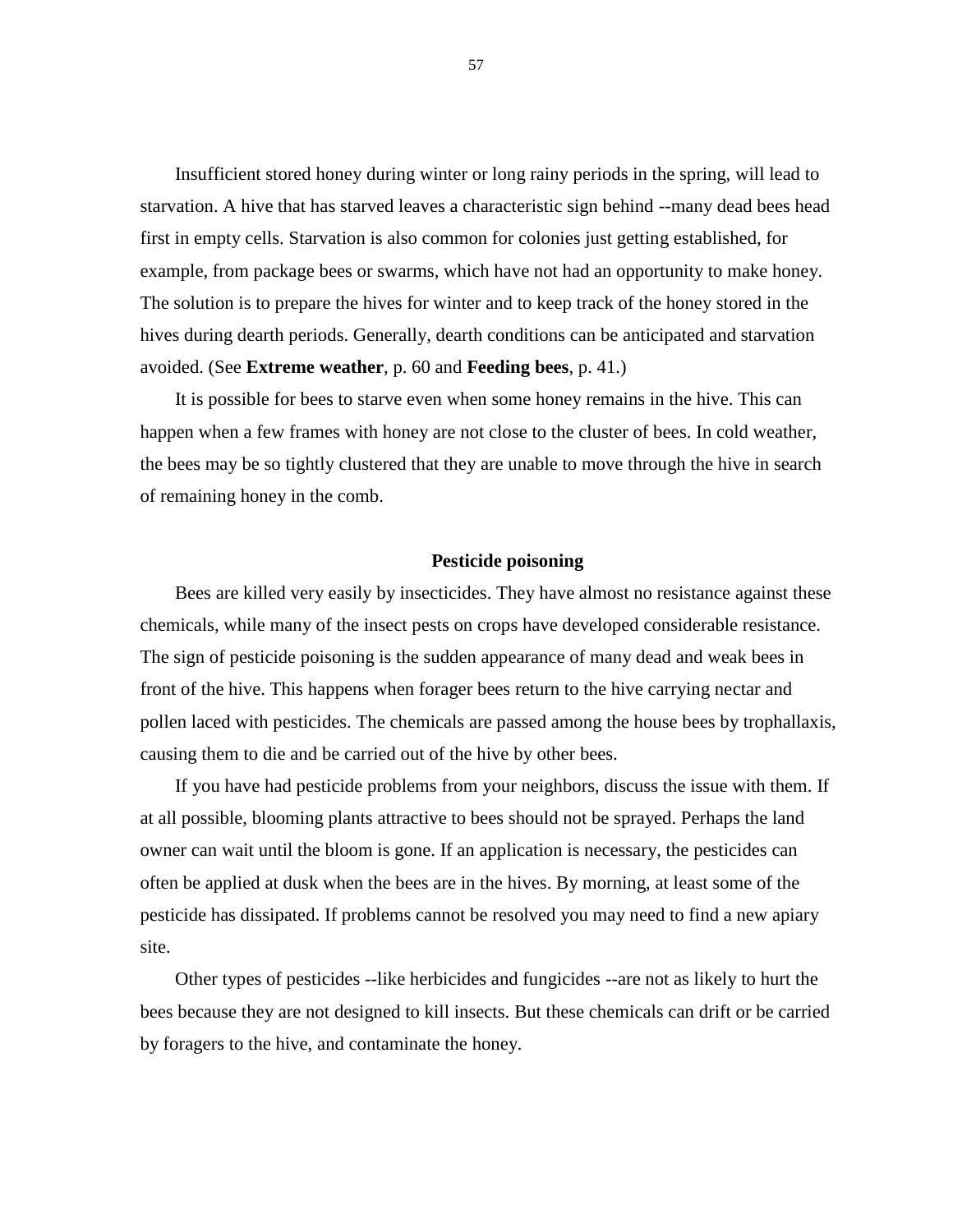### **Queenlessness**

If the queen disappears, a colony treats the problem as an emergency. The bees sense the loss of their queen within an hour or two, because the queen pheromone which is normally present in the hive disappears quickly. (See **The life of a queen bee**, p. 4.)

If the colony has young worker larvae, it has the ability to requeen itself. As soon as the queen pheromone diminishes, worker bees create *emergency queen cells* from cells with young worker larvae. These cells are typically among the worker brood cells, unlike swarm cells which are along the sides and bottom of the brood nest. Emergency queen cells are a reliable sign that a hive is queenless. The queen may be lost because of disease, because she did not return from a mating flight, or because the beekeeper accidentally killed her while examining the hive.

# **Drone-laying queens and queens that produce bad brood patterns**

Queens will occasionally have unsuccessful mating flights, or have some other problem that prevents them from laying fertilized eggs. An unfertilized egg becomes a drone larva, and eventually an adult drone. Drone-laying queens tend to lay eggs in worker cells. The drones that develop in the smaller worker cells become smaller adults. So colony that has had a drone-layer for over a month will have many small drones, each about the size of a worker bee. A hive with much drone brood, and little or no worker brood, either has a drone-laying queen or laying worker bees (below). A queen which generates a bad brood pattern should be replaced with a good queen as soon as possible. (See **Requeening a hive**, p. 67.)

# **Laying worker bees**

Worker bees are nearly always sterile females, but on occasion will be able to lay a few eggs. These *laying workers* develop if a colony has been queenless for several weeks. Their ovaries enlarge and they represent the colony's last-ditch attempt to rear brood. The colony will eventually die if it remains queenless.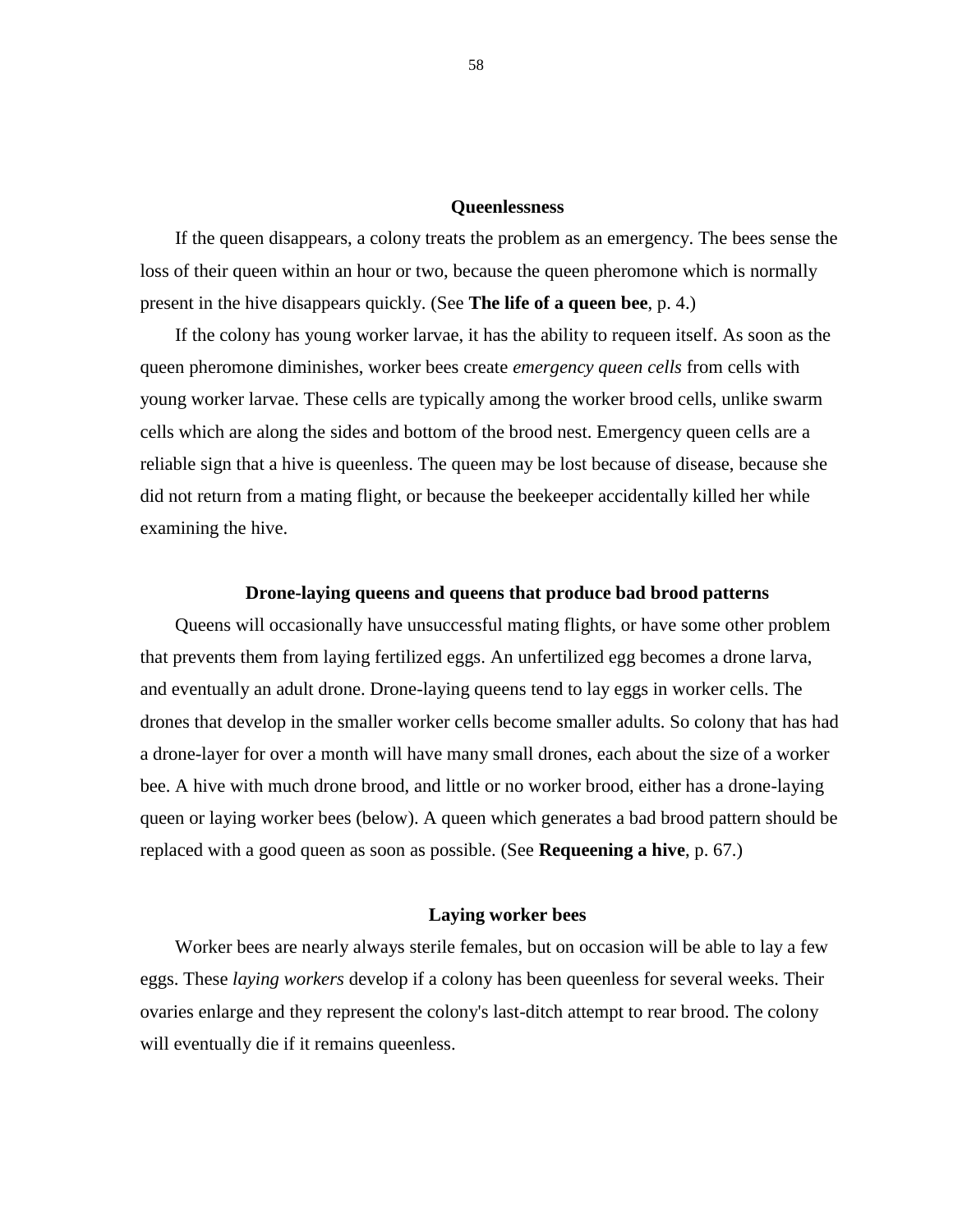Since worker bees are unable to mate, their eggs will not be fertilized and will develop as drones. Also, laying workers are not skillful in placing their eggs in cells. Consequently, there are clear signs of a laying worker colony: (1) many (often ten or more) eggs per cell, (2) the eggs are placed every which-way in the cell, not neatly at the bottom, (3) capped drone cells in worker comb, and (4) a "spotty" brood pattern, i.e. brood cells here and there rather than a continuous sheet of brood on a frame. These signs distinguish a laying worker colony from one with a drone-laying queen.

A laying worker colony is difficult to requeen. The best solution is to combine it with a normal hive. (See **Uniting hives**, p. 72.)

# **Robber bees**

When the main honey flow of May and June ends, the bees will be looking intently for food. Usually there is little for them to find in the dearth period of July and August, and they may try to steal honey from another hive nearby. This is especially true if a drought stops the nectar flow. Robbing will not be a problem for a lone hive far from any other hives.

It's important to avoid giving the bees the inclination to rob. The bees can be stimulated to start robbing if they find honey outside of their hive. For example, if you open your hive during a dearth, and set a few honey frames outside of the hive, bees from nearby hives will smell the honey and go after it. Soon a mass of bees will be mobbing the frame. If this happens, shake the bees from the frames, and put the hive back together as quickly as possible. The bees will still be excited, however, and may try to get into the hive you just opened or another hive nearby. If a hive is weak, the robbers may be able to get past the guard bees and steal the honey. In a short time, this weak hive can be robbed of its honey and then starve.

To prevent robbing, make your hive inspections as brief as possible during honey dearth times. It may also be necessary to install robbing screens at the entrance of your hives. These are screens that attach to the front of the hive, with an opening at the top. The bees leaving the hive have to crawl up the screen before flying away. When they return they soon learn to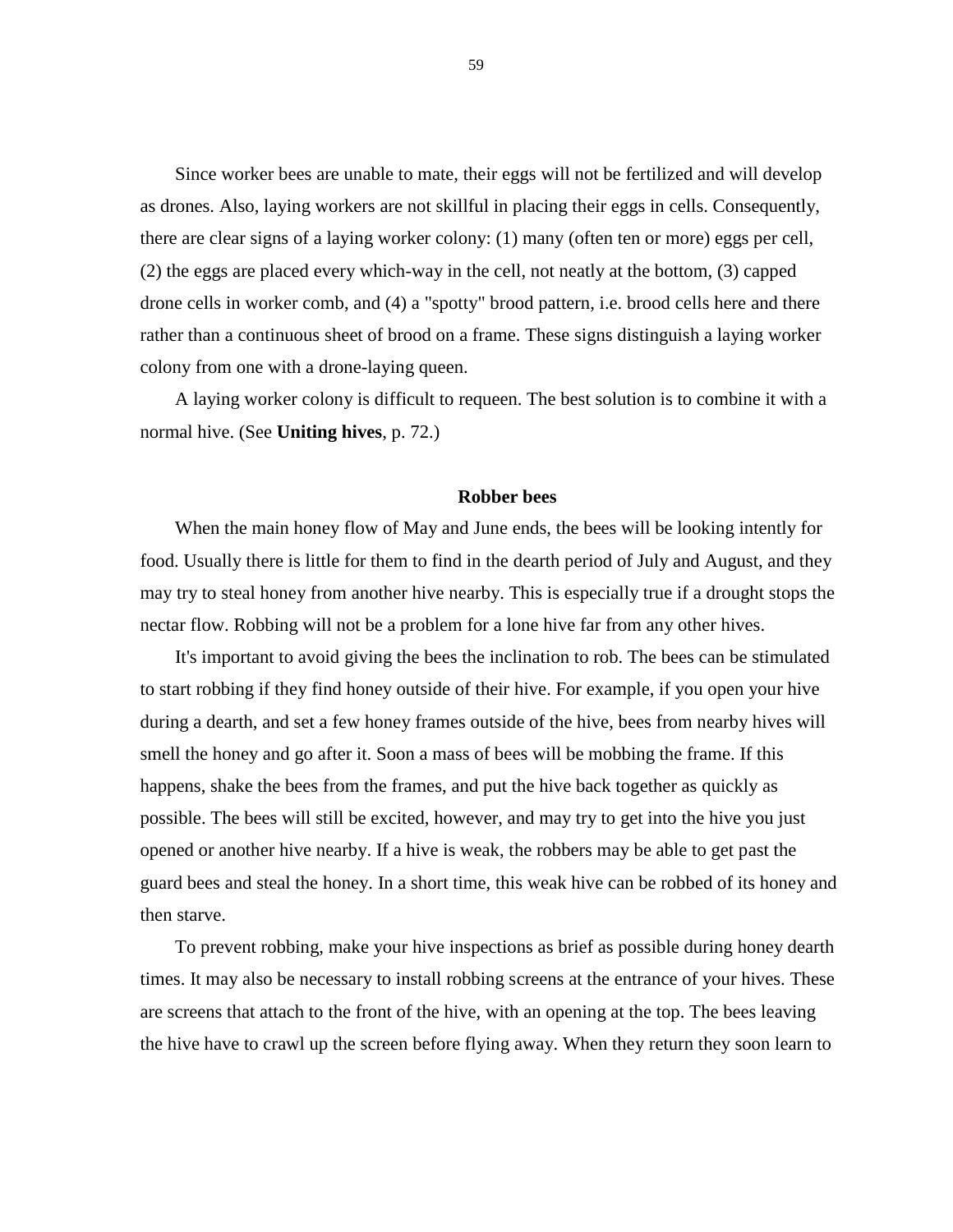go back in the hive through the top opening. But robber bees are not adept at learning how to get past this screen. Robber screens are easy to make from bits of wood and wire screen material. They are not usually sold through bee supply companies.

#### **Absconding**

Bees are particular about where they live. If the hive is too small, too hot in summer, in a windy location, or frequently bothered by pests, the bees may take off for a better spot. In this case, all of the adult bees leave at once in a swarm. It looks like swarming, except that new queens are not reared and no bees are left behind. You may need to do a little detective work to decide whether the hive died or absconded. If it died, some evidence could be left there --signs of disease, mites or starvation. If your bees have absconded, determine what aspects of the hive conditions were undesirable, and fix them before re-establishing the hive.

# **Drifting**

Bees will occasionally enter the wrong hive when they return from foraging, if another hive is near their own. Often they will then join that colony, coming and going as if they had always lived there. This *drifting* behavior can be worst when hives are in a windy location. The returning bees will be inclined to join the down-wind hive, and soon that hive is full of bees while the others are depleted. It is also common when the hives are very close together.

An irregular arrangement of hives, rather than a straight row, reduces drift. Landmarks like bushes or fences, and hives painted different colors will also limit drift by helping the bees identify their hives when they return.

In practice, drift is usually accepted as a minor problem for hives with some protection from wind. However, it is responsible for the rapid spread of mites and disease within an apiary. This is why the beekeeper must treat for mite infestations or American foulbrood in all of the hives of one apiary at the same time. Drift is also a concern when establishing more than one new hive from packages, at the same apiary. For the first several days the bees do not have a strong affinity for the hive in which they are installed. The worker bees may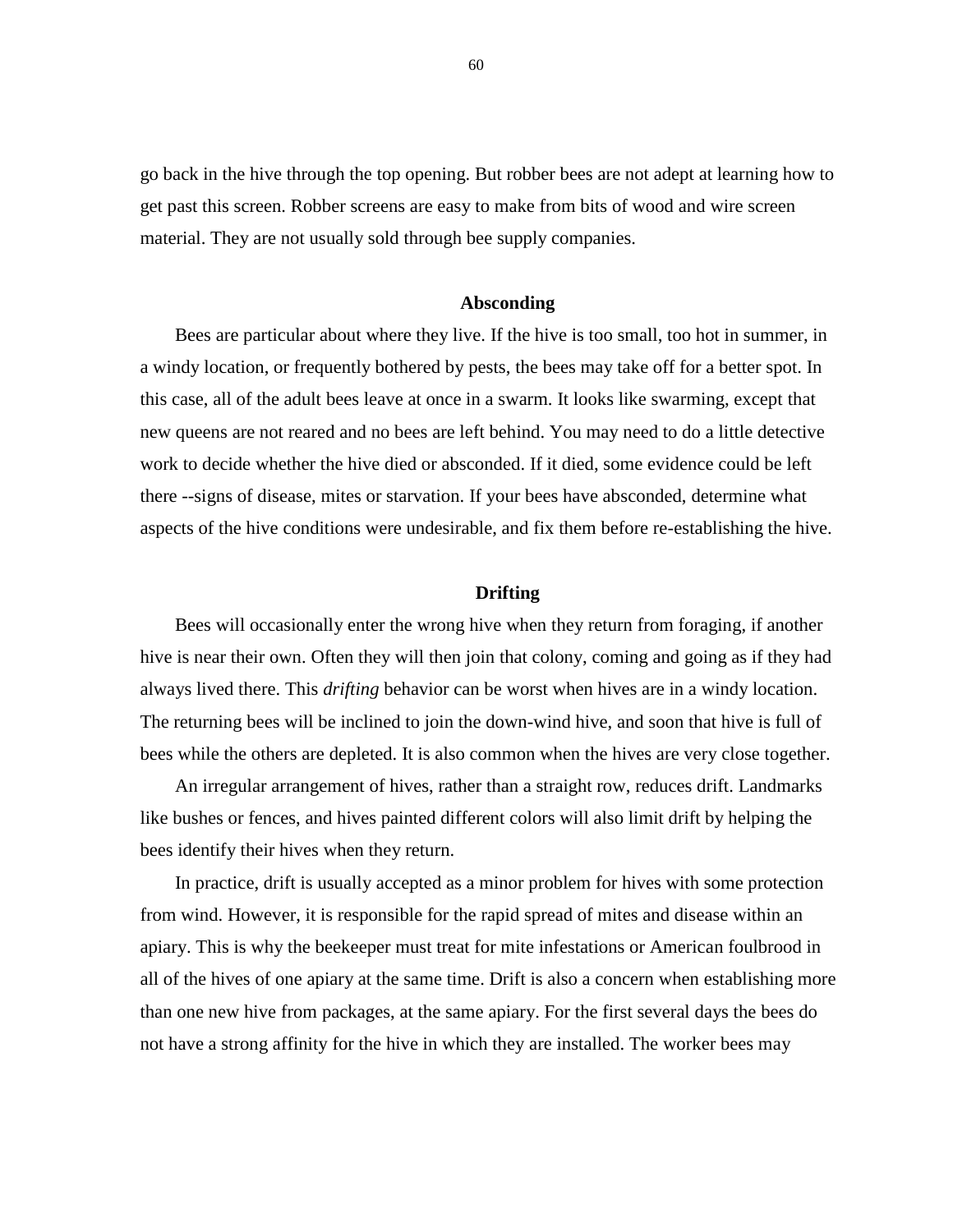accumulate in one hive, leaving another with only a queen and a few workers. To minimize drift from newly established hives, set them up at least 10 feet apart.

# **Extreme Weather**

Unusual weather often requires the use of special management techniques. Under some circumstances there is not much we can do, but it is important to understand the consequences of extreme weather.

**Excessive rain.** Rain has two undesirable effects on the bees. First, it prevents the bees from collecting nectar and pollen. Rainy weather in early spring can lead to starvation if the bees have insufficient stored honey and pollen. In late spring, badly timed rain can ruin an otherwise promising honey year.

Second, some diseases are promoted by rainy weather. The high humidity will encourage chalkbrood disease. The confinement of the bees leads to nosema disease. Usually the disease will lessen with the arrival of good weather, but the colony will be weakened.

**Drought**. If soil moisture is too low, plants will stop producing nectar. This will then lead to starvation. Examine your hives during a drought to check the honey stores and brood rearing. A severe drought can force a colony to stop brood rearing altogether. This will then lead to a decline in the worker bee population. You will need to feed sugar syrup to your hives during a serious drought.

**Hot weather**. Bees are able to endure hot weather fairly well as long as they can circulate air through their hive and find a source of water. (See **Water for Bees**, p. 44.) Be sure the hive has an opening in the inner cover to allow air flow. In summer, I prefer to prop the outer cover slightly off of the inner cover to improve air flow through this opening. On summer evenings, a populous hive will have a "beard" of bees clustered outside of the entrance. By this behavior the bees dissipate some heat outside of the hive.

**A hard winter**. Very cold weather is not detrimental to the bees if they are ready for it. (See **Preparations for Winter**, p. 75.) However, the length of the winter is very important. The colony will stop brood rearing in the fall and begin brood rearing in late winter or early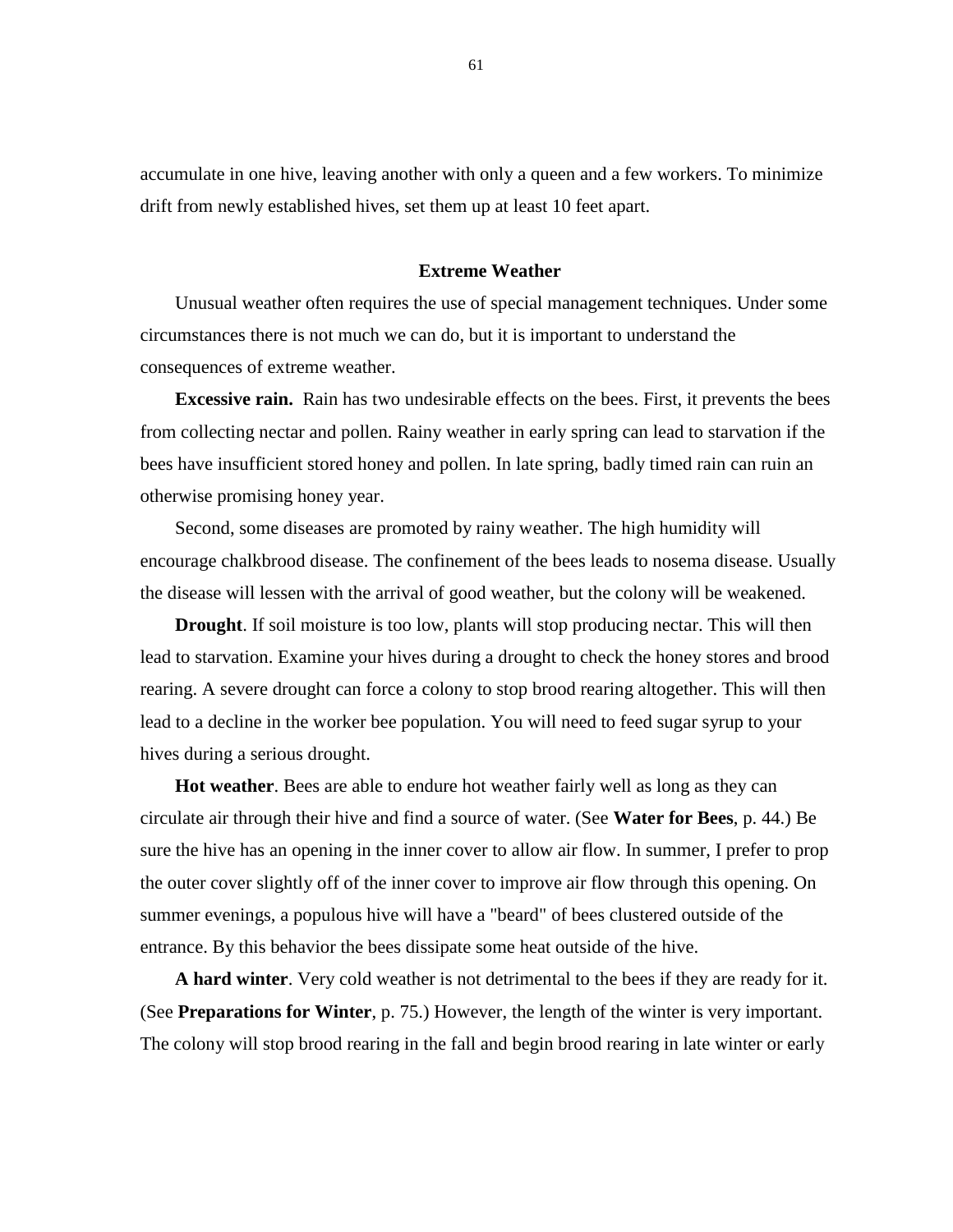spring, according to temperature and rainfall at those times. Honey stores run low if foraging for the first nectar in the spring is delayed. Starvation, nosema disease and tracheal mites are often problems in long winters.

**A mild winter**. Warm winter weather may not seem to be a problem for bees, but it can be. If there are many days warm enough for the bees to fly, they will consume energy in the form of honey stores but without the opportunity to find nectar to replace it. Brood rearing will begin early in a mild winter, another factor causing the bees to consume stored honey more rapidly. If the bees continue to rear brood ahead of schedule into spring, several other concerns arise. First, swarming will be likely later on. Second, the colony's early brood rearing allows the varroa mites to begin reproducing early. A beekeeper who wants more colonies can turn the swarming impulse to an advantage by making divides following a mild winter.

Ideal winter temperatures are in the 30's and 40's. This keeps the bees clustered, and minimizes their honey consumption. An occasional warm day is beneficial also, allowing bees to fly and defecate on *cleansing flights.*

**High winds.** Strong winds are difficult for any creature that flies. Forager bees that have to fly upwind on their trip home may have trouble. We can readily understand this when we examine worker bees under the microscope. Older bees with a lot of flight experience have tattered wings that must be less efficient than the wings of young bees. A bee with tracheal mite damage (see **Tracheal mites**, p. 47) is unable to get air to its flight muscles efficiently.

In a windswept apiary with more than one hive, bees will often drift to the hive that is farthest downwind (see **Drifting**, p. 59). Some returning foragers will enter the first hive they reach, and join that colony, rather than struggle all the way home. This is a problem for the beekeepers, they will then have hives of unequal strength and productivity.

High winds will also topple hives. If your apiary is windy, be sure to check it very soon after a windstorm. If the hive has fallen over, it must be put back together as soon as possible. Under warm, dry conditions the hive will not suffer much if it is put back together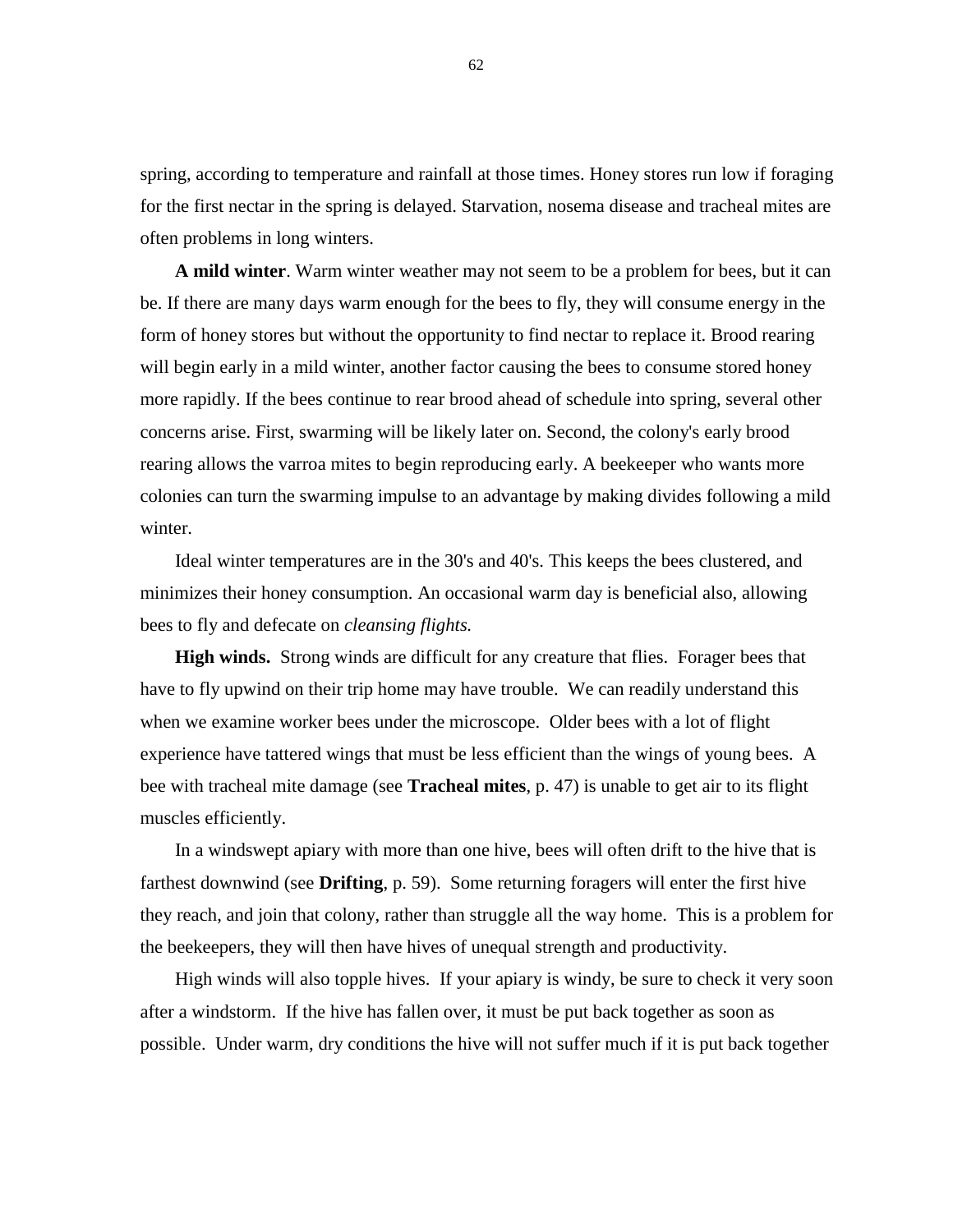soon. But when it's wet or cold, the cluster of bees can die quickly from exposure. Under either condition, the bees will not be cheerful when you arrive at the scene. Have your bee suit, gloves and smoker ready.

# **Theft and vandalism**

Theft and vandalism of bee hives are rare events if the hives are not accessible or visible to people passing by. The hives should not be close to roads, especially heavily-traveled roads. Trees, bushes, a house or barn are effective barriers which hide the hives.

Stolen hives are rarely recovered, however. Branding irons can be purchased, which burn the beekeepers name or identifying letters into hive bodies and other wooden equipment. These are available from beekeeping supply companies.

#### **Bees where they don't belong**

At times bees will visit swimming pools, hummingbird feeders and animal feed troughs. This can be a problem for you or your neighbors.

In July and August, a colony will search actively for water to cool the hive. Your bees may find that their favorite water source is a swimming pool. It seems that the size of the pool, and perhaps the smell of the pool chemicals, are important to scout bees searching for water. I have seen bees fly past a small pond in favor of big swimming pool several hundred yards farther away. Buckets of water placed near the hive do not seem to attract the bees effectively. With this understanding we can make an alternative water source to get the bees away from the big pool.

After bees have started to forage for water at the swimming pool, add a few floating objects to the pool. Plastic pool toys work well. Soon the bees will be perching on these objects while they drink the water. Next, find a wading pool suitable for toddlers. This will be at least eight feet in diameter and hold about a foot of water. Fill it with a few inches of water, near the full size pool. Then slowly move the pool toys, with the bees, to the wading pool. Try to transfer as many bees as possible this way. Finally, spray the inside perimeter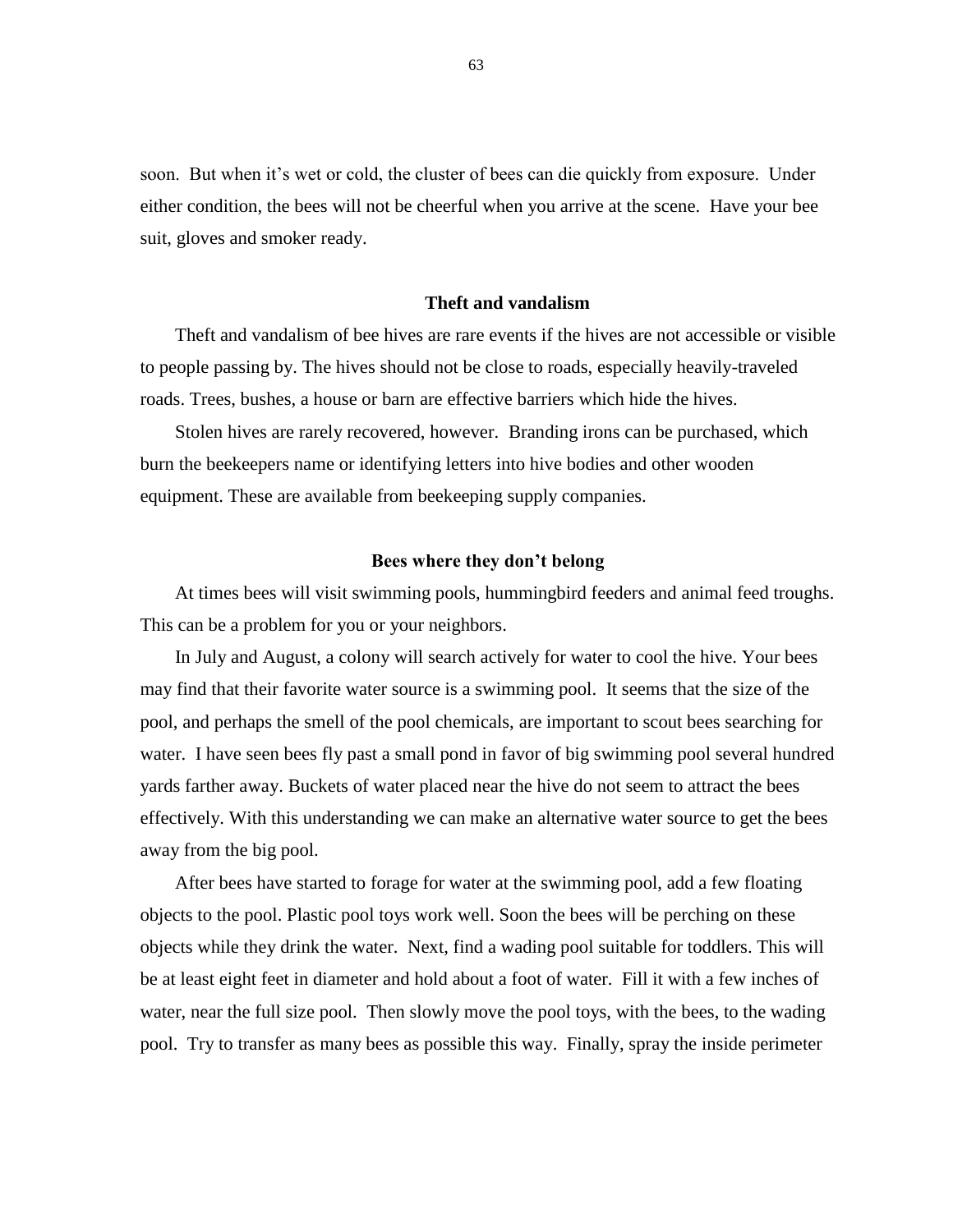of the large pool with insect repellent. Any repellent which includes DEET will work. The bees will adjust their water foraging to this new source, and avoid the insect repellent. For the first few days, apply more insect repellent to the inner perimeter of the pool each morning. Eventually this will no longer be necessary. You can move the wading pool to a slightly different location by pulling it a few feet each day.

The same strategy is used to lure bees away from livestock feeding troughs and bird feeders: provide an additional feed source, treat the perimeter of the original source with insect repellent, and transfer bees from the original to the new source of feed. Ideally, the new feed source is moved to a location not accessible to the animals.

Hummingbird feeders are also attractive to bees. The best feeders are designed to exclude bees but allow the hummingbirds to feed with their long tongues. Occasionally these feeders will leak, and bees will collect at the leak to feed. This is solved with a little glue or tape over the leak.

# **IMPORTANT ACTIVITIES**

# **Interpreting the brood pattern**

When the bee colony is rearing brood, there is much to learn from an examination of the brood nest. The amount of comb containing eggs, larvae and capped brood tells the beekeeper about the recent history of the hive, its present condition, and what can be expected in the near future. The location of the brood in the hive also tells us much. The amount and distribution of brood in the hive is the *brood pattern.*

The development times for worker brood **(Table 1,** p. 3) provide the basic information. Note that the development time for larvae (6 days) is twice as long as for eggs (3 days). The capped worker brood development time (12 days) is twice as long as for larvae. This indicates that the larvae in the brood nest will cover twice as much comb as the eggs, if the queen is laying the eggs at a steady rate and if no stressful factors interrupt brood rearing. Likewise, the capped brood will cover twice as much comb as the larvae, if egg laying and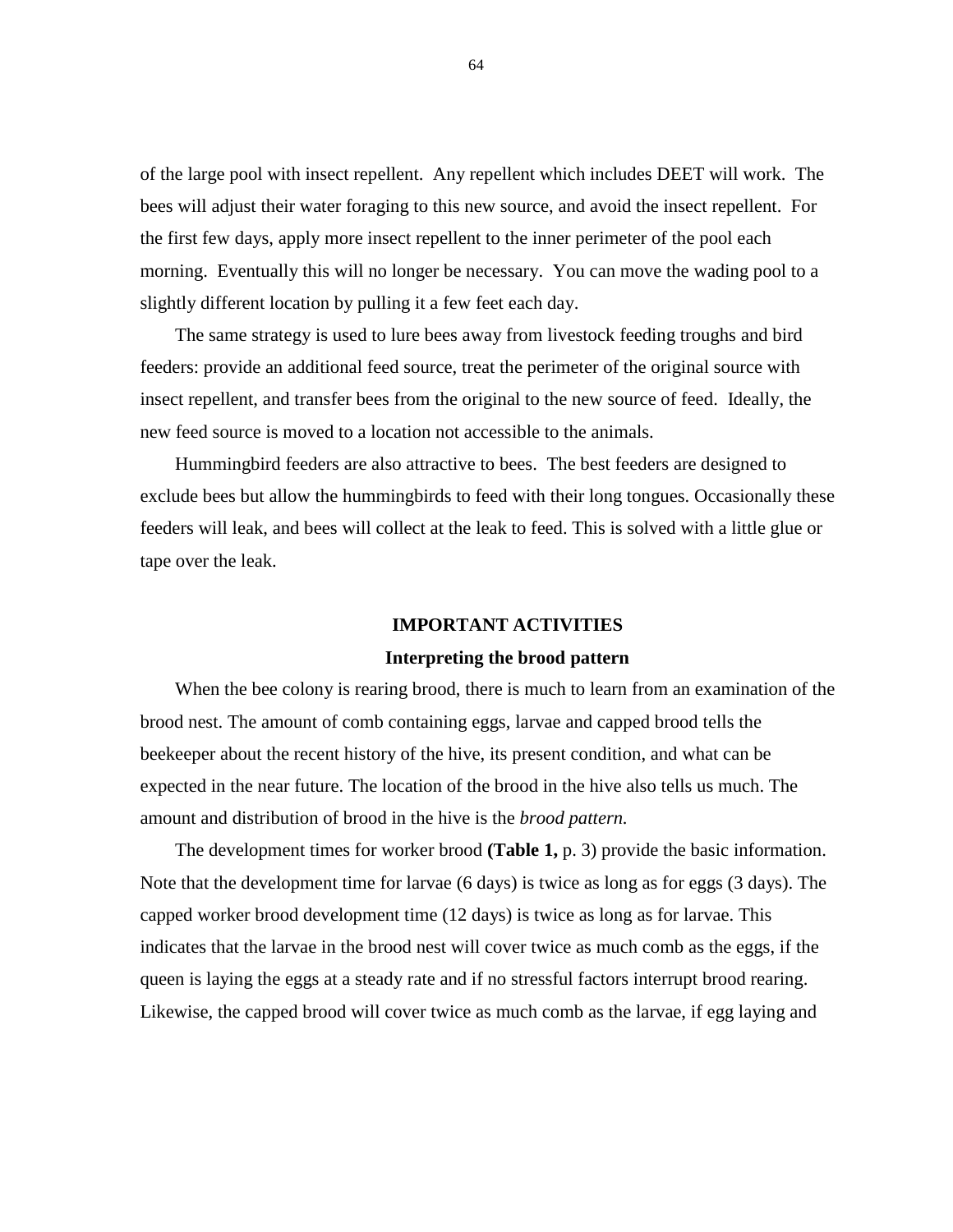brood rearing are steady. For example, a colony might have 10 square inches of comb with eggs, 20 with larvae and 40 with capped brood under these conditions.

The queen's egg laying does change, however. In March the queen benefits from the warming weather and early bloom. Her egg production increases. At this time, the brood pattern will include many more eggs and larvae than capped brood cells. In October, the reverse is true. The queen is reducing her egg laying. Consequently, healthy hives will have capped brood but very few eggs and larvae.

Drone rearing follows a different schedule (see **The life of a drone bee**, p. 10). Expect to see more drone brood during April through June, especially in strong colonies. Drone rearing will taper off through the summer. The hive will have little or no drone brood in the fall.

Environmental conditions also affect the brood pattern. Most important are low temperature, long rainy periods, and declining nectar and pollen forage. Cold snaps in spring and fall will reduce the queen' s egg production. Also, if the cluster of adult bees cannot completely cover the brood, the neglected eggs and larvae will die. Usually the capped brood is not as vulnerable as the younger brood. When the weather warms up the beekeeper will notice that much of the young brood is missing. If good weather continues, egg production will resume. After a week or two, the "gap" in brood rearing will move to the capped brood stage. An alert beekeeper observing this reduction in capped brood can conclude that something stressful to the bees occurred a week or two earlier.

Several days of rain or a nectar dearth can affect the brood pattern the same way as a cold snap. Both rain and food shortages lead to starvation, especially if the hive has little stored honey and pollen. When the colony begins to starve the queen is fed less and lays fewer eggs. If starvation is severe the colony destroys its eggs and youngest larvae, causing a bigger gap in brood rearing.

Swarming causes a gap in the brood rearing of about a week. This is because no eggs are laid from the time the old queen leaves until her daughter mates, matures and begins to lay.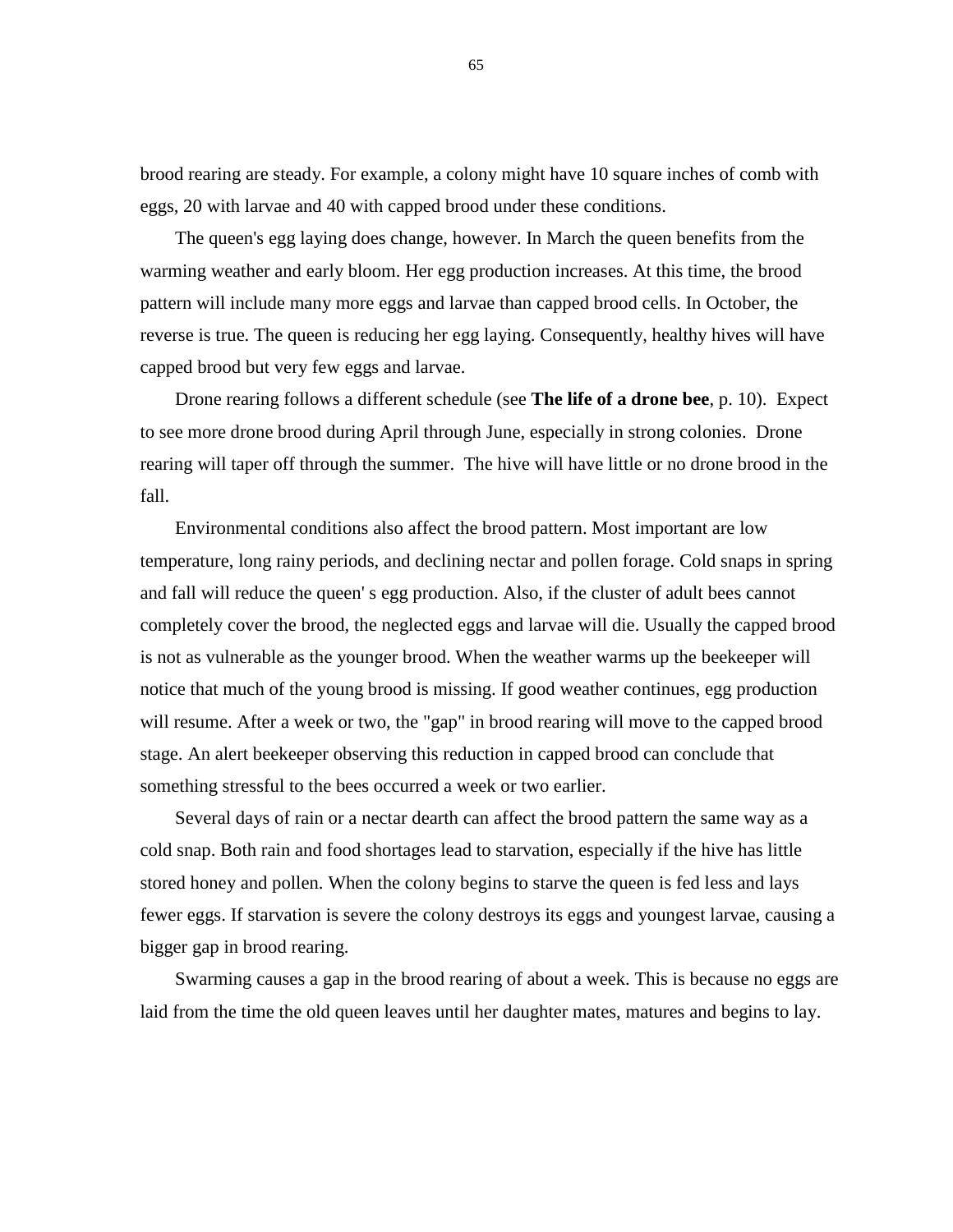Some pesticides affect the bee colony's brood more than the adult bees. A light dose of pesticide can cause a temporary gap in brood rearing without killing many adult bees.

### **Finding the queen**

It can be difficult to find the most important member of the hive. She is living with tens of thousands of workers, and looks only slightly different. Also, the queen tends to avoid light. If you hold a frame of bees horizontally, she may walk quickly to the darker underside before you notice her. Even the most experienced beekeepers have trouble finding the queen at times.

Here are a few tricks to finding your queen:

1. Open the hive with a minimum of smoke and disturbance. If the colony is badly disrupted, the queen may run to a corner and hide under a layer of workers.

2. Look first on the brood nest frames. She will almost always be there, looking for an empty cell to lay her next egg. Very rarely will she be on a honey frame or empty frame outside of the brood nest.

3. Hold the frame in direct sunlight. It's amazing how much harder it is to find the queen on a cloudy day.

4. Form a "search image" in your head. While you are looking, think about just how she looks --a longer abdomen, often a slightly different color than the workers, walking slowly, and surrounded by a circle of attending workers.

5. Some beekeepers will mark their queens with a bit of paint. (See **Marking and clipping a queen,** p. 70) A white spot on her back makes her much easier to find. Some queen producers will mark your queen for you if you specify this in your order.

6. Set an empty hive body near the hive, on a stand or another hive body. After examining each frame place it (including the bees on it) in this hive body. This keeps the queen from moving over to a frame you have just examined. Eventually you will narrow the search down to the last few frames in the hive.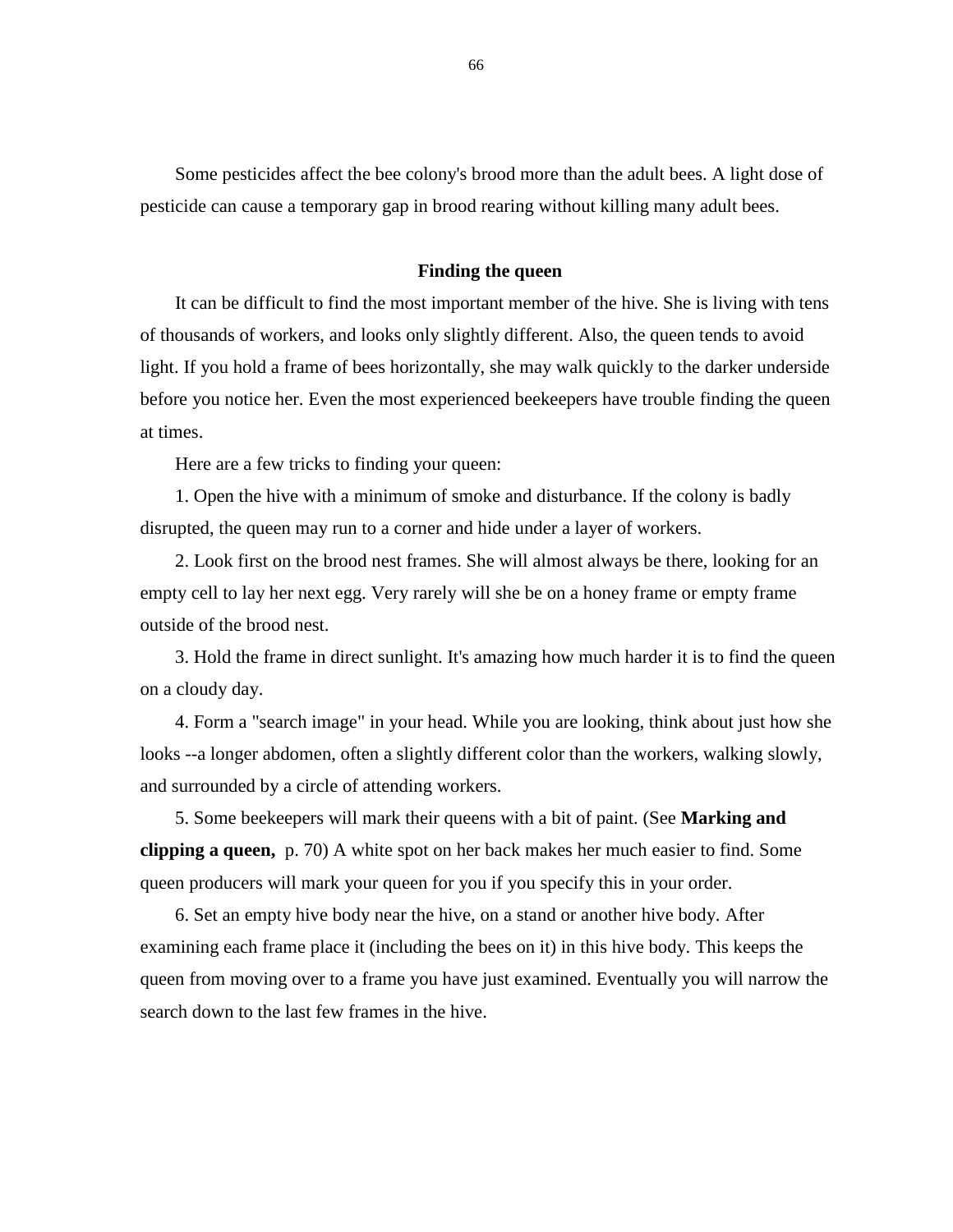When examining frames be very careful that the queen does not fall from a frame to the ground outside the hive. A queen left behind in the grass may be unable to return to her hive. It's best to hold each brood nest frame above the opened hive as you examine it, so that the queen can fall only into the hive. If the queen does fall to the ground, catch her gently and let her loose on the top bar of a frame. She will quickly walk down between the frames. There is no danger in holding a queen bee bare-handed. She uses her stinger only against rival queens.

Often it is not necessary to find the queen. The best indication of how she is doing comes from the brood pattern.

However, the queen must be found and removed before requeening. If the original queen was been marked, you may want to look for her to determine whether she has been replaced by a daughter through supersedure or swarming.

**When should a hive be requeened?** A queen's productive life is around two years. For this reason, requeening every second year is a good idea. Some queens do fine for a longer time, some manage only one good year, and some do poorly from the start. Experience will tell you when a queen is not up to expectations. Develop an idea of how much brood is normally present through the year, according to weather and time of year. If you rule out the effects of weather, season, hive location, mites and other problems you can usually determine whether it's time to requeen.

### **Buying queen bees**

The queen is the heart and soul of the hive. She is largely the key to a vigorous, diseasefree, gentle hive full of honey. Buy your queen from the best possible source, and be willing to pay another dollar or two. Your investment will come back. Compare notes with other beekeepers. Where do they get their best queens?

Queens are for sale mainly in springtime. You ought to place your order in January or February if you want your queen in April. The commercial queen producers operate a tight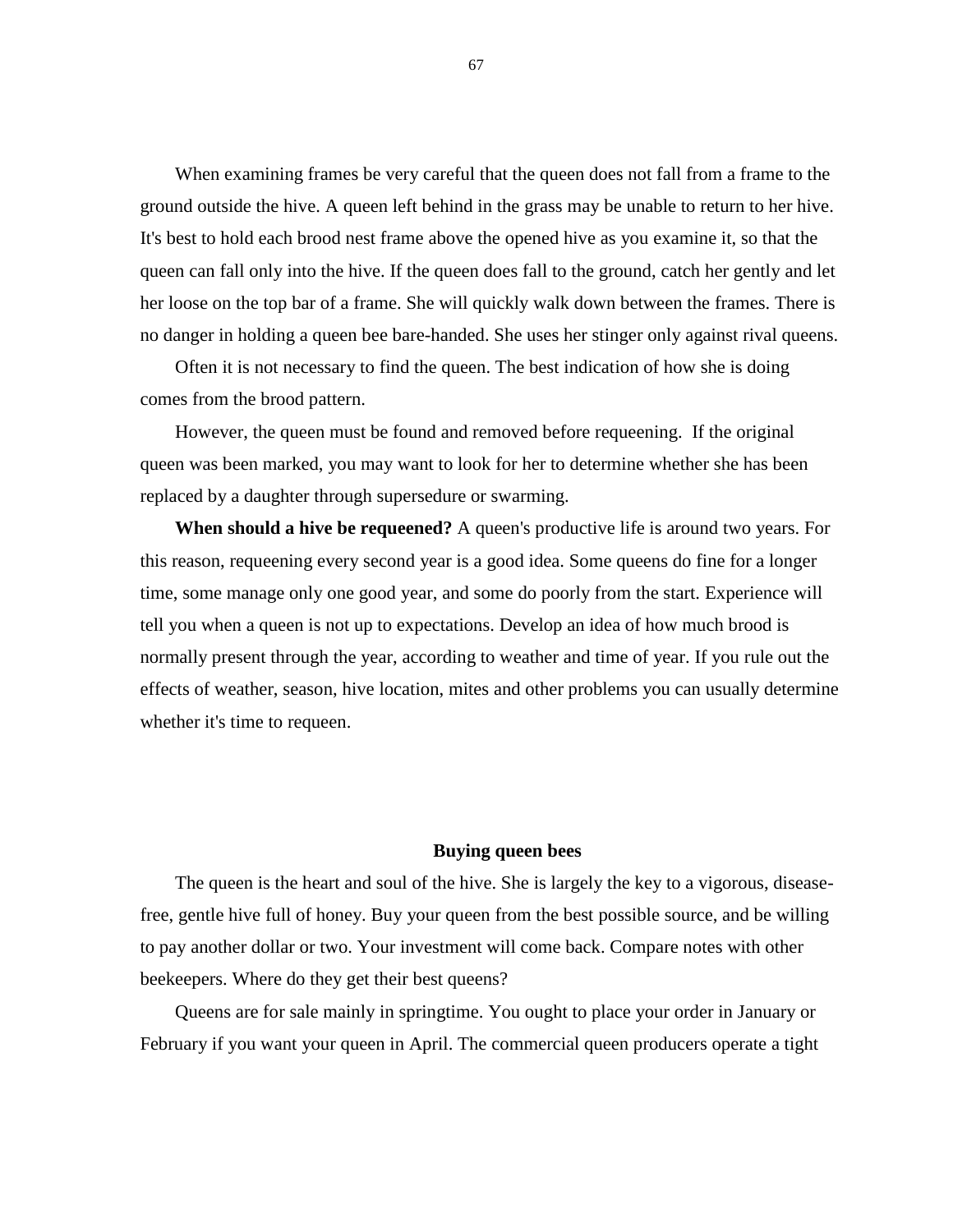schedule through the spring. They may not be able to get your queens mailed when you want them, especially if a late spring hurts their queen-producing hives. If you need to buy queens in fall, only some queen producers in the south may have them for sale. One good source for fall queens is Hawaii. Check beekeeping magazines for advertisements.

Queen bees experience some stress in the mail. If possible, collect your queens directly from your post office. Contact the queen producer by phone or e-mail for the anticipated shipment date. Then inform your post office that you will pick them up the day they arrive. This will save the queens from the stress of being in a hot or cold mailbox.

When you get your queens, try to install them in the hives as soon as possible. However, bad weather can force you to wait. In the meantime, find a safe place for her. A dark spot not too warm or cold is ideal, for example a cabinet or drawer. Place a tiny drop of water on the screen of the cage, every day. She should go into the hive within two or three days if at all possible. She may die if she's in the cage too long.

Each queen cage will include about five worker bees, the attendants, which feed the queen. Occasionally a few of the attendant bees will die in the cage. This is not a serious problem if a few remain alive to care for the queen.

#### **Requeening a hive**

When a queen is old, failing, or of an undesirable genetic stock the hive should be requeened. The first step is to find the old queen and remove her. This step is usually the most difficult one, but important because the two queens cannot live together in the same hive. (See **Finding the queen**, p. 65) Let the hive remain queenless for several hours to two days. In this time the queen pheromone will diminish and the workers will become eager to accept a new queen.

When you are ready to introduce the queen, bring the queen cage to the hive and open the hive. Next, note that the cage includes some white sugar paste, or "candy" at one end of the cage. A small cork plugs a hole at the end of the queen cage with the candy. Remove this cork with a pocket knife or hive tool.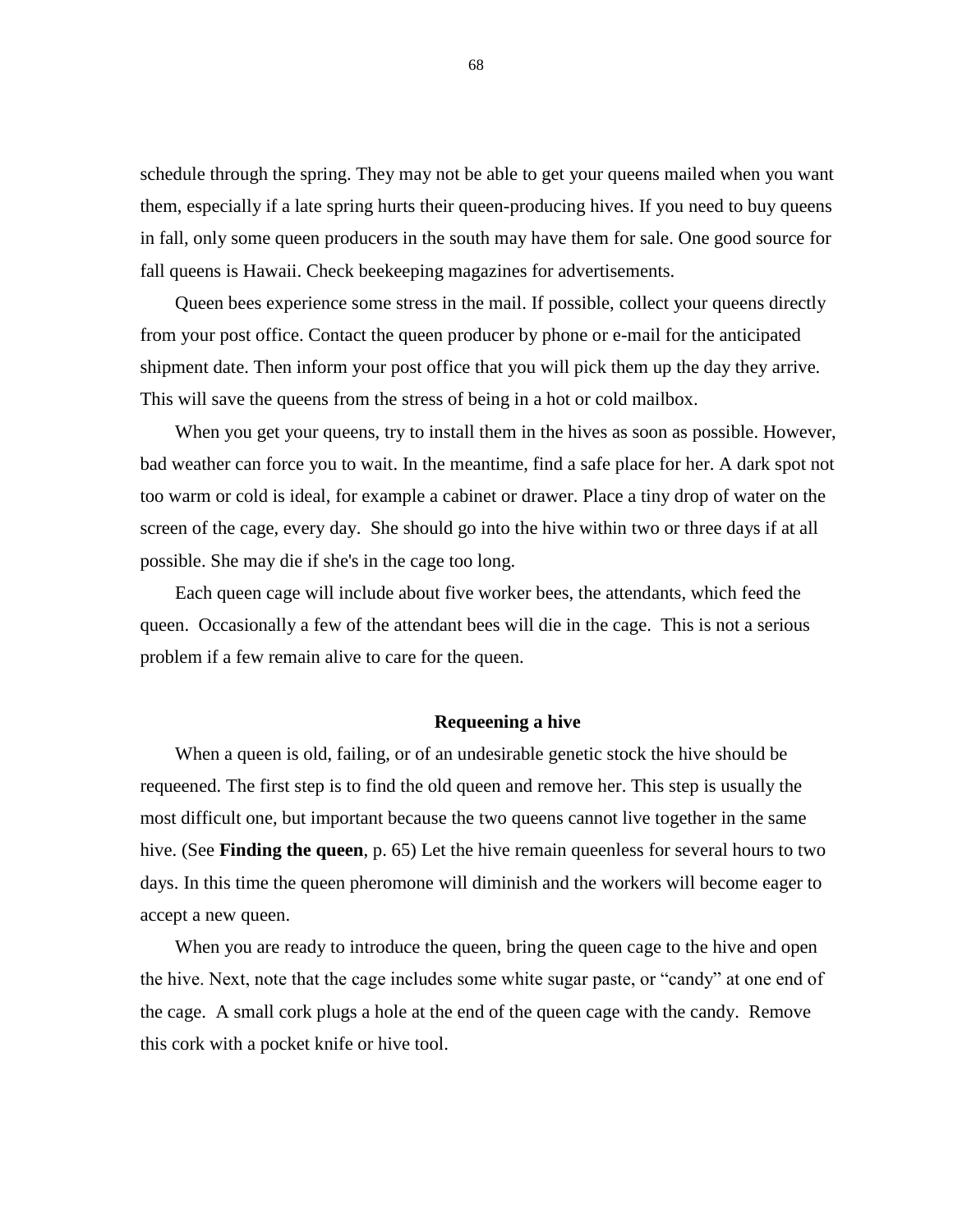Now place the queen cage inside the hive by suspending it between two of the frames. This is often done by simply holding the cage between the frames while pushing the frames together. The soft comb in the frames will hold the cage. Be sure that the screened opening of the queen cage does not face one of the frames. This is important because the worker bees in the hive need to contact the queen through the screen. In a short time, the bees will eat through this sugar candy, allowing the queen to come out. The reason for this system is that it allows a gradual introduction and release of the queen, as the bees become accustomed to her odor. If the queen were simply placed in the hive without a gradual introduction, the worker bees would probably kill her.

Wait for two days to a week. Open the hive very gently and examine the cage. Has the candy been eaten and the queen released? If so, remove the cage and close the hive without disturbing the bees further.

If the bees have not eaten through the candy to release the queen, poke a small hole through the candy using a paper clip or small nail. Return the cage to its position between the frames. This hole in the candy will encourage the bees to eat through the candy faster.

A week after the queen has left her cage, examine the hive for young brood. The presence of eggs and perhaps young larvae tells you that the requeening process has been successful.

If the queen dies in the cage, you will need to get another queen as soon as possible. A queenless hive will begin to make its own queen if young female larvae are available. (See **Queenlessness**, p. 57.) In the meantime, however, no eggs are being laid. Eventually this will mean fewer bees in your hive, less honey and other problems.

# **Introducing a queen to a newly divided hive or queenless hive**

On occasion a beekeeper will need to introduce a queen to a hive which does not have one. This is necessary when dividing a hive, and when establishing a queen in a hive that has become queenless.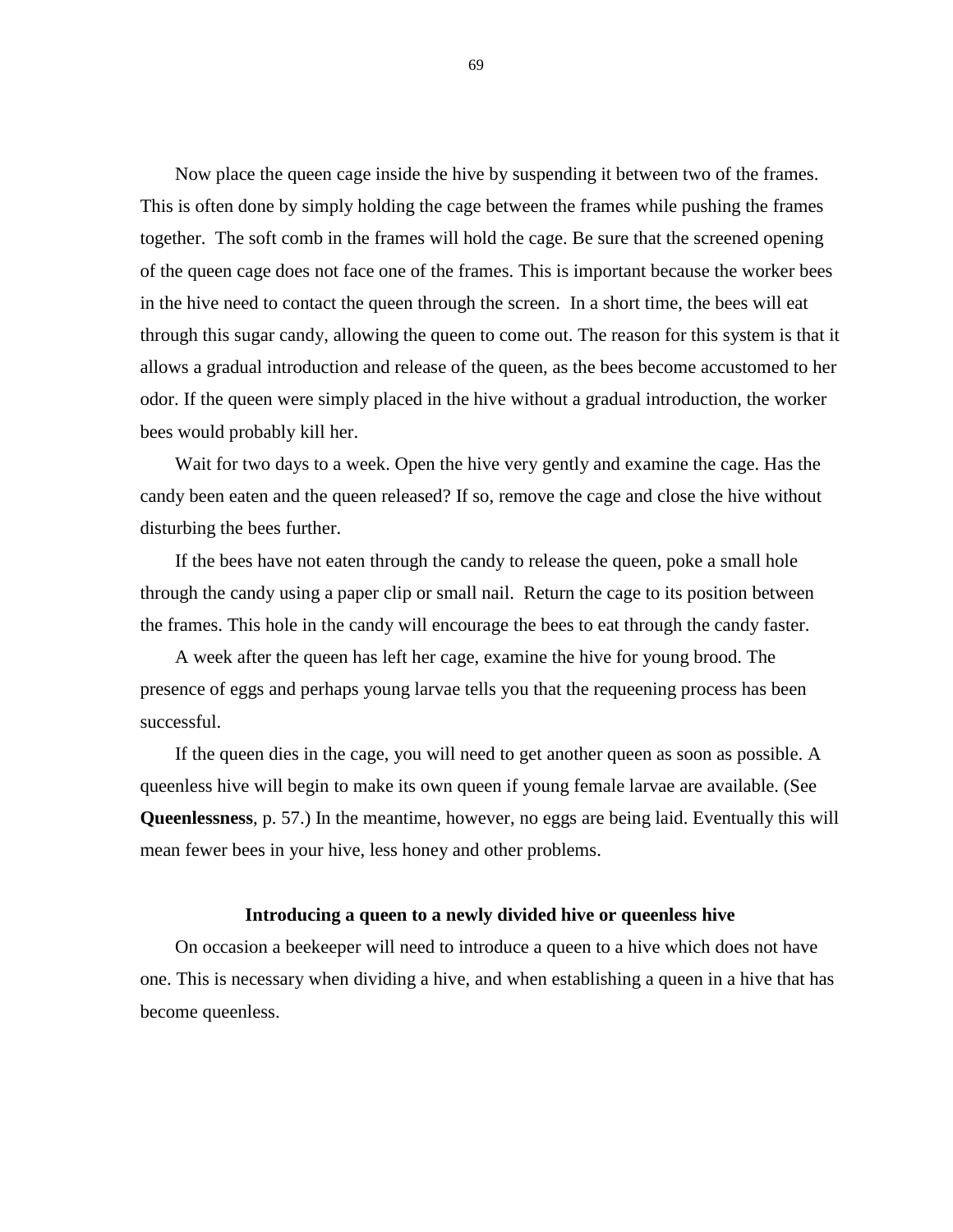When making a new hive by dividing an existing hive, a new queen will be needed for the divide which does not have the original queen (See **Dividing hives**, p. 71.). Follow the introduction procedure given above under **Requeening a hive** (p. 67).

A hive that has lost a queen through disease or some other factor is more difficult to requeen if it has been queenless for more than several days. Over a long period of queenlessness, some workers become aggressive toward a new queen and may kill her. Consequently the beekeeper should take extra care in the procedure. Follow the procedure above for queen introduction, and if possible add a frame with young brood from another hive. This young brood emits a pheromone that encourages the workers to accept the queen.

**Why not let a colony requeen itself?** Beekeepers may be tempted to let a colony rear its own queen. This is certainly easier on the beekeeper, as no queen must be purchased and no hive manipulations are required. However, there are important disadvantages to this short cut.

First, the hive may be unsuccessful in the process of rearing a new queen. Also, the queen may be unsuccessful in mating with sufficient drones, especially if the weather is bad when it's time for her to take a mating flight. Second, the time for the hive to rear a queen and for her to mate is around two or three weeks. This will be a long gap in egg laying, and eventually a big drop in the worker bee population. Third, the new queen may mate with drones of an undesirable stock. However, beekeepers often see success with this method. It's often called a "walk-away split" because the beekeeper simply splits the hive and walks away.

#### **Marking and clipping the queen**

I like to have marked queens in my hives, but this is not essential to good beekeeping. The advantages are that a marked queen is much easier to find, and that I can tell whether she has been superseded. Some commercial queen producers will mark your queens before sending them to you for a small additional charge.

To mark a queen, a paint pen sold by beekeeping supply stores for this purpose is best. Other paints have been used -- the small bottles sold in hobby stores or typewriter correction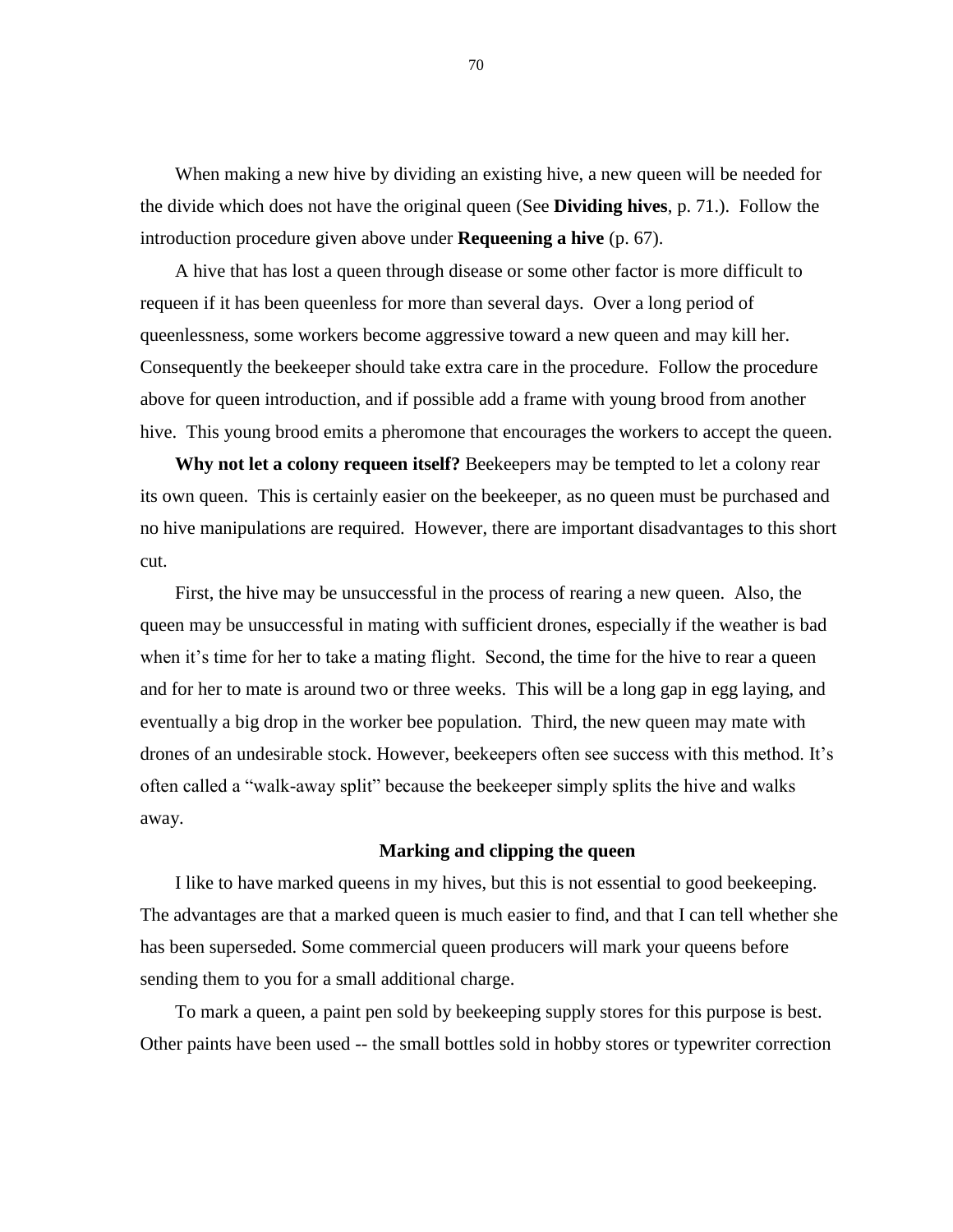fluid. You must be very gentle in doing this. If she is slightly injured, she will be rejected and killed by the workers. Paint on the queen's head, wings or legs may also cause the workers to reject her. Practice on drone bees first --they can't sting and are expendable!

Remove the queen by coaxing her into a cage. A queen catcher works very well. See beekeeping supply catalogs for this clever device. If you scoop up a few workers in the process, that's fine. Release them carefully with a little manipulation of the cage. Marking is done best while sitting down and resting the hands against a table top. Now hold the queen with one hand with just enough restraint to keep her immobilized. She will not sting you. Dab a white spot on the back of her thorax, and blow on it to dry it. Be very careful to avoid spotting her head. Let the liquid dry completely before releasing her. Now release her and observe her carefully. Are all of her legs functioning correctly? Return her gently to the hive, and let her walk down between the frames.

Some beekeepers like to have the queen's wings clipped on one side. This does not hurt her, and it keeps her from flying. The reasoning is that the bees will not swarm or abscond if they can't take their queen along. This much is true. But clipping does not prevent the queen from attempting to fly. More than one exasperated beekeeper has had to search the grass in front of the hive, looking for a clipped queen who thinks she is ready for swarming.

The best reason to clip a queen is that it is a sure way to tell whether you still have your original queen, or she has been superseded. White spots can wear off eventually, but clipped wings will never grow back.

## **Dividing Hives**

One way to increase the number of hives you have is to divide the strong ones. This is sometimes called making *divides* or *splits.* Divides should be made in May or June. This will give them time to recover their strength before winter. In making divides you will be sacrificing honey production. They will be too weak to generate much surplus honey in that year.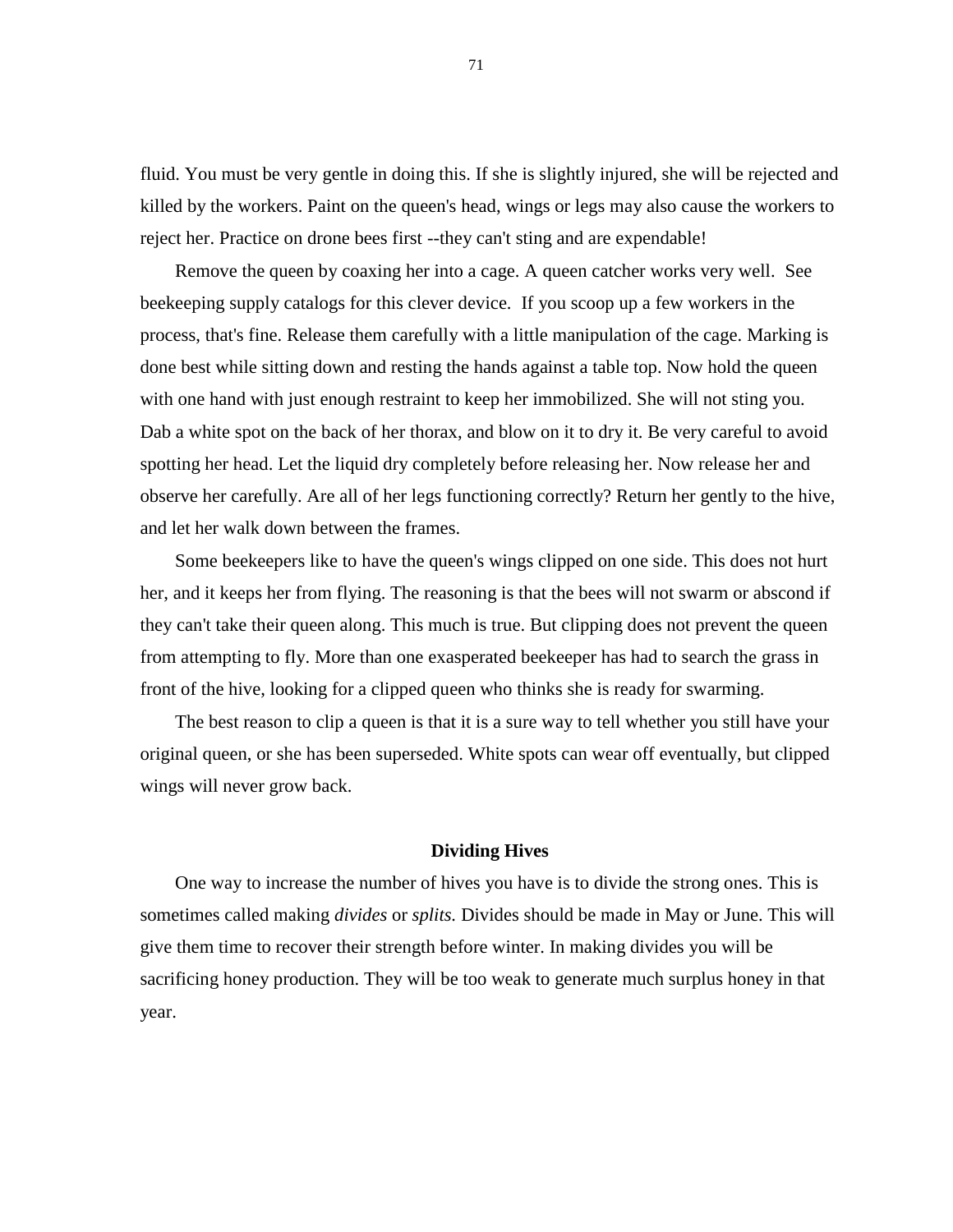To divide a strong hive into two smaller hives you will need another queen and an extra set of hive parts including a bottom board, inner and outer covers, and a hive body. When you have the new queen and hive parts ready, set up the empty hive and transfer frames so that about half of the brood, honey and pollen are in the new hive. Do not shake the bees off as you transfer the frames --they will be a part of the divide too. During this process, look for the queen. She can remain in the original hive or be moved to the new one. Just remember where she is, and introduce the new queen to the queenless bees. (**See Introducing a queen to a newly divided or queenless hive**, p. 69.)

**Establishing the divide at the same apiary as the original hive**. If your new hive is in the original apiary, many of the older bees in it will fly back to their original hive. These are the field bees that have learned where the hive is in relation to landmarks nearby. (See **The life of a worker bee,** p. 8) The younger bees have had no experience outside of the hive, and will orient to the new hive when they are older and begin to fly. To compensate for this, shake about 2/3 of the adult bees into the new hive when making your divide. After many of the older bees return to the original hive, you will have roughly similar populations in each one.

**Establishing the divide at a new apiary**. If the new hive is to be established more than a mile away, few or no bees will recognize their new surroundings and find their way back to the original site. In this case, you should make the divide by transferring about half of the adult bees. Divides are relatively easy to move because they are small. (See **Moving Hives** p.73.)

#### **Uniting hives**

There will be times when two colonies must be united into one stronger colony. This may be when some are not strong enough for winter, or when one colony has been queenless so long that it can no longer be requeened. (See **Laying worker bees**, p. 58.) The potential difficulties are that any two hives have different odors which are easily sensed by the bees, and that two brood nests must be arranged into one.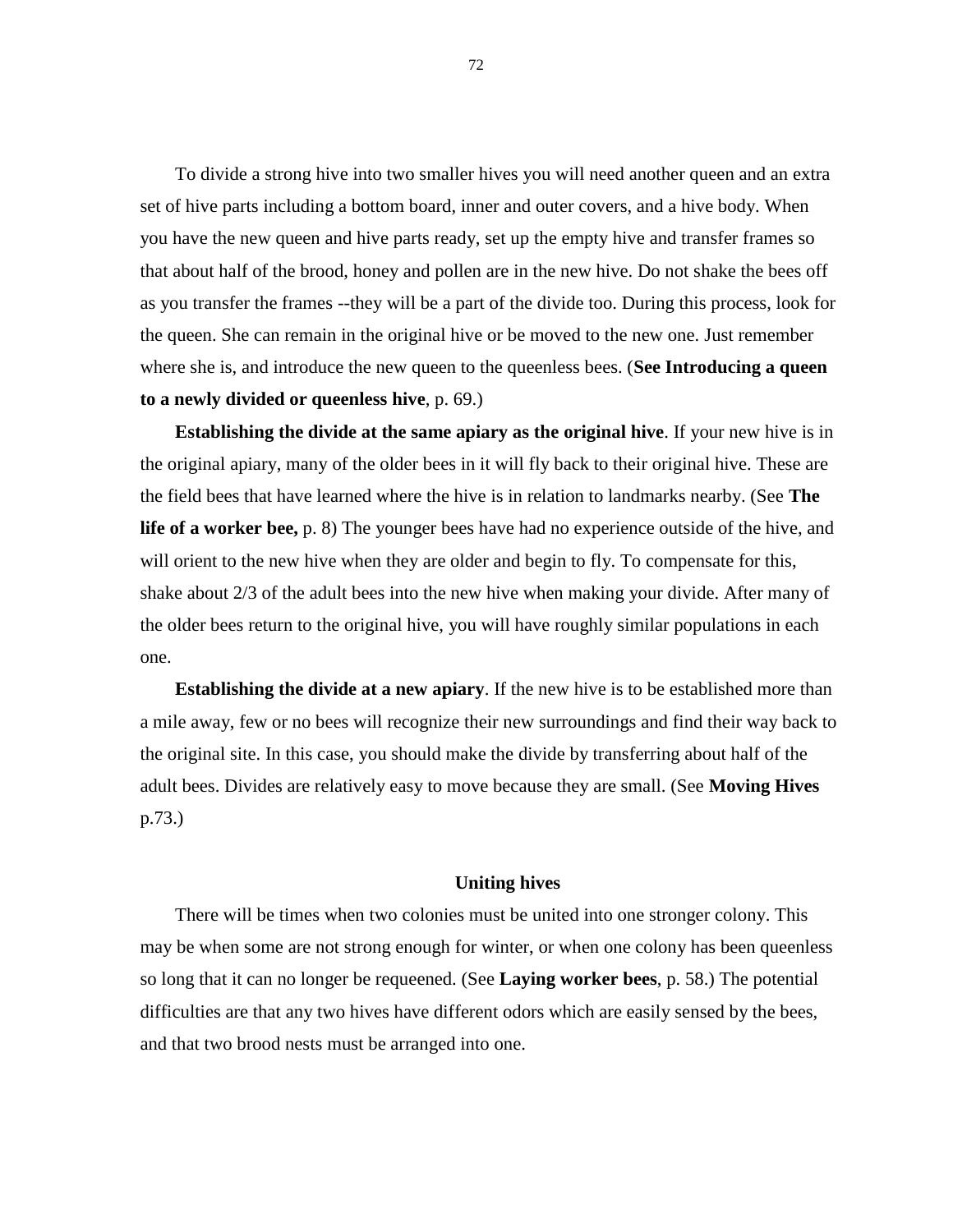The problem of different hive odors is solved by separating the joined colonies by a sheet of newspaper so that they will mingle gradually. The rearrangement of the brood nest will take the bees some time, since each of the original brood nests is roughly spherical, surrounded by pollen and honey. Also, the beekeeper must be sure that the extra queen is eliminated before the colonies are united. Two queens thrown together will probably fight. It is not always true that the most desirable queen wins. In some cases they would kill each other, resulting in one queenless hive.

A first step is to remove the queen from the hive that seems weakest. Next, remove the outer and inner covers from the hive which still has a queen. Lay a sheet of newspaper across that hive and make five to ten small holes in the paper with a knife or hive tool. Then place the other hive (without the bottom board) on top of the newspaper. Last, the inner and outer covers go on top. (If you are uniting three colonies it's the same procedure but of course you must remove two queens). In this unification the bees mingle gradually and share a common hive odor. If the colonies were combined without newspaper, the bees would fight, resulting in dead worker bees and possibly a dead queen. The unification of hives during a nectar dearth is more successful if the joined colonies are fed with sugar syrup for at least a week.

Leave the combined hive for at least a week. In this time the bees will gradually chew through the newspaper, their odors will mingle, and they will begin to function as a single colony. They will eventually create a single brood area, with honey above, like the other, larger colonies. The next time you examine the hive, remove the remaining scraps of paper.

## **Moving Hives**

For the experienced beekeeper with a strong back and a willing friend, hive transportation is fairly routine. However, the beginner should not attempt this alone.

The hive must be prepared after sunset or before dawn when all of the field bees are inside. Prepare the hive by closing the hive entrance with screen mesh to keep the bees inside. Any openings at the top of the hive, or holes in the hive bodies, should also be sealed.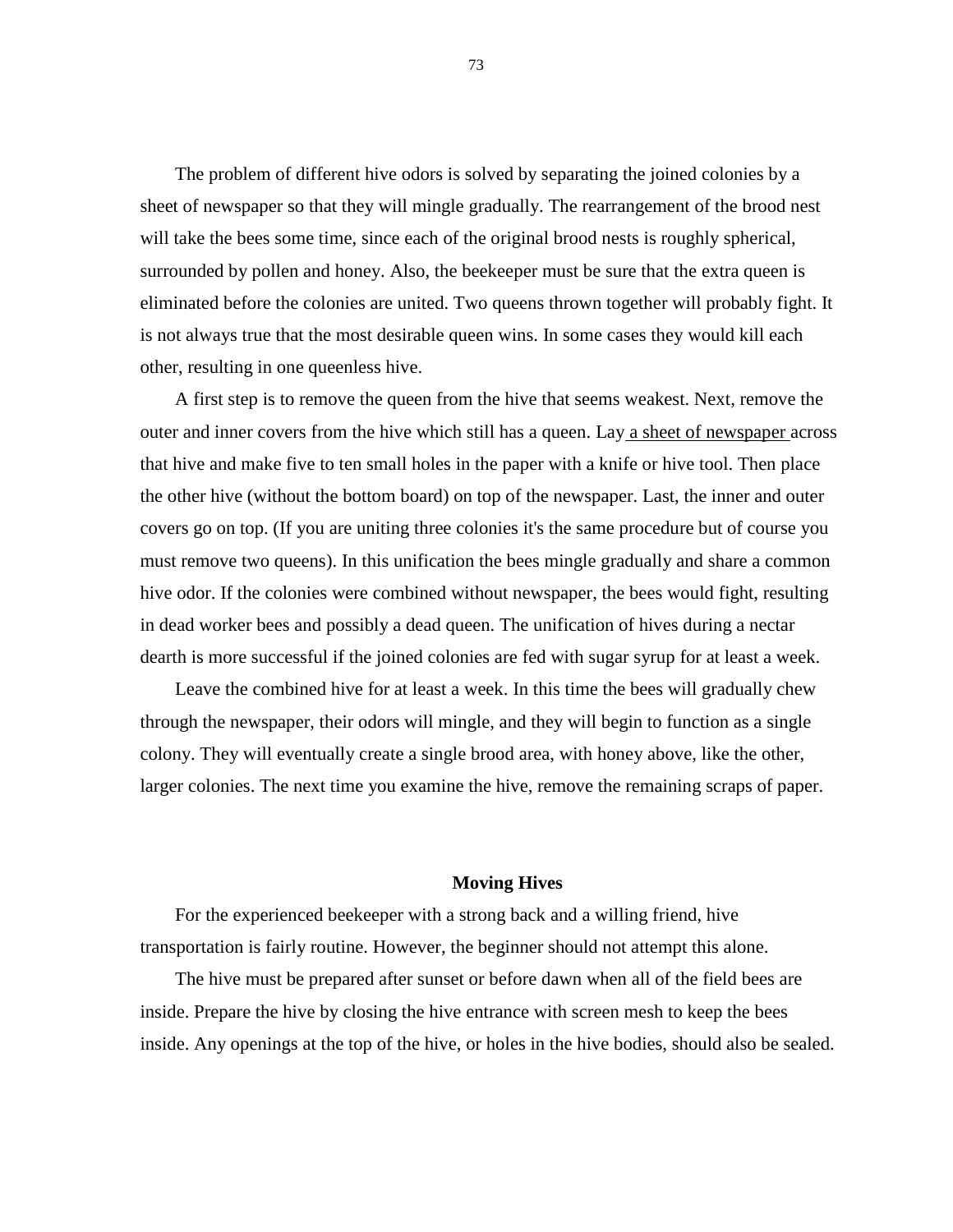A staple gun is ideal for securing the mesh across the entrance. Tie the hive together very tightly, from outer cover to bottom board with rope or straps.

The big move should be done soon after closing the hive --when it is still dark or early in the morning, if possible. The bees will suffer if they are confined for a long daytime period. Lifting the hive into the truck or trailer is generally a two-beekeeper operation. One person on each side of the hive lifts while holding the bottom board, and the hive is then fastened securely on the truck or trailer.

Consider your route before traveling. Try to avoid very steep and rough roads. Bring all of your beekeeping equipment along, in case a problem develops. If the hive tips or opens on the trip, the bees will be irritated and you will be very glad to have your bee suit, veil, gloves, hive tool and smoker handy.

When you get to your chosen site, place your hive on a steady and level hive stand. Then untie the hive and remove the screen from the entrance. The bees will begin to fly around and will realize they that are in a new location. They will circle the area for the first day or two, memorizing landmarks: trees, houses, and other conspicuous objects. By the third day (or later if bad weather prevents flight) they will be coming and going as if they had always lived there. For the first week or so they will still be irritable from the disruption, so it's best to avoid opening the hive in that time. If the weather is good and forage abundant, the bees will usually be very gentle one week following the move.

## **Culling old frames**

Wax comb darkens as the bees use it, especially when the comb is used for rearing brood. Maturing larvae and pupae leave behind very thin skins (called *exuvia)* as they molt, and also tiny fecal pellets. In this way brood rearing thickens and darkens the comb. Pigments from pollen also add to the comb color as they leach into the wax. Most important, spores from nosema, foulbrood and chalkbrood diseases persist indefinitely in and on the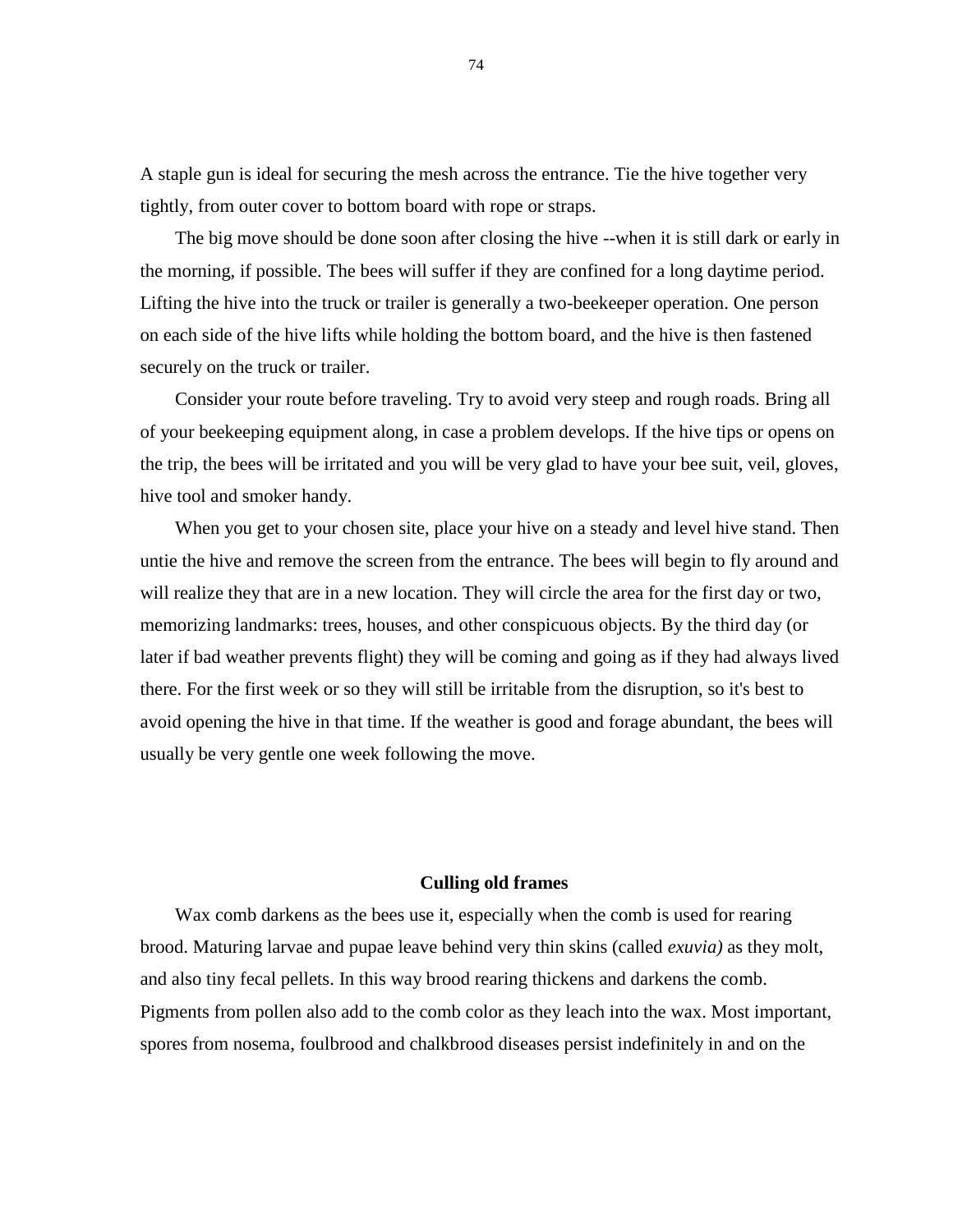wax. Over five years as a substrate for brood rearing, new white wax becomes dark brown. Older comb becomes solid black.

Frames with very dark wax comb, many drone cells, and holes through the wax should be culled. The best times to remove these frames from the hive are when the bees will not be needing them. In early spring the colony is too small for the bees to cover all of the frames in the hive. At this time, good frames or frames with new foundation can be substituted for the culls. Similarly in fall, the colony condenses and the beekeeper reduces the size of the hive another good time to pull bad comb out of circulation. (See **Preparations for Winter,** p. 75.) Any hive that dies or absconds also leaves untended comb behind, which could be culled.

Remove the wax comb from the frame with a stout knife or hive tool. In the process, you will need to cut any embedded wire with wire cutters. The comb, even the oldest and darkest, contains wax that can easily be rendered into clean light wax. (See **Beeswax,** p. 79.) When spring comes, install foundation in the frame and put it in a vigorous hive.

In spring and summer, it's important to replace the cull with a new frame. If you leave an empty space where a frame had been, the bees are likely to fill it with burr comb.

If you want to allow brood to emerge from a frame before culling it, first move it out of the brood area. Over several weeks the brood will mature, the bees in those cells will emerge, and the queen will not return to the frame to lay eggs. Honey can be extracted before the wax is cut from the frame.

## **PREPARATIONS FOR WINTER**

The honey bee is the only insect in Kentucky that keeps warm all through the winter. This is done through a wonderful set of traits, including the habits of living together in a large colony and hoarding honey in the nest. Kentucky bees will survive our coldest winters with temperatures briefly down to -20º. This would seem to be difficult for the bees, but honey bee colonies will make it through the even longer winters in northern Canada.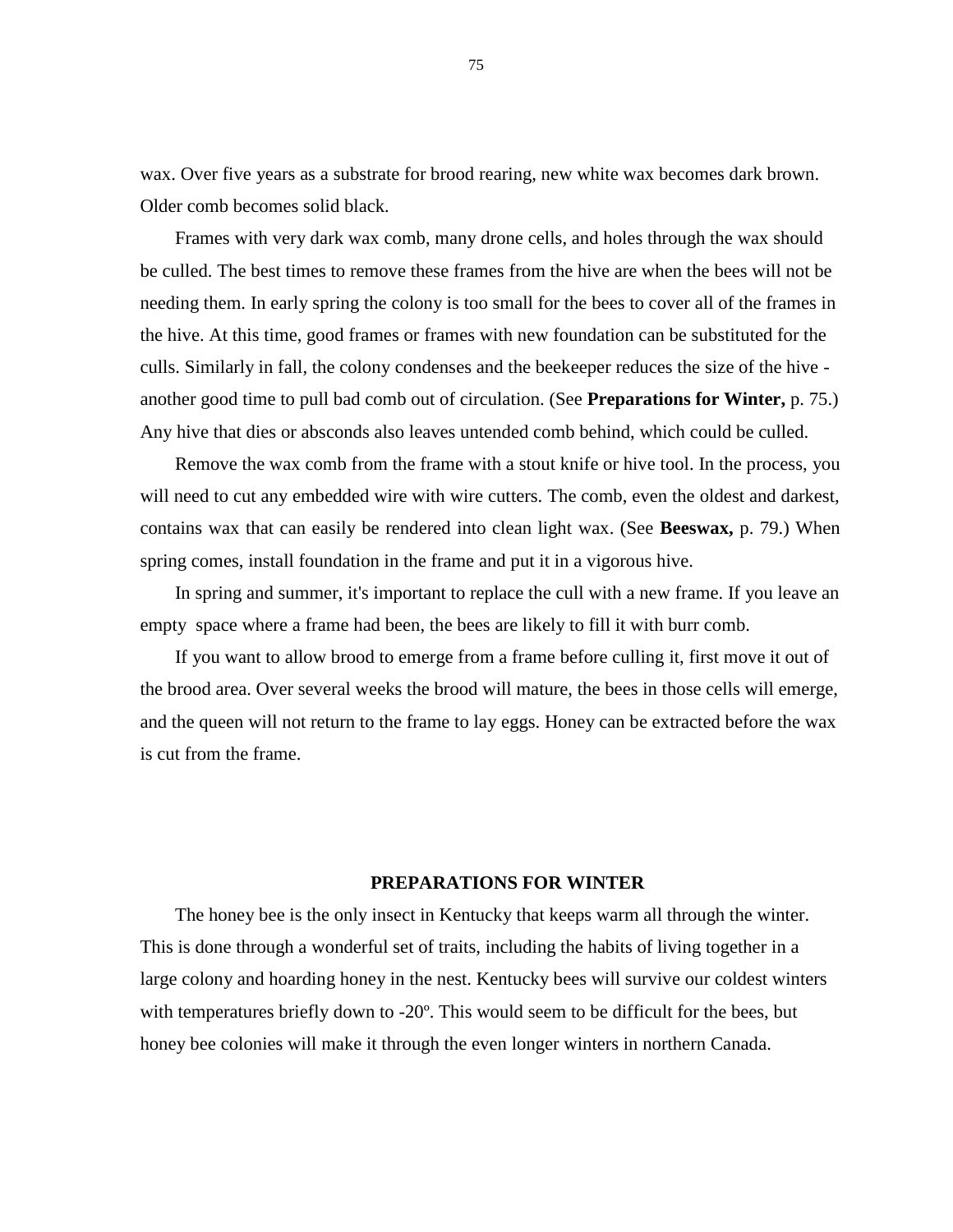However, the bees often need assistance by the beekeeper to make overwintering success routine. Preparations for winter begin in August and September. Here is a five-point check list:

- 1. Are there enough bees in the hive?
- 2. Is there sufficient honey in the hive?
- 3. Are mites and diseases under control?

4. Is an entrance reducer installed and the hive reduced to one or two hive bodies? (page 76 indicates that it is necessary to have 10-12 deep frames of honey for overwintering and below it indicates thatyou should have 8-10 deep frames covered with bees. There isn't enough room in one deep super to overwinter and still have some brood…)

5. Has the queen excluder been removed?

The remedies for the corresponding problems follow:

## **Increasing the number of bees by uniting weak colonies**

By August or September the bees will be rearing less brood than earlier in the year, so little growth can be expected before winter. At this time, weak colonies should be united with each other or with stronger colonies. (See **Uniting hives**, p. 72.) The goal is to have a hive with at least eight to ten deep frames (most of one deep hive body or the equivalent) covered with bees.

When estimating the population of bees in a hive, consider that the weather and time of day make a difference in the number of frames they cover. During cool weather the bees will cluster. The middle of a warm day, many field bees will be away from the hive. Either of these conditions can lead the beekeeper to underestimate the number of bees in a hive.

## **Evaluating the hive for honey stores**

Your bees will have no opportunity to collect nectar for about five months in late fall and winter. During most of that time the weather will be too cold for them to accept sugar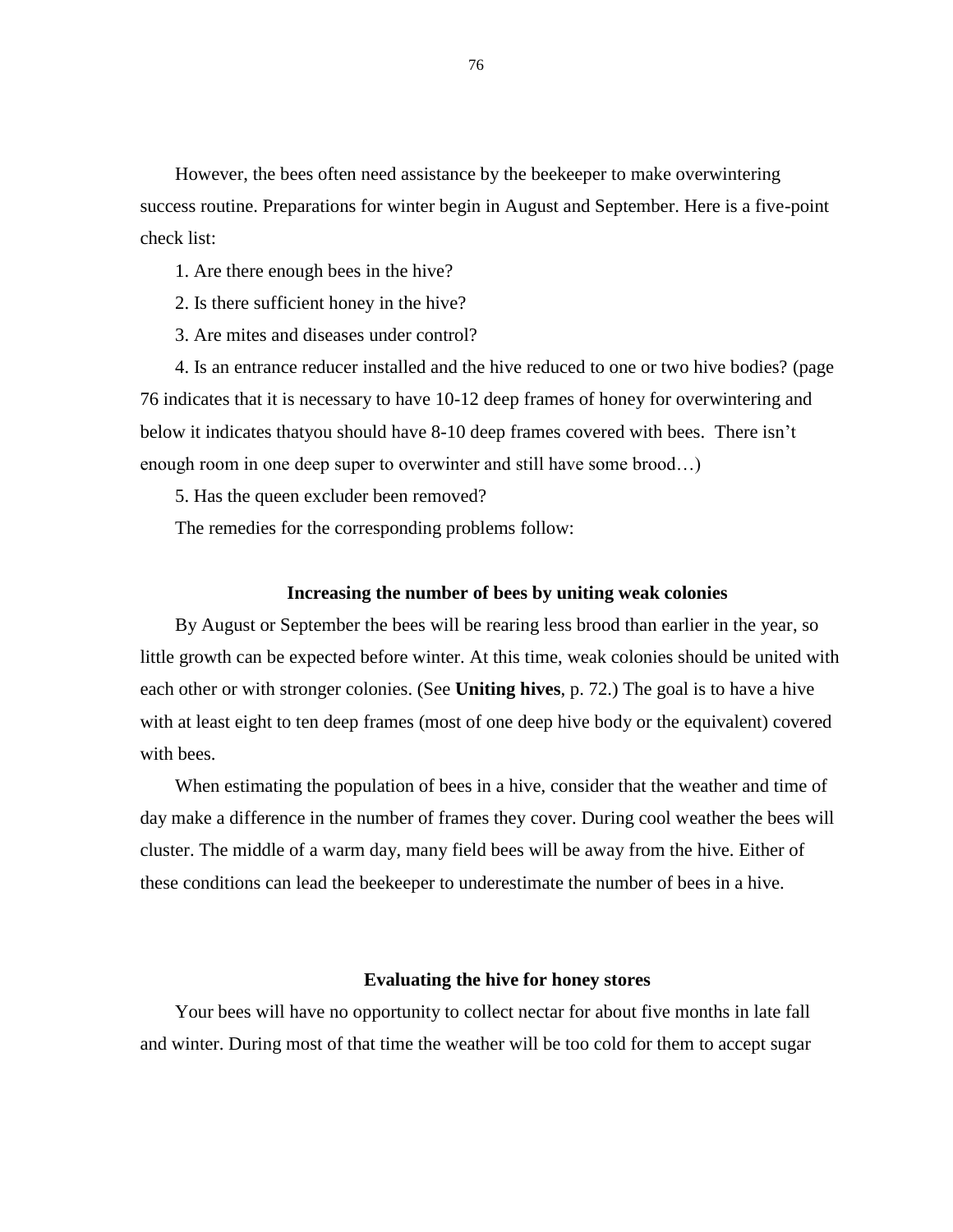syrup from a feeder. Therefore the hive must have plenty of honey, about 50 pounds, to ensure that it will survive the winter. This amount of honey is equivalent to 10 to 12 deep frames full of honey. If the bees do not have this amount stored by late summer, you should feed them or add honey frames from another hive.

## **Mite and disease control**

The most important pests in winter months are mites and nosema disease. Varroa mites weaken the bees, and encourage the spread of viruses. Nosema disease lingers and weakens the bees. No young, uninfested bees appear because brood rearing has stopped.

#### **Reducing the hive entrance**

The bees do well at warming themselves in their winter cluster. But a tightly sealed hive around them is essential. Hive bodies with holes should be patched or replaced before winter begins. In November, constrict the entrance by attaching an entrance reducer. This is a strip of wood which covers most of the opening. If you have chosen a hive location that is sheltered from the direct wind, your bees will benefit especially in winter and spring. Most entrance reducers are constructed to exclude mice also. If yours is not, staple 4-mesh screen across the hive entrance.

Remember to remove the reducer when spring comes! Typically this will be in March depending on how quickly the hive population increases. The bees will eventually need the whole entrance to come and go. Also, as the spring temperatures rise and bee activity increases, the colony will need an open entrance for good hive ventilation.

#### **Removing queen excluders**

The queen excluder can easily kill a hive if it is left on over winter. This happens when the cluster of bees moves though the hive, consuming honey. If the honey is above the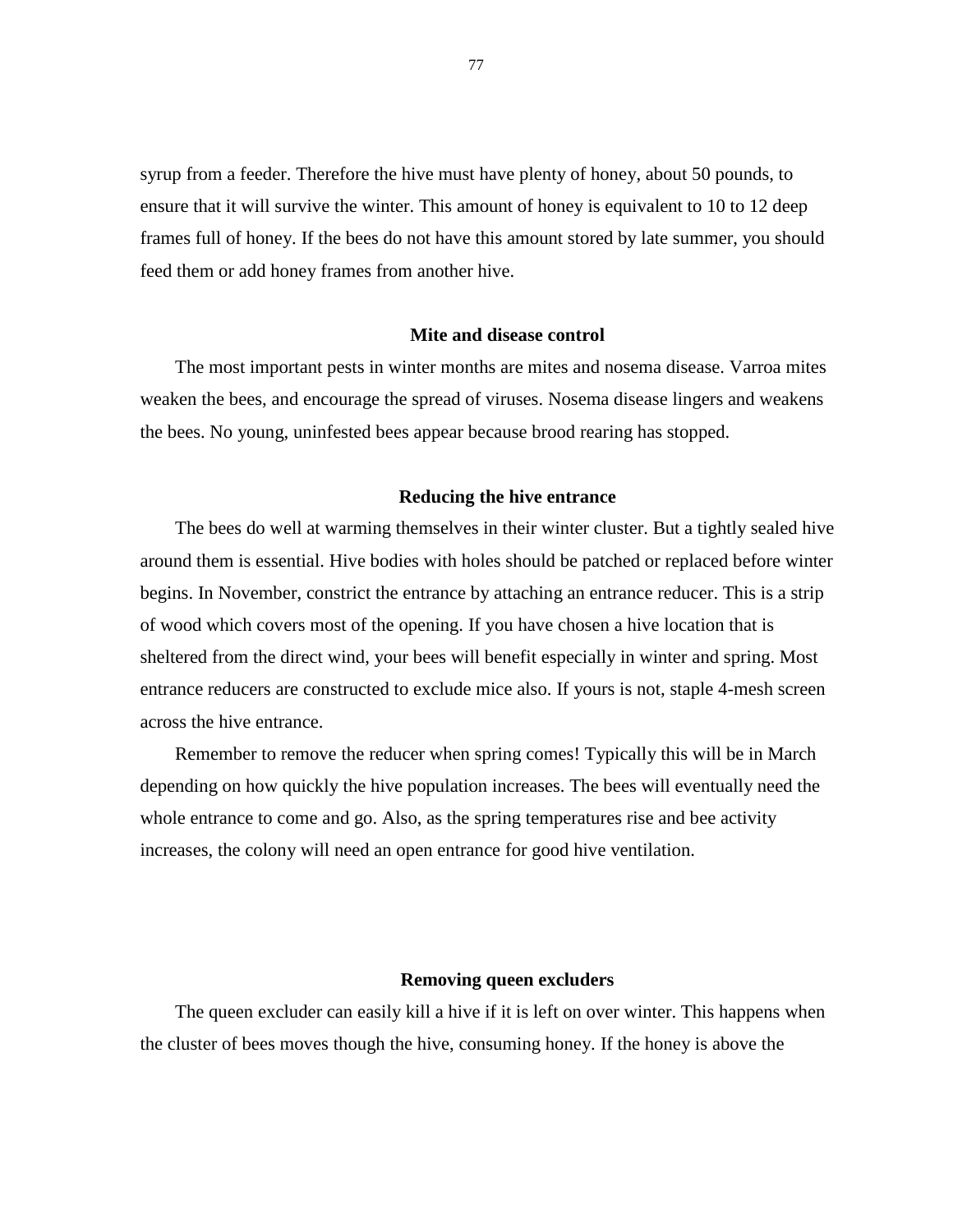excluder, and the queen below it, the workers will have to choose between the honey and their queen. They will choose the honey, the queen will be left alone to die, and without the queen the rest of colony will die quickly. Remember that in winter the colony has no brood, no drones and hence no chance to make a new, fertile queen.

## **PART 5: BENEFITS FROM HEALTHY HIVES**

## **PRODUCTS OF THE HIVE**

#### **Honey**

Honey is a concentrated solution of sugars and other floral substances prepared by bees from nectar. To be ready for harvest, honey should contain 18% water or less. The remainder is mostly two sugars --glucose and fructose. Small amounts of other sugars, enzymes, vitamins and minerals are present, plus the floral components that give it a distinctive color and flavor.

Nectar is a watery, sweet liquid produced by the flowers of many types of plants. By offering this reward, certain plants attract bees and are cross-pollinated when the bees carry pollen from one plant to another. On returning to the hive, a bee places the nectar in a honey comb cell. Other bees then process the nectar by adding enzymes and fanning air across the nectar. Much of the water evaporates, and enzymes remove some of the water. Other enzymes produce natural antibiotics, make the honey slightly acidic, and convert sucrose sugar to glucose and fructose sugars. When the enzyme activity and the evaporation of water reduces the water content sufficiently, the honey is *ripe.* Each cell full of ripe honey is then covered with wax.

**Crystallized honey.** Honey has such a high concentration of certain types of sugar that it will tend to form sugar crystals. Crystallized honey, also called granulated honey, is perfectly safe to eat. It has the same flavor as liquid honey, but a different texture. Some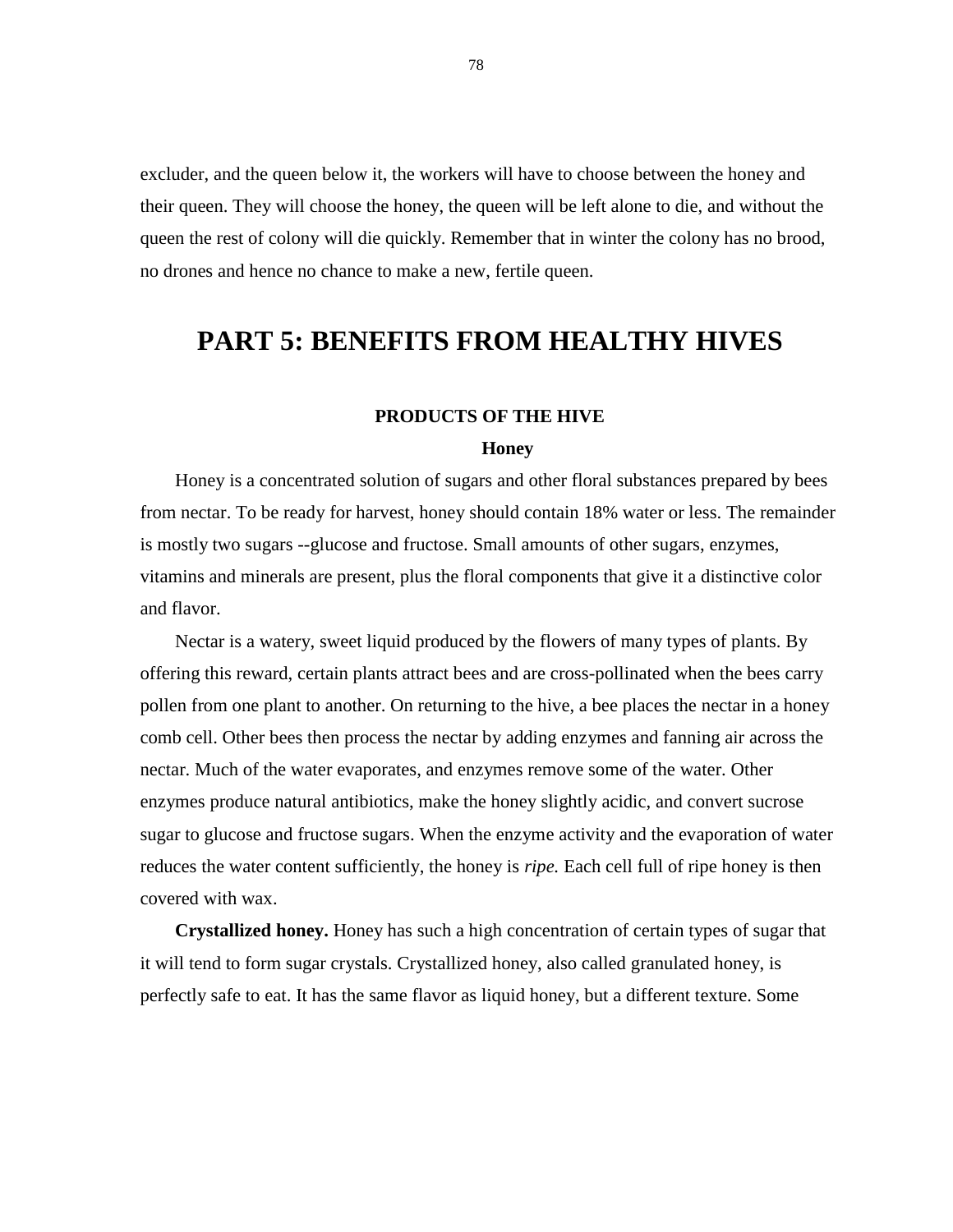people prefer it to liquid honey. You may hear it said that crystallized honey has "turned to sugar". Strictly speaking this is incorrect since the sugar has always been there.

If you want to liquefy your crystallized honey, warm it gently by placing the jar in warm water for several hours. If the honey is overheated it will lose much of its fragrance and be spoiled. Plastic bottles are a problem – you must keep the temperature at  $110^{\circ}$ F for at least one day to slowly liquefy the honey without melting the bottle.

Honey from certain plants is especially prone to crystallization. This is because some nectars have high glucose levels, and glucose crystals form very easily in honey. Canola, an oil seed crop with a bright yellow flower, is one plant with high-glucose nectar. It has been planted in western and central Kentucky. Canola honey will even granulate in the honey comb. If you collect much canola honey, extract it as soon as possible and blend it with honey from another floral source.

Large honey processing plants heat honey to melt tiny glucose crystals and force it thorough fine filters. This process eliminates most of the microscopic particles which allow crystallization to begin. For this reason, the honey we see in large stores rarely crystallizes. Small scale beekeepers have to educate their customers about the desirability of crystallized honey and how to re-liquidize it.

**Fermented honey**. Very rainy weather makes it difficult for the bees to remove the moisture from the nectar in the honey making process. High water content allows yeast to grow, either in the comb or in bottled honey. The sign of fermentation is bubbles in the honey, and possibly an odor that indicates spoilage. Fermented honey is not good for human consumption.

The best thing to do with this honey is either dispose of it or feed it back to the bees at a time when they will eat it rather than store it in the comb. The adult worker bees will then use the nutrients to sustain themselves and to rear brood. This may be in early spring to stimulate brood rearing, or during the late summer dearth period.

## **Pollen**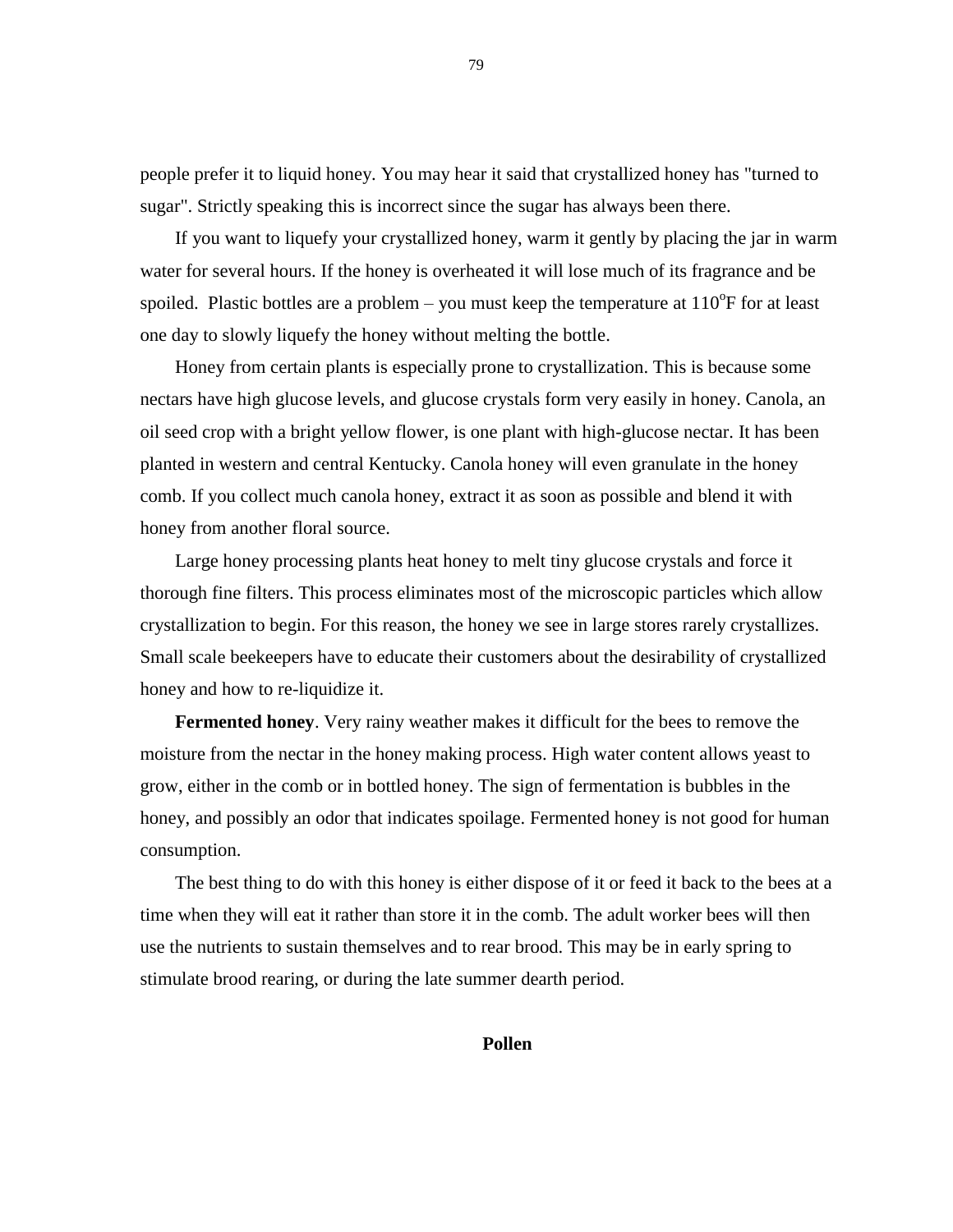Pollen grains are the male germ cells of a plant. Some plants need bees or other flower visitors to move their pollen from flower to flower. Most other flowers rely on wind to spread their pollen. This process of pollination initiates fertilization and then the creation of seeds. Kentucky apples, peaches, berries, cherries, cucumbers, squash, pumpkins, melons, sunflowers, and many other crops begin with pollination by bees.

Plants usually produce much more pollen than they actually need for the cross pollination of a few of the plants in the area. The surplus serves as a rich food for the pollinators: protein, vitamins, minerals and other nutrients. When bees bring it back to the hive, they will store it in the comb. Some workers may eat the pollen right away, particularly the nurse bees which have active glands for feeding larvae and the queen. In a hive that is desperate for pollen, nurse bees may snatch the pollen loads off of returning foragers just as they enter the hive. Pollen is needed especially in springtime, when thousands of hungry larvae are growing in each hive and the queen is laying 1000 or more eggs daily.

On a nice spring day, bees with pollen packed onto their hind legs are rushing back to the hive in great numbers. During this pollen flow you can watch the entrance of your hive to see many different colors of pollen. This will give you an idea of how many types of flowers are visited by your bees. But any one pollen forager generally carries only one type of pollen. By specializing only on one plant species at a time, the bee is a more efficient pollen collector and also better at pollinating that particular type of flower.

#### **Beeswax**

Beeswax is produced by a set of eight wax glands on the underside of the worker bee. A bee secreting wax will pull a tiny scale of wax from her gland, and add it to the wax comb. Using her mouth and antennae, she then shapes the wax scales into the hexagon pattern of the comb. This comb pattern is truly remarkable: it is the most efficient use of space and the strongest structure for the amount of wax used.

Bees produce wax most readily when they are foraging heavily on honey plants, or right after they are installed in a hive from a package or as a recently captured swarm. This is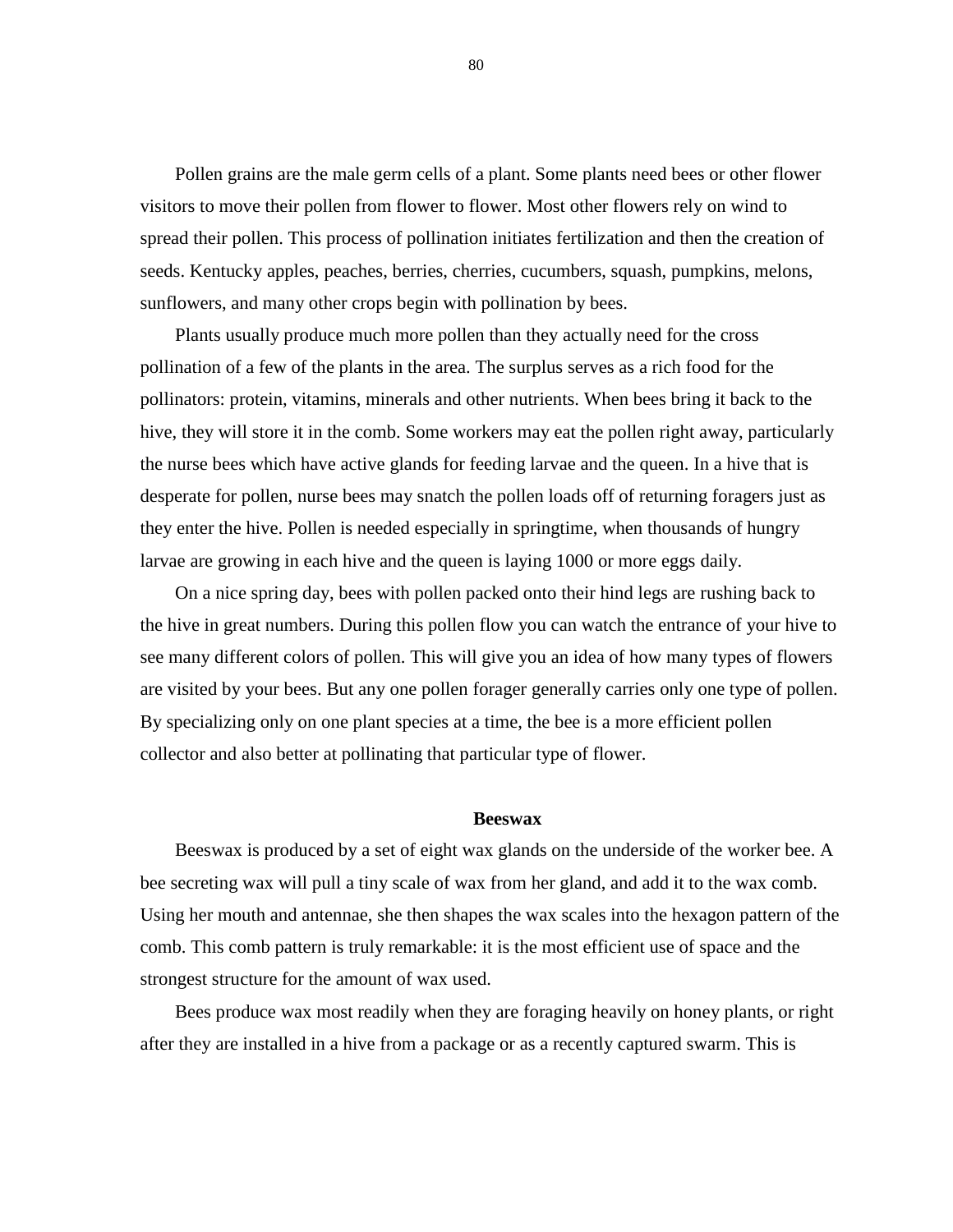generally in the months April through June. At other times it is necessary to feed the hive with sugar syrup to stimulate wax production. A strong, healthy hive is a much better wax producer and comb builder than a weak one.

Over time, the wax will change from white to yellow. The wax will eventually become very dark where the bees are rearing brood. It is a consequence of the growth of the larvae, and pigments in pollen carried by bees walking over the comb. Old, black comb should be removed and replaced with new foundation. (See **Culling old frames**, p. 74.)

**Wax collection and processing.** If you want to collect wax for crafts or candles, use new, light-colored wax. The cappings from the honey frames are best. The cappings will be left over when you have extracted your honey. Wax is cleaned first with warm water to remove any honey. It should be melted only under low heat.

Hot wax is flammable! For small amounts of wax, I like to use an old electric frying pan so that there is no flame. Most of the debris in melted wax will float or sink. When the wax has cooled to a solid block, it's easy to cut the debris away. Candles can be made with molds or by dipping wicks into melted wax. Candles made from wax foundation rolled around a wick have become popular recently. Foundation dyed in various colors can be purchased from beekeeping supply companies.

A solar wax melter is useful for melting the wax from entire frames. This is simply a box with a glass top, mounted at an angle. A metal tray inside collects the melted wax which then trickles through a filter and into a collecting pan. On a sunny day the temperature inside quickly rises above the 140º needed to melt the wax. When the pan cools, a block of clean wax can be removed from it.

## **Propolis**

*Propolis* is sometimes called "bee glue". We can see why when we try to open a hive which is well propolized. Bees use it to seal cracks in the hive, to close or narrow holes, and to control bee diseases through its antibiotic properties.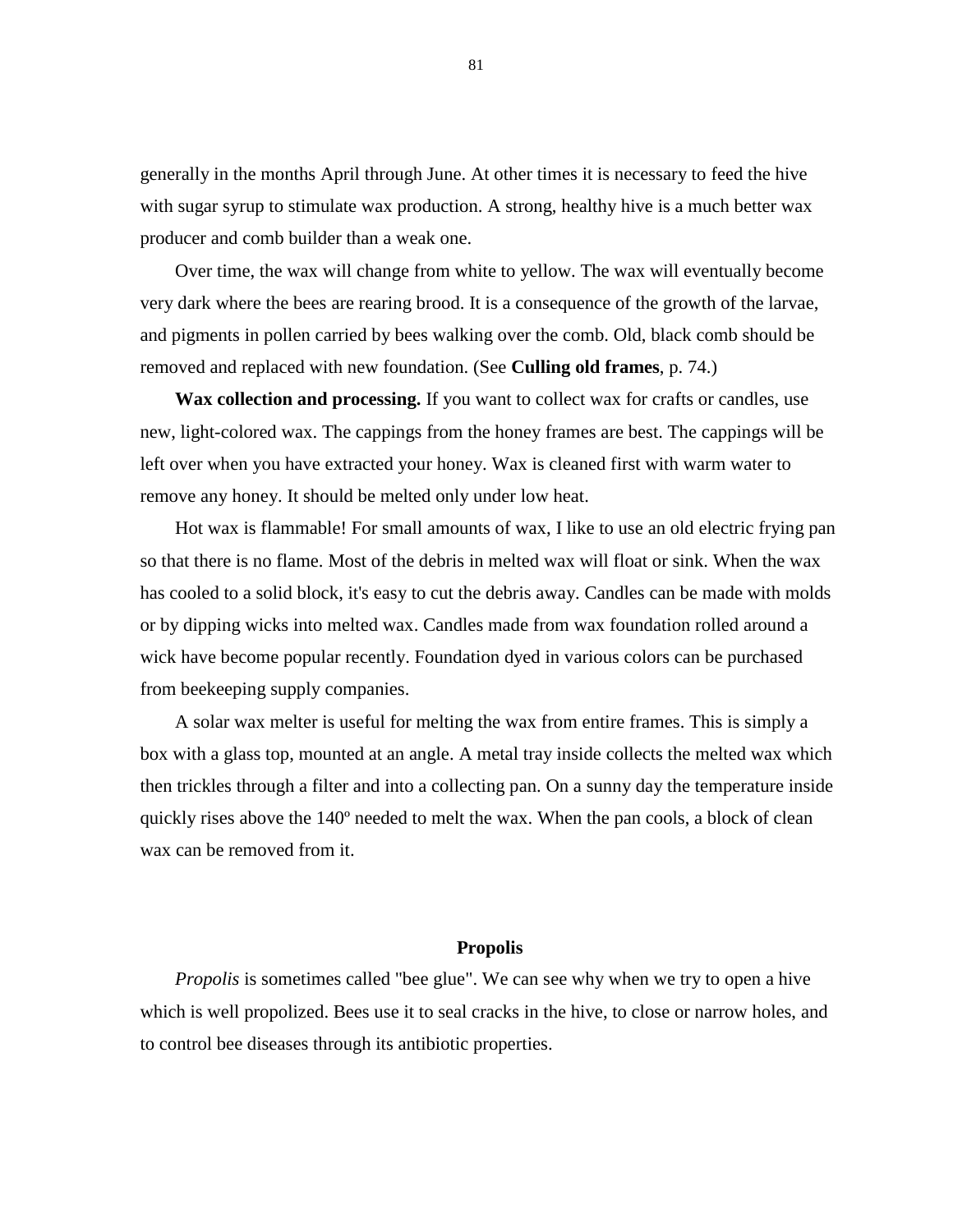Bees make propolis from plant resins. The resin is carried to the hive on the bees' legs, like pollen, and it then may be mixed with beeswax. A lot of propolizing is done in the fall when the bees are sealing up the hive in preparation for winter. Some strains of bees are heavy propolizers and will even cover part of the entrance of the hive with this sticky substance. This habit gives propolis its name, "before the city" in Greek.

## **HEALTH AND NUTRITIONAL BENEFITS OF BEE PRODUCTS**

Many claims are made about therapeutic effects of products from the bee hive. Some are true, some exaggerated and some are false. Many claims cannot be evaluated because the necessary research has not been done. Furthermore, most of what research has been done on the therapeutic effects of hive products is from other countries. For whatever reason, the results of that research have not been embraced by American doctors and medical researchers. The use of bee products for human nourishment, to cure illness or to heal injuries is called *apitherapy.*

## **Honey**

Honey is predominantly water and several types of sugar. (See **Honey** p. 77.) Small amounts of enzymes from the bees and floral components give honey its distinctive flavor, color and aroma. It contains only tiny amounts of protein, vitamins and minerals. Some minerals, such as fluoride and boron, may be present at levels high enough to be significant for human health. The minerals in honey originate from the soil in which nearby flowering plants grow. Consequently, the mineral content of honey will depend on the soil within foraging range of the hives.

A recent study showed that dark honey is higher in anti-oxidants than light honey. Foods with antioxidants reduce the risk of cancer. This is good news for beekeepers who produce mainly dark honey.

Many people feel that honey consumption reduces their pollen allergies. One hypothesis is that consumption of the small amounts of pollen that accumulate in honey cause relief of the allergies. If this happens to be true, the honey would be beneficial only if it had not been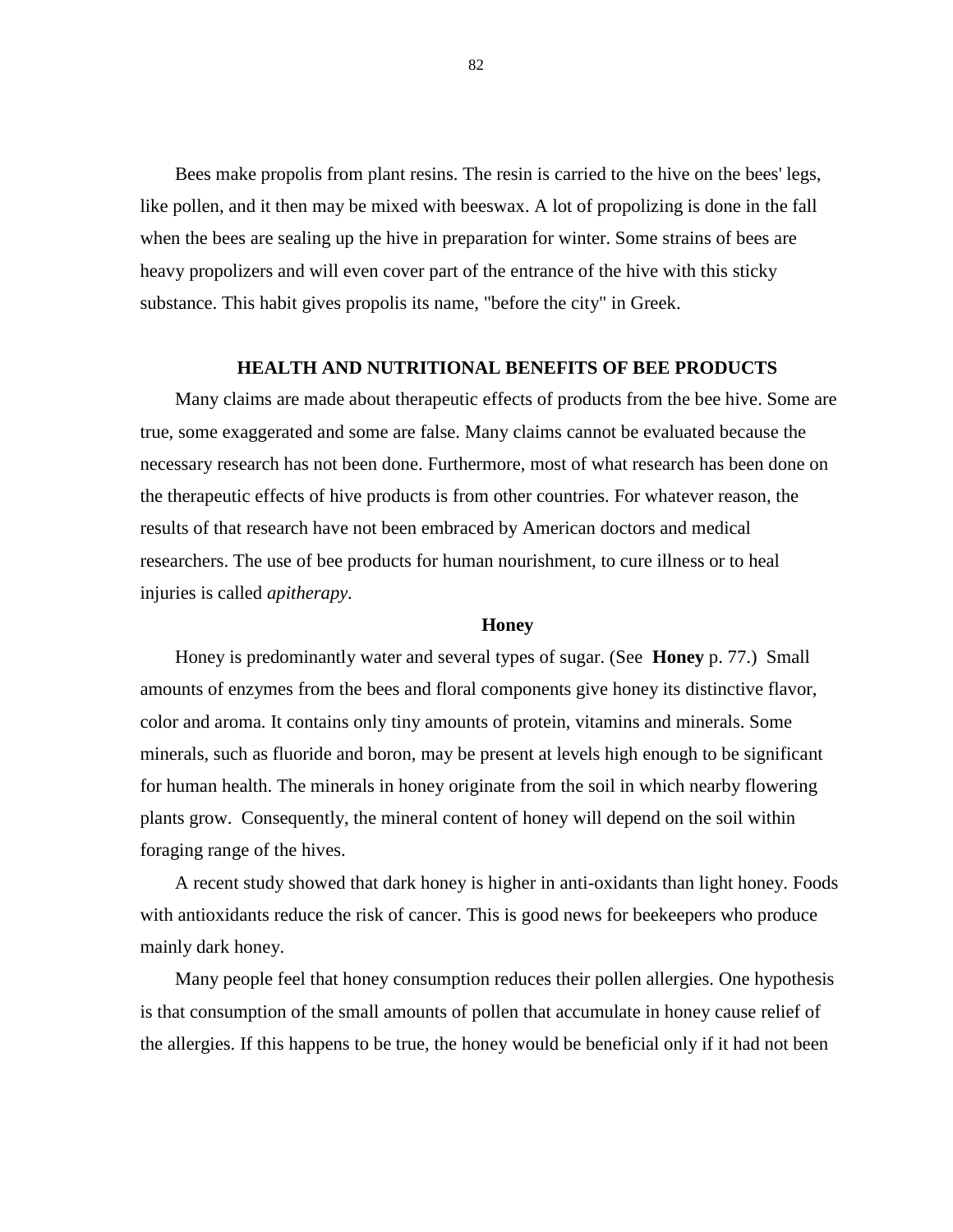put through very fine filters. The 80-mesh filter cloth used by many hobby and sideline beekeepers will allow all pollen grains to pass. Honey consumption has no effect on pollen allergies for many other people, including me.

Honey has been used to treat wounds effectively, but it is not clearly better than conventional treatments. Honey does promote tooth decay because the bacteria that cause cavities feed on the sugars in honey. Allergy to honey is extremely rare.

*No honey for infants younger than 12 months:* Children do not have a completely developed digestive and immune systems when they are very young. For their first year they are vulnerable to the slight chance of a few botulism spores in honey. Unlike most other foods for infants, honey is not heated to a temperature that would kill these spores. Very few cases of infant botulism have been identified, but this is an important precaution nevertheless. Some other unpasteurized foods are also dangerous to infants for this reason.

## **Pollen**

Pollen is high in protein, minerals and vitamins. It has become popular as a nutritional supplement for this reason. Beekeepers collect it with pollen traps (see **Pollen traps**, p. 23.) installed on their hives. It is sold as "bee pollen", a somewhat misleading term. A better term would be "bee-collected pollen".

When bees collect pollen from the flowers, they add a bit of liquid to make it stick together in clumps or pellets. The liquid is either, nectar, honey or secretions from glands of the worker bee. The bee packs the sticky pollen onto the *corbiculae,* or *pollen baskets,* of her hind legs. When the bee returns to her hive and passes through the pollen trap, the pellets fall into a tray. The beekeeper removes the pollen from the traps and cleans it of debris. The pollen pellets are of many colors, according to the plant source, so the end product in a glass jar is very attractive.

There are several issues pertaining to pollen for human consumption. First, there is some danger for those who are allergic to pollen. I know of one person who began to wheeze after eating only a single pellet. Since the pollen comes from many different plants, it is possible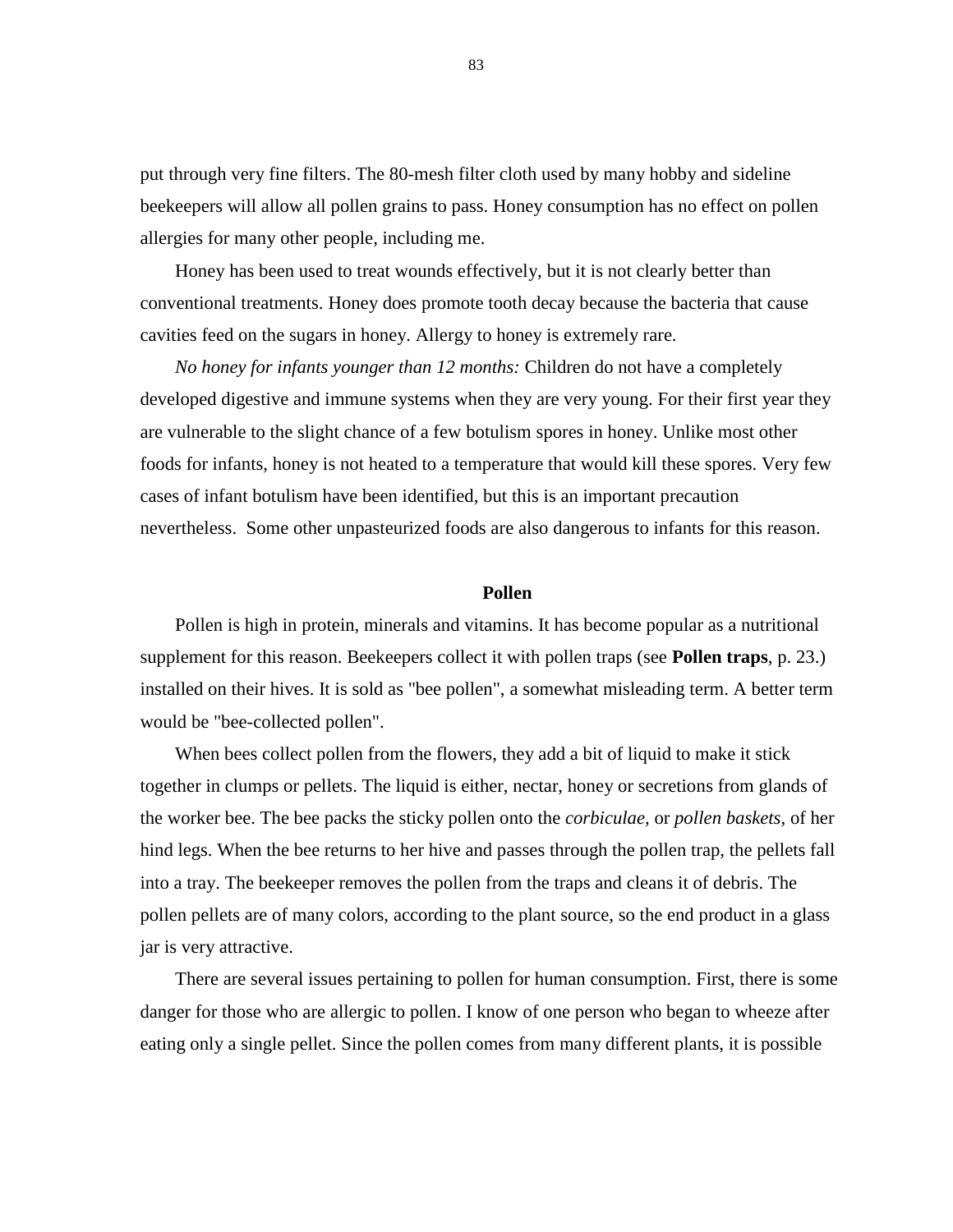to have a bad reaction to one type and not other types of pollen. Those who want to eat pollen should start with very small amounts.

A second issue is whether pollen has any special nutritional value when compared to other foods. All of the nutrients known to be in pollen are found in a conventional diet which is less expensive. Also, the human digestive system is not well adapted for pollen. The pollen grains often do not rupture in our stomachs or intestines as they do in the digestive system of a bee. If the pollen grains remain intact they do not release many of their nutrients.

Finally, many vitamins in pollen degrade if the pollen is not frozen. All of the pollen I've seen in stores is kept at room temperature. Who knows how long it has been since the bees collected it?

Pollen is fed to domestic animals too. Many of the horse farms around Lexington add pollen to the feed of their horses.

#### **Propolis**

Bees gather plant resins and mix it with beeswax, especially in fall, in the process of propolizing their hives. This material has antibiotic properties which probably help the bees fight their diseases. Extracts of propolis in alcohol have been used by people to fight infections. Like other bee products, propolis has received little careful study in the U.S. However, a new type of antibiotic would seem to be valuable if it were effective and had no serious side effects. Human health is seriously threatened by bacteria and other microbes which are now resistant to many of our standard antibiotics.

#### **Royal jelly**

The nutrient-rich food fed by bees to the larvae which are developing into queen bees can be collected by beekeepers. (See **The life of a queen bee**, p. 4.) This is more popular for human consumption in Latin America than in the U.S.

Royal jelly does have many of the nutrients needed by humans. But many of the concerns about pollen apply to royal jelly also. People have been known to suffer allergic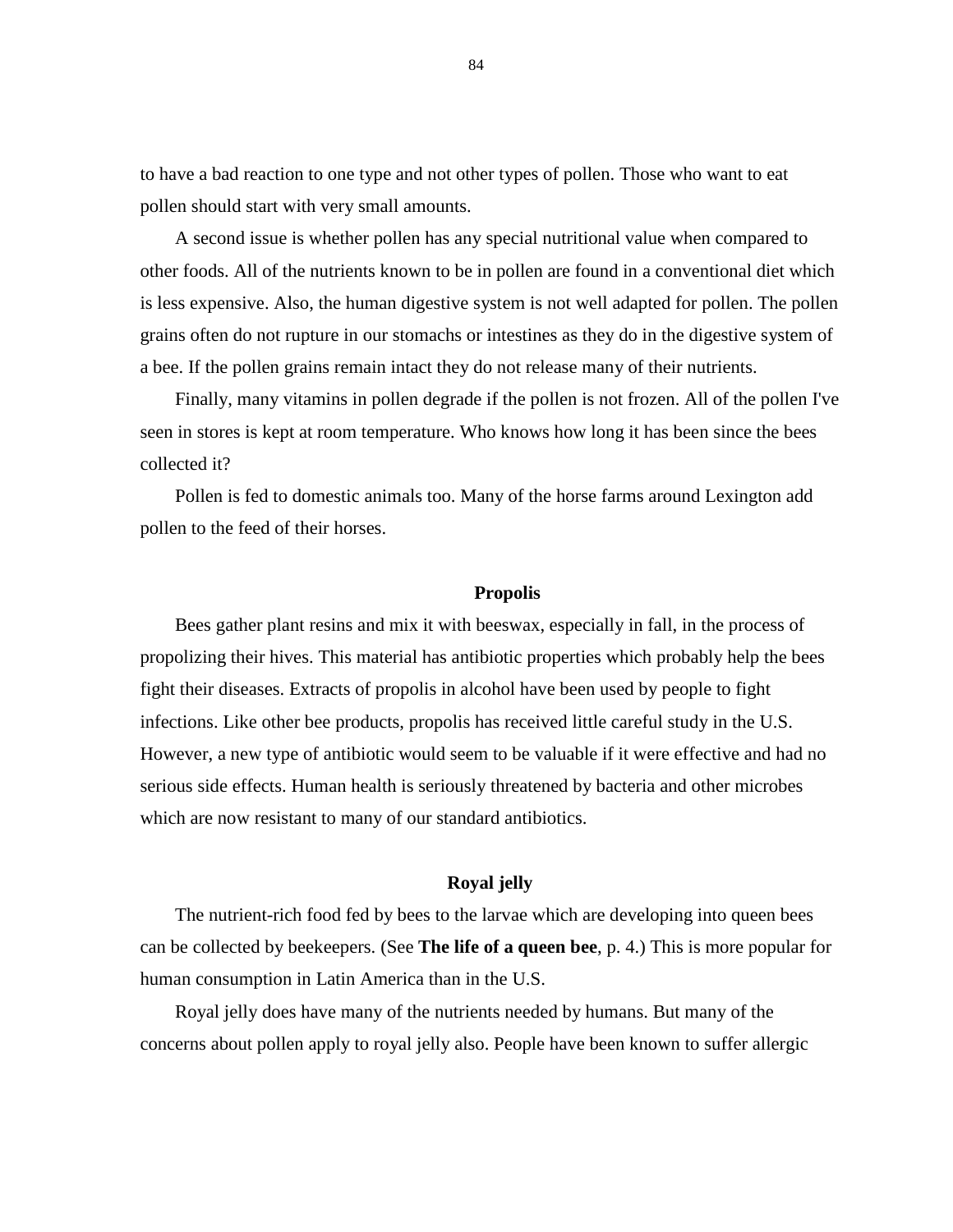reactions from royal jelly consumption. It degrades rapidly if not frozen. The nutrients in royal jelly are all available in a less expensive, conventional diet. Production and collection of royal jelly is laborious for the beekeeper, so it is quite expensive.

## **Bee venom**

Injections of bee venom have been used to treat certain diseases. Arthritis and multiple sclerosis in particular are supposed to be cured by bee venom injections. Honey bees come with their own hypodermic needles, so this is often called "bee sting therapy". To date there have been many stories but little hard evidence on the effectiveness or dangers of this type of treatment. At this writing a formal, controlled medical study of the effects of bee venom on multiple sclerosis is underway in the United States.

## **THE HONEY HARVEST**

The hive will make most of its honey crop in May and June although a smaller, second flow in September can occur. Consequently, honey is often harvested in July. Harvest in August or September is fine too. It is easiest to extract the honey from the frames in hot weather when the honey runs and filters fastest.

Your crop is ready if many frames of honey are capped with wax. Generally, this means the honey is "ripe" and ready for harvest. (See **Honey**, p. 77.) It's time to remove the honey frames, uncap the honey cells, spin them in the extractor, filter the honey and bottle it.

If the weather has been rainy the bees may have difficulty removing the moisture from the honey. This will result in many uncapped honey cells. In this case, wait for a period of hot, dry weather and harvest when the cells are capped.

#### **Honey harvesting tools**

These tools are either necessary or very useful. All are sold by beekeeping supply companies: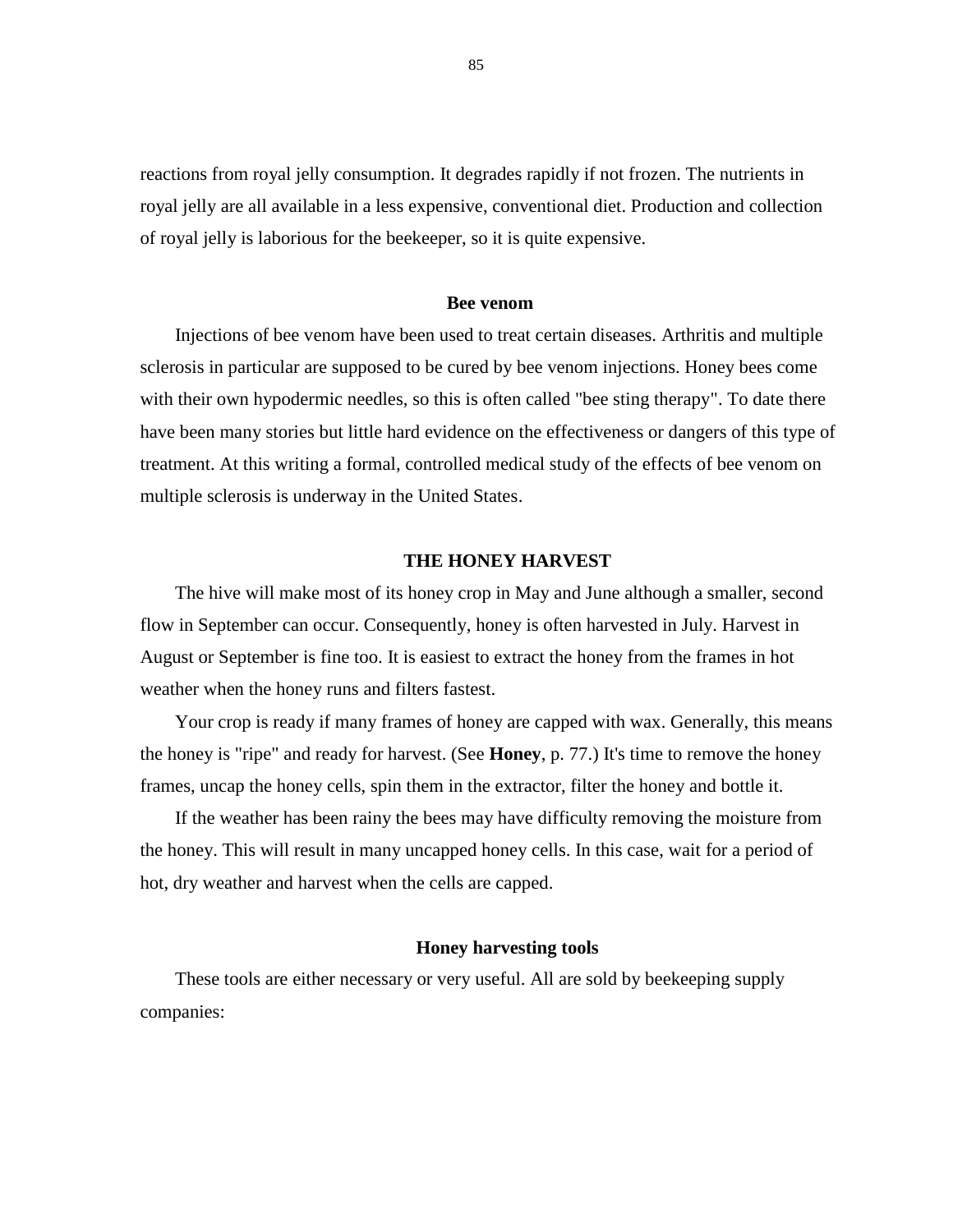**Uncapping knife**. The wax cappings on honey frames must be removed before the honey can be extracted. This is done with an electric uncapping knife. The knife contains a heating element that gets it hot enough to melt wax. The beekeeper slices the cappings off of the honey frame just before putting them in the extractor. If you have only a few frames to uncap you can get by with a capping scratcher (below) or any stout knife.

**Extractor**. A honey extractor is a large centrifuge that spins the frames so that the honey is thrown out of them. The honey collects at the bottom where a gate can be opened. Alternatives to an extractor are described below.

**Filters.** As the honey comes out of the extractor, it is then filtered to remove bits of wax and other foreign material. A good system is a pair of stainless steel filters which nest together and rest on a plastic bucket. The honey then goes through a final filter of 80-mesh cloth.

The following tools are not absolutely necessary, but can be useful:

**Bee escape**. This is essentially a one-way door for bees. When placed in the hive it causes the bees to move away from the honey super. (See the description below.)

**Cappings scratcher**. This looks like a fork with many tines. It's inexpensive and handy for opening the capped cells you can't reach with the knife.

**A large basin**. This is to catch the honey cappings. You can purchase a stainless steel basin, or just use a large pan.

**Refractometer (re-fract-AH-meter)**. This is a device that measures the amount of water in honey. It's a help when rainy conditions interfere with the ripening of honey. It costs several hundred dollars and is usually not purchased by the beginner.

## **Extracting and bottling the honey**

Before starting, be sure you have enough containers. One shallow super will hold up to 25 pounds of honey. That's about eight quarts.

**Removing the honey frames from the hive**. There are several methods for removing the bees from the honey frames. If only a few frames are to be harvested, it's easiest to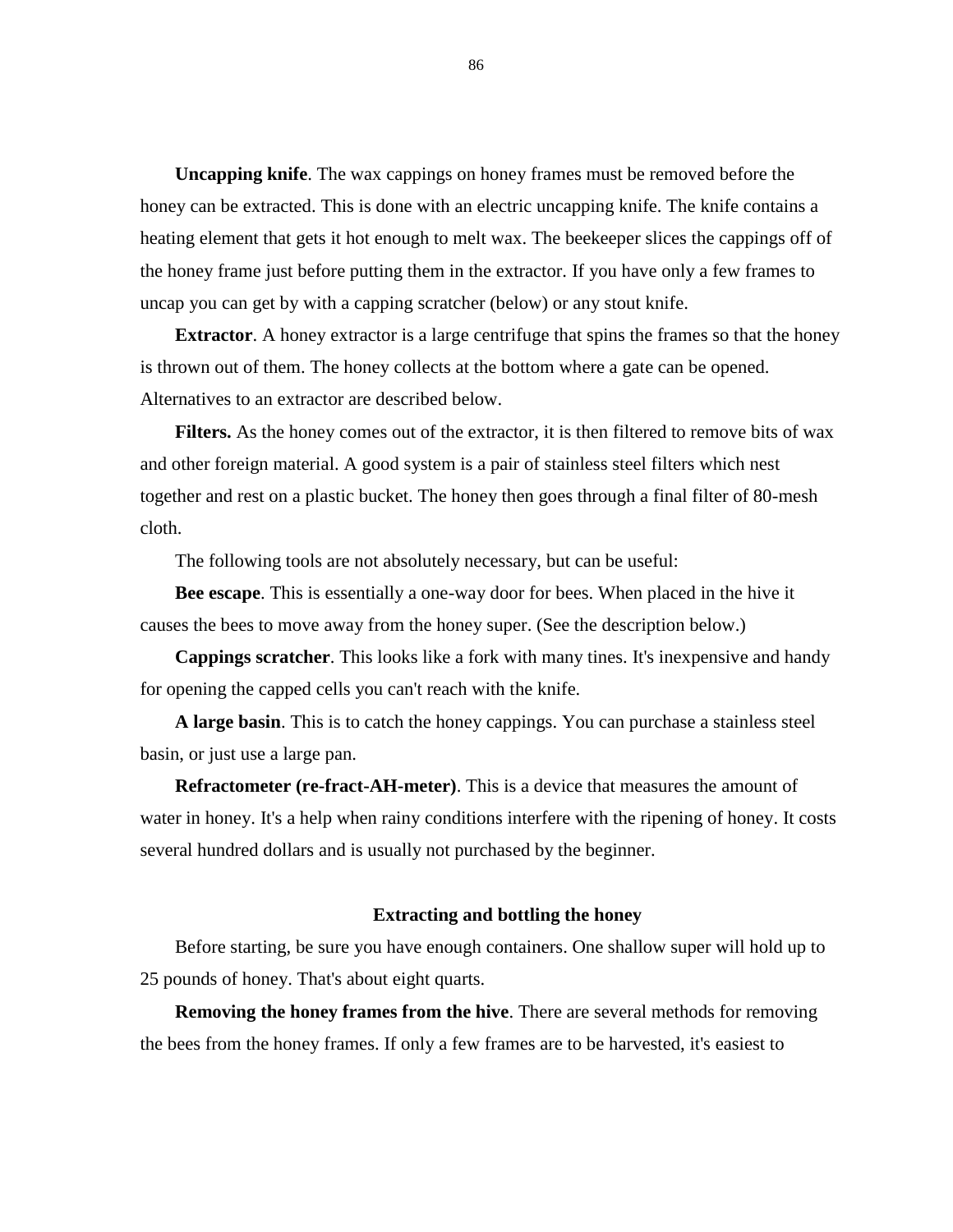simply shake and brush the bees from the frames. Hold the frame over the open hive and shake the bees off with a hard snap. Most bees will fall off. Then brush those that are still clinging to the frame.

A very good method for removing bees from one or more supers is to use a bee escape. One small type fits into the oval hole in the inner cover. A better version consists of a board with a set of triangular escapes. Place the bee escape between the honey supers and the rest of the hive. Be sure to seal all holes in the supers above the escape so that bees will not find their way back into the supers. The following day most of the bees will be below the bee escape and it's easy to remove the supers. Be sure to orient the escape correctly --otherwise the bees will move the wrong way and you will be surprised by a huge number of bees in your supers!

Some beekeepers prefer to use a bee repellant to drive the bees from the supers. This is poured onto an absorbent pad and placed above the top super and just below the inner cover. I dislike this method because the repellant has a very bad smell.

Harvest those frames which have all, or nearly all, of their honey cells capped with wax. It is handy to carry the frames inside supers. It may be necessary to take your honey frames some distance from the hive and then brush the remaining bees off.

**Uncapping the frames**. Hold a frame over a large container that will collect the wax you slice off. Plug the knife in and when it is hot enough, slice the cappings off. After you have uncapped both sides, place the frame in the extractor.

**Using the extractor**. The simplest and least expensive extractor is the hand-cranked, reversible model which holds either two or four frames. When it's loaded, spin it at a moderate speed for about five minutes. If you spin too fast the comb may break due to the weight of the honey on the inner side of the frame. Honey from the outer side will be thrown out of the frames. Then reverse the position of the frames so that the honey will come out of the other sides of the frames. This time spin the extractor as fast as you can. Finally, rotate the frames back to their original position and spin them again as fast as you can.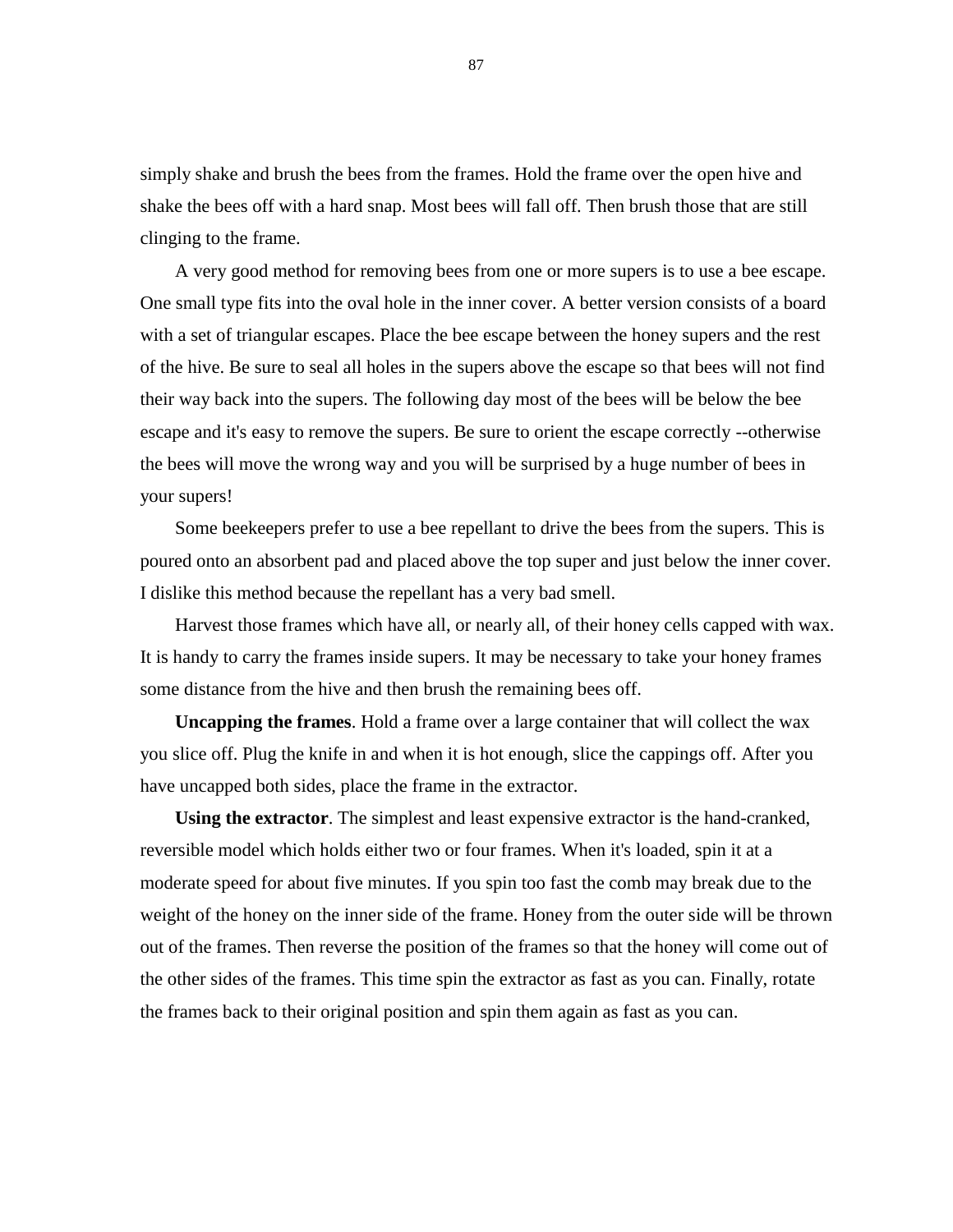This will get most of the honey out of the frames, although they will still have a little. Return these "wet" frames to the bee hives. In a few hours the bees will clean up these frames. If you're curious, take a look at these frames in the hive the following day to see how quickly the bees clean and repair the honey cells.

**Filtering and bottling**. Arrange the filter under the outlet of the extractor and get the bottles ready. Open the outlet and filter directly into the jars. (Tom, I don't agree with this. If you have any quantity of honey it is better to strain it into a settling tank or 5 gallon bucket and bottle from this. Skimming each individual bottle takes a lot of time.)

Let the bottles stand one or two days. A little fine debris and bubbles will come to the surface. This is easily skimmed off with a spoon. You now have your first honey harvest.

The honey extractor costs at least \$200 new. Is it really necessary to buy an extractor? Since it used only once a year it can be shared. Some local beekeeping associations have extractors available to members. Inexpensive "honey squeezers" and "honey presses" that squeeze the honey out of the comb can be an alternative to an extractor. These devices have two disadvantages. Squeezing the honey from comb is much slower than removing it with an extractor. Also the comb is destroyed in the process, so the bees will need to build new comb to replace it in the hive. The bees require more time and food, and produce less honey if they need to build new comb for the next honey harvest.

## **HONEY PLANTS IN KENTUCKY**

**What makes a good honey year?** Certain years have just the right weather pattern. This occurs when honey plants, especially trees, bloom profusely and there is little rain during bloom. The year 1993 was an example. For about two weeks, black locust trees were covered with white blossoms all across the state, and many beekeepers made an excellent crop. Black locust floral initiation takes place the previous season and is a function of the previous year's crop, the weather during floral initiation and if a killing frost occurs during the current season.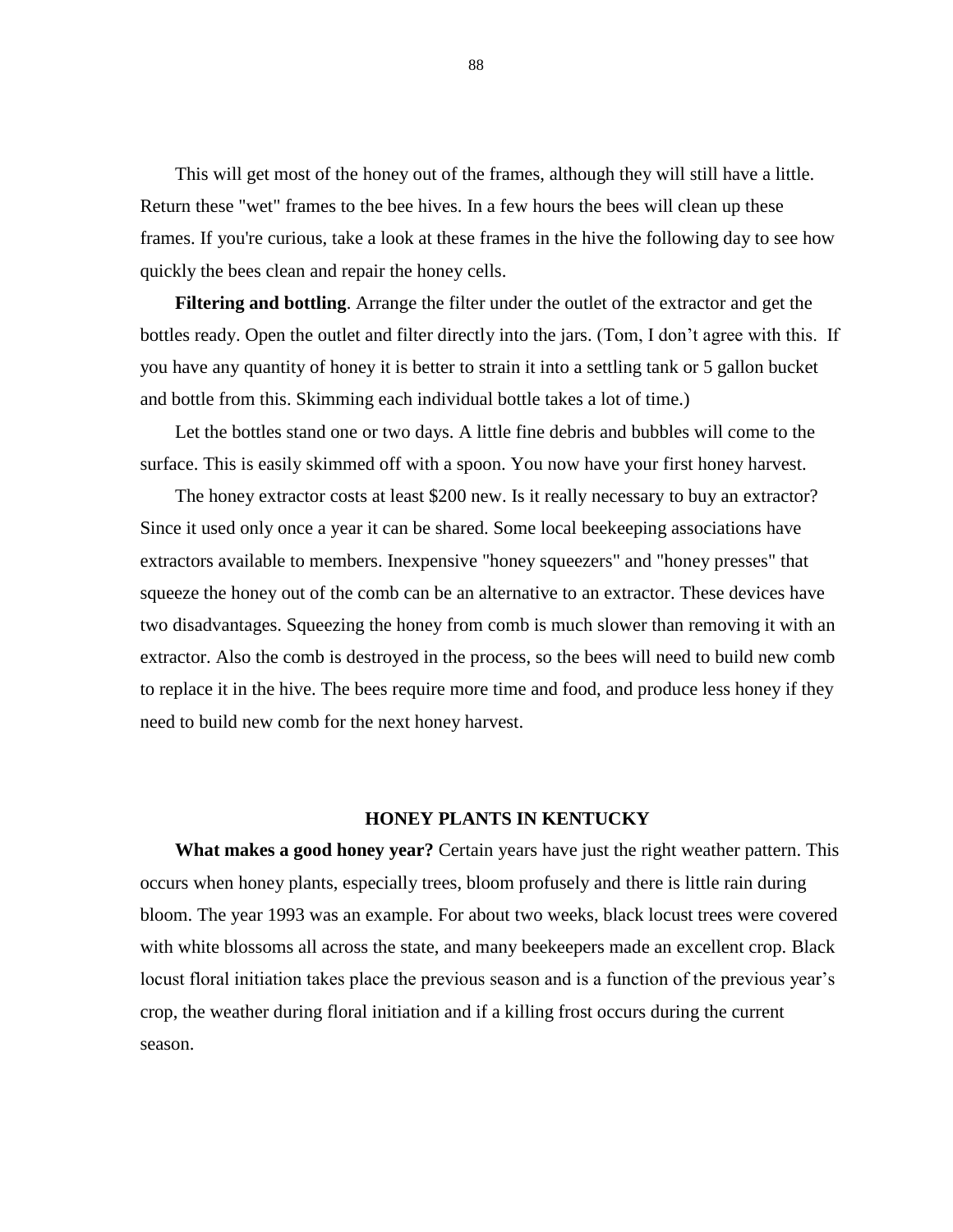**What should I plant for my bees?** Beekeepers generally don't plant annual crops only for their bees. Economically, it isn't justified because the cost of planting will exceed the value of increased honey production. If you plant one or two acres of a honey plant, that will help the bees some but not give you a very large increase in your honey harvest. Remember that bees will forage up to three miles from the hive. A circle three miles around the hive includes about 20,000 acres. The bees depend on acres of good forage over this large area.

Trees are an exception if you are willing to wait a while. A large black locust or tulip poplar tree will occupy a fairly small area and develop hundreds of blossoms.

Honey plants are usually established if they are valuable also as fruit or vegetable crops, as forage or hay crops for domesticated animals, if they have aesthetic value (such as shade trees), or if they enhance soil conditions (to control erosion, or to add nitrogen to the soil by planting legumes).

## **FRUIT AND VEGETABLE POLLINATION**

Some beekeepers maintain hives mainly for pollination of their fruit and vegetable crops. Others rent their hives to farmers for this purpose. If you consider renting your hives for crop pollination you should establish a good understanding with the farmer who owns the field or orchard. Often, a pollination contract is written and signed by both parties. The contract should include the time the hives are to be in a given location, particularly the removal date, the placement and number of hives, an agreement on pesticide use, and the fee to be paid to the beekeeper. The following guidelines are important:

**Timing.** The hives should be placed in or near the crop for the main period of bloom. Ideally, the hives are moved in at 10% bloom so that the forager bees discover and focus on that particular flower. If the bees are moved in much earlier they will tend to concentrate on other flora and be less inclined to shift to the crop when it begins to bloom. Whether the hives are left there for a longer time is entirely up to the farmer and the beekeeper. In some cases the hives are kept in that location all year. In other cases the hives will need to be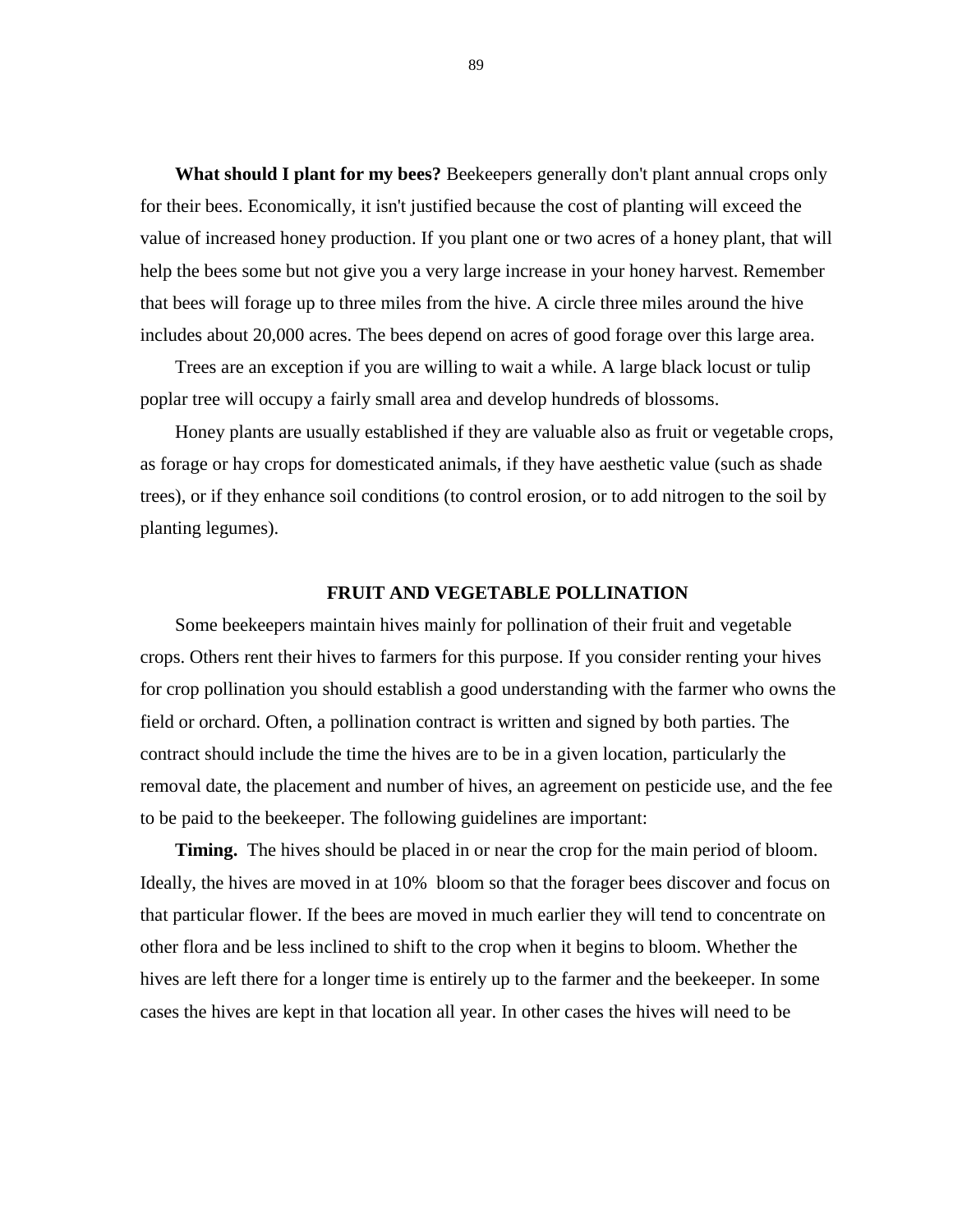removed promptly when 90% of the petals have fallen to allow the grower to apply insecticides to protect his crop.

**Placement of hives.** If more than ten acres are to be pollinated, it's best to distribute the hives within the field or orchard. When foraging over a large acreage, the bees will concentrate on the bloom closest to them. In a field or orchard of less than ten acres, the hives may be placed either within or adjacent to the crop.

**Number of hives.** Most crops require around one hive per acre, although two or even three hives per acre are recommended for some crops. For guidelines on specific crops, consult your extension apiculture specialist.

**Hive strength.** The bees that are the best pollinators are those that are gathering pollen from the flowers. Nectar foragers will pollinate also, but less effectively. Consequently, the best pollinating hive is one with many pollen foragers. A hive full of bees and brood is ideal. The bees need the pollen for its protein and vitamins, to keep rearing all of that brood.

**Pesticide use.** If you do not own the crop to be pollinated, discuss the issue of pesticide use with the farmer before agreeing to the pollination job. If at all possible, insecticides should not be applied while the crop is in bloom and the bees are nearby. Insecticides are much more hazardous to bees than herbicides and fungicides. (See **Pesticide poisoning**, p. 56.)

**Competing bloom.** The bees will look for whatever is in bloom near the crop. If attractive honey and pollen plants are abundant, fewer bees will visit the crop to be pollinated.

**Pollination fee.** Beekeepers receive a fee per hive for pollination services. The fee will be relatively low if the beekeeper is not sacrificing a honey crop in the process, no pesticide damage is allowed, and the hives are not moved a great distance.

Some crops, such as cucumbers, bloom over a long period of time or there may be multiple plantings. Hives which provide this pollination over an extended bloom period have higher rental fee, perhaps over \$100 per hive. Hives that are moved suffer a little as the forager bees must learn their new location and the bloom that is available. If the location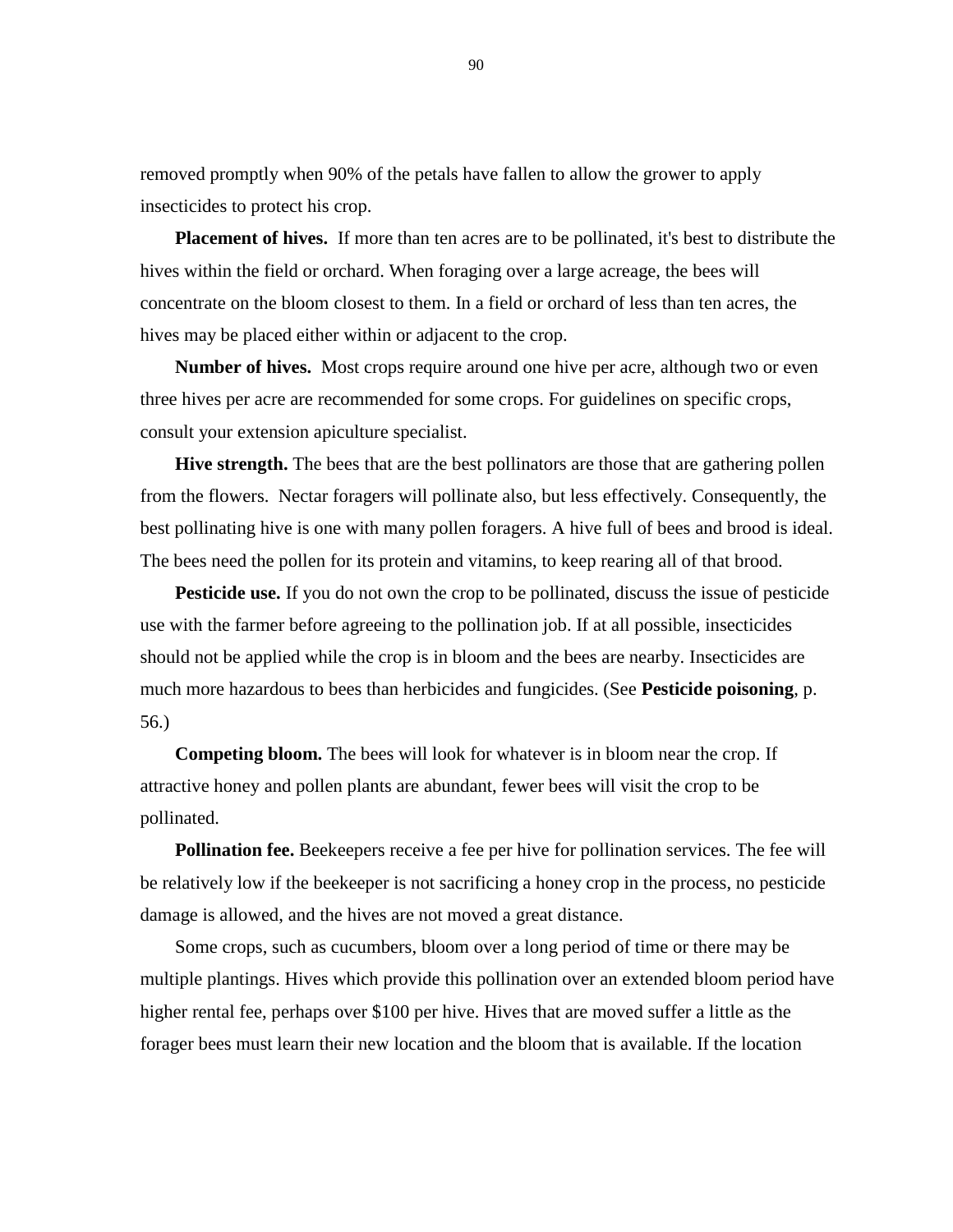happens to be a good one for honey and the hives are not in danger of pesticide damage, the beekeeper and farmer may decide to call it even: no fee because the value of honey production is about equivalent to the pollination achieved.

Are the bees doing the job? In some cases the bloom is covered with bees, each with a colorful load of pollen on her rear legs. This will give you confidence that the pollen is being moved effectively from flower to flower.

In other cases, you may see very few bees on the flowers. This is not necessarily a bad sign, for several reasons. Bees visit some flowers very early in the morning, even before their keepers are awake. If the pollen and nectar is no longer available in the flower by midmorning, you will see few or no bees on the crop for the rest of the day. It's also good to consider that a bee's visit to a flower is brief. The pollination visit by a bee is usually only a few seconds, but it may take a number of bee visits to a flower to effectively pollinate it. Consider that at least one pollen grain must be transferred to a pumpkin flower for each pumpkin seed. The proof of effective pollination comes after the flower falls from the plant and a bulging is seen where the fruit is starting to form. Not all effectively pollinated flowers will lead to mature fruits. Injury from late spring frosts, hail, insects, and plant disease will reduce fruit set. Also, the plant itself can abort some fruit even when the flowers have been well pollinated.

## **Other bee species for pollination**

The honey bee is by far the most versatile pollinator of crops. A hive with many thousands of pollinating worker bees can be easily moved to the crop. In contrast, other insects live in small colonies or are solitary.

However, the honey bee is not particularly good at pollinating some flowers, including those of blueberry, cranberry, alfalfa and tomato. This is because the she does not manipulate the flower in the necessary way. Blueberry, cranberry and tomato flowers need to be "buzzed" by the bee. This means the bee must vibrate the flower by buzzing her wings to shake the pollen loose.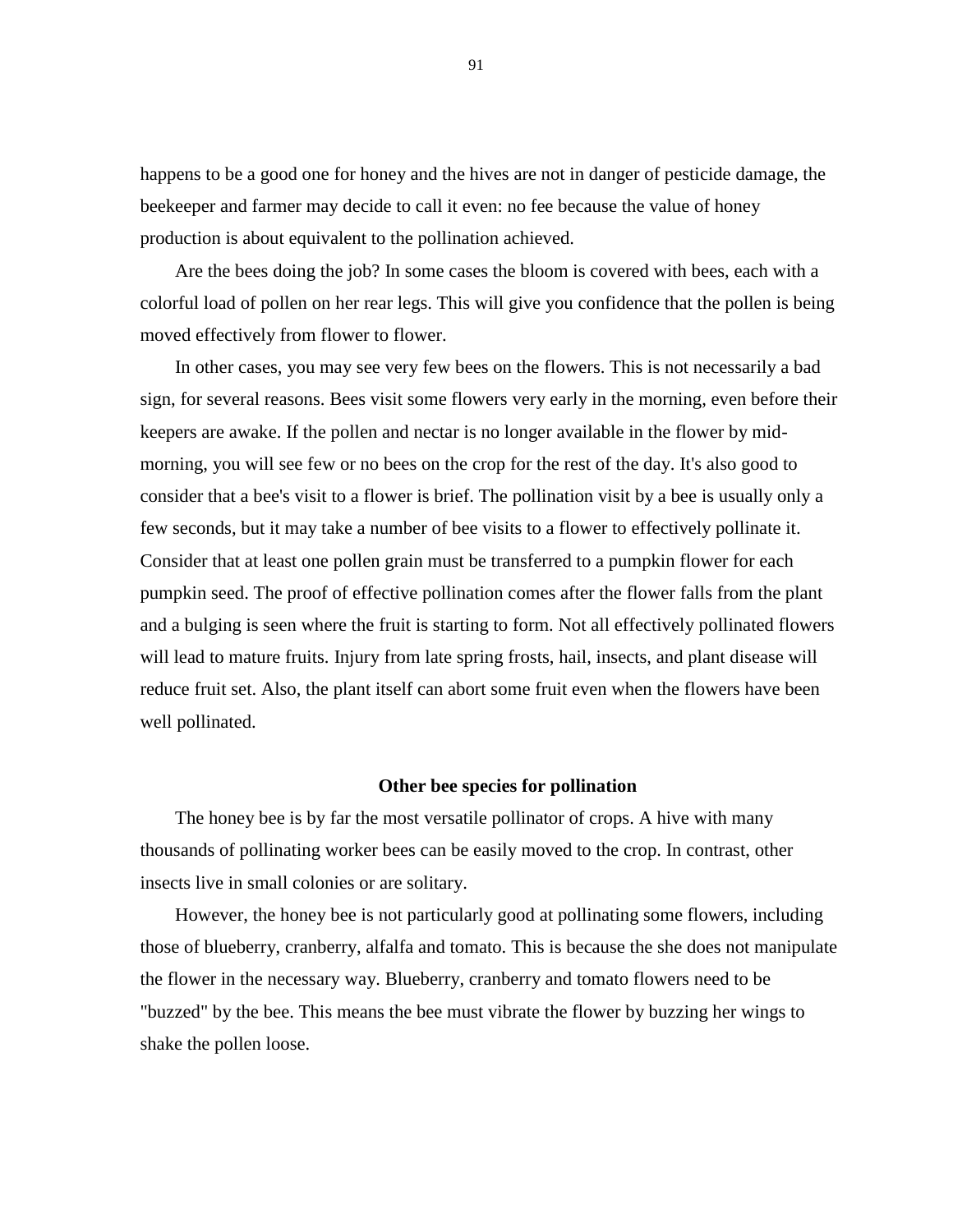Honey bees don't do this while other bee species like bumble bees are very good "buzz pollinators". The alfalfa blossom is also a problem for honey bees, but for a different reason. It has a trip mechanism that hits the bee on the head to deposit pollen on her. Soon the foraging bee learns to avoid tripping the flower by sneaking nectar from the side of the flower. But the honey bee then becomes a poor pollinator because she doesn't pick up any pollen. Bumblebees, leaf cutter bees and orchard bees have become popular for the pollination of certain crops.

# **PART 6: LEARNING MORE BEEKEEEPING ASSOCIATIONS AND FIELD DAYS**

The Kentucky State Beekeeping Association (KSBA) welcomes new members. Members receive the Bee Line, a newsletter that comes out both on paper and electronically, to inform members of beekeeping news, advice and comment. The KSBA meets on a Saturday every spring, summer and fall.

Approximately 27 local beekeeping associations also exist in Kentucky. Regular meetings provide excellent opportunities for beginners to meet experienced beekeepers. Some associations hold field days. These are social occasions when hives are opened and beekeeping techniques are demonstrated. Contact your apiculture extension specialist or the KSBA president for more information on the KSBA and local associations near you.

The Heartland Apicultural Society (HAS) conducts a three day conference in the Midwest or south, usually in July. About 50 topics are presented for beginners and experienced beekeepers. Practical beekeeping skills and opportunities are emphasized. See www.heartlandbees.com.

The Eastern Apicultural Society (EAS) holds meetings every August, at a location in the eastern United States or Canada. They are usually five days long: a 2 1/2 day "short course" on beekeeping topics followed by the 2 1/2 day conference on all aspects of beekeeping and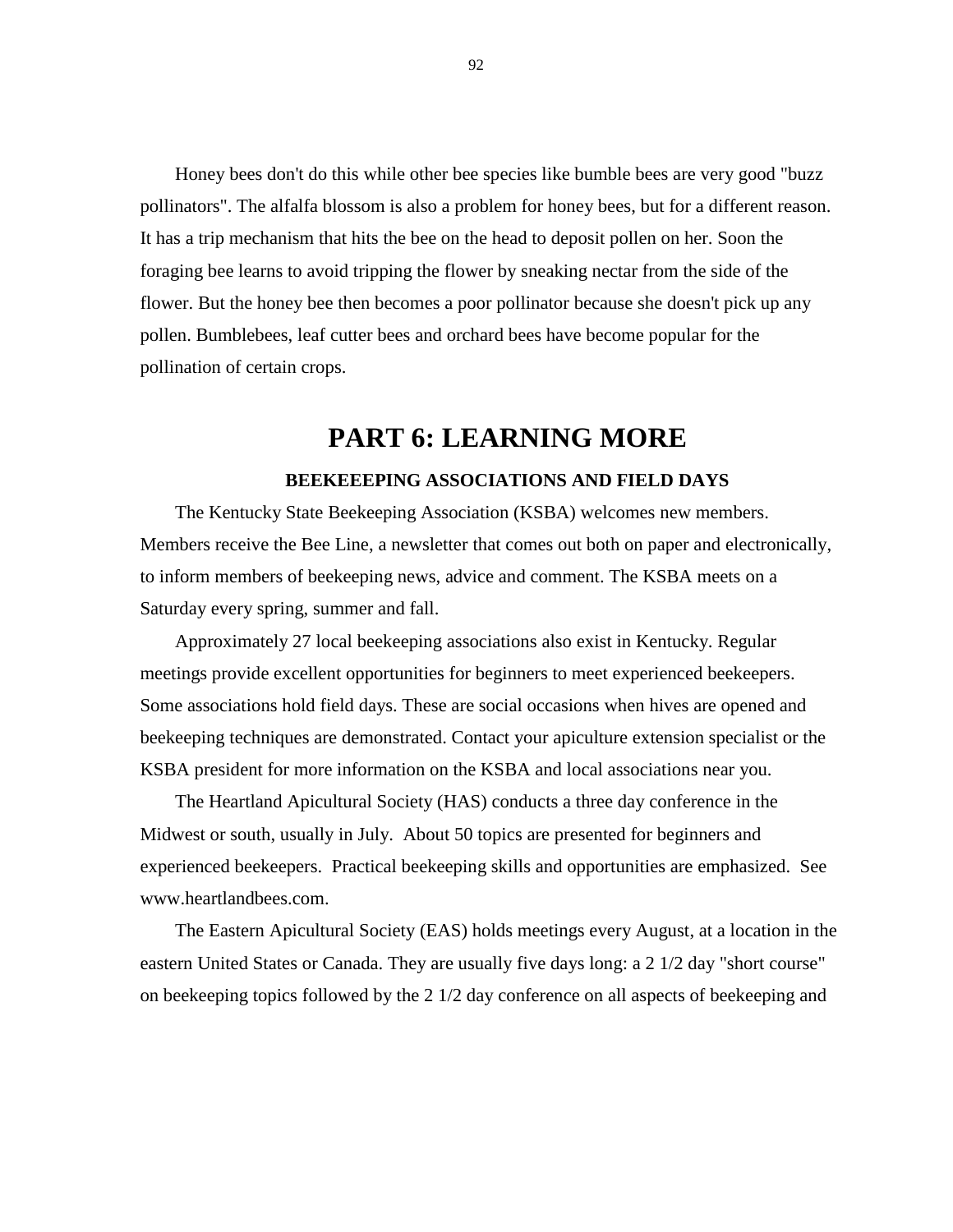honey bee biology. Those who attend have an opportunity to take the Master Beekeeper examination. See www.easternapiculture.org.

## **FURTHER READING**

Many excellent magazines and books are available. There is no substitute for daily experience with the bees, but reading about bees and beekeeping can help the beekeeper answer questions and discover more about this remarkable creature. Nearly all beekeeping related subjects are covered.

Books are valuable when a beekeeper wishes to pursue some topic in depth. Some subjects have changed very little over the years: basic hive management, production and processing of honey and other products; honey and pollen plants; methods for rearing queen bees, basic honey bee biology.

However, new developments related to pests, diseases and Africanized bees are occurring very rapidly. A good beekeeper must keep up through magazines, beekeeping association meetings, and "bee schools" or workshops.

#### **Magazines**

I recommend that every beekeeper subscribe to one of the two magazines below. Each costs around \$25 for 12 monthly issues. Beekeeping tips and ideas, human interest stories, columns which answer readers' questions, regular columns by national experts, national and international beekeeping issues, announcements of meetings and short courses, research reviews, recipes, and ads for queen bees and all types of beekeeping supplies are included.

**American Bee Journal** (Dadant & Sons, 51 S. Second St., Hamilton IL 62341 or www.dadant.com). Recent articles have been: "My first big bee move", "Comb honey in the cassette", "Control of drifting bees", "Mystery bears", "Bee jewelry", "Designing a bee forage system", "Beekeeping history", "A documented loss of feral bees"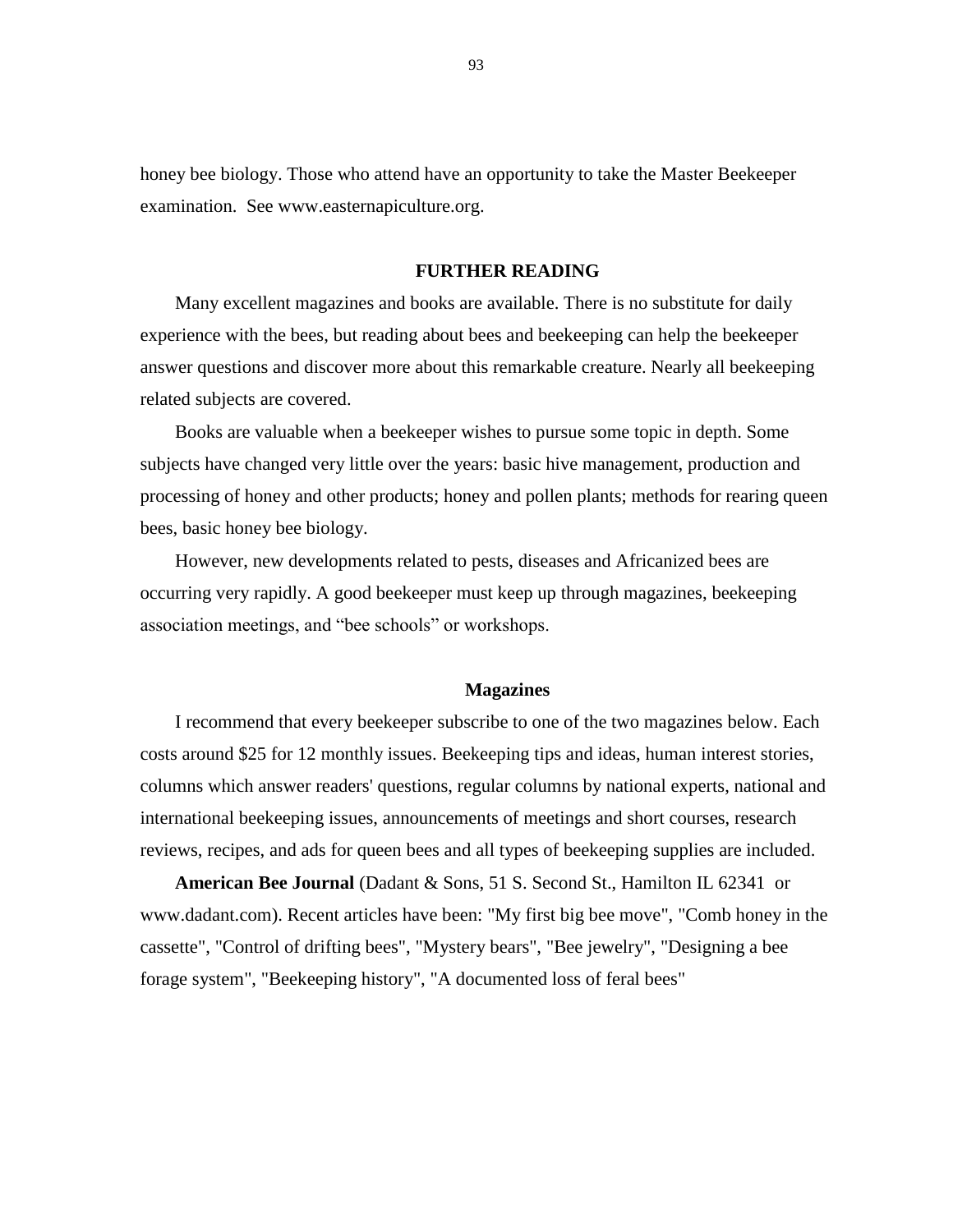**Bee Culture** (A. I. Root Co., 623 W. Liberty St., Medina OH 44256 or

www.BeeCulture.com). Recent articles: I "Bees in the city", "Observation hives", "Propolis", "Making honey beer", "Antique gardens", "Questions and answers".

## **Books**

**The Beekeeper's Handbook**, by Diana Sammataro and Alphonse Available, 3rd edition, published by Cornell University Press, Ithaca NY. (If you can buy only one book on beekeeping, this is one of the best. It is thorough and well written.)

**Beekeeping: a Practical Guide**, by R. Bonney, published by Storey communications, Pownal, VT (very good, practical)

**A Year in the Beeyard**, by R. A. Morse; published by Scribner and Sons, New York. (very good, practical)

**The Hive and the Honey Bee**, J. M. Graham and Dadant & Sons, eds., 1992, Hamilton, IL (essentially an encyclopedias for reference on nearly all beekeeping topics; with 27 chapters and over 1300 pages, it's a good investment for the serious beekeeper)

**The ABC and XYZ of Bee Culture**, by R. Morse & K. Flottum; published by A. I. Root Co., Medina, OH (a handy, alphabetical listing of many beekeeping subjects; much like an encyclopedia but shorter and more limited than The Hive and the Honey Bee)

**How to Keep Bees and Sell Honey**, by Walter T. Kelley; published by Walter T. Kelley Co., Clarkson, KY (inexpensive and helpful but very limited in scope)

**First Lessons in Beekeeping**, by C.P. Dadant; published by Dadant & Sons, ed., Hamliton, IL (inexpensive and helpful but very limited in scope)

**The New Starting Right with Bees, revised edition by K. Flottum, D. Sammataro and** C. Stephens; published by A. I. Root Co., Medina, OH (inexpensive and helpful but very limited in scope)

**American Honey Plants** by F. C. Pellett; published by Dadant & Sons, Harnliton, IL - (the most extensive book on bee forage, written many years ago but as good as ever; now out of print)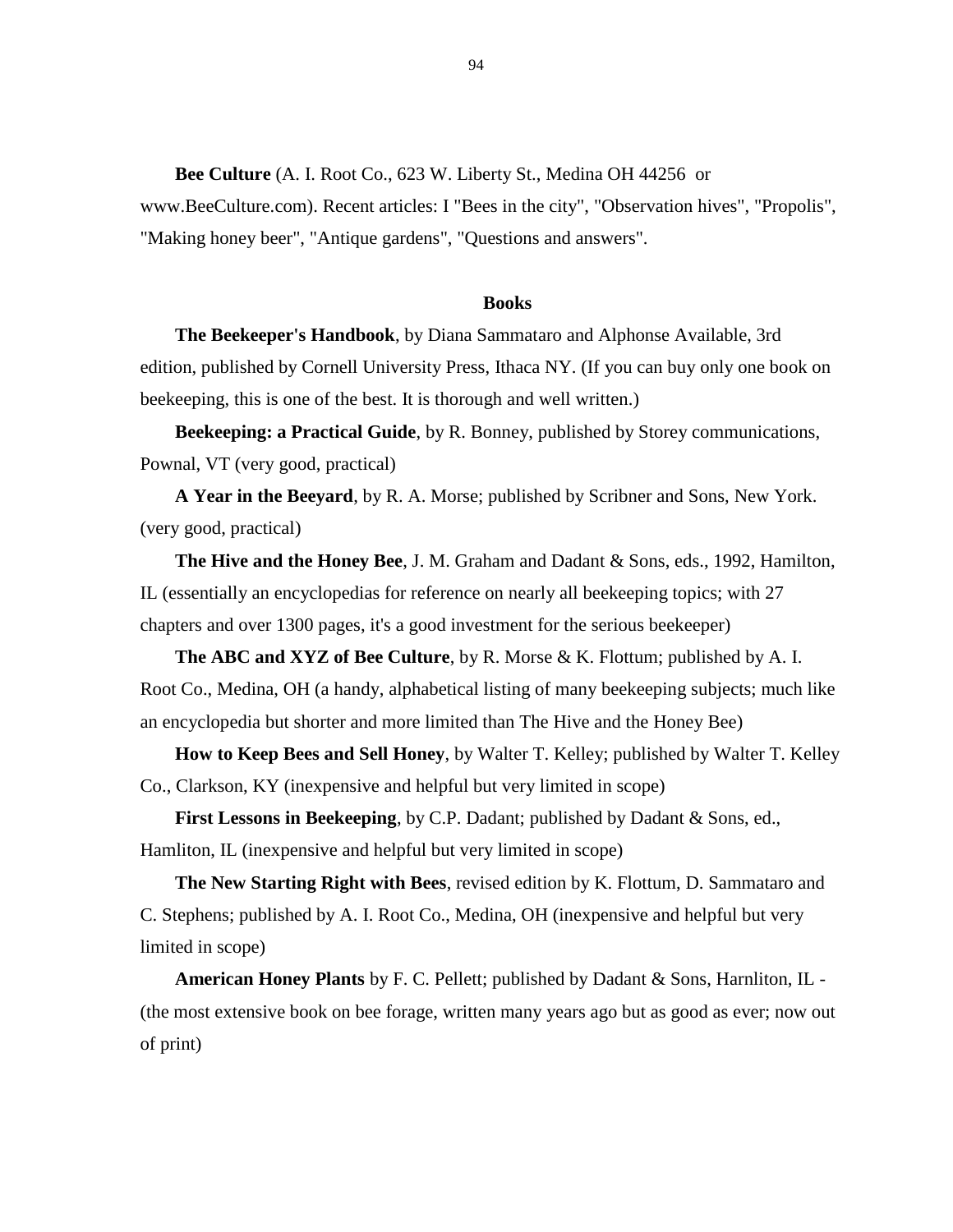**Weeds of Kentucky and Adjacent States** by P. Haragan; published by Univ. Press of Kentucky, Lexington, KY -(a fine guide book with line drawings and descriptions that make it easy to identify many of the "weeds" which happen to be good for bees)

**Observation Hives** by T. Webster and D. Caron, published by A. I. Root, Medina, OH (a guide to the construction, use and maintenance of observation hives; for experienced beekeepers)

**Mites of the Honey Bee** by T. Webster and K. Delaplane, published by Dadant and Sons, Hamilton, IL. (an extensive review of current knowledge on tracheal mites, varroa mites, and related pests; for the serious beekeeper)

## **THE INTERNET**

Like most new technologies, the internet presents great opportunities and also some hazards. Many good websites are available. I do not recommend any here because these sites are continuously created and changed. Similarly, beekeeping "chat rooms" provide plenty of both good and bad ideas. On occasion, illegal and dangerous treatments for mites are suggested. Be cautious about adopting new ideas without first consulting someone with appropriate authority and expertise.

## **BEEKEEPING SIGHTS IN KENTUCKY**

Kentucky is one of the few states with two beekeeping supply companies: Walter T. Kelley Company and Dadant and Sons. They are fascinating to visit. Beekeepers can save shipping costs by picking up what they need at the companies. Both have a wide range of supplies and books. It is always wise to check on equipment availability before a visit.

The Walter T. Kelley Co. is near Clarkson in western Kentucky. They may be contacted at (270) 242-2012, (800) 233-2899, or [www.kelleybees.com.](http://www.kelleybees.com/) The Dadant Company has a branch office in Frankfort. They are at (888) 932-3268 or www.dadant.com

The Department of Fish and Wildlife operates its Game Farm just west of Frankfort on U.S. Rt. 60. An observation bee hive is maintained in the Salato Wildlife Education Center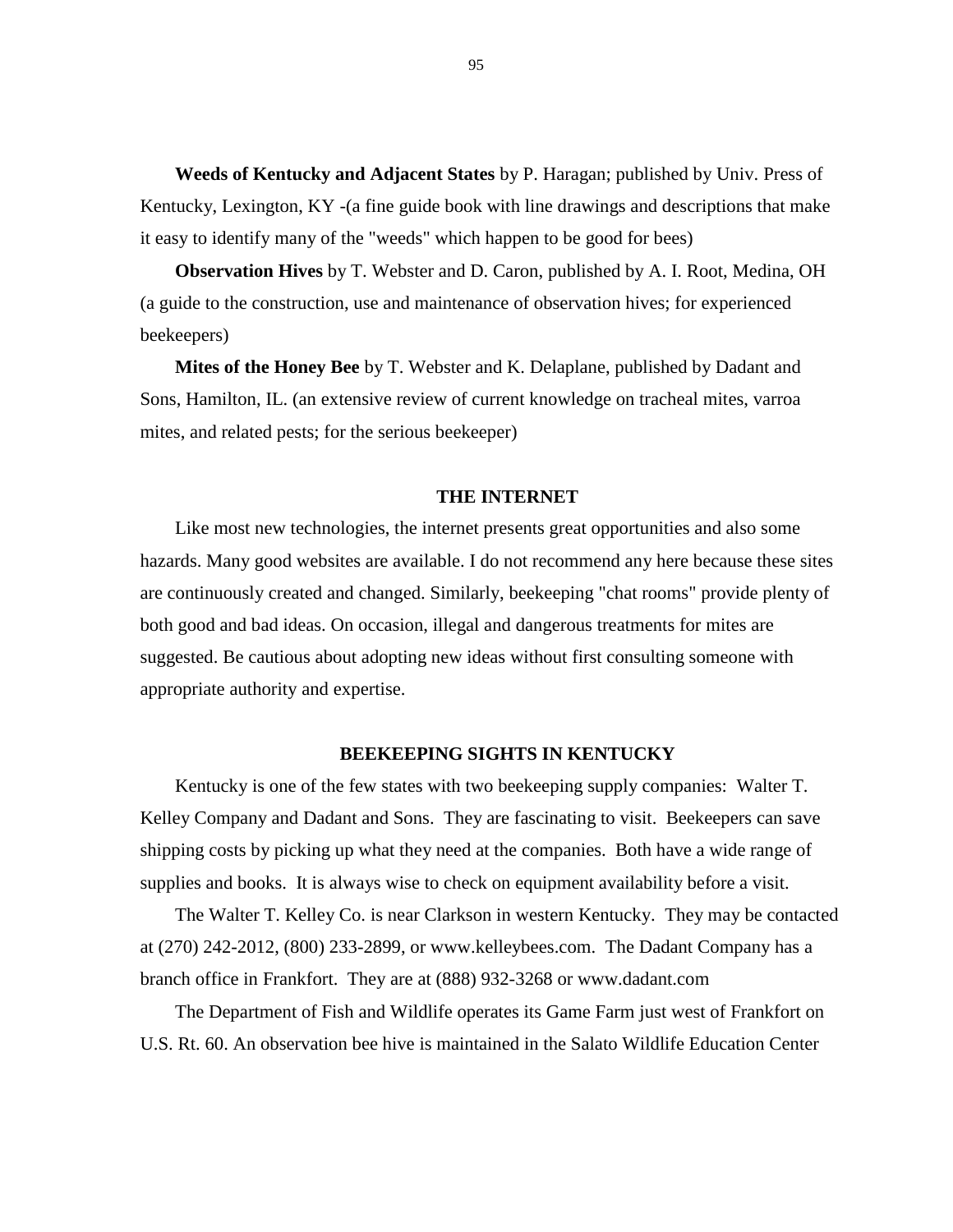there, in addition to many other informative displays pertaining to Kentucky wildlife. The Game Farm may be reached at (502) 564-4406.

## **WHAT'S NEXT?**

Give yourself about two years to become familiar with the basics of beekeeping. When you are confident with your understanding of the seasonal cycle and the most common activities and problems, you might be ready to take another step.

**More hives:** You will soon have a feeling for how much time and resources are needed for a few hives. More hives may seem like a natural progression. If you are efficient and the hives are all in one apiary, the additional time and equipment for 10 or 20 hives will not be very intimidating.

The largest investment for those harvesting more honey will be in extracting equipment. See beekeeping supply catalogs or web pages for specifics. With this expense in mind, a grant awarded to Kentucky State University has allowed the purchase and placement of large honey extraction units at various locations around the state. These are available to Kentuckians who have at least several hundred pounds to extract. Transportation of hive bodies, supers and other heavy equipment will require a truck or van.

Generally one apiary will support 10 to 20 hives. If the beekeeper places more hives at that site the bees will compete with each other for flora and suffer reduced yields.

**Alternative products:** The market for clean, carefully prepared pollen and beeswax is very strong. Start out on a small scale to how much time and effort is required.

**Queen rearing:** The procedure for rearing queen honey bees is fascinating and enjoyable. You can rear stock from your best bee stock, or from that of another beekeeper. The equipment needed is inexpensive and readily available. Workshops in Kentucky and books are devoted to this skill.

**Nucs:** New and established beekeepers are frequently looking to purchase additional hives. The option of buying nucs from another beekeeper nearby is attractive. (See Buying a nuc.) Once you are comfortable in managing your hives, you can see that it will be a simple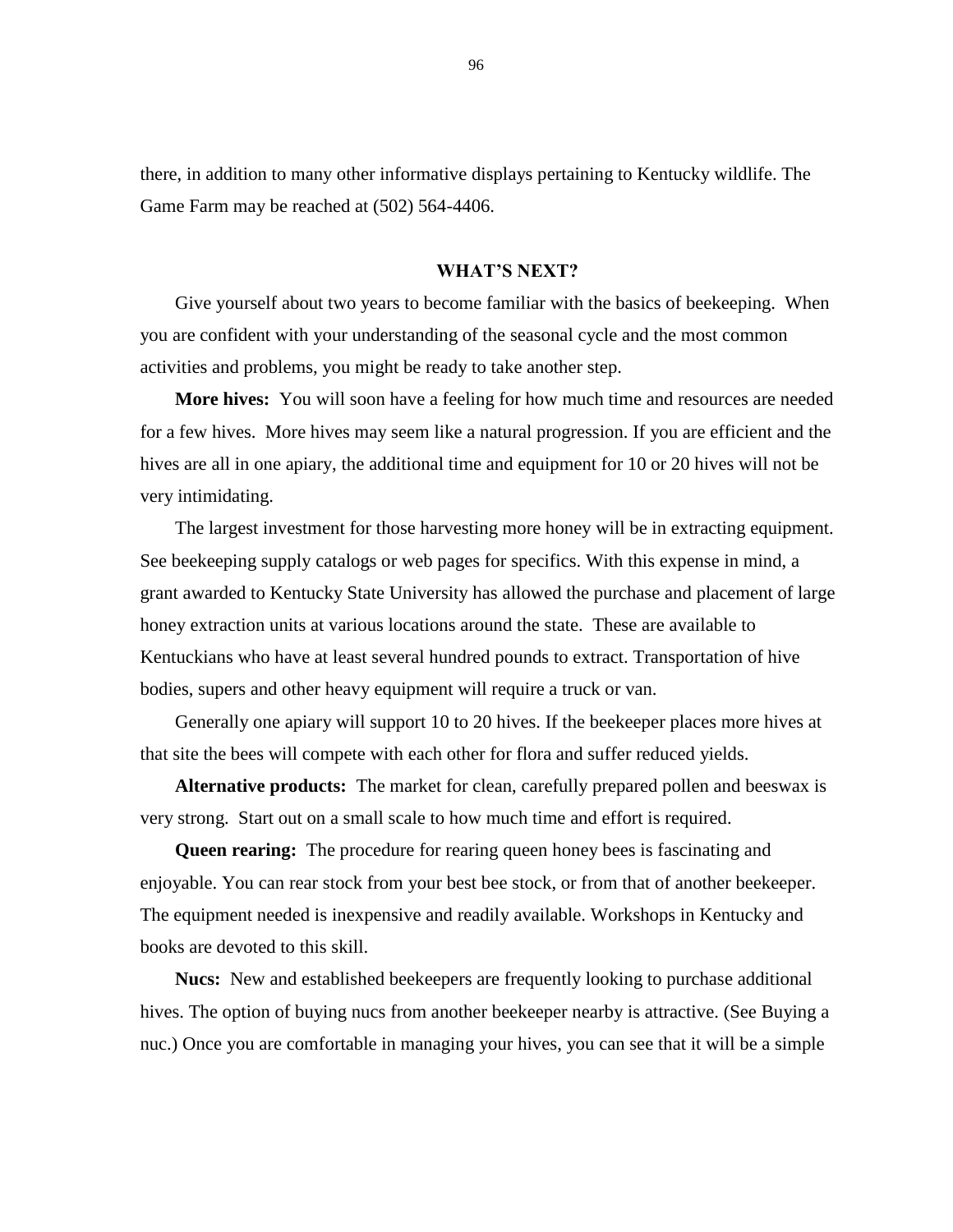matter to transfer a few frames of bees, brood and honey from one of your hives to a nuc box. The beekeeper buying the nuc may wish to supply the queen for the nuc, or you might want to provide the queen along with the nuc. Note also that there is a value to many of us when we buy and sell locally. By providing bees to another beekeeper in Kentucky, you are helping to minimize the introduction of pests and diseases from other states.

**Education:** Many groups including schools are eager to hear presentations by beekeepers. Your own experience and a thoughtful choice of reading material can make for a wonderful talk. Bring some props, such as beekeeping suits and equipment, naturally drawn beeswax, honey from various floral sources, pollen collected with pollen traps. The best display of all is an observation hive full of bees. A one-frame observation hive weighs perhaps five pounds. It's safe and easy to carry around. Check the book on Observation Hives (above).

An experienced beekeeper is also in demand as a mentor to new beekeepers, and a speaker at beekeeping meetings and schools.

## **GLOSSARY OF BEEKEEPING TERMS**

**American foulbrood (AFB)** -- a highly contagious disease of bee brood, known for the distinctive foul odor it produces

**apiary** -- a location for bee hives

**apiarist** -- a person who is employed as a beekeeper or to aid beekeeping activities of others

- **apiculturist** -- a person with formal training in the study of bees, sometimes including bee species other than honey bees
- **bait hive** -- a hive left without bees in the hope that a swarm of bees will find it and move in, so that the beekeeper can obtain a new colony or catch a swarm leaving from one of the hives in the beekeeper's apiary
- **bee brush** -- a brush with long bristles, used to remove bees from honey frames and other equipment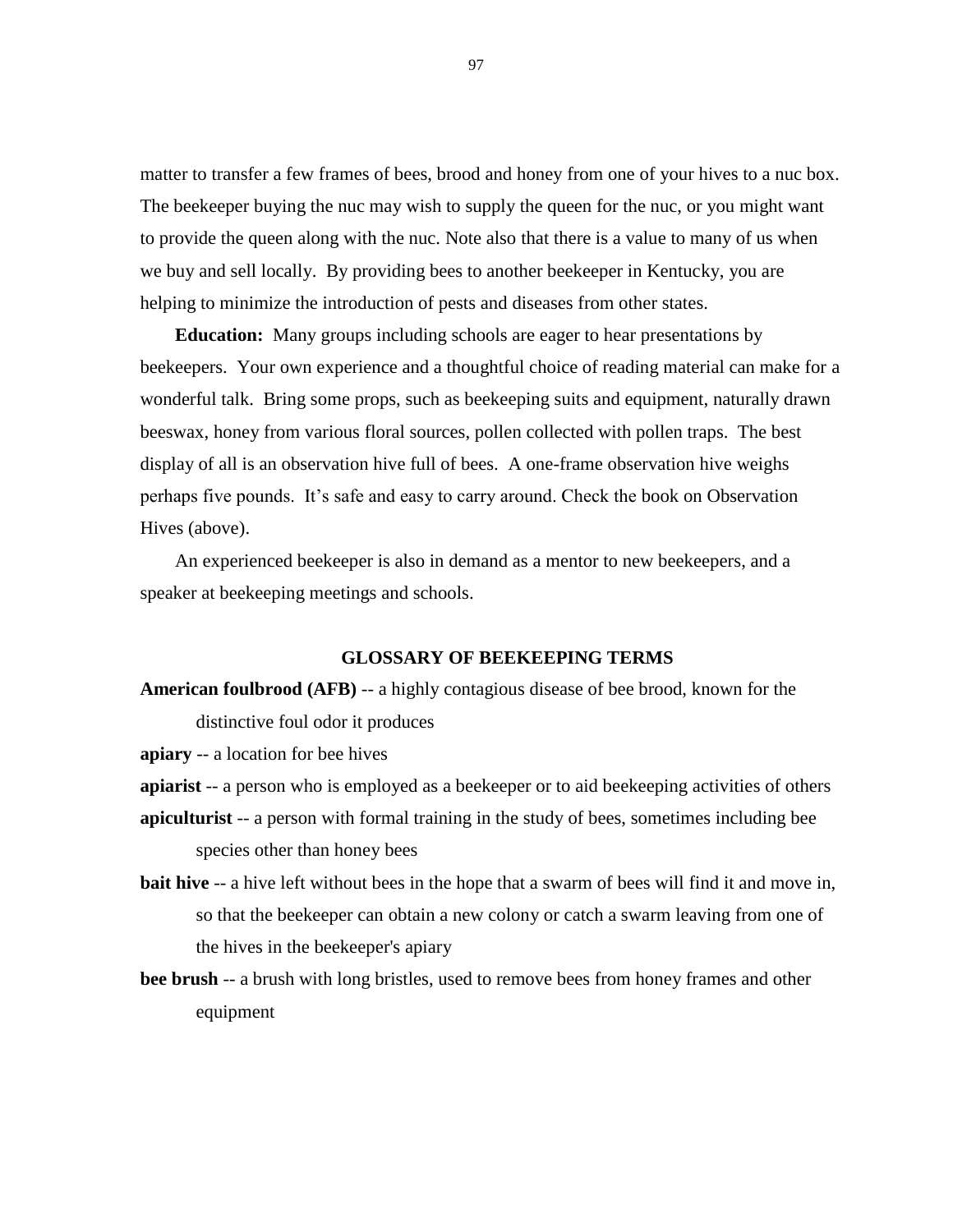- **bee space** -- a distance of  $3/8$  inch which the bees naturally maintain between adjacent combs
- **bottom bar** -- the bottom piece of a frame, usually wooden
- **bottom board** -- the bottom part of a hive, which supports the rest of the hive
- **burr comb** -- comb built not in the frames but between frames or between frames and the inner wall of a hive body, usually because the frames are too far apart
- **chalkbrood disease** -- a very common fungal disease of bee brood, which turns the brood to a chalk- like white or gray
- **colony** -- the bees which live together in a cohesive society, including adult bees and brood but not necessarily including the hive they inhabit
- **Colony Collapse Disorder (CCD)** a condition in which many adult bees suddenly disappear from the hive, for no obvious reason, but now apparently caused by a combination of mites and other factorss
- **comb** -- the wax structure made of many hexagonal cells in a hive, which the bees use for storing honey and pollen, and for rearing brood
- **drawing out comb** -- the process by which bees construct their comb by adding wax and forming hexagonal cells on the foundation
- **drifting** -- the movement of bees from their own hive to another hive nearby, usually because they aren't orienting to their own hive very well
- **extract** -- to spin honey frames rapidly so that the honey is thrown out of them, prior to the filtering and bottling of the honey
- **extractor** -- a large cylindrical device used to extract honey from frames by spinning them rapidly, working much like a centrifuge

**European foulbrood (EFB)** -- a disease of bee brood caused by bacteria

- **feral bees** -- bees not kept by a beekeeper but living without management, for example in a hollow tree
- **foundation** -- thin sheets of beeswax embossed with a hexagon pattern, used for guiding the bees' construction of wax comb in a frame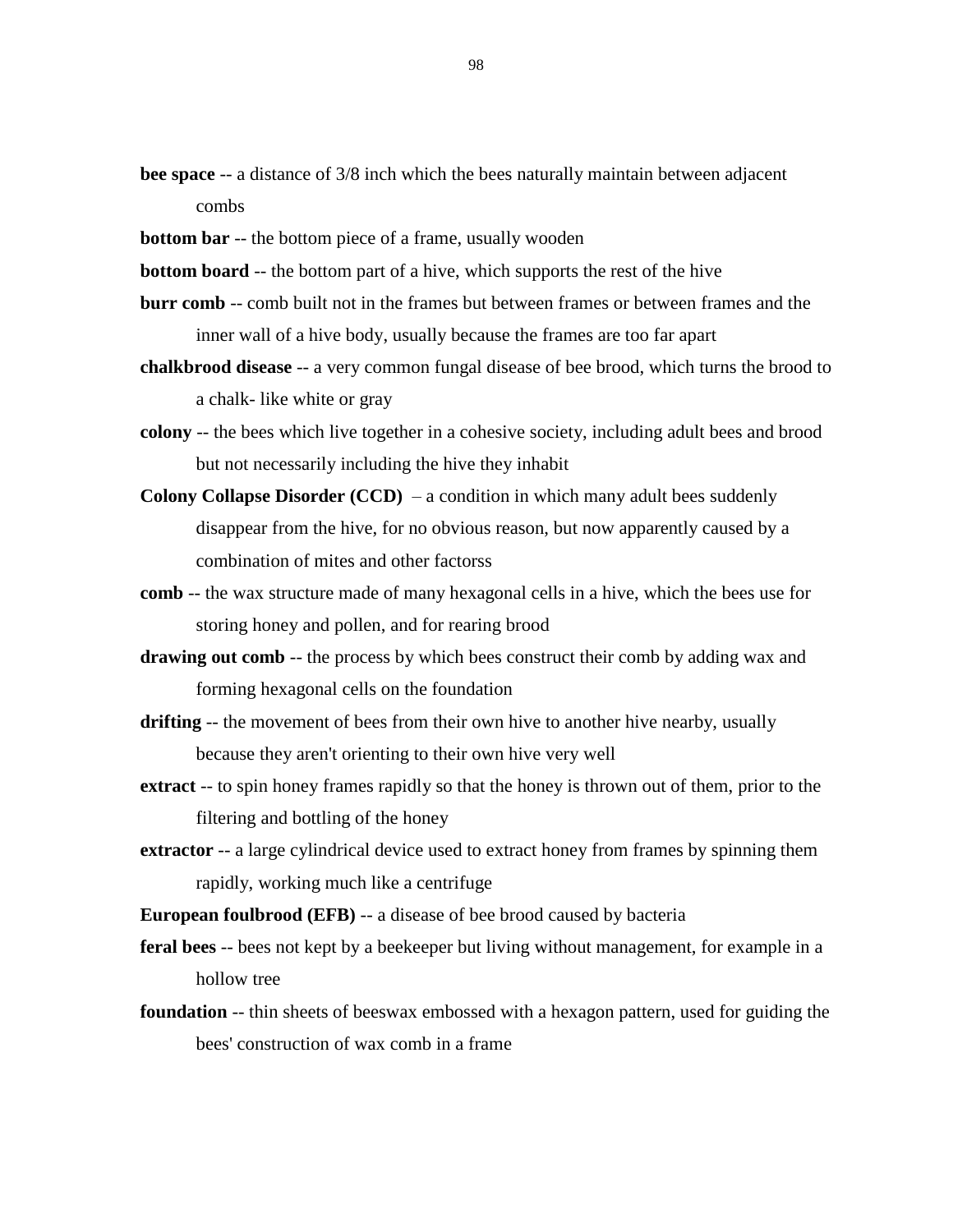**frame** -- a hive part which holds the comb and can be removed from the hive for examination or honey extraction

- **gum hives** -- hives kept by beekeepers in hollow logs or other non-standard equipment; also called "bee gums"
- **hive** -- the shelter used by bees, such as a wooden box or hollow tree; may include the bees

**hive beetle –** the small hive beetle, a recently introduced pest of bee hives now found in Kentucky

**hive bodies** -- the wooden boxes used as part of the hive

**hiving bees** -- putting a swarm or package of bees into a hive

- **honey bound** -- a hive condition in which so much honey has been stored by the bees, they do not have room to store more honey or rear brood
- **honeydew** -- a liquid similar to honey but made by bees from the secretions of homopterous insects like aphids, instead of from flower nectar
- **inner cover** -- the cover to a hive which rests directly over the hive bodies larva (larvae, plural) --the worm-like immature form of a bee
- **larva (larvae, plural)** the worm-shaped immature form of the bee, which hatches from the egg
- laying worker -- worker bees that lay eggs, a problem in colonies that have been queenless for a long time
- **mite** -- a small arthropod with eight legs; not an insect but closely related to ticks and spiders (see "tracheal mite" and "Varroa mite")
- **nectar** -- the sweet liquid produced by flowers and collected by bees, and then made into honey be the bees
- **nosema** (pronounced "no-SEE-ma") **disease** -- a disease of adult bees common in winter and spring. Nosema apis (A-pis) has been known for over a century. A new type, Nosema ceranae (sir-AH-nee) was discovered a few years ago.
- **nuc** (pronounced "nuke", short for nucleus) --a very small hive, usually for sustaining queen bees as they mature and mate or as hive that will eventually grow to full strength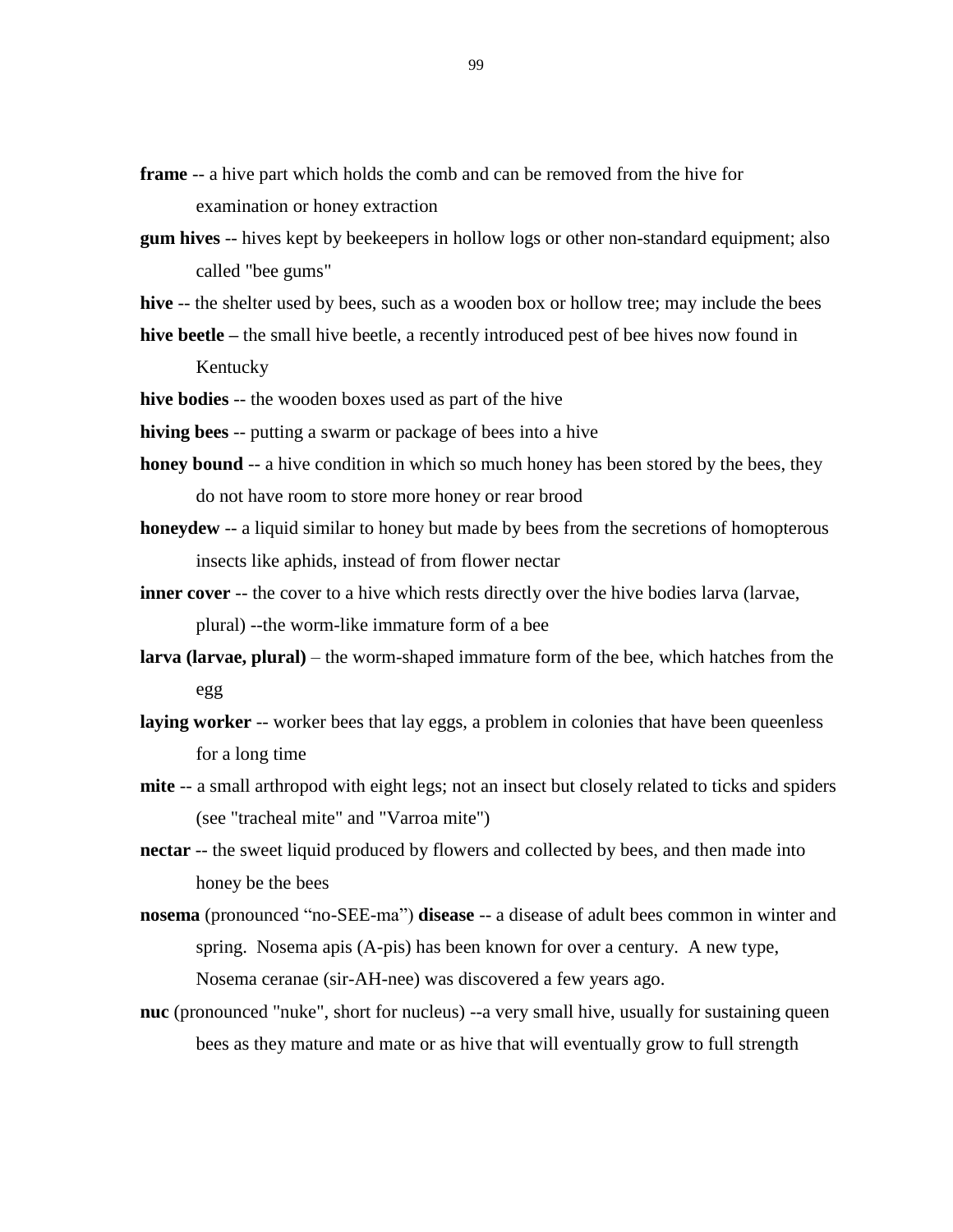- **observation hive** -- a small hive with transparent sides, usually kept indoors for close viewing of bee activities
- **outer cover** -- the cover to a hive that fits over the inner cover and the rest of the hive; the type which overlaps the hive body below it is called a telescoping cover
- **package bees** -- a colony of bees including the queen, in a screened box purchased from a commercial producer
- **pheromone** (pronounced "FER-o-mone") -- a chemical used by an animal to communicate with one of its own kind; very important to honey bees and other social insects
- **pollen bound** -- a hive condition in which so much pollen has been stored in the brood nest by the bees, they do not have room for rearing brood
- **propolis** (pronounced "PRO-po-lis") -- a sticky substance made by bees to fill in cracks and openings in their hive, and as an antibiotic to protect the bees from diseases
- **pupa** (pronounced PYU-pah) **(pupae, plural**, pronounced Pyu-pee) -- the immature form of a bee as it transforms from a larva to an adult rack --a local term for frame
- **robber bees** -- bees that are stealing honey from another hive robbing the bees --removing honey from a hive for harvest
- **royal jelly** -- a nutritious food that worker bees secrete and place in queen cells to feed larvae which will become queens
- **rustic hives** -- hives kept by beekeepers in hollow logs or other non-standard equipment; also called "gum hives" or "bee gums"
- **sacbrood disease** -- a disease of bee larvae that causes the larva to die and then resemble a sack of liquid; uncommon in Kentucky
- **scattered brood** -- an irregular brood pattern (see "shot brood")
- **shot brood** -- an irregular pattern of brood on a comb that shows many empty cells, like the pattern made by a shotgun on a target; caused by a queen with fertility problems or by laying workers stand -a local term for hive
- **super** -- one of the upper hive bodies, which contains the honey frames